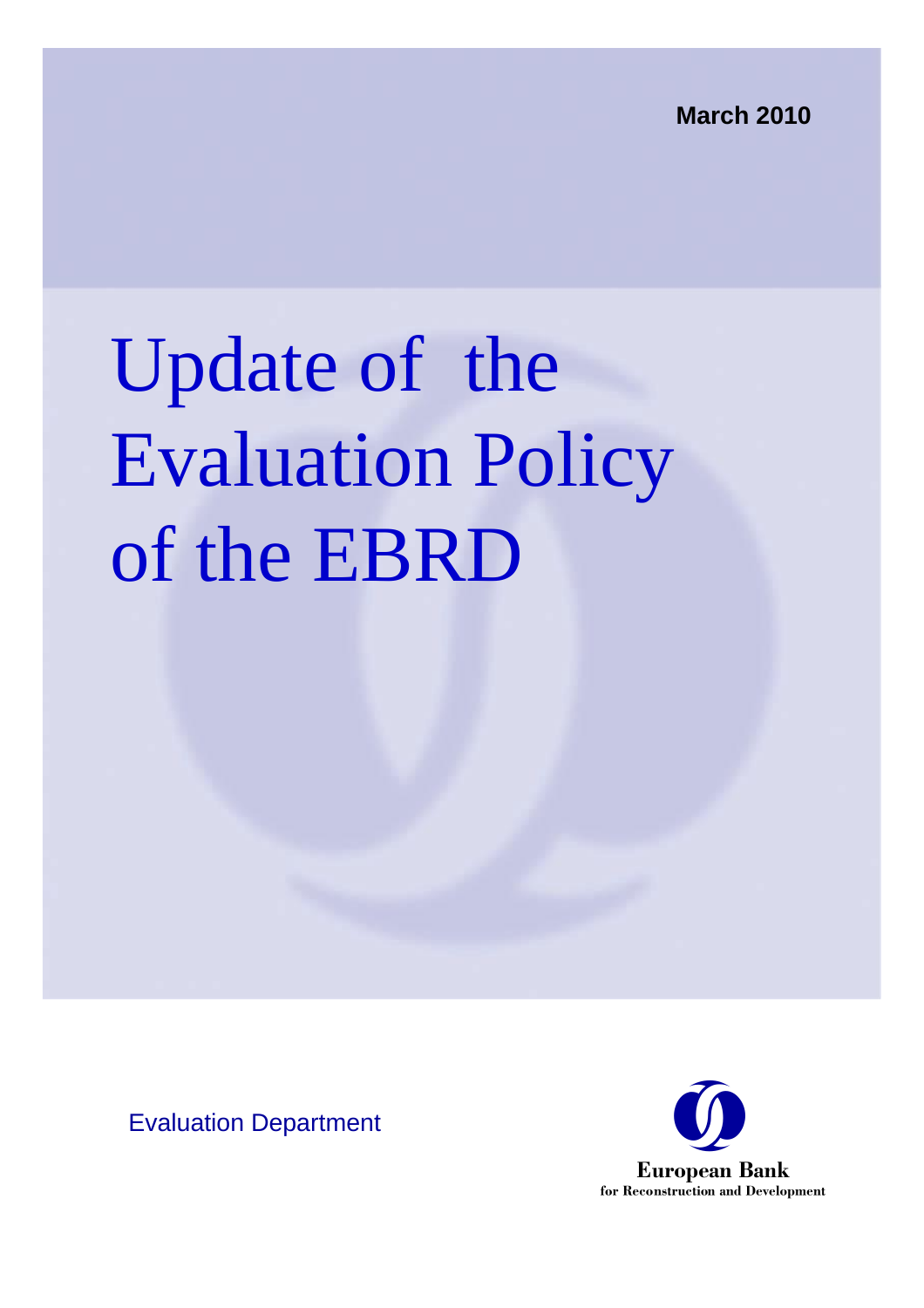## **EVALUATION POLICY OF THE EBRD**

## **TABLE OF CONTENTS**

## **Abbreviations**

| 1.  | <b>EVALUATION FUNCTION</b>                                    | $\mathbf{1}$     |
|-----|---------------------------------------------------------------|------------------|
| 1.1 | Introduction                                                  | $\mathbf{1}$     |
| 1.2 | <b>Evaluation objectives</b>                                  | $\boldsymbol{2}$ |
| 1.3 | Accountability highlighted                                    | $\overline{2}$   |
| 2.  | <b>EVALUATION PROCESS</b>                                     | 3                |
| 2.1 | Institutional priorities and country level evaluations        | 3                |
| 2.2 | Project design and appraisal                                  | $\overline{4}$   |
| 2.3 | Project implementation                                        | $\overline{4}$   |
| 2.4 | Project completion                                            | 5                |
| 2.5 | <b>Special Studies</b>                                        | 12               |
| 2.6 | The Annual Evaluation Overview Report (AEOR)                  | 13               |
| 2.7 | EvD's Work Programme                                          | 14               |
| 2.8 | Reporting on and dissemination of lessons                     | 15               |
| 2.9 | Uptake by Management in respect of evaluation recommendations | 19               |
| 3.  | EVALUATION METHODOLOGY                                        | 20               |
| 3.1 | Analysis of key performance indicators                        | 20               |
| 3.2 | Timing of project evaluation                                  | 20               |
| 3.3 | Conducting evaluation exercises                               | 21               |
| 3.4 | Recording different opinions on an evaluation exercise        | 22               |
| 3.5 | Cooperation with other MDBs                                   | 23               |
| 4.  | INDEPENDENCE OF THE EVALUATION FUNCTION                       | 23               |

#### **APPENDICES**

| <b>APPENDIX 1</b>            | EBRD'S OPERATION PERFORMANCE RATING SYSTEM AT POST-                                                  |
|------------------------------|------------------------------------------------------------------------------------------------------|
|                              | <b>EVALUATION</b>                                                                                    |
| ANNEX 1 to Appendix 1        | PROJECT AND COMPANY PERFORMANCE INDICATORS (TEMPLATE)                                                |
| <b>ANNEX 2 TO APPENDIX 1</b> | POST-EVALUATION PERFORMANCE INDICATORS AND CATEGORIES                                                |
|                              | (TEMPLATE)                                                                                           |
| <b>APPENDIX 2</b>            | ASSESSMENT OF STRENGTH OF TRANSITION POTENTIAL & CHECKLIST OF                                        |
|                              | TRANSITION CRITERIA/OBJECTIVES FOR EX-ANTE AND EX-POST                                               |
|                              | <b>APPLICATION</b>                                                                                   |
| <b>APPENDIX 3</b>            | SELECTION METHODOLOGY OF PROJECTS FOR EVALUATION: Enhanced                                           |
|                              | Evaluation Sampling Method to help coping with growing number of<br>projects in the Bank's portfolio |
| <b>APPENDIX 4</b>            | <b>TRANSITION IMPACT OF OPER REPORTS ON INVESTMENT OPERATIONS</b>                                    |
|                              | (TEMPLATE)                                                                                           |
| <b>APPENDIX 5.1</b>          | LONG EXPANDED MONITORING REPORT FOR PERIOD (TEMPLATE)                                                |
| <b>APPENDIX 5.2</b>          | SHORT EXPANDED MONITORING REPORT FOR PERIOD (TEMPLATE)                                               |
| APPENDIX 6                   | ACCESS TO INFORMATION PROTOCOL FOR THE EVALUATION                                                    |
|                              | DEPARTMENT                                                                                           |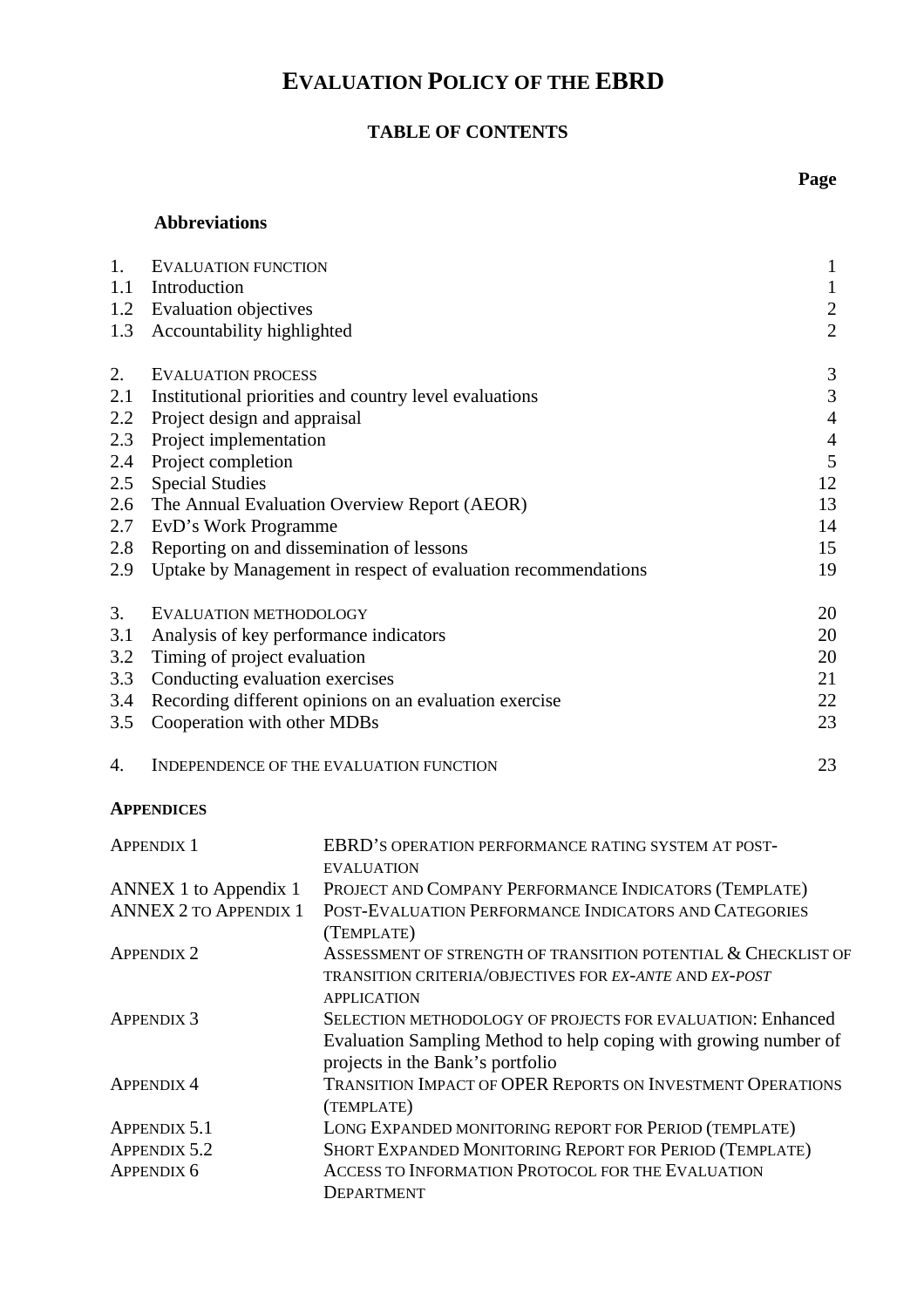#### **EVALUATION POLICY OF THE EBRD**

### **1. EVALUATION FUNCTION**

#### 1.1 INTRODUCTION

For the purpose of this policy paper, evaluation is defined as the process of assessing the performance of completed projects (see section 2.4.1) and programmes through systematic analysis of their outputs or outcomes against expected or planned results, and the evaluation of categories of operations and patterns of experience. This process is also called "post-evaluation" and the projects to be evaluated are those which are considered completed. However, in view of the need, in selected cases, to learn from experience earlier during the project cycle, the Evaluation Department (EvD) sometimes evaluates on-going projects and existing programmes through carrying out mid-term reviews. (see sections 2.3 and 2.5.1) Evaluation practices can be enriched by carrying out occasional studies on specific procedural and process aspects.

Evaluation does not refer to the appraisal process which occurs prior to the decision to provide financing. Although appraisal has sometimes been called "evaluation", or "ex ante evaluation", the activity leading to a financing decision is different from the postevaluation of project results in terms of responsibility and focus. Project monitoring within the Bank, an essential activity to maintain investment quality, is the responsibility of the Banking Department, with the necessary control tasks allocated to the Risk Management Department. Starting in 2003, the Office of the Chief Economist (OCE) and the Banking Department operate a transition impact monitoring system (TIMS). The review of controls and procedures within the Bank is primarily the task of Internal Audit (IA). To avoid possible overlaps, good coordination between EvD and IA is needed.

In other multilateral development banks (MDBs) self-evaluation by operations departments have become more important over the years. The independent evaluation functions have shifted their attention more to monitoring of and reporting on this selfevaluation process combined with assessing key thematic and country related issues. Although the Bank's evaluation system has over the years - in view the increased number of operations ready for evaluation - gradually put more emphasis on validation of self-evaluation outcomes and on sectors and themes; the practice of "direct evaluation" of a substantial sample of projects ready for evaluation has been maintained. It is experienced that an evaluation system that is based to a great extent on "direct evaluation" whereby projects are selected based on their lessons learned potential and relevance for the Bank's current operations generate important lessons learned that can be used to enhance the quality of projects under preparation. In particular the ample contact by Evaluation Staff with the projects through field visits and with operation teams contributes to the quality and credibility of the evaluation outcomes.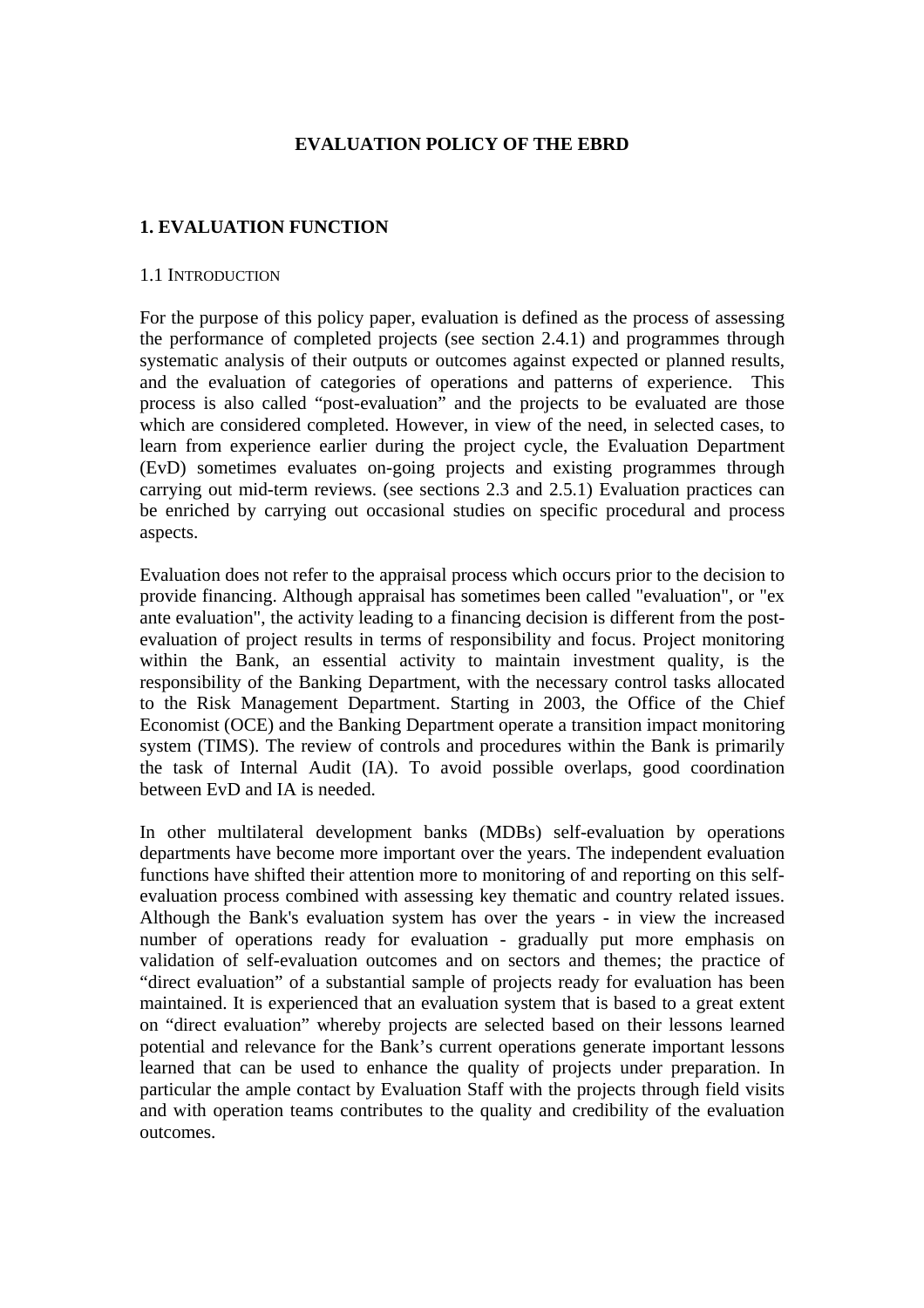Stimulated by directives from their shareholders, MDBs participating in the Evaluation Cooperation Group (ECG), are actively pursuing harmonisation of evaluation procedures and practices. As a result, good practice standards (GPS) on private sector as well as public sector evaluations have been prepared. Many features of the harmonisation process through application of the GPS are reflected in this Evaluation Policy.

## **1.2 EVALUATION OBJECTIVES**

Evaluation has two basic objectives:

- a) To discover what were the results, both intended and otherwise, of the Bank's portfolio of projects and programmes (accountability function);
- b) To determine whether there were significant lessons to be learned from past experience to make future operations better, thereby contributing to the "institutional memory" of the Bank (lessons learned or quality management orientation);

Evaluation provides the basis for a system of accountability for operational outcomes to managers, and ultimately to the Board of Directors of the Bank. Because independence, equal ranking vis-à-vis other relevant Bank units and objectivity are vital for the credibility of the evaluation work, evaluation is conducted by an independent department. While EvD is integrated into the organisational structure of the institution, the head of the department, or Chief Evaluator, is directly and solely responsible to, and takes his/her instructions only from, the Board of Directors as a whole (see also section 4).

Evaluation considers not only the financial results of projects and programmes, but also the economic benefits and other externalities as well as the Bank's performance on transition impact. The current system for project evaluation is intended to improve quality through enhancing the Bank's productivity and effectiveness, in particular in the context of the Bank's mandate. This demonstrates the Bank's willingness to learn on a timely basis from the strengths and weaknesses of completed operations, both its own and those of other institutions. The Bank, therefore, also relies on the lessons and experiences from the evaluation activities of other IFIs, in particular the MDBs active in the Bank's countries of operation. To maintain an overall high project quality it is essential that a system of constant learning from past experience functions adequately, including the use of lessons learned in general and the application of lessons on transition impact in particular.

## **1.3 ACCOUNTABILITY HIGHLIGHTED**

Evaluation involves various actors: the Bank's management, Staff involved in the operation process<sup>[15](#page-3-0)</sup> (including support departments/units), the clients of the Bank and the Bank's Evaluation Staff. Each has a role in the evaluation process. Over the years the complementary roles of the actors have become clearer and this has helped create

<span id="page-3-0"></span> $15$ 15 Staff involved in the operation process are from the following Vice Presidencies/departments: Banking, Environment and Sustainability Department (ESD). OCE, Office of the General Counsel (OGC), Risk Management and Finance.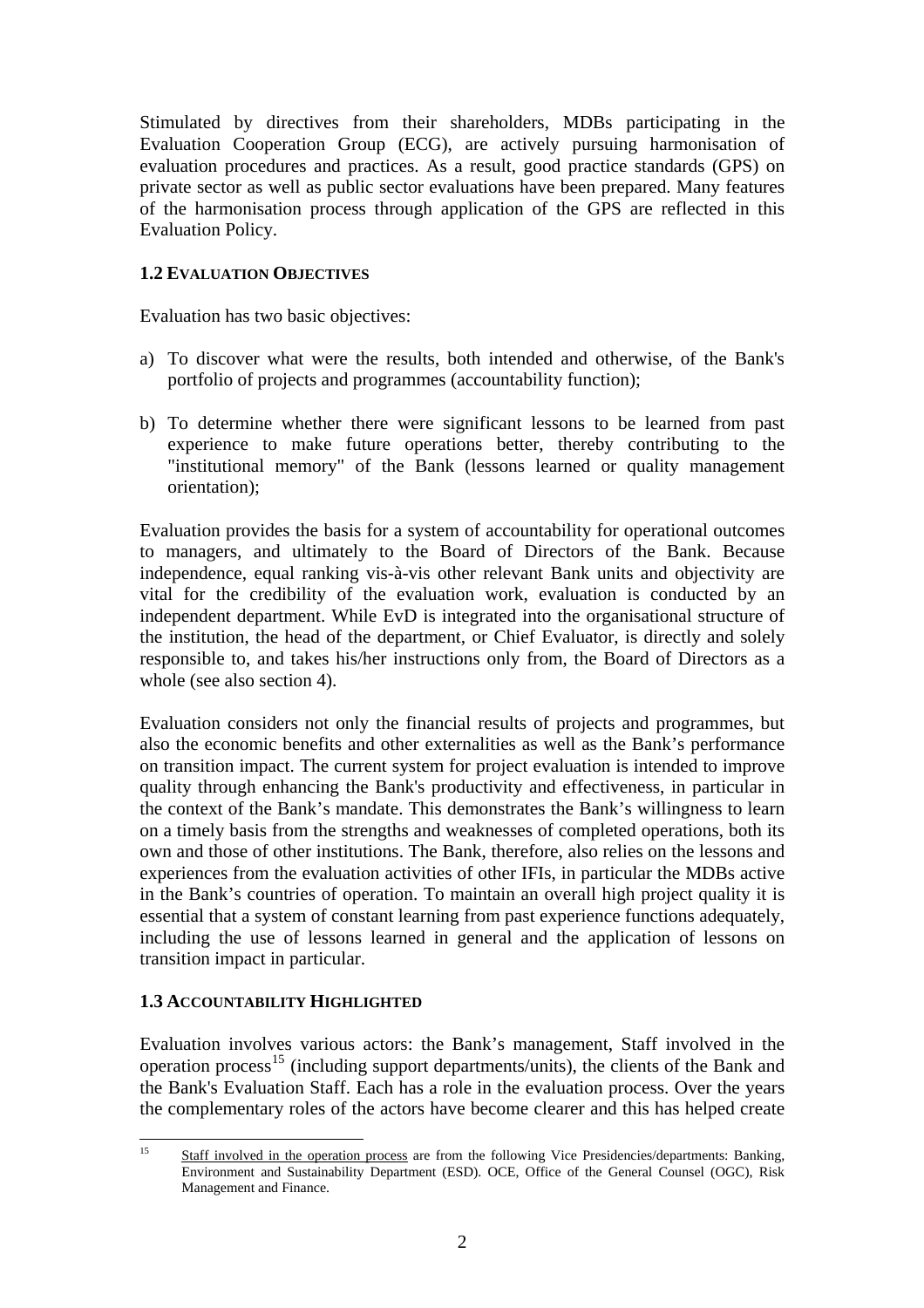a well-functioning evaluation system. This clear distinction of roles is especially important if an accountability system is to be maintained: managers are held accountable for the results of their work and, through a transparent independent evaluation system, lessons learned are generated at an early stage so that they can be applied when preparing new projects. If the evaluation function interferes with the operations process responsibilities become unclear and the operations manager could no longer be held accountable for outcomes.

Independent evaluation activities carried out by Evaluation Staff normally begin after projects are completed, i.e. when they are ready for post-evaluation (see section 2.4.1). As part of the Bank's accountability requirements it is important that the evaluation function also looks beyond projects and assesses performance of groups of projects and certain themes of importance to the Bank's mandate. This type of evaluation is carried out in the form of a special study. As with the evaluation of projects, the purpose of these special studies is to look for patterns of experience which provide insights that can help the Bank improve future performance. (see section 2.5)

Activities of a department such as EvD thus contribute not merely to operational efficiency, but also to a wider accountability; not only to the Board of Directors and shareholders, but also to the general public.

## **2. EVALUATION PROCESS**

To allow the Evaluation Department to achieve its objectives with maximum operational efficiency and effectiveness, during the evaluation process, independent evaluators must be able to enter the Bank's project cycle (and its components) at any stage and at any place, but generally ex post when projects are ready for evaluation (see sections 2.4.1 and 3.2). This provides an integrated evaluation system based on, in particular, completed operations and actual Bank practices. This chapter describes the evaluation process through presenting key procedures and responsibilities of EvD and of other participants in the operations and evaluation process at different stages of the project cycle. It is important to highlight here the key function of an optimal selfevaluation process conducted by the operation teams and the use of the self-evaluation outcomes as an important input for independent evaluation.

#### **PROJECT PREPARATION AND IMPLEMENTATION**

## **2.1 INSTITUTIONAL PRIORITIES AND COUNTRY LEVEL EVALUATIONS**

The starting point of the project cycle is the identification of whether a project is consistent with: (i) the Bank's policies, strategies and operational priorities as described in the medium term strategy updates (MTS) and in other key strategy documents of the Bank, such as Moving Transition Forward: Operational Priorities for the Medium Term of 1999 (BDS99-24 Final)); and (ii) the priority areas as determined in the Bank's country strategy papers for the Bank's countries of operations. Another key element when judging a project ex post is whether the Bank was additional at the time of project approval.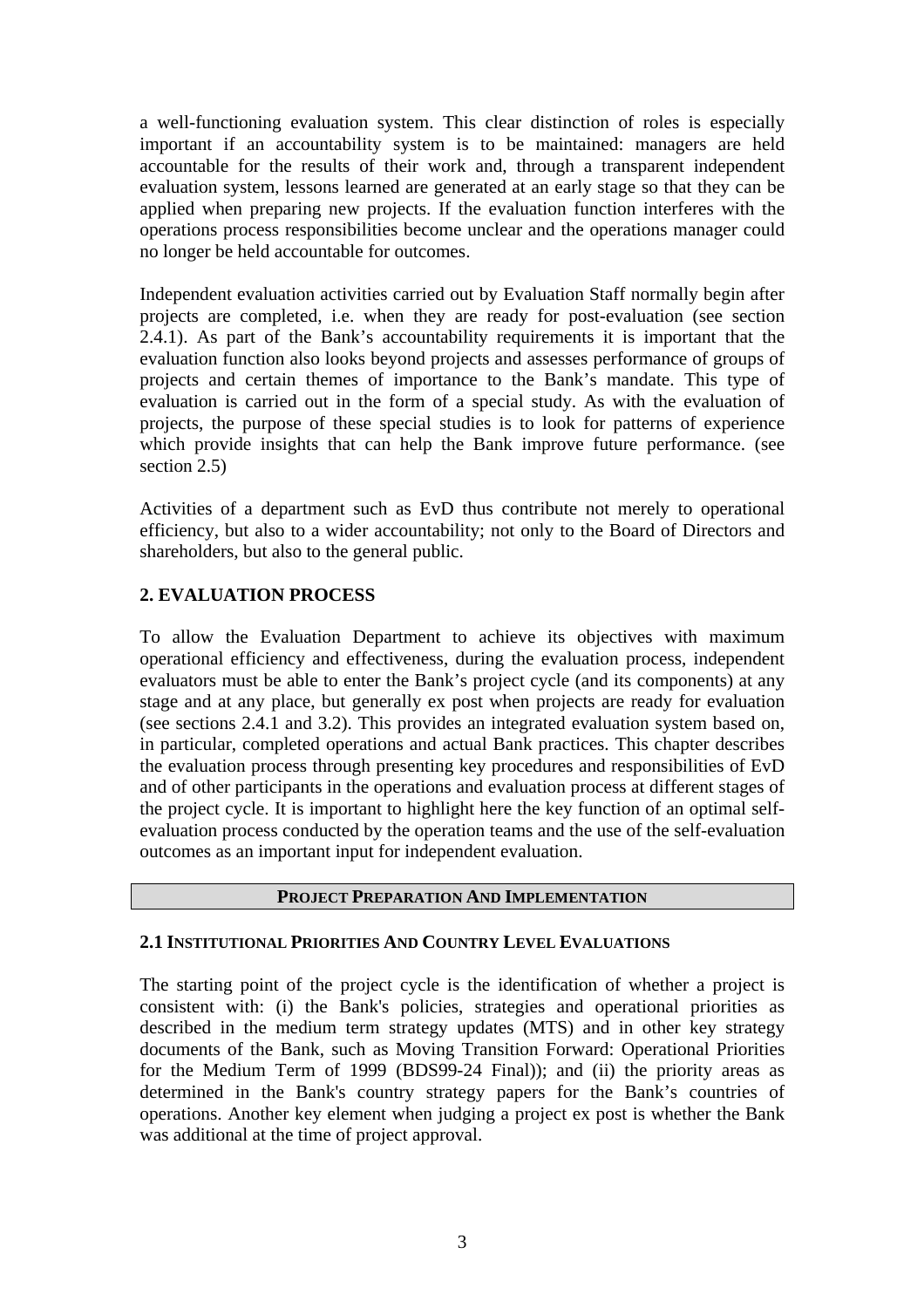The Staff in the Strategic and Corporate Planning (SCPB) Department in the Finance Vice Presidency in cooperation with Staff in the Banking Department and OCE prepare the medium term strategy (MTS) updates annually covering a four years rolling strategy period. Staff in the Banking Department, in cooperation with Staff in OCE are responsible for preparing the country strategy papers on all the Bank's countries of operations, which are presented to the Board of Directors for approval. Already at this stage, lessons from experience identified by EvD can be used.

Evaluation Staff are not directly involved in the process of preparing the country strategy papers and the MTS update. At the time of ex post evaluation EvD verifies whether the operations are in line with the country strategy paper at the time of appraisal and makes a comparison with the latest country strategy paper. In order to optimise the retrospective analysis of each country strategy Staff in the Banking Department contact EvD to obtain relevant lessons so that new country strategies take into account lessons learned from past experience. Evaluation Staff then provide relevant lessons learned material. EvD can comment on draft MTS updates as the findings in EvD's Annual Evaluation Overview Reports (AEORs) sometimes present elements of a strategic nature.

The Evaluation Department can include in its Work Programme a country level evaluation in the form of an evaluation special study which takes into account the working document of the Evaluation Cooperation Group (ECG) on good practice standards for country strategy and program evaluation. (see further Section 2.5.3)

### **2.2 PROJECT DESIGN AND APPRAISAL**

Staff in the Banking Department in consultation with Staff in OCE specify project performance objectives on transition impact and sound banking, as well as more general objectives, with precise description and quantification. They provide in their operations reports at structure or final review, comprehensive accounts on transition impact and the underlying data, including financial projections that show the project's feasibility. They also identify the main risk factors that can jeopardise a project's success. At the time of project appraisal, Staff in OCE assign an ex ante rating on transition impact potential and a risk rating to realise this potential. This information enhances the post-evaluation of a project as they provide the benchmarks against which project ex post evaluation can take place. Early on during the project cycle, already at the time of concept review, the operation team consults with EvD in order to obtain internal and external lessons learned. This consultation process provides the material for a section on "Lessons Learned from Past Experience" which forms an integral part of the Board Reports on Bank operations.

Observing the independence of the evaluation function, Evaluation Staff are not actively involved in the preparation of the projects. EvD directs Staff in the Banking Department to the lessons learned through the on-line Lessons Learned Database (LLD) and through identifying experience on similar projects with other banking teams and external lessons with other MDBs. (see section 2.8 for details on lessons learned dissemination)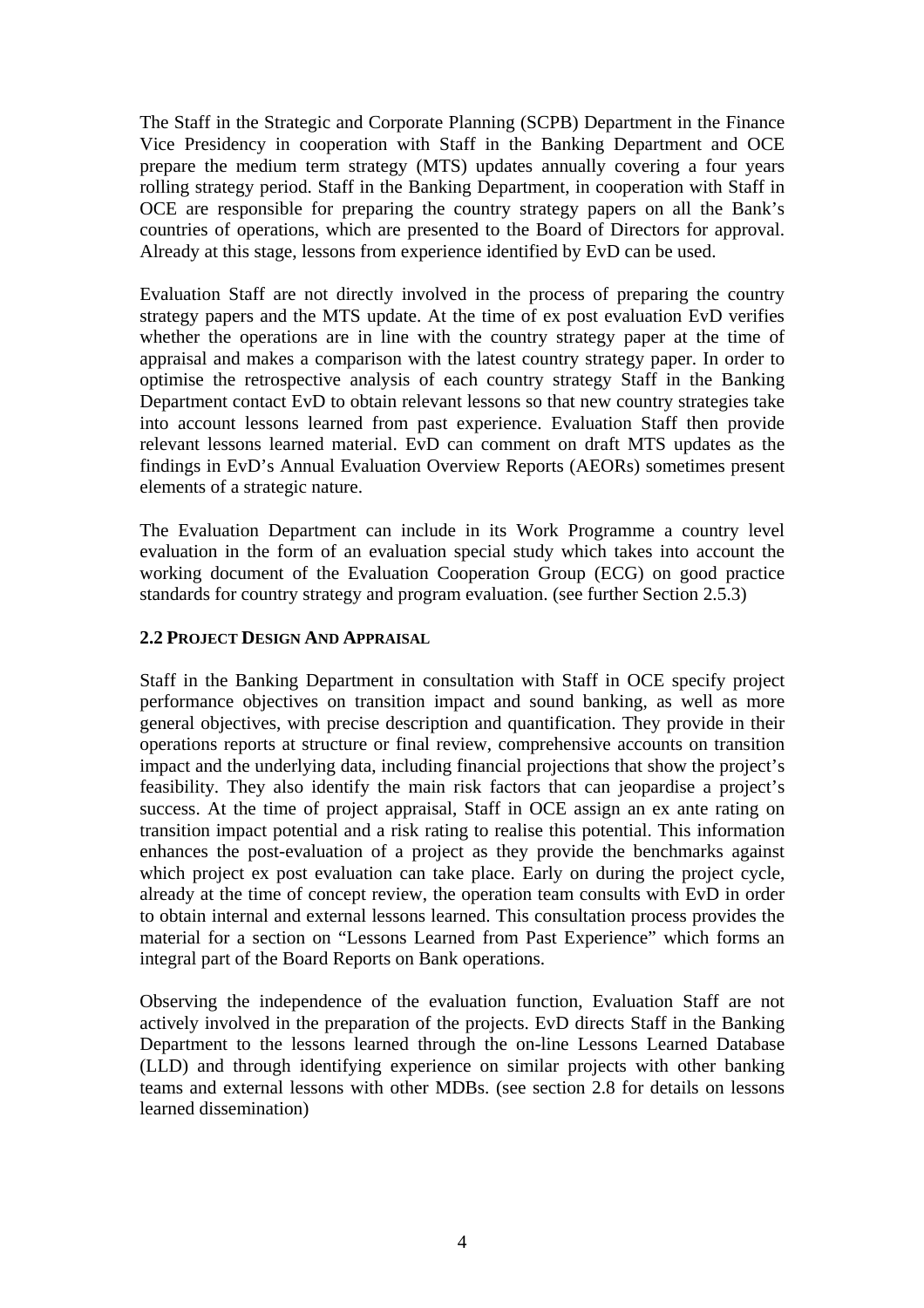#### **2.3 PROJECT IMPLEMENTATION**

During project implementation, normal project supervision and monitoring takes place and the bankers are sometimes assisted by an industry expert. Monitoring reports (MRs) are prepared by the operation teams on a regular basis to report on a project's progress, incorporating the experience in project implementation. Since early 2003 a transition impact monitoring system (TIMS) has been maintained which complements the credit review system.

Staff in the Banking Department review and file all client reports obtained according to reporting requirements in a project's legal documentation, along with information obtained during project monitoring visits. According to the procedures as described in the most recent document on the Review of Credit Process the operation teams prepare MRs, typically twice-yearly for private sector and yearly for state sector operations. The MRs provide information on project progress (and transition impact) and highlight key issues for Staff involved in the operation process to take immediate action due to emerging or acute problems. OCE, in close cooperation with the banking teams, under the TIMS, reviews fulfillment of transition impact objectives formulated at project appraisal and assesses the associated risk to transition potential and the possible risk mitigating factors. If justified OCE upgrades or downgrades these ratings which have been assigned ex ante.

Due to EvD's independent position, Evaluation Staff are not involved during the project implementation stage. However, EvD identifies lessons on project implementation when carrying out evaluation reviews on projects ready for evaluation and channels these lessons back to Staff involved in the operation process to improve project implementation. Although, in selected cases when an operation's implementation prospects are considered critically important, EvD can, for instance, at Management's request and with the Board of Directors' prior approval, conduct a at Management s request and with the board of Directors prior upproving construction special study in the form of a mid-term review  $(MTR)^{16}$  $(MTR)^{16}$  $(MTR)^{16}$ , EvD also reviews the outcomes of TIMS on a project-by-project basis when projects are ready for evaluation. In addition, EvD reports in the AEOR (see section 2.6) on the functioning of TIMS in the form of a performance review of the system based on a sample of projects.

#### **THE SELF-EVALUATION PROCESS**

#### **2.4 PROJECT COMPLETION**

**2.4.1 Project completion of investment operations.** Only those projects which are substantially completed are subject for evaluation. In respect of non-financial institution operations, a project is considered "ready for evaluation" or "having reached early operating maturity" if the project financed will have generated at least  $18$  months<sup>[17](#page-6-1)</sup> of operating revenues for the company after last disbursement of loans and at least 24 months of operating revenues after last disbursement of equity participations. In addition to the constraints already cited, a project is considered

<span id="page-6-1"></span><span id="page-6-0"></span> $16$ <sup>16</sup> Carrying out MTRs is also referred to as "real-time" evaluation.

<sup>17</sup> To comply with the Good Practice Standards of the Evaluation Cooperation Group, the time to start a postevaluation exercise has been extended from 6 to 18 months.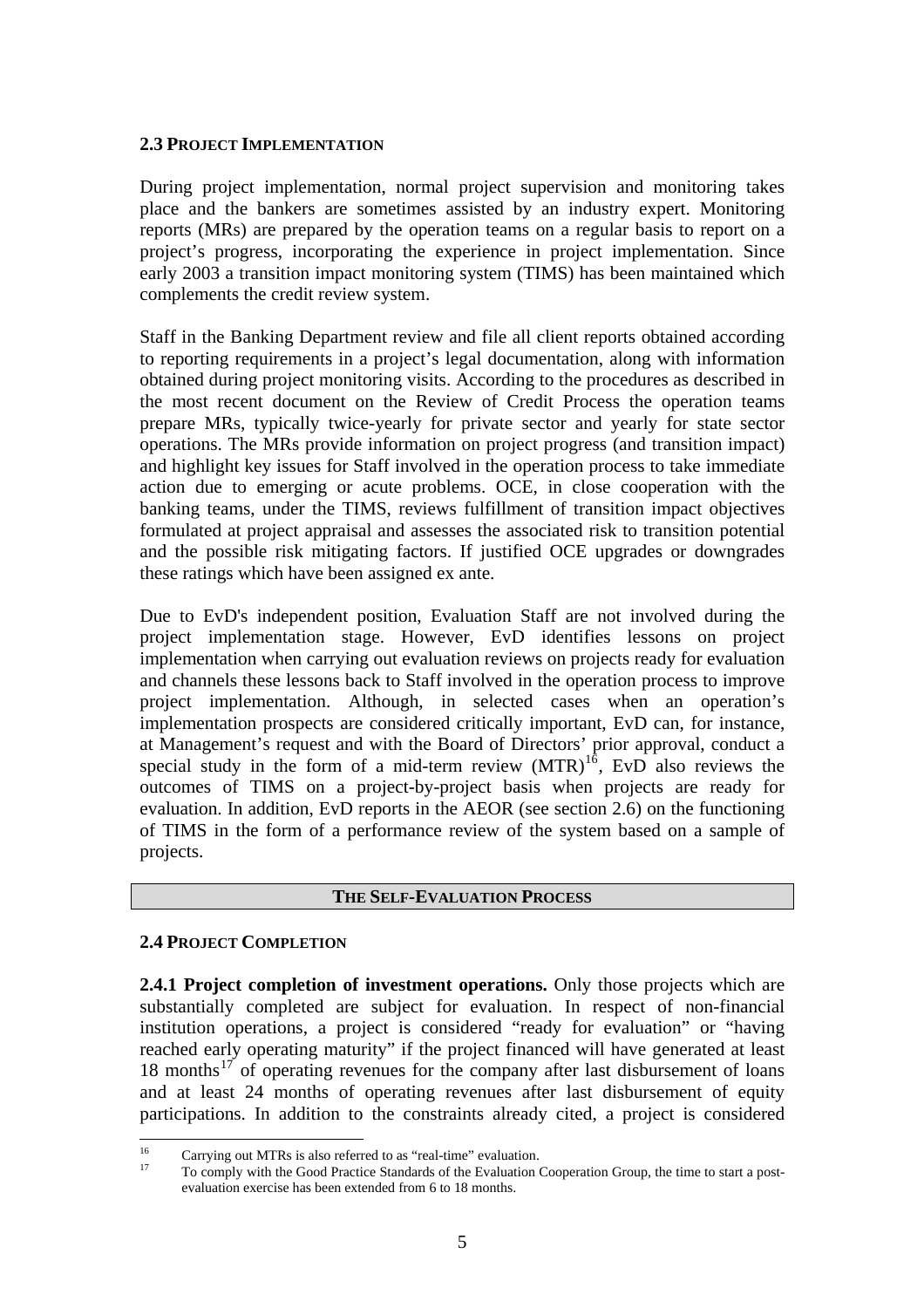ready for evaluation after at least one year of commercial operation, while at least one set of audited financial accounts should have been received by EBRD covering at least 12 months of operating revenues by the project.

In cases where financial institution projects have identifiable sub-projects financed by the Bank, operations are deemed to have reached "early operating maturity" when: (a) for lending operations, at least 18 months shall have elapsed after final disbursements of the loan, and (b) in case of investment funds, substantially all of the projects financed will have generated at least 12 months of operating revenues.

When a project is ready for evaluation, the operation team prepares a self-evaluation document, the Expanded Monitoring Report (XMR). The XMR builds on the basic monitoring report (MR) by adding information requirements that are relevant for a self-evaluation document (i.e. relating to achievement of objectives, environmental performance, transition impact, lessons learned generated and overall assessment). The XMR, having the character of a project completion report, substitutes the MR that is due for that specific period. EvD covers all operations ready for evaluation for which an XMR was produced, either through detailed or less detailed evaluation exercises or through assessing or reviewing XMRs. Appendix 3 presents details on the selection and sampling of projects for evaluation. EvD also checks the operations that were cancelled or prepaid before an evaluation took place. EvD agrees with management of the Banking Department about the timing of the XMRs to be prepared by the Operation Leader thereby taking into account that the due dates of the XMRs are spread evenly throughout the year. This is important to secure an even workload during the execution of EvD's Work Programme.

To make sure that EvD does not miss out on projects for evaluation that the Banking Department considers not to be ready for evaluation, the Chief Evaluator reviews EvD's list of ready operations with the Director of the Risk Management Department (RM) and the Director of the Portfolio Credit Review Unit. This interaction with RM whereby EvD's list is compared with the list containing all those operations that the Banking Department considers ready for evaluation makes an optimum use of RM's knowledge of the Bank's portfolio.

**2.4.2 Preparation of XMRs and lessons learned memoranda.** The Operation Leader (OL) prepares the XMR when due. Two forms of XMRs exist: a "Long-Form XMR" which is used for ready operations on which an OPER report or XMR Assessment will be prepared and a "Short-Form XMR" for those ready operations on which an XMR Review will be carried out. The environmental section of the Long-Form XMR must be agreed with the ED. For projects on which a Long-Form XMR is produced, the OL carries out a field visit to the country of operation to improve knowledge of the project and to enhance XMR quality. During the visit the OL obtains the company managers' insight and assesses project outcomes. Discussions will take place with relevant parties (MDB staff, company employees and auditors, suppliers, customers, competitors, bankers and any relevant government officials, industry associations and local NGOs). The Long-Form as well as the Short Form XMR is composed of two sections:

**(a)** one section refers to the content of the MR containing all the monitoring issues such as highlights of implementation and operational experience to date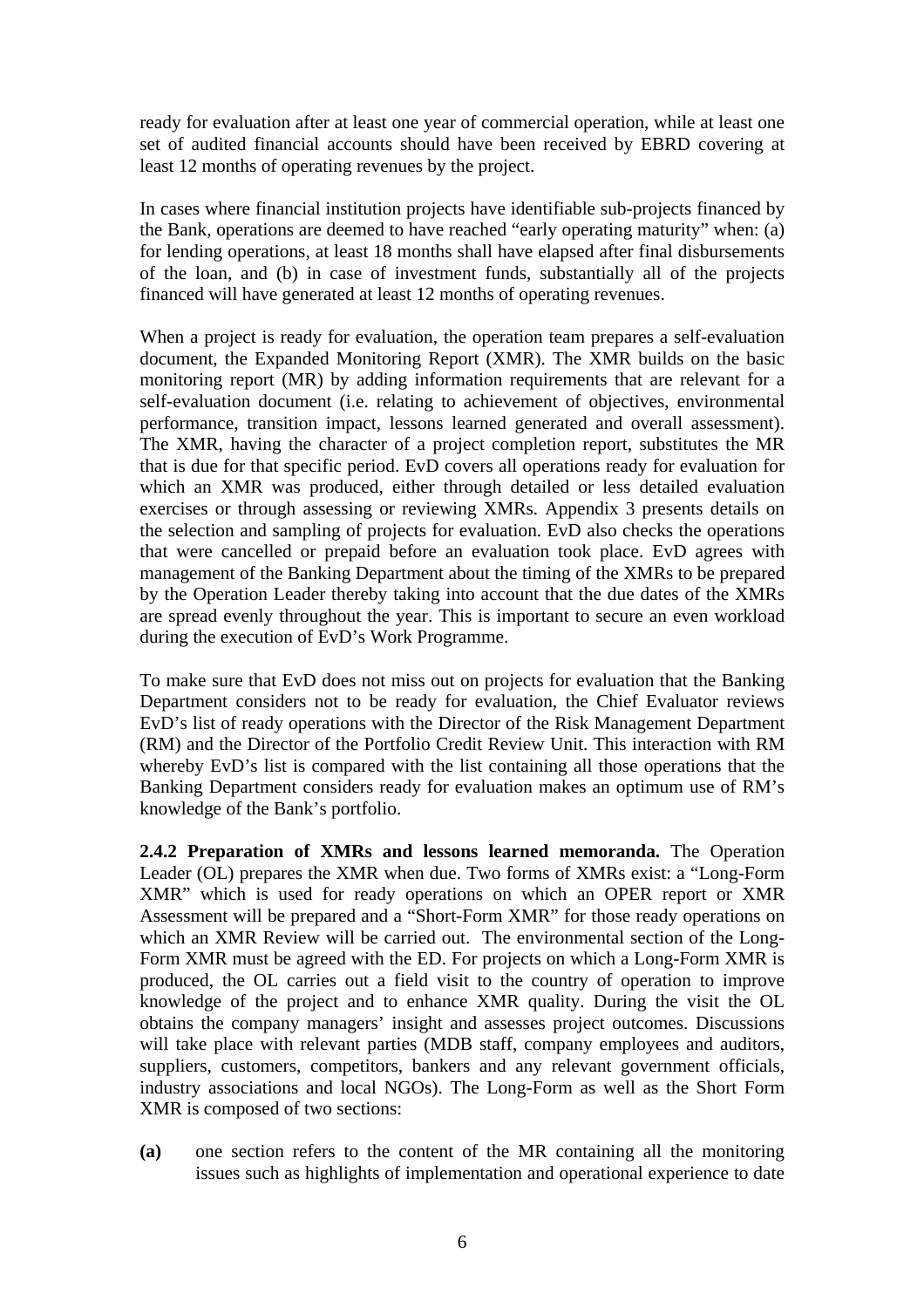based on the supervision record. For the Long-Form XMR, the MR section should be more elaborate and EvD gives guidance to bankers respectively;

**(b)** the other section is the "expanded" post-evaluation part of the XMR. The Long-Form XMR contains a detailed review of the project's transition  $impact<sup>18</sup>$  $impact<sup>18</sup>$  $impact<sup>18</sup>$  and other evaluation performance indicators (financial performance, additionality, environmental impact, fulfillment of objectives and Bank Handling). It also explains the difference between appraisal performance indicators and actual outcomes and requires an overall assessment of the operation and highlights the lessons learned as a result of the self-evaluation process. The Short-Form XMR reviews the project's objectives and provides a rating for all the evaluation performance categories with justification for the rating, without giving a detailed review of the rating categories. The Short-Form XMR also requires the identification of lessons learned but not as comprehensive as in the Long -Form XMR.

The electronic version of each form of the XMR allows for all relevant departments<sup>[19](#page-8-1)</sup> in the Bank to sign-off electronically on the XMR, including the sector or country team director. If one of the departments signing-off on the XMR disagrees with the content of the XMR, it will be noted in the Bank's project monitoring module (PMM) in the appropriate place. The Long-Form XMR will specify when the OL's XMR visit took place and who participated in the visit. A copy of the Long-Form XMR template and a template for the Short-Form XMR are attached as Appendix 5.1 and 5.2.

These XMRs are the Bank's basic self-evaluation products for accountability of project performance prepared by the Operation Leader and other Banking Department staff amongst others based on findings collected in the field.<sup>[20](#page-8-2)</sup> They provide the building blocks for detailed evaluation reviews as part of an effective and efficient post-evaluation process. EvD gives guidance to the Staff in the Banking Department on the preparation of the XMR to promote consistency and objectivity in execution scope, analysis and ratings. EvD's respective suggestions are incorporated in the electronic version of the XMR through drop-down lists of relevant subjects and examples. To help Evaluation Staff and Staff in the Banking Department with consistency in the performance evaluation rating process, Appendix 1 of this report contains an overview on benchmarking the performance indicators including transition impact. Evaluation Staff give guidance to the Staff in the Banking Department in preparing the XMRs to enhance the efficiency and quality of the XMR production. This is achieved through targeted workshops or bilateral contacts with Staff in the Banking Department. During these contacts the steps of the most efficacious XMR preparation process are discussed and good practice examples of XMRs are presented.

All XMRs are discussed in a credit review meeting organised by the Risk Management Department. In these meetings, which are chaired by Staff of Risk Management, the respective OL, a representative of OCE and EvD, and the respective evaluator and/or senior economist from EvD participate. If the OL or monitoring OL

<span id="page-8-0"></span><sup>18</sup> Applying the seven transition indicators to the level of the company, the industry and the economy as a

<span id="page-8-1"></span>whole. See Appendix 2 for the list with the transition indicators that help measure transition impact.<br>Apart from EvD, the Banking Department, OGC and the Environmental and Sustainability Department<br>(ESD) sign-off on the X

<span id="page-8-2"></span><sup>&</sup>lt;sup>20</sup> The names of the persons responsible at Headquarters and ROs are listed in the XMR.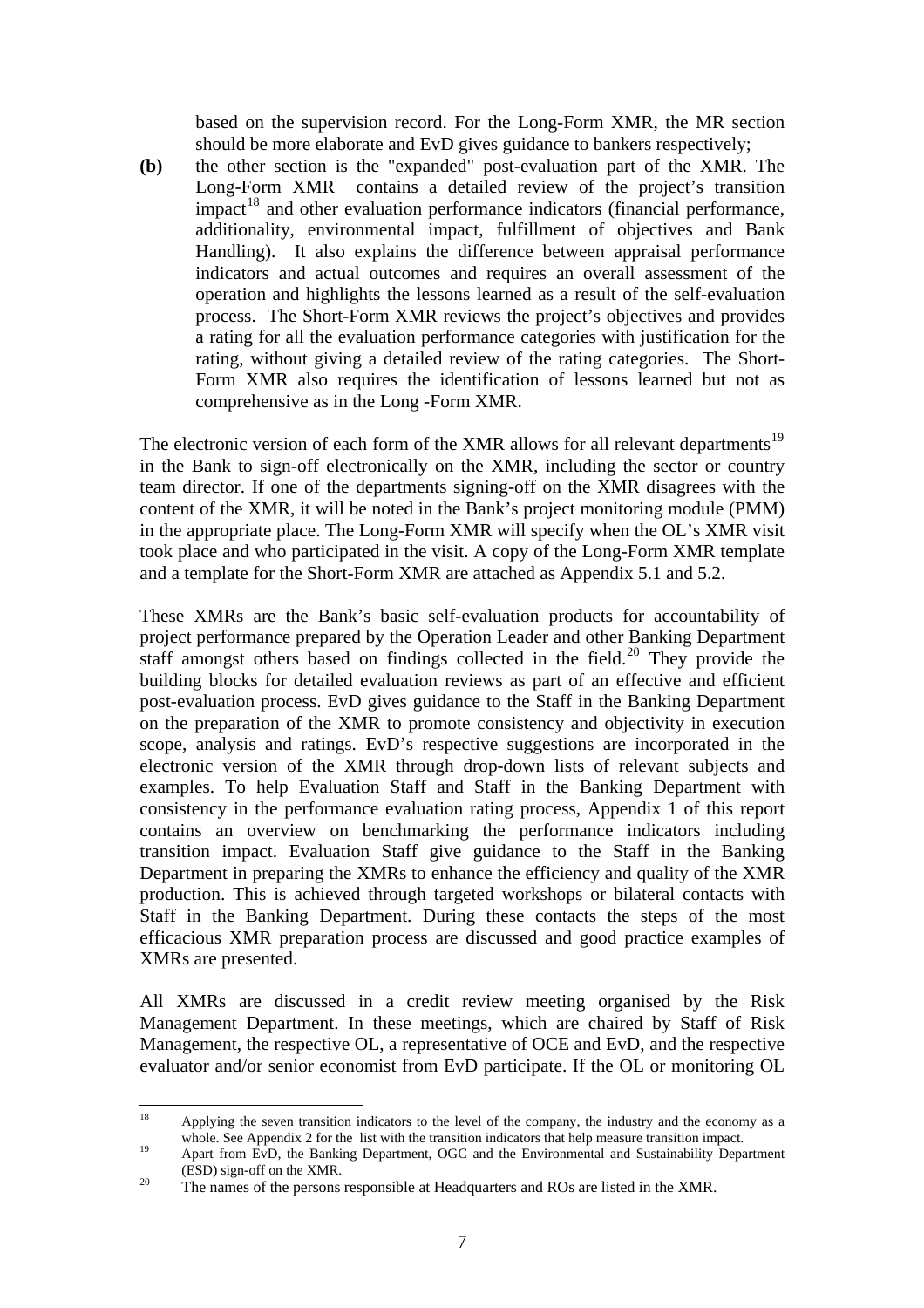is located in one of the Bank's ROs a conference call link is established. Other Staff involved in the operation process that have been involved in project preparation of the project can also attend the review meeting.

For signed operations that are cancelled before a disbursement has taken place, the Operation Leader prepares a Lessons Learned Memorandum (LLM), within three months of the cancellation. The LLM presents the lessons learned and highlights the reasons why the operation was cancelled. Evaluation Staff reviews the LLMs to identify important lessons learned. For operations which were cancelled and where some disbursements had already taken place, the Operation Leader produces a Short-Form XMR, also within three months of the cancellation. In respect of fully pre-paid operations where no XMR (see section 2.4.4 below) has been prepared, the respective Operation Leader prepares a Long-Form XMR within three months after prepayment. Evaluation Staff review these XMRs to verify the scope, responsiveness, evident reliability of the analysis, impartiality and consistency in ratings judgements, and appropriateness and completeness of the identified lessons and assess overall XMR quality. Evaluation Staff incorporate relevant lessons learned, together with important lessons from the LLMs in EvD's Lessons Learned Database. These cancelled and pre-paid operations on which a Long-Form XMR is prepared are to be added to the sample of projects ready for evaluation from which the Chief Evaluator will choose when preparing the evaluation programme for the next year.

#### **DIRECT EVALUATION OF INVESTMENT OPERATIONS**

**2.4.3 Preparation of OPER and in-depth OPER reports.** Evaluation Staff conduct an independent evaluation review of selected operations<sup>[21](#page-9-0)</sup> on which a Long-Form XMR has been produced, as a basic Operation Performance Evaluation Review (OPER) report or in a more in-depth form as an In-depth OPER report depending on EvD's work load and the characteristics and complexity of the operation.<sup>[22](#page-9-1)</sup> EvD concentrates, as part of its quality management function, on identifying quality lessons learned from as many investment operations ready for evaluation as possible. As part of EvD's accountability function a judgement is made of a project's success on the basis of key evaluation performance indicators presented in the box below.

<span id="page-9-0"></span> $21\,$ See Section 2.4.5 and Appendix 3 for the selection process of projects for evaluation where the use of the Good Practice Standards of the Evaluation Cooperation Group of the multilateral development banks is highlighted.<br><sup>22</sup> Whereas the time spent by Evaluation Staff on preparing OPER reports on average amounts to

<span id="page-9-1"></span>approximately 25 working days, the time involved in preparing In-depth OPER reports is approximately 45 working days.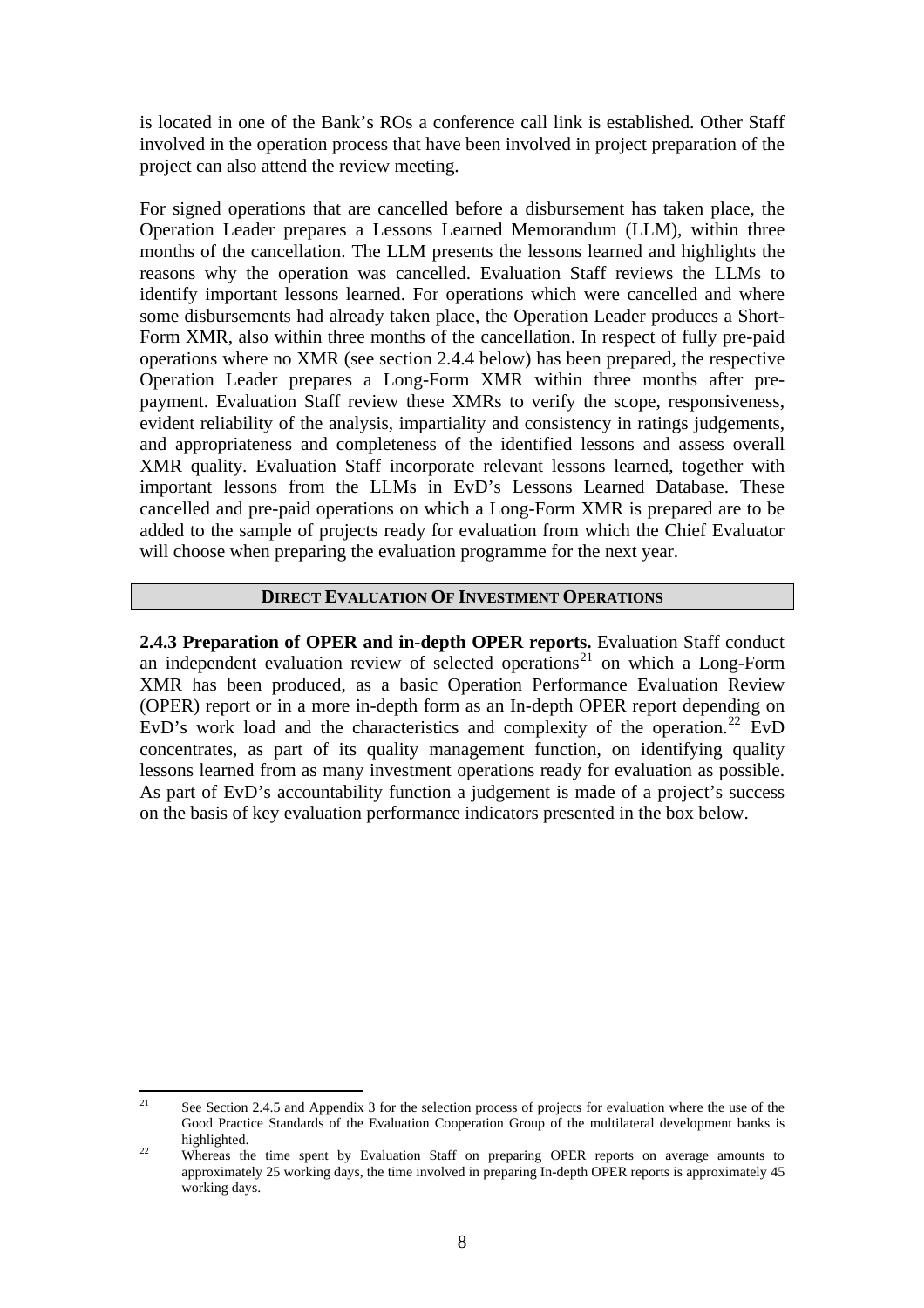#### *MEASURING EVALUATION PERFORMANCE*

## *Mandate-related indicators:*

- *transition impact*
- *environmental performance and change*
- *the Bank's additionality*
- *Sound banking principles-related indicators:*
- *project and company financial performance*
- *fulfillment of project objectives (other than transition-related objectives) Bank effectiveness-related indicators:*
- *the Bank's investment performance*
- *Bank handling of the operation*

These seven performance indicators are the basis for EvD to assign an Overall Performance<sup>[23](#page-10-0)</sup> rating to an operation which is post-evaluated. In Appendix 1 the rating methodology is presented showing the Overall Performance rating system<sup>[24](#page-10-1)</sup> and the composite performance categories. Indications of benchmarks used during the process of rating projects are also presented. During the evaluation process, project outcomes for each of the indicators are assessed on a "with" versus "without" project basis.

As many of the Bank's public sector operations are in fact organised and run as corporations, and are mirrored on the private sector, there are few differences between the way in which a post evaluation of a private sector project and a public sector project are carried out. However, project implementation, procurement issues and issues of sector policy do get special attention in an evaluation exercise of a public sector project.

Apart from reaching a judgement on the performance of each project based on the above described evaluation performance criteria, in the context of the accountability objective of the evaluation function, the OPER reports also highlight in a separate section specific issues and lessons learned to satisfy the quality management dimension of the basic evaluation objectives. Sometimes specific recommendations are formulated.

**2.4.4 Carrying out XMR Assessments and Reviews.** For those operations that are ready for post evaluation which have been randomly selected, excluding those operations for which an OPER report or In-depth OPER report will be produced (see next paragraph on evaluation coverage) the Evaluation Staff carry out an XMR Assessment (XMRA). In addition some extra XMR Assessments can result from the application of best practice on sectors and countries (see Section 2.4.5 for further explanations). An XMRA is a short desk review during which the operation file and

<span id="page-10-0"></span> $23$ 23 Apart from the Overall Performance rating presented here, a "transition outcome" rating (reflecting results on the ground), focussing on the mandate related indicators, exclusive of the Bank's additionality and the sound banking principle-related indicators, is assigned as well. This is done to make the outcomes of EBRD's rating system more comparable with the outcomes of the performance evaluation systems of other MDBs.<br><sup>24</sup> The synthesis rating for the three dimensions (mandate, sound banking and Bank effectiveness) reflect

<span id="page-10-1"></span>summary qualitative performance judgements based on the underlying indicator ratings. They are not simple averages of the indicator ratings.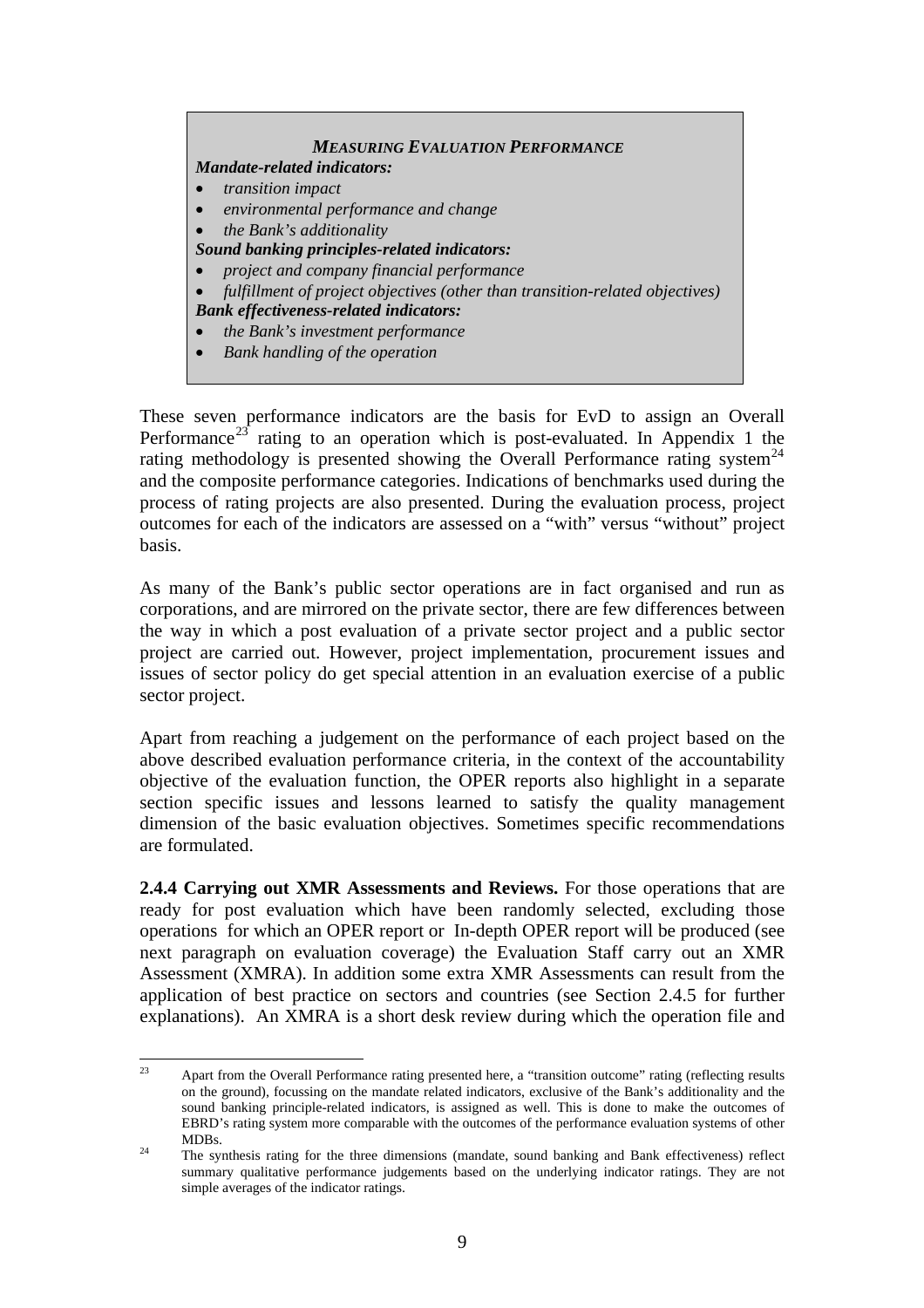key issues are discussed with the Operation Team. An XMRA takes Evaluation Staff in principle 2-3 working days. These assessments aim at enhancing the quality of the lessons learned in the Long-Form XMRs generated by the bankers-driven selfevaluation process, so that these lessons can be incorporated into EvD's lessons learned database. The Overall Performance rating of the Long-Form XMR, following the same rating methodology as presented in section 2.4.3 above<sup>[25](#page-11-0)</sup>, is validated by EvD and new ratings are assigned if warranted. As part of this assessment, Evaluation Staff review with the respective Staff in the Banking Department the basis for EvD's rating judgments in particular where the ratings differ. XMRA reports are formally communicated to Bank Management who may wish to respond. Subsequently EvD can amend the XMRA report if warranted and the report is posted on EvDnet, the Department's database stored on the Bank's Intranet.

On all projects ready for evaluation for which no OPER exercise is carried out or no XMRA is done, EvD will carry out an XMR Review. For an XMR Review Evaluation Staff review the quality<sup>[26](#page-11-1)</sup> of the Short-Form XMR and through discussions with the operation team tries to enhance its quality. These XMR Reviews take Evaluation Staff in principle half a day. In case of an XMR Review, because of the relatively limited time spent by EvD Staff in reviewing the quality and findings of Short-Form XMRs, the respective ratings are not validated and amended by EvD.

#### **2.4.5 Evaluation coverage of investment operations.**

The Bank takes into account the Good Practice Standards (GPS) of the ECG in respect of selection of projects for evaluation. The selection of projects is based on a random representative sample of sufficient size to establish, for a combined three year rolling sample, success rates at the 95% confidence level, with sampling error not exceeding  $\pm 5$  percentage points, for the population's development (transition outcome, MDB investment outcome, additionality and MDB work quality). Furthermore, best practice is achieved through using the same confidence level and sampling error within current strategically targeted groups of projects for the EBRD. Each year, when defining EvD's Work Programme for the next year, the Board of Directors will decide, on the basis of a proposal from EvD on the application of best practice, which strategically targeted groups or priority areas should be selected for evaluation. In Appendix 3 the methodology for selecting projects for evaluation is presented in more detail.

**2.4.6 Project work-outs and impaired investments.** Most of the Bank's work-out operations, as part of the group of classified investment operations, become the responsibility of the Staff in the Corporate Recovery Unit (CRU), which unit reports jointly to the Vice President in charge of Risk Management and the Banking Department First Vice President. The timing of evaluation activities of work-out projects is delicate as an evaluation may interfere with ongoing recovery work and because the Bank tries to exit from these investments at the least possible cost.

<span id="page-11-0"></span> $25$ 25 In an annex to the XMR, the OL presents the financial and economic rate of return derivations, if relevant, with transparent assumptions and cash flow statements. The XMR will also contain clear statements on a project's environmental performance and change, thereby referring to workers health and safety, pollution load and energy efficiency status, a project's environmental management and the level of public consultation.<br><sup>26</sup> When assessing the quality of XMRs the following elements will be assessed by the evaluator: (a) scope

<span id="page-11-1"></span>responsiveness; (b) reliability of the analysis; (c) impartiality and consistency in rating judgements; (e) appropriateness and completeness of the identified lessons.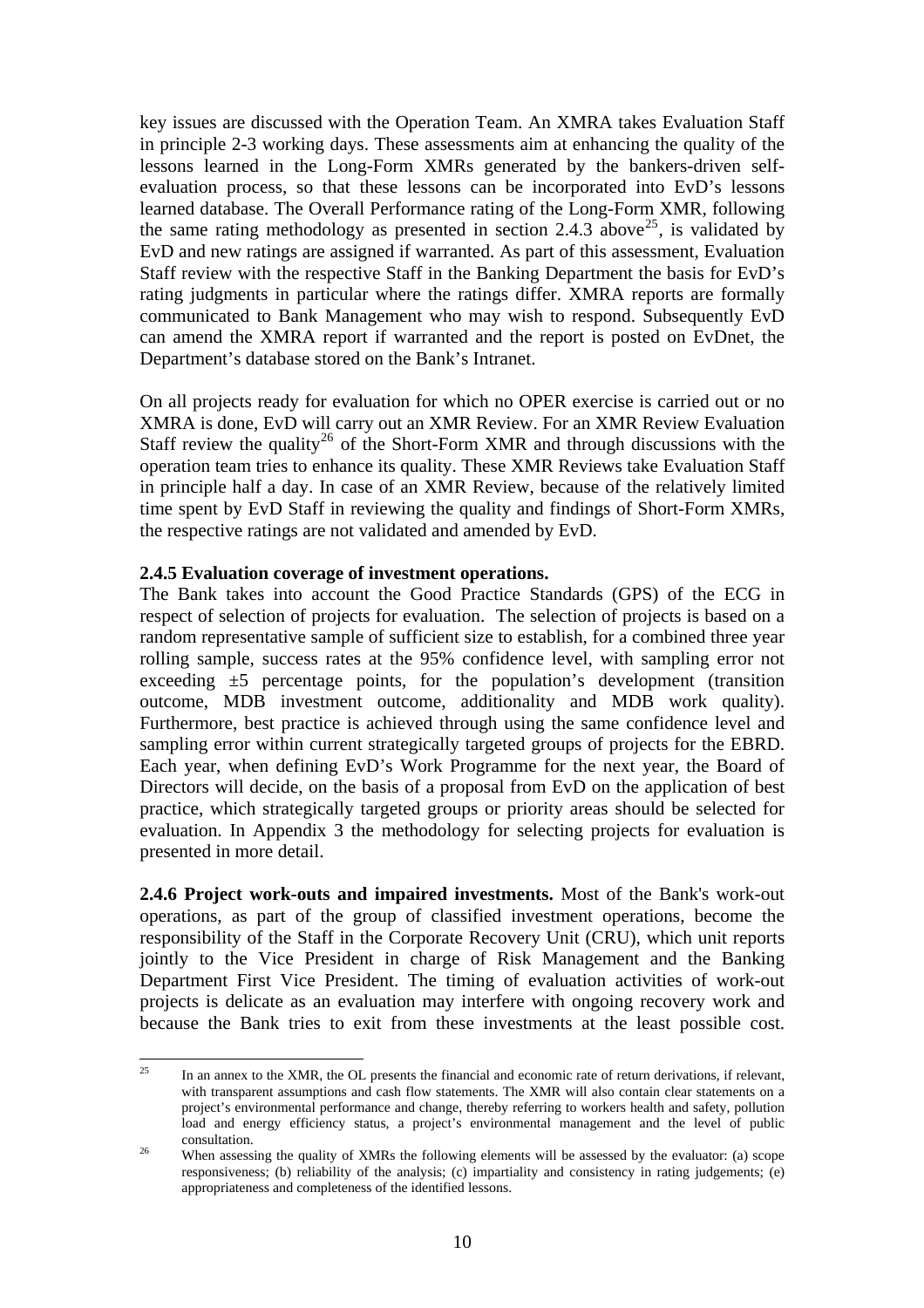Therefore, the selection of such operations for evaluation and the timing of the evaluation exercises are done in close cooperation with CRU. In case of unexpected developments evaluation missions in respect of impaired operations can be postponed.

When a project is handed over by an operation team to CRU, the respective Staff in the Banking Department will prepare a Long-Form XMR. As the basis for the evaluation of impaired operations, EvD will use these XMRs, as well as subsequent internal reports produced by Staff in CRU during the work-out. Both the Long-Form XMR and subsequent work-out progress reports will include lessons learned. Workout Completion Reports (WCR) will be requested to include comprehensive lessons learned on the experiences gained during the work-out. As impaired projects provide important sources of lessons learned, EvD will continue its focus on post-evaluating operations with risk rating 7 or worse.

**2.4.7 Client involvement.** The involvement of the Bank's clients in the evaluation process concentrates on providing the necessary support during field visits, thereby providing Evaluation Staff with all possible information (e.g. financial, marketing and technical) and facilitating the necessary contacts with customers, suppliers, auditors, local authorities, etc. EvD values highly the feedback of clients on how they feel the Bank has performed and incorporates this client feedback in the evaluation reports. Whether to seek comments on evaluation reports from clients who contributed to the evaluation process depends on the type of project. In the case of private sector projects, to allow EvD to be as candid as possible in the presentation of its findings, comments from clients on evaluation reports are usually not sought. It is left to the operation teams to decide whether to share the evaluation results with clients. In the case of public sector operations the borrower may be invited to provide comments.

#### **EVALUATION OF TECHNICAL COOPERATION (TC) OPERATIONS**

**2.4.8 Project completion of technical cooperation (TC) operations.** The Bank carries out TC operations that focus on hiring consultants for the preparation of Bank projects or on the transfer of know-how in cases where specific knowledge is not available with the borrower or in other cases where the use of grant funds is warranted. These funds are mainly provided through the Bank's Technical Cooperation Fund Programme (TCFP), containing a variety of donor trust funds. As these funds are given in trust, the Bank has an important accountability obligation towards the donors on the use of these funds.

Staff in the Banking Department produce a Project Completion Report (PCR) at the time of completion of a TC operation, within 3 months of the earlier of (i) receipt of the consultant's final report or (ii) final disbursement or cancellation of the balance of the funds involved in a TC operation. Staff from the Official Co-financing Unit (OCU) review the quality of all PCR documents and feed back the respective findings to the operation teams to enhance PCR quality. This work is assisted by an IT-based PCR progress reporting quality assurance system.

In order to enhance the quality of the preparation of PCRs, Evaluation Staff selects in total 20 TC operations per year on which a PCR Assessment will be carried out. A PCR Assessment comprises a short desk review during which Staff in the Banking Department will be consulted and short file reviews be made. The PCR Assessments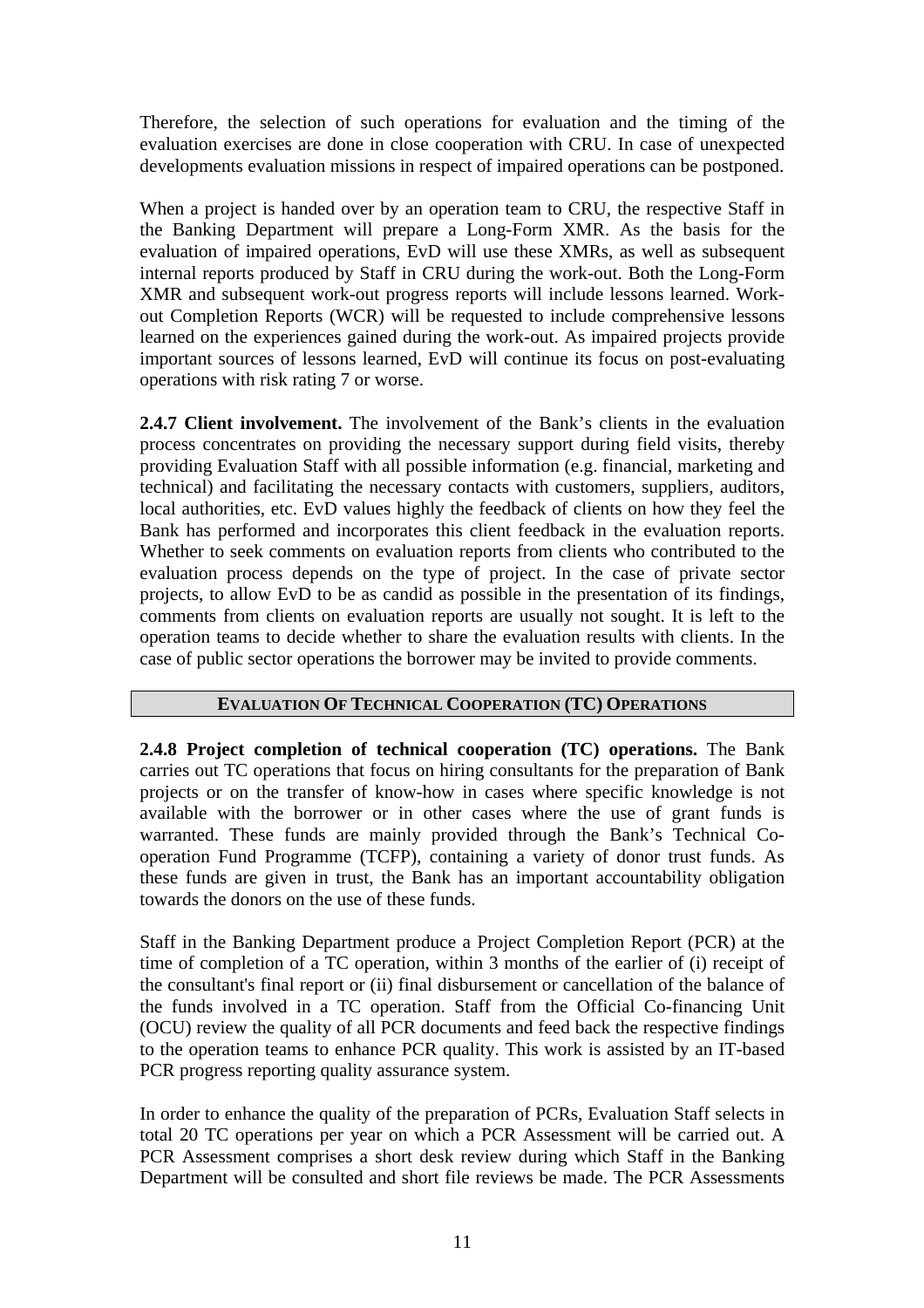focus on: objectives, task, risk and mitigating factors, Bank handling, client's performance, consultant's performance, assignment in relation to overall assessment, donor visibility, identification of additional TC assignment, know-how transfer, transition impact and completeness of overall assessment. The general findings of the PCR Assessment activities of EvD are presented in the form of a special study.

Evaluation Staff make a selection among the group of large TC operations for preparing in total six operation performance evaluation review (OPER) reports during the year. Of these six OPER exercises Evaluation Staff will use consultancy services in a supporting role during three exercises. Three of the six TC evaluations will comprise In-depth OPER reports. The selection is made in consultation with OCU and other Bank units as deemed appropriate and may also take into account requests by TC donors as well as the Board of Directors and senior management. Further selection criteria are whether a TC operation can generate interesting lessons learned material, the represented sector's importance within the Bank's overall portfolio and EvD's Work Programme. In executing the evaluation exercise of a TC operation, the Evaluation Staff communicate actively with the client/recipient of the TC and in most cases a field visit is carried out.

Apart from the evaluation of TC operations as described above, TC operations are also subject to evaluation when EvD carries out special studies on themes and sectors. The results of the TC evaluations are shared with the respective donor countries.

#### **INDIRECT EVALUATION**

#### **2.5 SPECIAL STUDIES**

**2.5.1 Project- and programme-related special studies.** Evaluation of key Bank programmes, mid-term reviews (MTRs) of existing Bank projects or evaluation progress reviews (EPR) on the progress with projects since they were evaluated several years ago, can be important sources of lessons learned. These studies can be carried out at EvD's initiative or at the request of the Board of Directors and/or Management and are subject to prior approval by the Board of Directors.

Evaluation Staff carry out special studies that evaluate key Bank programmes, MTRs concerning existing Bank operations (credit lines or other operations) or EPRs through re-visiting operations already evaluated in previous years. These studies can sometime result in improving project implementation based on experience gained. Special studies in general often refer to a variety of technical cooperation operations that were essential in setting up the programmes or projects.

**2.5.2 Impact and thematic evaluation-related special studies.** Impact Evaluation is a special type of evaluation (indirect evaluation) which examines the actual impact and effects of projects and thereby attempts to distil lessons of experience in a certain sector or country. In case the evaluation concentrates on a special topic referring to a group of projects, the results of the evaluation will be presented in a thematic synthesis study. In case of sector studies the evaluation work can concentrate on evaluating the Bank's sector operations policies applicable to a certain sector. In order to optimise the learning process, before a new sector strategy would be presented to the Board, an evaluation of the strategy by the Evaluation Department should have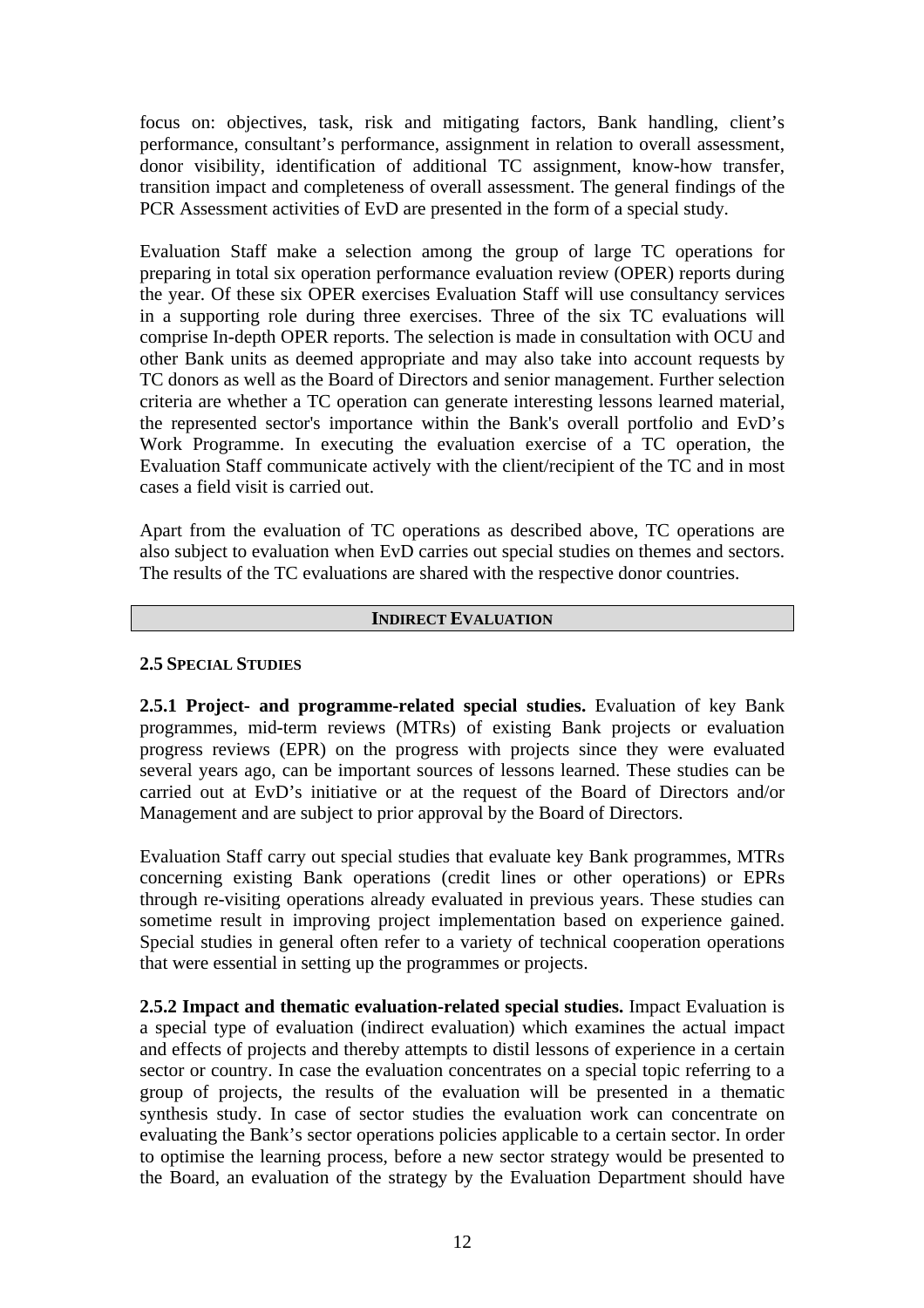taken place. To allow this to happen in good time, coordination with staff in the Banking Department and OCE is essential so that the outcomes of the respective sector strategy evaluations can be used during the preparation of new sector operations policies/strategies. These studies can also be carried out at EvD's initiative or at the request of a member of the Board of Directors and/or Management and are subject to prior approval by the Board of Directors.

Evaluation Staff are responsible for carrying out impact and thematic evaluation special studies. These types of evaluations are carried out on groups of projects operating in the same sector or country to allow the preparation of sector synthesis reports or country synthesis reports (see section 2.1 and next section). Examples of thematic evaluations are the analysis of transition impact or environmental impact related issues in groups of projects or countries. Special themes can also relate to procurement, supervision/monitoring of projects, delays in implementation, cost overruns, etc.

**2.5.3 Country level evaluation reports.** As highlighted in Section 2.1 above, EvD can propose in its Work Programme to carry out a country level evaluation special study which takes into account the working document of the ECG on good practice standards for country strategy and program evaluation. During the preparation of the country level evaluation special studies, Evaluation Staff work in close collaboration with Staff in OCE and in the Banking Department (including Resident Offices). For each country level evaluation exercise, EvD will prepare an Approach Paper in cooperation with Management, in which a specific special study case on country level evaluation will be presented for endorsement by the Audit Committee. The Approach Paper will propose sector(s) and/or theme(s) that would have the most added value for the Bank. The methodology on Country Level Evaluation will be finalised after completion of a pilot study as part EvD's Work Programme for 2009 (to be completed in 2010).

Where EvD carries out a country level evaluation special study, the outcomes are used when management prepares the next country strategy. The timing of the preparation of the respective reports will be properly planned among the Banking Department, OCE and EvD so that the findings of the evaluation can feed into the next country strategy. Country level evaluation exercises could be done in cooperation with other MDBs active in the region.

#### **EVALUATION SYNTHESIS REPORTING AND WORK PROGRAMME**

#### **2.6 THE ANNUAL EVALUATION OVERVIEW REPORT (AEOR)**

Evaluation Staff produce an AEOR in which EvD reports on its evaluation findings and presents an analysis of the performance of projects evaluated during the year, which includes a synthesis of EvD's findings from all validated XMRs and OPERs generated and reviewed during the year. Comparisons are made between outcomes of the group of projects evaluated in previous years to show how performance is evolving. The projects are judged against the same key performance criteria as applied in the OPER reports (see section 2.4.3 and Appendix 1). For each rating dimension and indicator, the AEOR shows the proportion of the evaluated sample in each performance rating category. In a separate Appendix the report presents detailed outcomes of performance indicators thereby providing a synthesis of the rating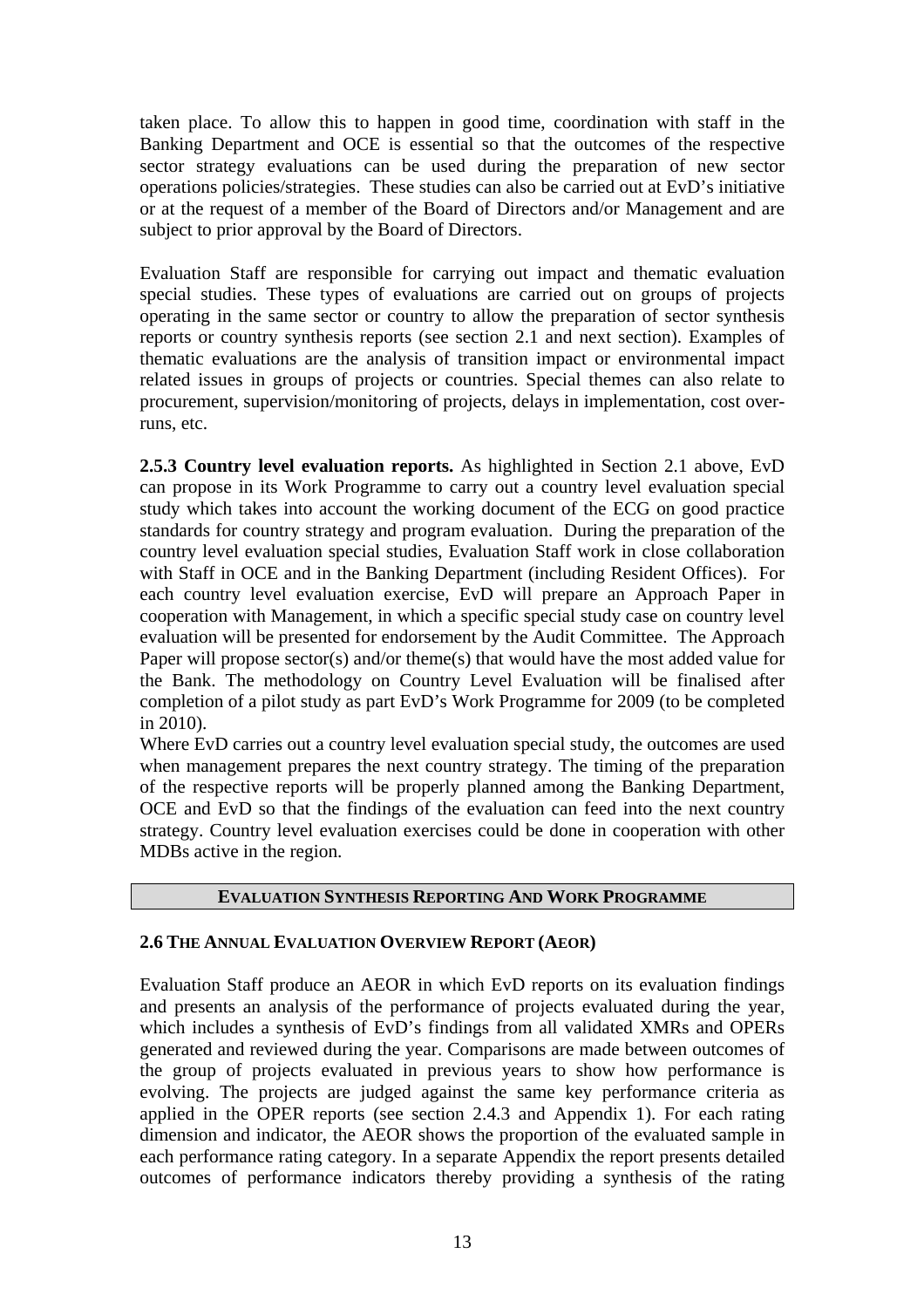patterns and their crosscutting performance drivers under each indicator. The document provides adequate information to make the reader aware of possible biases in the sample of projects covered by the annual review. EvD will highlight the rating criteria and benchmarks in the report by making reference to this evaluation policy review document which will be posted on the Bank's website. EvD also reports in the AEOR on the quality and efficacy of the evaluation system, including the selfevaluation system, any gaps in coverage of the Bank's operations, the work of EvD and the generation and application of lessons in new operations. The AEOR highlights thematic lessons and/or specific OPER lessons learned gathered during the year. It presents the findings of reviewing the XMR Assessment process thereby giving assurance to management and the Board that past experience is used on a wide basis. The AEOR also presents key quality management suggestions that give guidance to senior management and the Board of Directors for improvements in a wide range of key areas for the Bank. EvD reports in the AEOR on conclusions reached by the Audit Committee, presented in the minutes, reporting on their deliberations in respect of evaluation reports which are reviewed periodically by the Committee. (see section 2.8.2) The Chief Evaluator also reports in the AEOR on the working of the system of follow-up of evaluation recommendations. (see further Section 2.9)

The AEOR also aims at reaching generic findings and lessons that have a wider connotation than just the projects from which the findings are gathered. The findings presented in the report can also have consequences for the Bank's strategic orientation, in particular as it refers to transition impact related issues. In this respect EvD can review the MTS updates and other strategy related documents so that specific evaluation-related findings can be brought to the attention of Staff in the Strategic and Corporate Planning and Budgeting Department responsible for the preparation of these updates.

## **2.7 EvD'S WORK PROGRAMME**

EvD's annual Work Programme reports present the way in which investment operations and technical cooperation operations are selected for evaluation. For these categories of operations it also highlights the number of projects ready for evaluation that will be evaluated during the year with different degrees of evaluation intensity: through OPER reports, in-depth OPER reports, XMR Assessment and XMR Reviews. The reports also present the selection of special studies which is based on suggestions from Management, the Board of Directors and EvD.

The contents and timing of the Work Programme reports are designed to enable the preparation of the EvD budget, as follows:

• The Work Programme Preliminary report, which outlines the volume of work and number of evaluations for the next year and provides an estimate of the work resources needed to carry out such programme, is prepared on a timely basis to allow EvD's Work Programme and budget to be commented on by Management as part of the preparation of the Bank's budget. Subsequently, the Work Programme Preliminary report, and associated budget, with possible MCs on the report, and associated budget, will be reviewed by the Audit Committee and by the Budget and Administrative Affairs Committee in back-to-back meetings and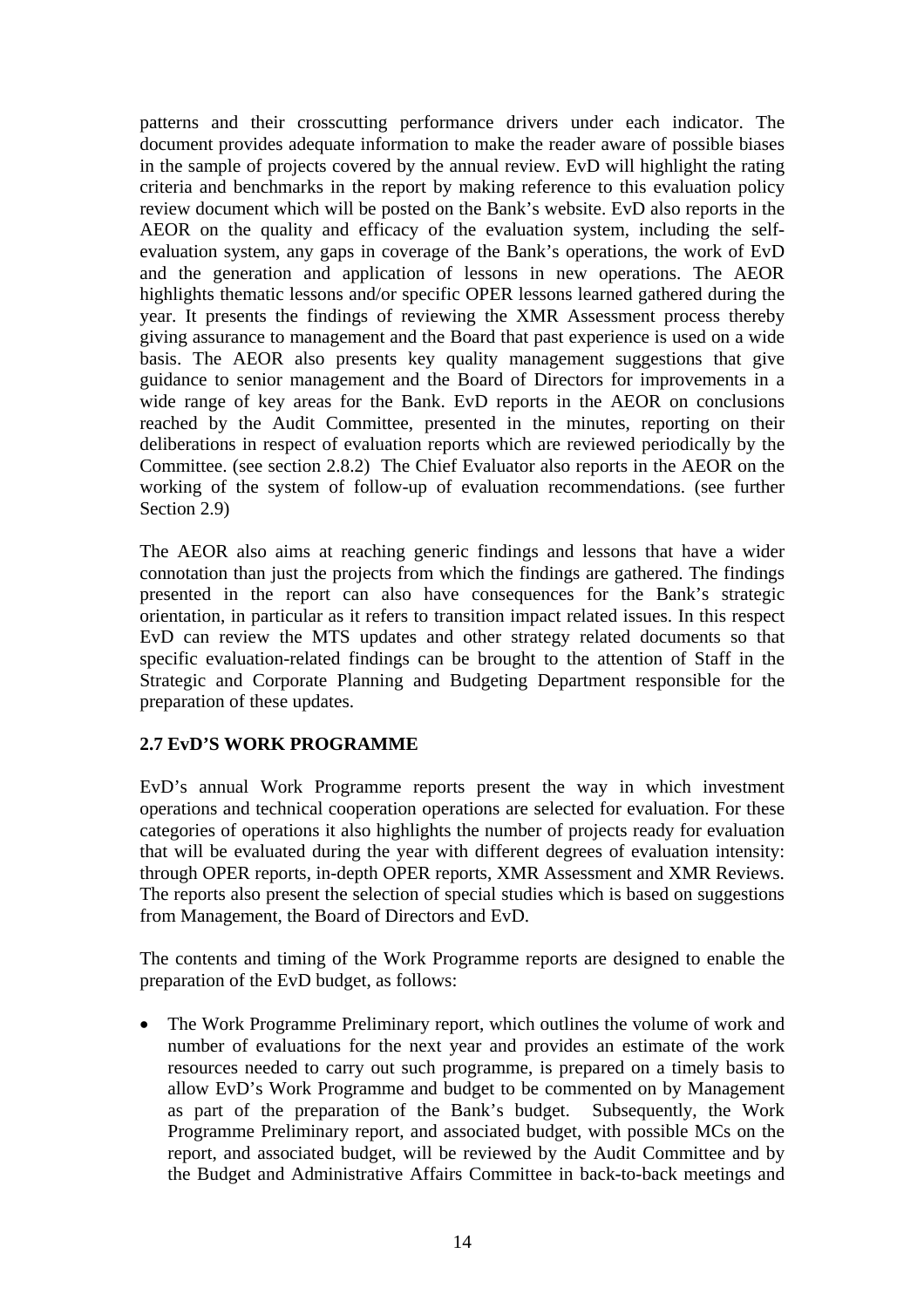agreed by the Board of Directors at the same meeting as the Board decision on the Bank's budget, in a separate vote on EvD's Work Programme and budget. It is important that the Board decision on EvD's budget takes place at the Board meeting in which the Bank's general budget will be approved, so that this decision will be informed by full knowledge of the general budget proposal of the Bank; and

• The Work Programme Final report, which identifies the projects, programmes, sector(s) and theme(s) for a country level evaluation and sector strategies to be submitted to evaluation, as well as special studies to be undertaken in the next year, are prepared on a timely basis to allow for Audit Committee review in January of the next year and Board approval in February. During the course of the year, material changes to the Work Programme Final report are submitted to the Board for approval on a no-objection basis.

EvD also reports on the Work Programme for the previous year through a Work Programme Completion report which is submitted to the Board of Directors during the first quarter after the end of the year.

The Work Programme Preliminary, Final and Completion reports, including reports concerning material changes to the Work Programme Final report, are distributed by the Chief Evaluator (through the Office of the Secretary General) to the Board of Directors, together with Management's Comments (MCs), for approval by the Board. After receiving a Work Programme report from the Chief Evaluator, Management has ten working days to provide MCs. The Chief Evaluator informs the Audit Committee that he/she has delivered a Work Programme report to Management to seek their Comments.

Before distribution to the Board, the Chief Evaluator may still correct the Work Programme reports to take account of MCs; if he/she does so, the Chief Evaluator also gives Management an opportunity to adjust MCs accordingly, before such Comments are distributed to the Board of Directors together with the Work Programme reports.

## **LEARNING LESSONS FROM PAST EXPERIENCE**

#### **2.8 REPORTING ON AND DISSEMINATION OF LESSONS**

**2.8.1 Consultation on and distribution of OPER reports and special studies.** In order to maximise the effects of EvD's quality management-related findings and to enhance the results of its accountability function, it is essential that evaluation reports are distributed to Staff involved in the operation process, Management and the Board of Directors. It is important for the institution that the evaluation process is as open and transparent as possible and that the results are widely available in order to demonstrate that the Bank's output is subject to independent review with proper accountability<sup>[27](#page-16-0)</sup>. However, in this process it is very important that confidentiality of information on private sector operations is adequately guaranteed.

<span id="page-16-0"></span> $27$ Independent review with proper accountability by EvD on a project by project basis is not in conflict with the Bank's independent recourse mechanism (IRM).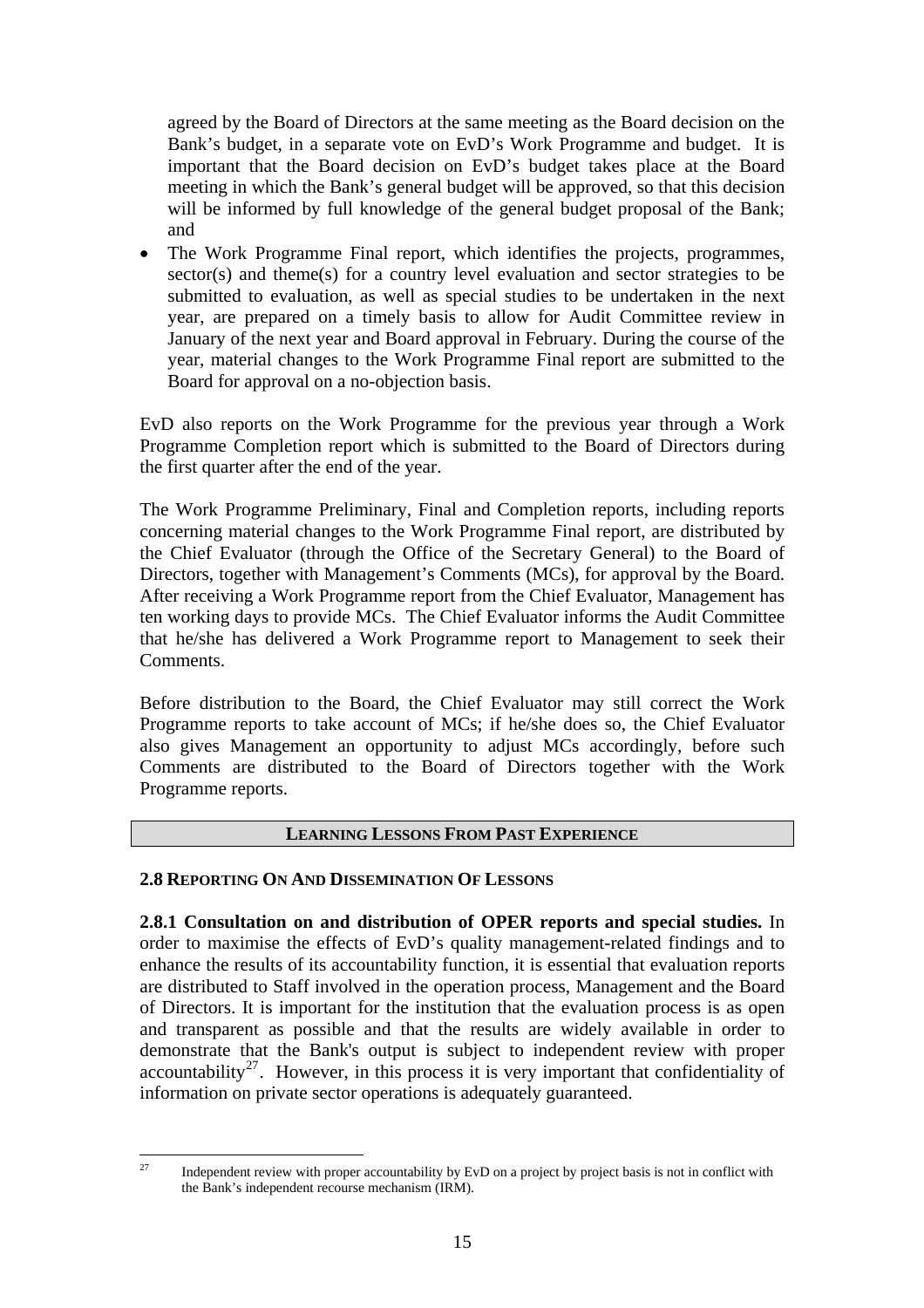In view of the above, as a principle, operations teams in charge of a project or programme under evaluation are consulted on EvD's draft report and given a period of time (two to three weeks) to provide comments. The Evaluation Department also consults any other member of Management or staff who has played a specific and substantial role in the process of preparation or implementation of the project or programme under evaluation. Furthermore, all OPER reports on investment and TC operations and special studies are available to all Staff involved in the operation process to be used in the performance of their duties<sup>[28](#page-17-0)</sup>. EvD sends a hard copy of these documents to Management and the Operation Team and an e-mail with a link to the report on EvDnet (available on the Bank's intranet) is sent to a selected group of managers in the Bank. Electronic copies can be obtained by all Staff involved in the operation process on EvDnet.

Board summaries of OPER reports on investment operations, TC-related OPER reports and special studies are distributed by the Chief Evaluator (through the Office of the Secretary General) to the Board of Directors, together with MCs. If Management has elected not to provide Management's Comments, the Chief Evaluator so informs the Board when distributing the report.

After receiving an OPER report, a Board summary of an OPER report or a special study from the Chief Evaluator, Management has ten working days to provide MCs.<sup>[29](#page-17-1)</sup> The Chief Evaluator informs the Audit Committee that he/she has delivered such a report to Management to seek their Comments. Before distribution to the Board (or publication), the Chief Evaluator may still correct the Evaluation Department document to take account of MCs; if he/she does so, the Chief Evaluator also gives Management an opportunity to adjust MCs accordingly, before such Comments are distributed (or made available) to the Board of Directors together with the Evaluation Department document. MCs are published or posted on the Bank's website at the same time as the Evaluation Department reports to which they relate.

If an OPER report on an investment operation is selected for discussion in the Audit Committee, confidential copies of the full OPER report are distributed by the Chief Evaluator (through the Office of the Secretary General) to the Board of Directors, together with MCs, and returned to the Chief Evaluator after discussion. If an OPER report on an investment operation is not selected for discussion in the Audit Committee, confidential copies of the full OPER report can be obtained by Directors, together with MCs, for the period necessary for its review.

Evaluation Staff contribute to special meetings of the Audit Committee on projects. The Committee schedules at least three sessions per year during which selected OPER reports on investment operations and other evaluation reports are reviewed. In this way, the Board of Directors, through its Audit Committee, provides important feedback to management and EvD on the content and quality of a selection of EvD's outputs. All evaluation reports which contain one or more evaluation recommendations will in principle be reviewed by the Audit Committee.

<span id="page-17-0"></span><sup>28</sup> 28 However, the OPER reports on private sector operations, where a confidentiality agreement was concluded with the sponsor/borrower are available on a more restrictive, need-to-know basis.

<span id="page-17-1"></span><sup>&</sup>lt;sup>29</sup> In exceptional cases when important issues have to be resolved in the Executive Committee, the Chief Evaluator can grant an extension of the deadline.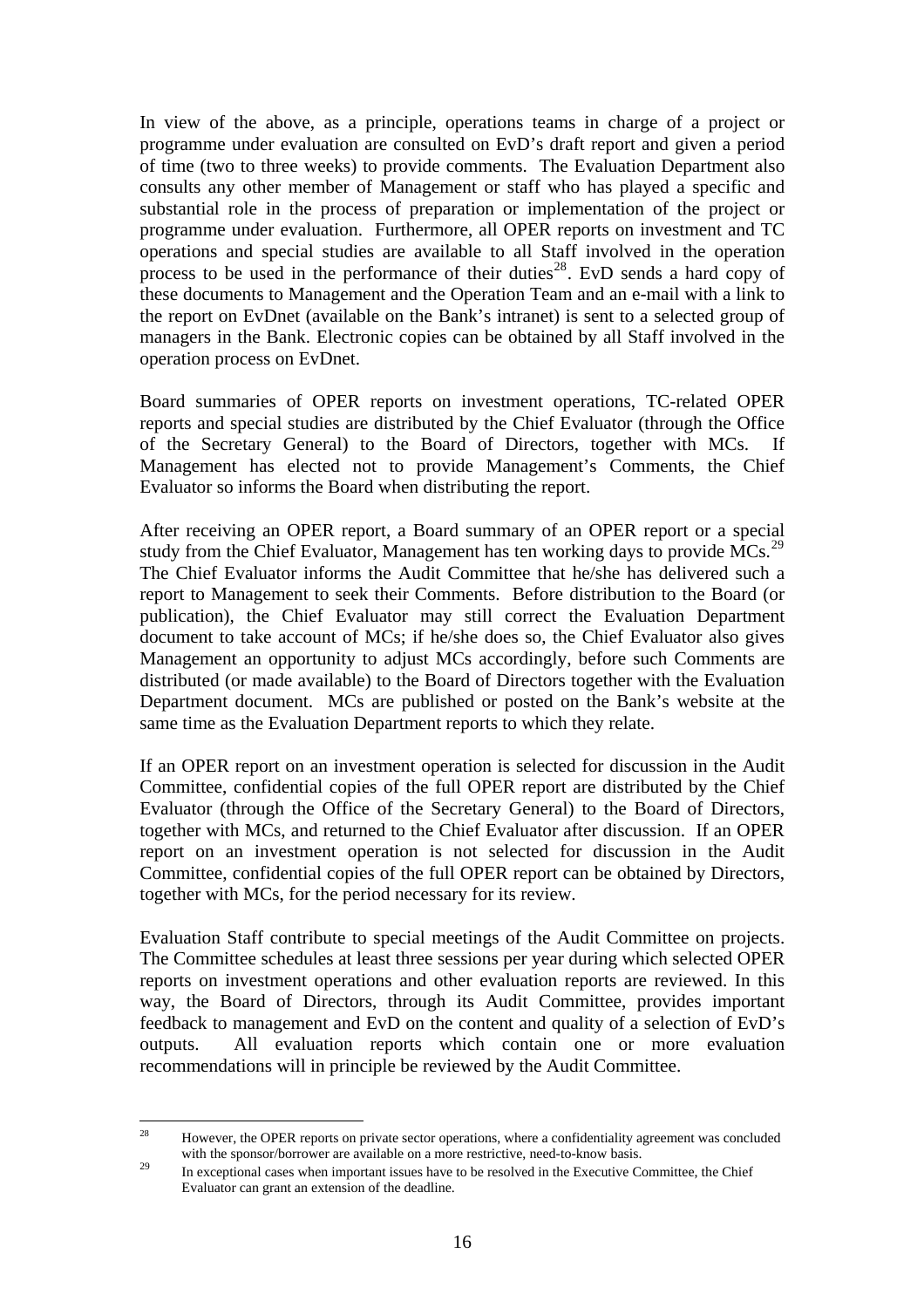## **2.8.2 Consultation on and distribution of AEOR.**

When preparing the AEOR, the Chief Evaluator holds consultations as he/she deems appropriate. The AEOR is distributed by the Chief Evaluator (through the Office of the Secretary General) to the Board of Directors, together with MCs, first for review in the Audit Committee and then for approval by the Board.After receiving an AEOR from the Chief Evaluator, Management has fifteen working days to provide MCs. The Chief Evaluator informs the Audit Committee that he/she has delivered an AEOR to Management to seek their Comments.

Before distribution to the Board, the Chief Evaluator may still correct the AEOR to take account of MCs; if he/she does so, the Chief Evaluator also gives Management an opportunity to adjust MCs accordingly, before such Comments are distributed to the Board of Directors together with the AEOR.

In September each year the AEOR is sent by the President to the Board of Governors together with MCs on the AEOR indicating the follow-up to the recommendations of the AEOR.

**2.8.3 Dissemination of lessons learned.**[30](#page-18-0) One of EvD's main tasks is to make sure that the lessons learned from evaluation reports are widely disseminated in the Bank and adequately used in the preparation of Bank projects. The followings activities can be identified in which Evaluation Staff communicates with other staff in the Bank on lessons learned:

- For an adequate distribution of lessons learned, EvD maintains an on-line lessons learned database (LLD) to which Staff involved in the operation process have easy access.
- As Operation Staff, according to the Operations Manual, must use lessons learned from past experience in Bank projects, direct contacts can take place between Evaluation Staff and operation teams on lessons learned during the process of project preparation. A process has been established whereby bankers consult the LLD to find material from evaluated projects relevant to the projects under preparation and to identify possible bottlenecks or themes in other projects that might have some relevance for the projects under preparation;
- Organisation of lessons learned workshops for Staff in the Banking Department (including in resident offices) with the aim of promoting and discussing evaluation findings and lessons learned.

In order to make sure that the lessons learned process has worked, Evaluation Staff check whether the lessons learned have been adequately used<sup>[31](#page-18-1)</sup>. In this respect EvD makes a judgment on the quality of sections in Board Reports on "Lessons Learned from Past Experience". EvD e-mails its opinion on the quality of the mentioned sections to members of the OpsCom secretariat before each OpsCom meeting. Staff in the Banking Department involved in the preparation of the projects are copied on this

<span id="page-18-0"></span> $30^{\circ}$ Lessons should be concise, prescriptive, and placed in the context of a material issue that was encountered in the evaluation so that its relevance to new operations can be determined easily, on a stand-alone basis.<br><sup>31</sup> Except for confidential items which are dealt with on an ad hoc basis.

<span id="page-18-1"></span>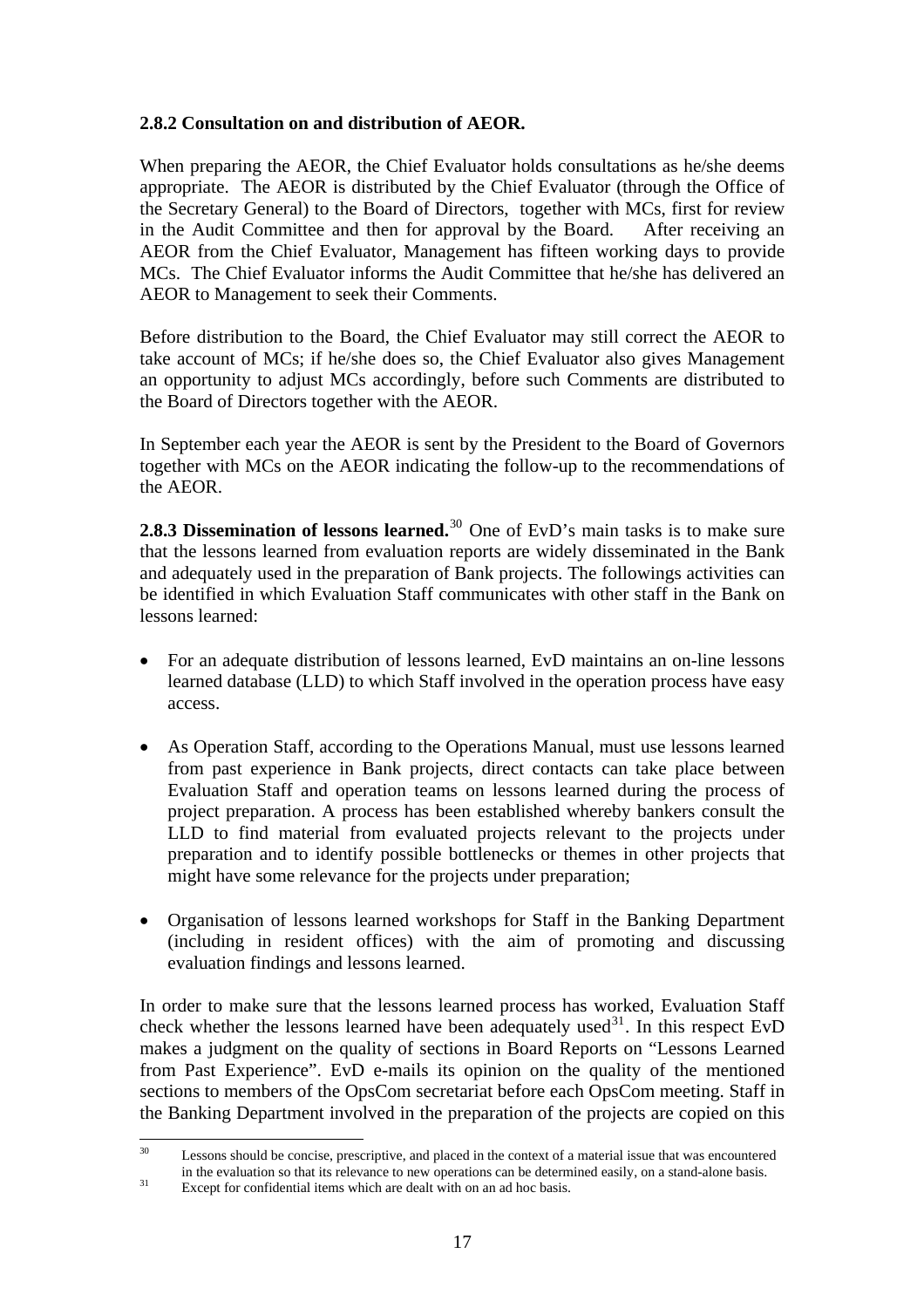e-mail. In case EvD is of the opinion that a section lacks the necessary quality, the section has to be rewritten.

#### **PUBLIC ACCOUNTABILITY**

#### **2.8.4 Publication of Evaluation reports and lessons**

#### **(a) Overview of evaluation reports which are published.**

As stipulated in the Bank's Public Information Policy (PIP) the Bank releases and posts on the Bank's website certain evaluation reports prepared by EvD, subject to editing on commercial confidentiality. The following documents are disclosed:

- **Summaries of operation performance evaluation review (OPER) reports.** Summaries of OPER reports on investment operations are put on the Bank's website. In view of the commercial confidentiality requirements, the names of the companies and the respective sponsors are not disclosed. Neither the name of country nor the region is mentioned if this information could lead to the identification of the client company. In order to preserve commercial confidentiality for projects with a high profile, where project particulars cannot be easily disguised, an exception has to be made and a summary of the OPER report is not disclosed.
- **Evaluation Special Studies.** Evaluation special studies prepared by EvD on themes, sectors, programmes, etc. are disclosed on the Bank's website in full. The documents, however, are edited in order to avoid the identification of client companies and to preserve confidential information.
- **OPER reports on TC operations.** OPER reports on TC operations are published on the Bank's website in full. Also these reports are edited so as to avoid the identification of client companies and to preserve commercial confidentiality.
- **The Work Programme of EvD.** The Evaluation Department's annual Work Programme Final Report and Work Programme Completion Report are published on the Bank's website in full. The documents are edited in order to avoid the identification of client companies and to preserve commercial confidentiality.
- **The Annual Evaluation Overview Report (AEOR).** The AEOR is published on the Bank's website. The document is edited in order to avoid the identification of client companies and to preserve commercial confidentiality.

MCs in respect of any of the foregoing documents (summaries, reports, etc.) are posted in full on the Bank's website at the same time as the document to which they relate. The document is also edited in order to avoid the identification of client companies and to preserve commercial confidentiality.

#### **(b) Consultation process within the Bank:**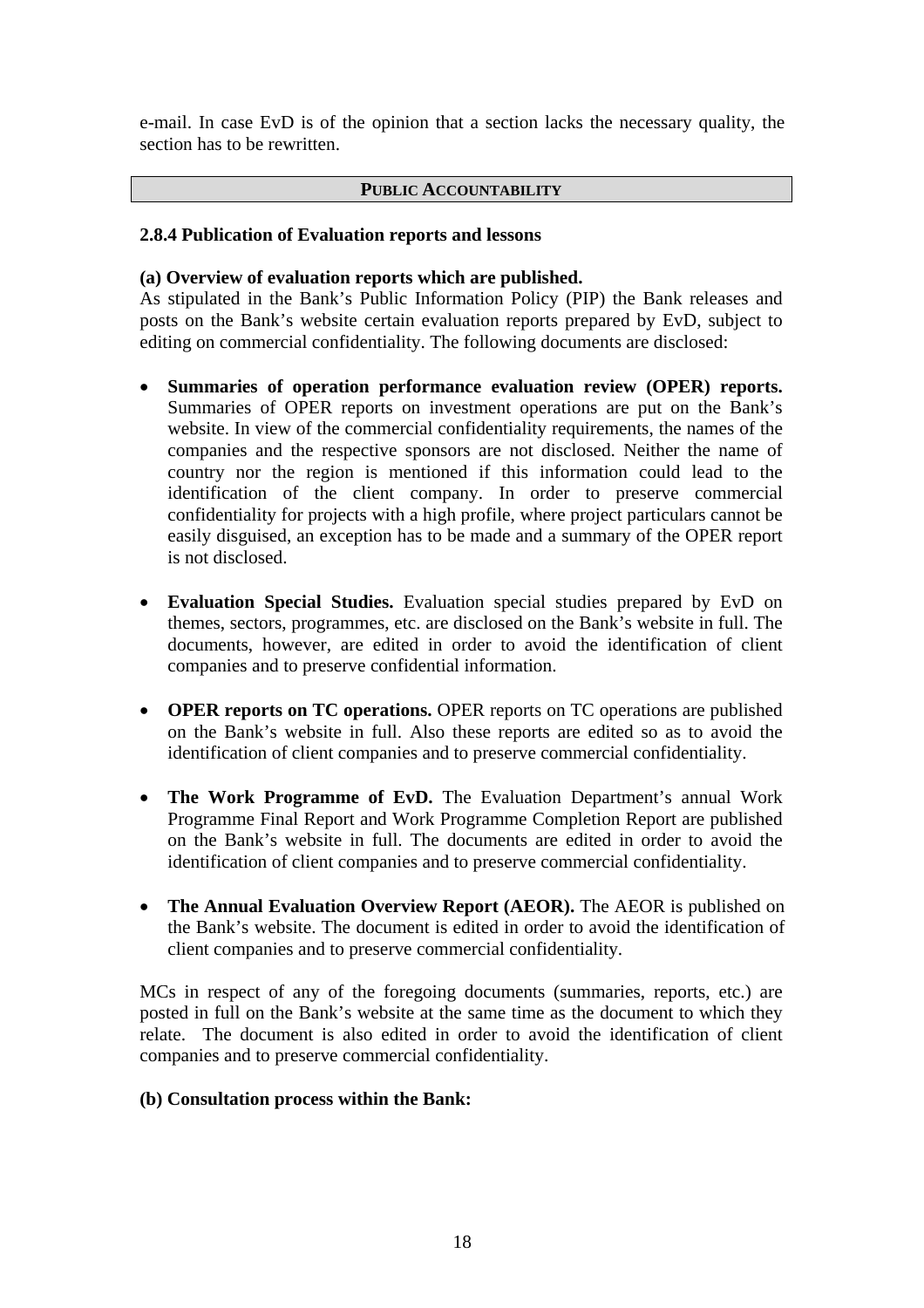Prior to disclosure of any evaluation report EvD will consult the respective Staff in the Banking Department and Staff in the Office of the General Counsel (OGC) to screen the reports in order to secure the necessary commercial confidentiality.<sup>[32](#page-20-0)</sup>

#### **(c) External lessons learned database**

To further enhance the Bank's accountability EvD is developing an external lessons learned data base on EBRD's Website which can be accessed by the general public.

## **2.9 UPTAKE BY MANAGEMENT IN RESPECT OF EVALUATION RECOMMENDATIONS[33](#page-20-1)**

When Management prepares MCs on an evaluation report, in cases where Management rejects a recommendation it provides clear explanations in the MCs so that the Audit Committee when reviewing the evaluation report and the respective MCs can reflect on Management's opinion concerning individual recommendations. Where recommendations are accepted by Management, EvD and those responsible within Management for follow-up should discuss in advance of Audit Committee review how Management intends to follow-up the recommendation and in which time frame.

During the discussion in the Audit Committee of the selected evaluation reports the Audit Committee has the opportunity to discuss the recommendations of the reports and the respective MCs and where appropriate it will present its opinion in the minutes of the Audit Committee. The content of the Minutes in respect of the evaluation recommendations will appear in the Annual report of the Audit Committee to the Board of Directors, following the Terms of Reference of this Committee. This allows the full Board to elaborate on certain evaluation recommendations at the time this report is presented to them. In the selection of evaluation reports for discussion in the Audit Committee the Committee will take into account whether recommendations have been presented in evaluation reports. In principle all evaluation reports where MCs have been presented will be selected.

In the spring of each year, well before the AEOR is prepared, EvD and Management present a joint report to the Board of Directors called "Follow-up of Evaluation Recommendations" referring to the recommendations presented in the evaluation reports that have been sent to the Board in the previous year and agreed in light of Audit Committee discussions. On each evaluation report which contains one or more evaluation recommendations the following sections are completed in the joint report: i) Introduction of EvD-prepared evaluation recommendations; ii) Discussion in the Audit Committee; iii) Follow-up by Management of the Evaluation Recommendations; iv) Comments by EvD on follow-up of evaluation

<span id="page-20-0"></span> $32$ Additional information on the internal editing process: (a) should the deliberations between EvD and the Banking Department and OGC on issues of commercial confidentiality in a summary of an OPER report require consultation with the client, this would be a trigger not to publish the report; (b) the staff to be consulted in both the Banking Department and OGC are: (1) on investment and TC operations, the respective Operation Leader and the OGC lawyer assigned to the project; (2) for Special Studies, the team involved with the subject of the special study or if no specific team can be identified the Chair of the OpsCom Secretariat; (3) for EvD's Work Programme and the AEOR a Deputy General Counsel, or an OGC lawyer assigned by him.<br>33 It is important that recommendations are presented by EvD in a clear and concise way and that the

<span id="page-20-1"></span>recommendations have adequate operational relevance. Each recommendation should be answerable in principle with a simple "yes" or "no", of course followed by the necessary explanations. Recommendations of a more generic nature can be better presented as lessons learned.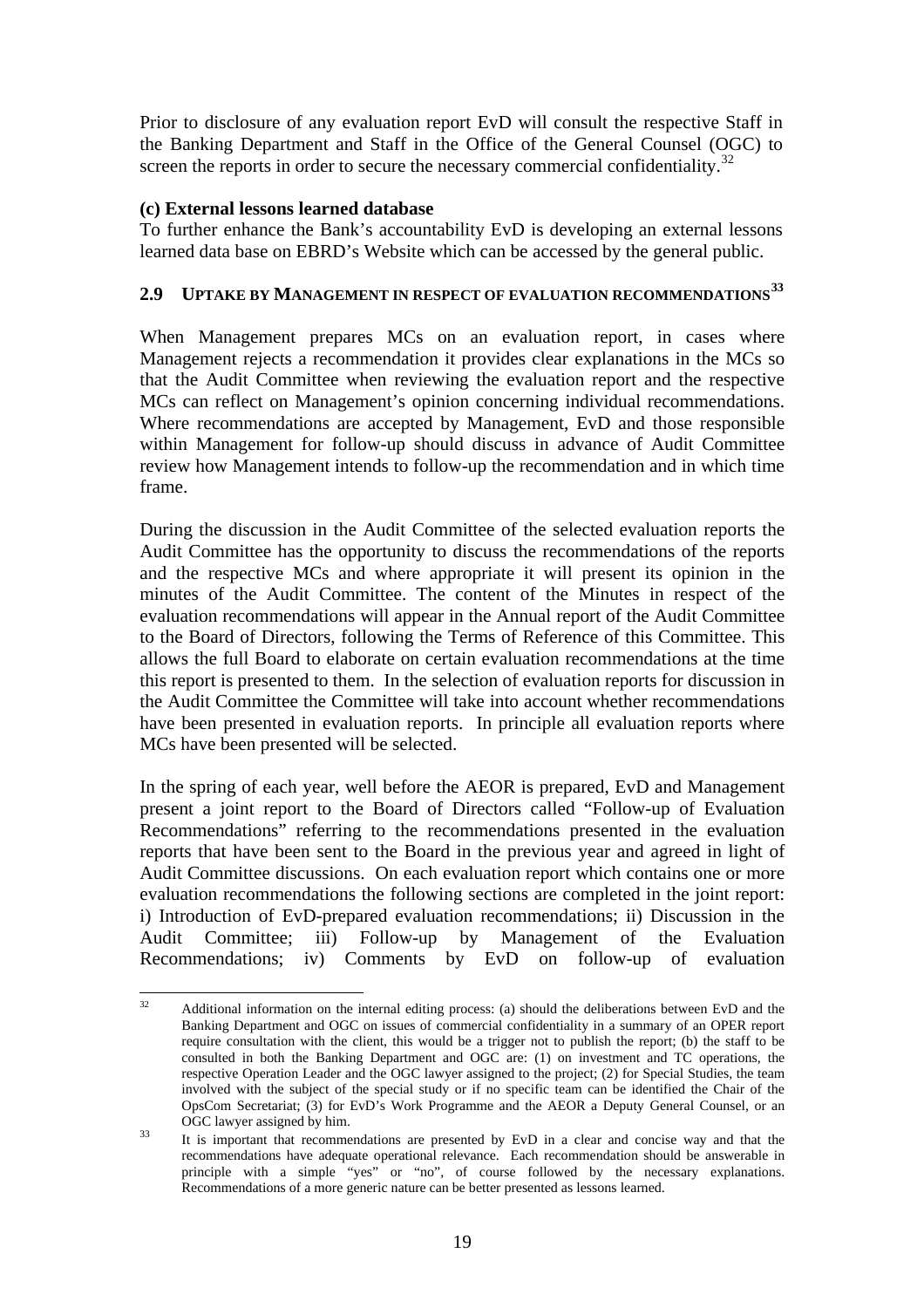recommendations. Sections i), ii) and iv) are prepared by EvD while Section iii) is prepared by Management. In the AEOR, EvD reports to the Board on the functioning of the system of follow-up of evaluation recommendations. (see also section 2.6)

## **3. EVALUATION METHODOLOGY**

#### **3.1 ANALYSIS OF KEY PERFORMANCE INDICATORS**

The basic methodology for carrying out a project evaluation is the methodology that is used for its appraisal. Operations ready for evaluation will be judged against the Bank's mandate and therefore important issues such as transition impact, environmental performance, sound banking principles and the Bank's additionality require special attention during the evaluation process (see also Section 2.4.3 and Appendix 1 for rating categories of performance indicators and benchmarks). Postevaluation of operations requires agreed objectives and performance criteria. It is therefore crucial that the criteria against which completed projects are to be assessed should be as clear as possible ex ante, at appraisal, for these will be the performance benchmarks with which comparisons are made ex post. A continuous task of EvD will be to ensure that the information and methodology of appraisal will make postevaluation possible. In many cases, objectives and performance indicators will be measurable and unambiguous. In some cases, however, they can only be qualitative. For instance, measuring transition impact at appraisal might not always be easy; however, it is important that Staff in the Banking Department with the help of Staff in OCE make all possible efforts to specify the transition indicators through which transition impact is measured.<sup>[34](#page-21-0)</sup> The transition monitoring system TIMS which is integrated with the Bank's portfolio management system became operational early 2003. This has resulted in the formulation of clearer transition objectives ex ante, with an improved assessment of the risk to realise transition impact. This has helped to enhance the quality of evaluating transition impact ex post.

#### **3.2 TIMING OF PROJECT EVALUATION**

To make sure that the Bank learns lessons from projects which have applicability for the projects that the Bank is currently preparing it is important that projects are evaluated relatively early in their lives. As mentioned in section 2.4.1 above, projects are evaluated 1.5-2 years after last disbursement. This urgency in deriving lessons from projects also facilitates consultations with Bank staff that were responsible for project preparation and implementation and in addition enhances the lessons learned process. If the evaluations would take place much later, Members of the Operation Team might have left the Bank and also responsible managers on the side of the

<span id="page-21-0"></span> $34$ While ex ante a project is judged on its transition impact potential and perceived risk to realise the transition potential (a rating is provided by OCE since 1999), other important factors such as financial strength, additionality, development aspects (sometimes regional or social), environmental performance, etc. are taken into account implicitly by management and the Board of Directors when judging projects, in the absence of a specific rating. Post-evaluation has the benefit of applying a strict set of performance indicators, which cannot be measured ex ante. The relative strength of a project ex ante is, however, based on perceptions of management and the Board of Directors how the project will score on the indicators that are perceived to play an important role in the project. For the evaluation policy it is important that judgements are made by EvD on the basis of objectives formulated at appraisal in respect of overall project objectives and in respect of transition impact. Sometimes implied objectives can be taken into account if they turn out to be important for a project's success.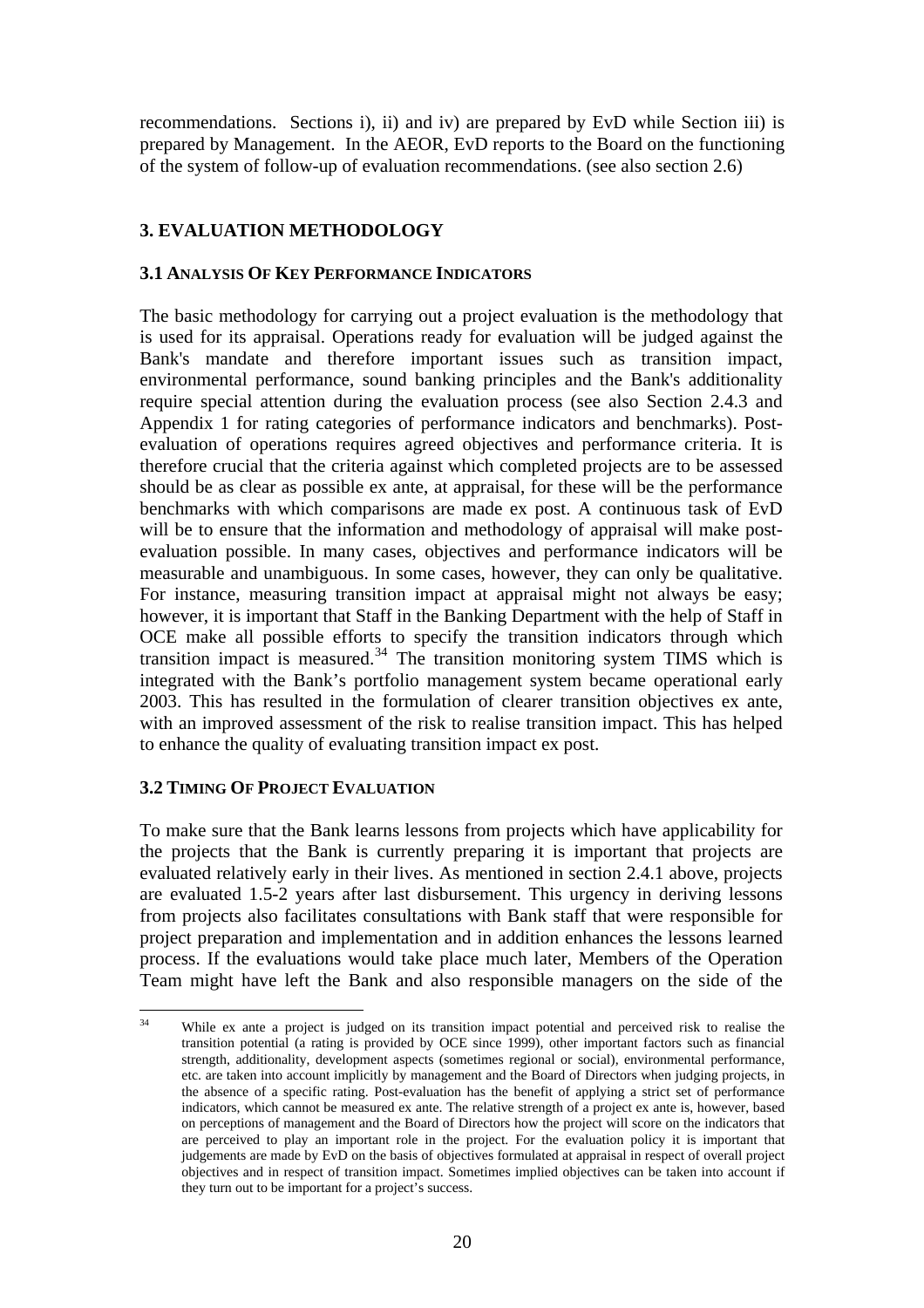Bank's client might not be available any longer. If warranted EvD can revisit a project later in its life to carry out an evaluation progress review. (see Section 2.5.1)

## **3.3 CONDUCTING EVALUATION EXERCISES**

**3.3.1 Evaluation field missions.** An important part of EvD's evaluation work is carried out through direct evaluation of projects ready for evaluation. To maintain an acceptable report quality, in principle, field missions are carried out in all cases where an OPER report is prepared. During field missions Evaluation Staff consult or visit all key sources of information on the project, such as the company/project management, external auditor, the local law firm who gave the legal opinion, relevant local authorities and if possible and/or relevant some of the company's customers and suppliers. Sometimes it is also important to have contact with competing companies. Evaluation exercises are conducted in close cooperation with the Staff involved in the operation process, in particular in the Banking Department. Evaluation Staff have  $\frac{1}{2}$  access to all relevant project data<sup>[35](#page-22-0)</sup> and parties involved, notably including project sites and related facilities and will be informed by the Members of the Operation Team adequately of any new events or facts which emerge during the time an evaluation exercise takes place. Although evaluation missions are mostly composed of Evaluation Staff and their consultant(s), in some cases Members of the Operation Team involved in project preparation, implementation and monitoring can take part in the mission. If a project is co-financed by another MDB, the post-evaluation of the project can be done jointly with the MDB partner in the project. Operations with a financial involvement by donors (grants or co-financing) can be jointly evaluated with the donor. During field missions, contacts with NGOs are sought when relevant. For other evaluation deliverables, such as XMR Assessments, no field missions are required by Evaluation Staff, short desk studies suffice. However, as mentioned in section 2.4.2 above, for the preparation of the Long-Form XMR, a field visit has to be made by the respective Operation Leader. Special studies and other evaluation reports usually require field visits.

**3.3.2 Evaluation of projects in work-out situations.** In cases where CRU has a work-out in progress or has just completed a work-out, and access to the project is still possible, a field visit will be carried out. When a field visit to the project is difficult or has limited relevance due to legal or other circumstances, the evaluation might have to concentrate primarily on a Bank headquarters-based review in selected cases supported by advice from an industry expert (see also section 2.4.6 above). However, in these cases Evaluation Staff can consider in consultation with CRU to visit local authorities or having meetings with other local sources on the evaluation. EvD will inform the Board of Directors about those cases where a field visit was not possible because of circumstances surrounding the work-out.

**3.3.3 Skill mix of Evaluation Staff.** Conducting direct evaluation of ready operations requires a specific skill mix on the side of the evaluation manager to carry out the work satisfactory, which is normally found with professionals that have many years of banking experience. This is why the work in EvD has been increasingly conducted by more senior staff, i.e. senior evaluation managers. The interaction with the Bank's clients during the visits to the field and extensive interaction of Evaluation Staff in a

<span id="page-22-0"></span> $35$ See Paragraph 3.3.5 and Appendix 6 for details on EvD's Access to Information.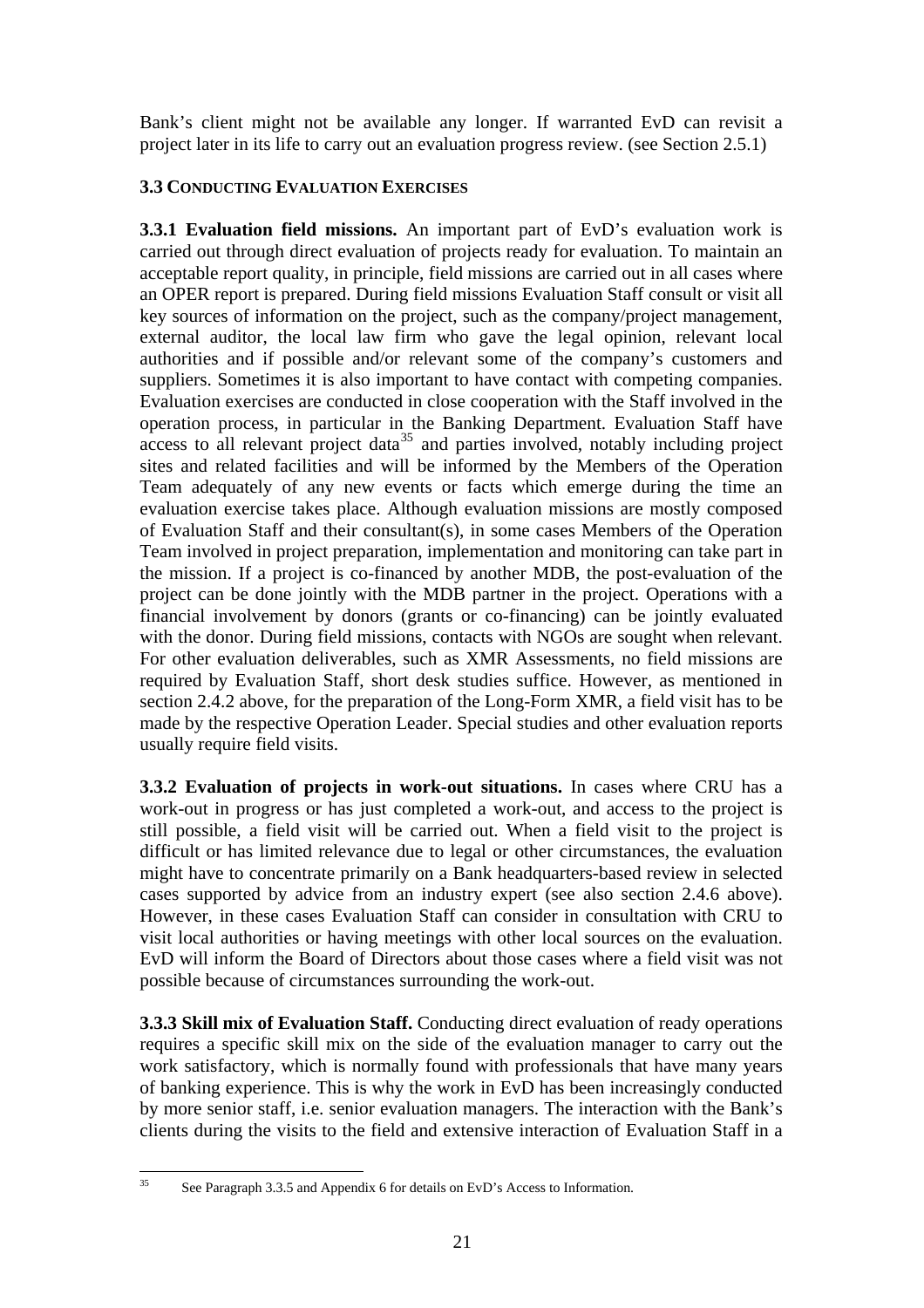controlling and lesson learned fashion with the Staff in the Banking Department responsible for a project requires a great deal of experience on project finance and development financing gained preferably in the Bank's countries of operations on the side of the Evaluation Staff. Complex situation, occurring when projects are evaluated where developments are not according to expectations and where serious problems may lead to a situation where the Bank's money being at risk, require Evaluation Staff with wide experience and skill mix as mentioned above. Over the years, during the recruitment of Evaluation Staff the above considerations have gradually increased in priority.

**3.3.4 Using consultant expertise.** To enhance the quality of the evaluation reports on investment operations, especially from a technical and/or marketing point of view, in about 50 per cent of OPERs and 2/3 of In-depth OPERs EvD hires industry experts for short periods of time to assist the Evaluation Staff during the evaluation exercises. This allows for a thorough evaluation of all aspect of a project and provides the operation teams with guidance on project issues sometimes of a more technical nature that might need immediate attention. However, consultants hired by EvD, in principle, always operate in an advisory capacity, also when contributing to evaluation special studies. Some exceptions have been made over the past years when consultants produced stand-alone documents. This occurred when EvD evaluated programmes of a highly technical nature (Nuclear Safety Programme and the Legal Transition Programme).

**3.3.5 Access to information.** Full and unrestricted access to information during the evaluation process is essential for the independence of EvD and for executing its function. This allows EvD to prepare factually accurate reports as required by the Board of Directors. In view of the fact that the Bank is concentrating on the private sector in its operations, matters of confidentiality play an important role in the Bankclient relationship and also EvD has to take this into account when carrying out evaluations. Therefore, a protocol in respect of Access to Information has been established to take the above factors into account. (see Appendix 6)

## **3.4 RECORDING DIFFERENT OPINIONS ON AN EVALUATION EXERCISE**

It is possible that Staff involved in the operation process responsible for project preparation, implementation and monitoring do not agree with certain evaluation observations and judgments. They may have one view of the experience, while the Evaluation Staff may have another view of the project's results and the lessons of experience. In practice, as the process is genuinely transparent and open to frank discussion, most differences are reconciled and the final text reflects the nuances involved. However, where disagreement persists at the end of the evaluation exercise, Management's views are reflected in MCs which are distributed to the Board of Directors at the same time as the EvD document to which they relate. After receiving an OPER report, a Board summary of an OPER report or a special study from the Chief Evaluator, Management has ten working days to provide MCs. (see footnote 31) The Chief Evaluator informs the Audit Committee that he/she has delivered such a report to Management to seek their Comments.

Before distribution to the Board (or publication), the Chief Evaluator may still correct the Evaluation Department document to take account of MCs; if he/she does so, the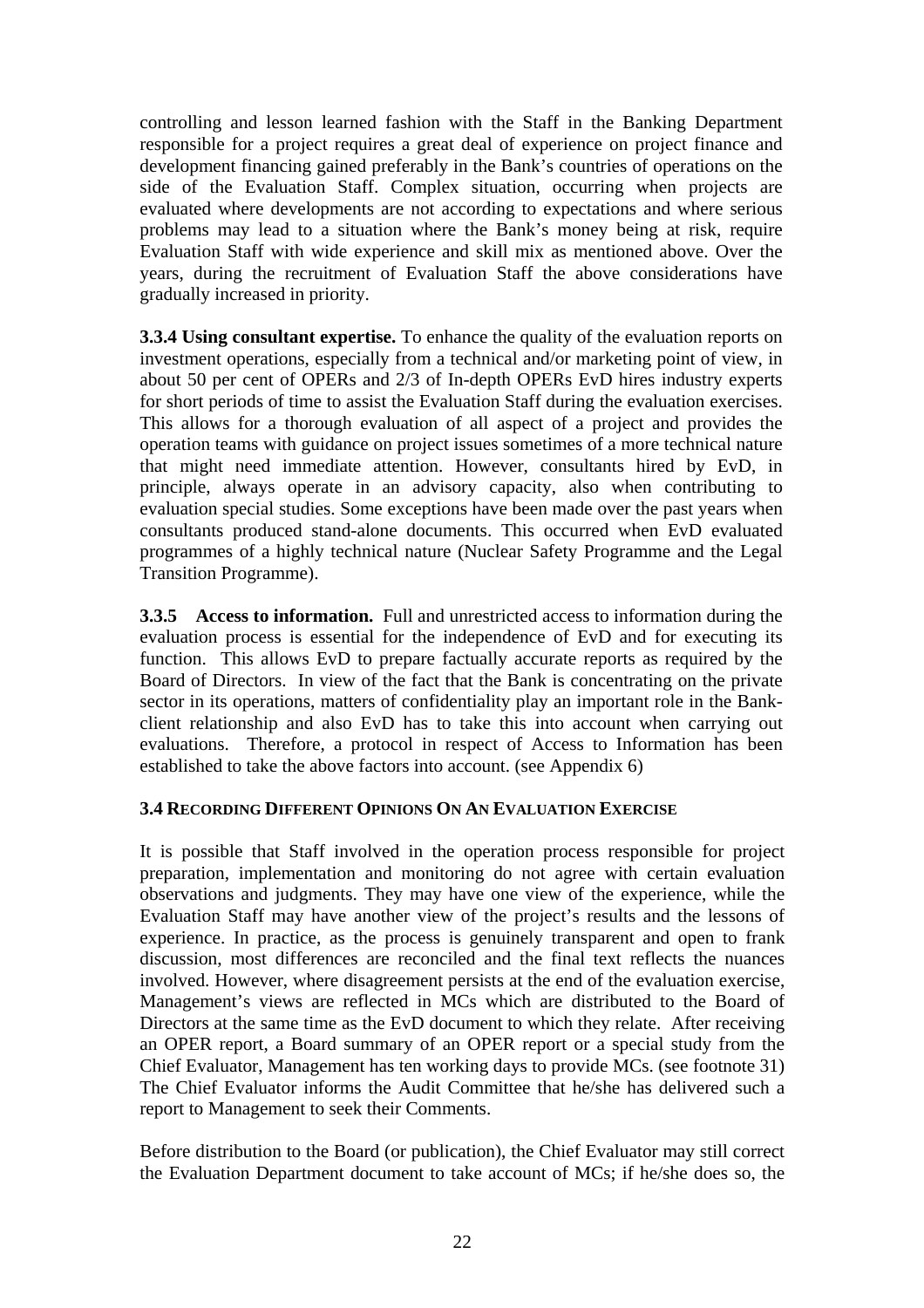Chief Evaluator also gives Management an opportunity to adjust MCs accordingly, before such Comments are distributed (or made available) to the Board of Directors together with the EvD document.

If in the case of a public sector operation the possible consultative process with the borrower results in a different opinion on the evaluation findings, their views are treated in the same way as described above for the internal dissent process.

### **3.5 COOPERATION WITH OTHER MDBS**

It is essential that EvD benefits from the wealth of accumulated evaluation material produced by similar organisations engaged in loan and equity financing, especially those active in the region. The contacts in the evaluation cooperation group (ECG), the forum in which the heads of evaluation departments of the MDBs collaborate, are important in the process of sharing relevant external lessons. For private sector operations the Bank benefits from consulting relevant IFC evaluation synthesis reports and in respect of public sector operations from relevant evaluation findings from other MDBs. At times Staff in the Banking Department can communicate with other MDBs on lessons learned. In case another MDB evaluates an investment operation in which the Bank is financially involved, sometimes a joint evaluation can take place. On the country level evaluation exercises, as presented in section 2.5.3 above, close cooperation with other MDBs can be beneficial. Information sharing among MDB's evaluation departments on the internet (through a joint website) presents important opportunities for learning from each others' experiences and allows sharing work programmes and other evaluation reports.

The ECG also puts considerable emphasis on developing good practice standards (GPSs) on public and private sector operations. The GPS of private sector evaluation is particularly relevant for the Bank. The policy presented in this evaluation policy paper to a great extent reflects the good practice standards adopted by ECG in 2006.<sup>[36](#page-24-0)</sup>

## **4. INDEPENDENCE OF THE EVALUATION FUNCTION**

The Chief Evaluator is directly and only responsible to, and only takes his/her instructions from, the Board of Directors as a whole (and not from any Board committee, except as may be provided under the Terms of Reference of any such committee<sup>[37](#page-24-1)</sup>, or from any individual Board member). He/she is not part of Management. Furthermore, the independence of the evaluation function is ensured as follows:

## *(a) Selection and appointment of Chief Evaluator*

The Chief Evaluator is selected in accordance with a selection procedure established by the Board of Directors.<sup>[38](#page-24-2)</sup> The Selection Committee for the Chief Evaluator

<span id="page-24-0"></span> $36$ 36 MDB-ECG Good-Practice Standards for Evaluation of Private Sector Investment Operation (Third

<span id="page-24-2"></span>

<span id="page-24-1"></span>Edition), April 18, 2006.<br>
37 See BDS05-39, approved on 19 April 2005, as amended on 7 June 2005.<br>
38 At least six months before the end of his/her term, the incumbent Chief Evaluator lets the Board of Directors know, in writing, whether he/she is interested in seeking a new term. If so, the President consults with the Board of Directors in an Executive Session and thereafter sends a recommendation to the Board for its approval. If the Chief Evaluator is not interested in a renewal, or if the renewal has not been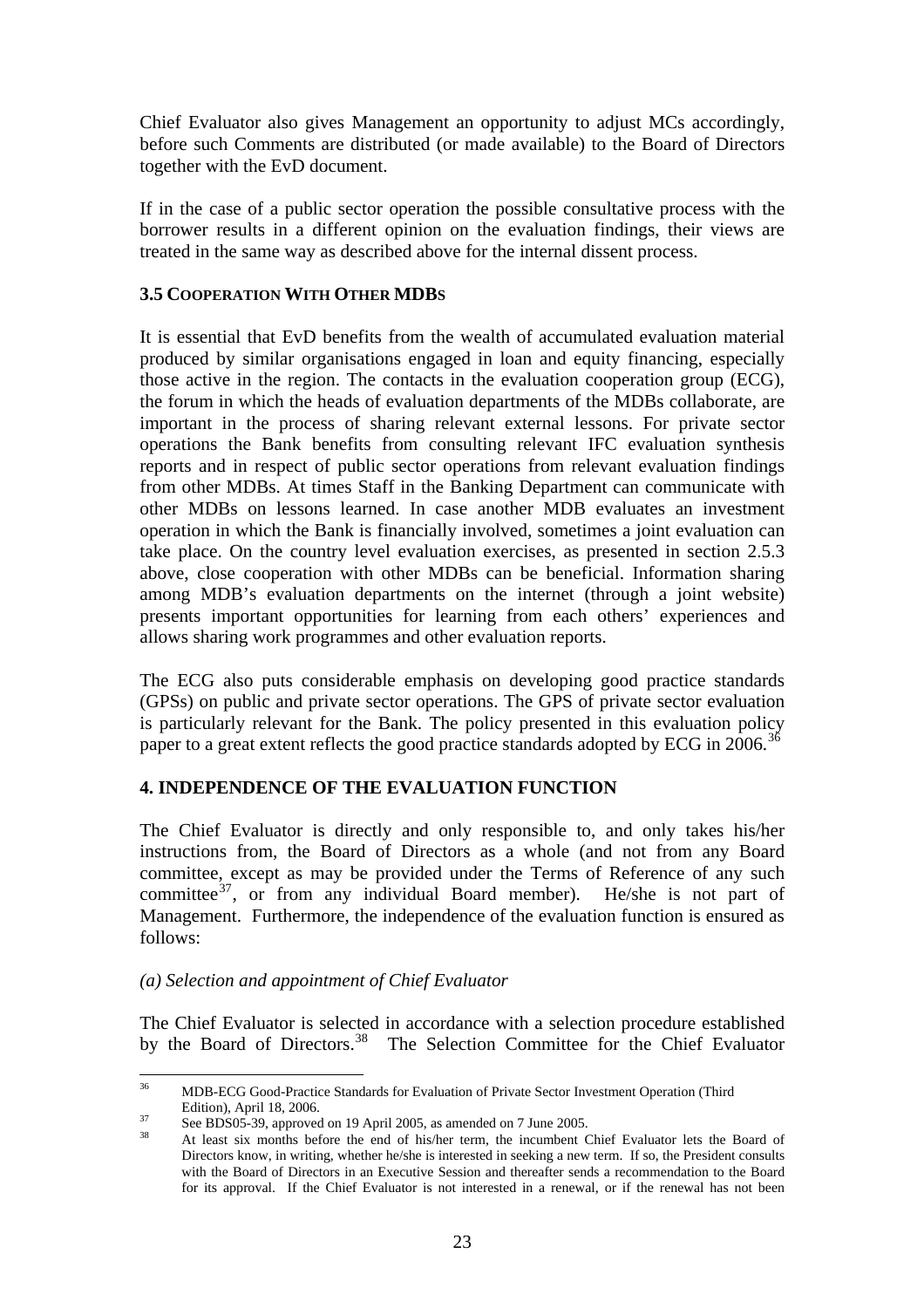consists of the members of the Audit Committee**,** the Chair of the Board Steering Group and the Vice President in charge of Human Resources and is chaired by the Audit Committee's Chair. The Selection Committee appoints an executive search firm which conducts an extensive search. Subsequently, the Committee reviews a shortlist of candidates and conducts interviews and proposes a candidate by majority vote. After completion of the selection procedure, the Selection Committee will make a recommendation to the President for the engagement of the Chief Evaluator, without prejudice to the role of the BAAC. The BAAC will review the remuneration and employment package of the Chief Evaluator taking into account any views the Audit Committee may have and will provide its recommendation concerning these aspects to the President.

Before the end of the selection process, a hearing of the proposed candidate will be organized with interested Board Directors. The President will then consults with the Board in an Executive Session before sending a formal recommendation to the Board for its approval.

### *(b) Term and removal of Chief Evaluator*

The Chief Evaluator is appointed for a term of up to four years which may be renewed. In principle a Chief Evaluator will not hold his/her position for more than eight years. During his/her term, any decision to remove him/her for cause is subject to approval by the Board and such decision is made on the basis of a Report prepared by the Audit Committee to be transmitted by the President to the Board. In the transmittal document, the President may express his disagreement with the course of action recommended by the Audit Committee. The Chief Evaluator can only be removed under the same circumstances and conditions as applicable to other staff members (e.g., for misconduct pursuant to the Disciplinary Procedures) and any such decision is subject to recourse in accordance with the Grievance and Appeals Procedures.

#### *(c) Remuneration of Chief Evaluator*

The Chief Evaluator is not entitled to variable remuneration based on performance. The remuneration of the Chief Evaluator is reviewed periodically by the Budget and Administrative Affairs Committee (BAAC) after consultation with the Bank's Vice President in charge of Human Resources, and taking into account any comments the Audit Committee may have, is submitted to the Board for approval.

#### *(d) Ineligibility of Chief Evaluator*

At the end of his/her term(s) or after removal, the Chief Evaluator is ineligible to perform remunerated services for the EBRD, unless the Board of Directors decides otherwise.

approved, the vacancy is advertised (with Bank staff being eligible to apply) and the selection process is initiated.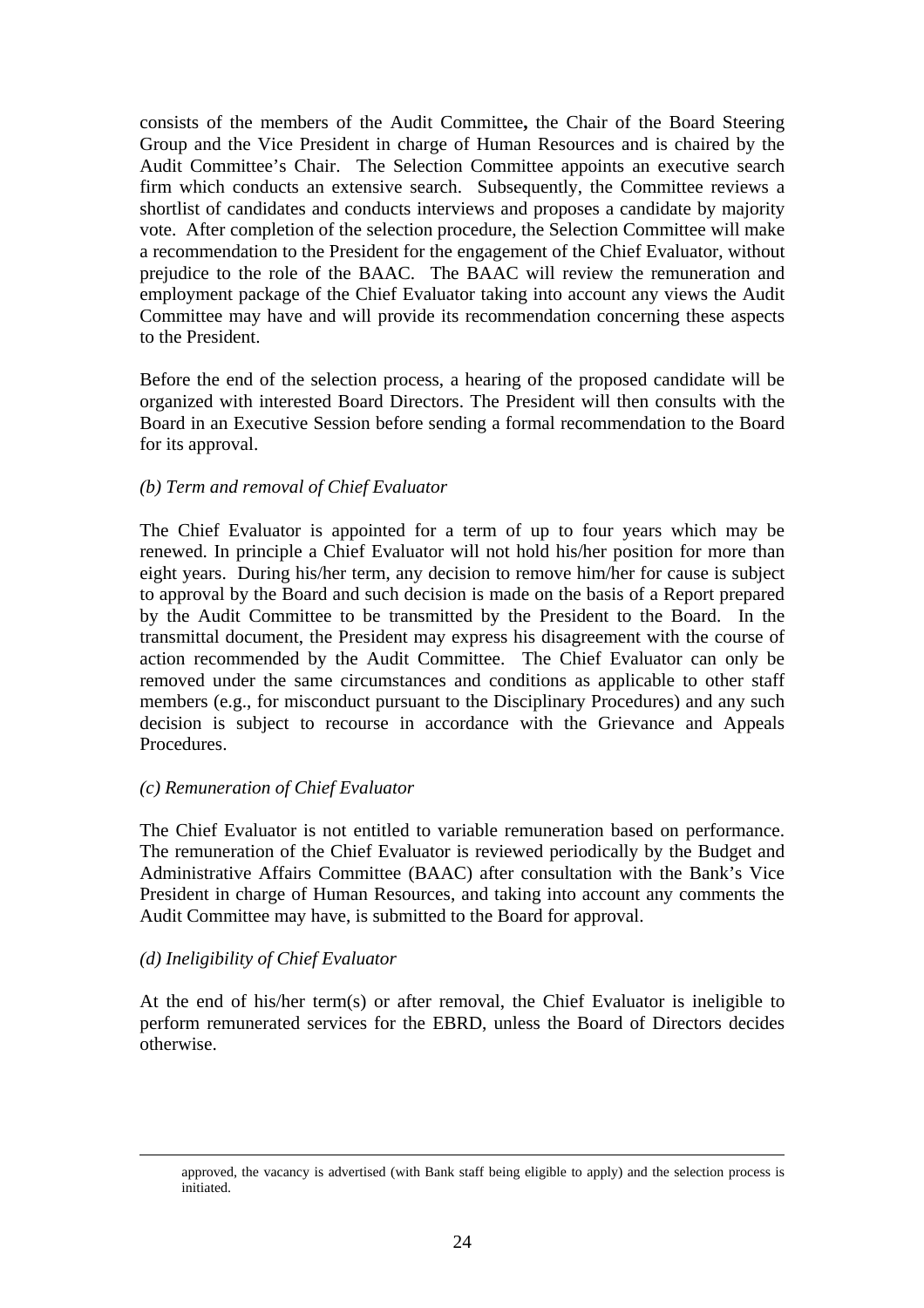#### *(e) Management of EvD's financial and human resources*

Based on the Work Programme for the following year, the budget is prepared by the Chief Evaluator, and is presented separately from the rest of the Bank's budget, as an annex to both the Work Programme Preliminary report and the Bank's budget document. Such budget must be sufficient to enable EvD to carry out the proposed Work Programme. The EvD budget, as presented in the Work Programme Preliminary report, is distributed to the Board of Directors with possible MCs on the mentioned report, first for review by the Audit Committee and by the Budget and Administrative Affairs Committee in back-to-back meetings and then for approval by the Board, at the same meeting as the Board decision on the Bank's general budget, in a separate vote on EvD's Work Programme and budget.

The Chief Evaluator manages the Evaluation Department staff to whom the Bank's human resources and other relevant policies apply.<sup>[39](#page-26-0)</sup> The Chief Evaluator has freedom to make recruitment decisions by him/herself, within the limits of the EvD budget, without Management or the Board being involved.

The salaries of the professional staff members of the Evaluation Department are determined by the Chief Evaluator. The allocation of salary increases is based on performance and market positioning. In addition to a salary, the remuneration of the Evaluation Department's professional staff may include performance based compensation. The percentage of the pool for performance based compensation available to the Chief Evaluator for distribution to professionals in the Evaluation Department corresponds to the percentage of the pool for performance based compensation actually available to Bank professional staff members in the rest of the Bank. The remuneration of the support staff members of the Evaluation Department is determined in accordance with the system applicable to support staff in the Bank.

In managing the EvD financial and human resources, the Chief Evaluator consults and cooperates with relevant departments and units in the Bank, in particular the Budget Unit and the Human Resources Department. He/she regularly reports to the Board of Directors, through the Audit Committee, on the execution of the Work Programme and utilisation of the EvD budget.

<span id="page-26-0"></span> $30<sup>2</sup>$ Among others, the Evaluation Department's staff may seek other positions in the Bank but (consistent with rules applicable to staff) need to inform the Chief Evaluator if they have been short listed.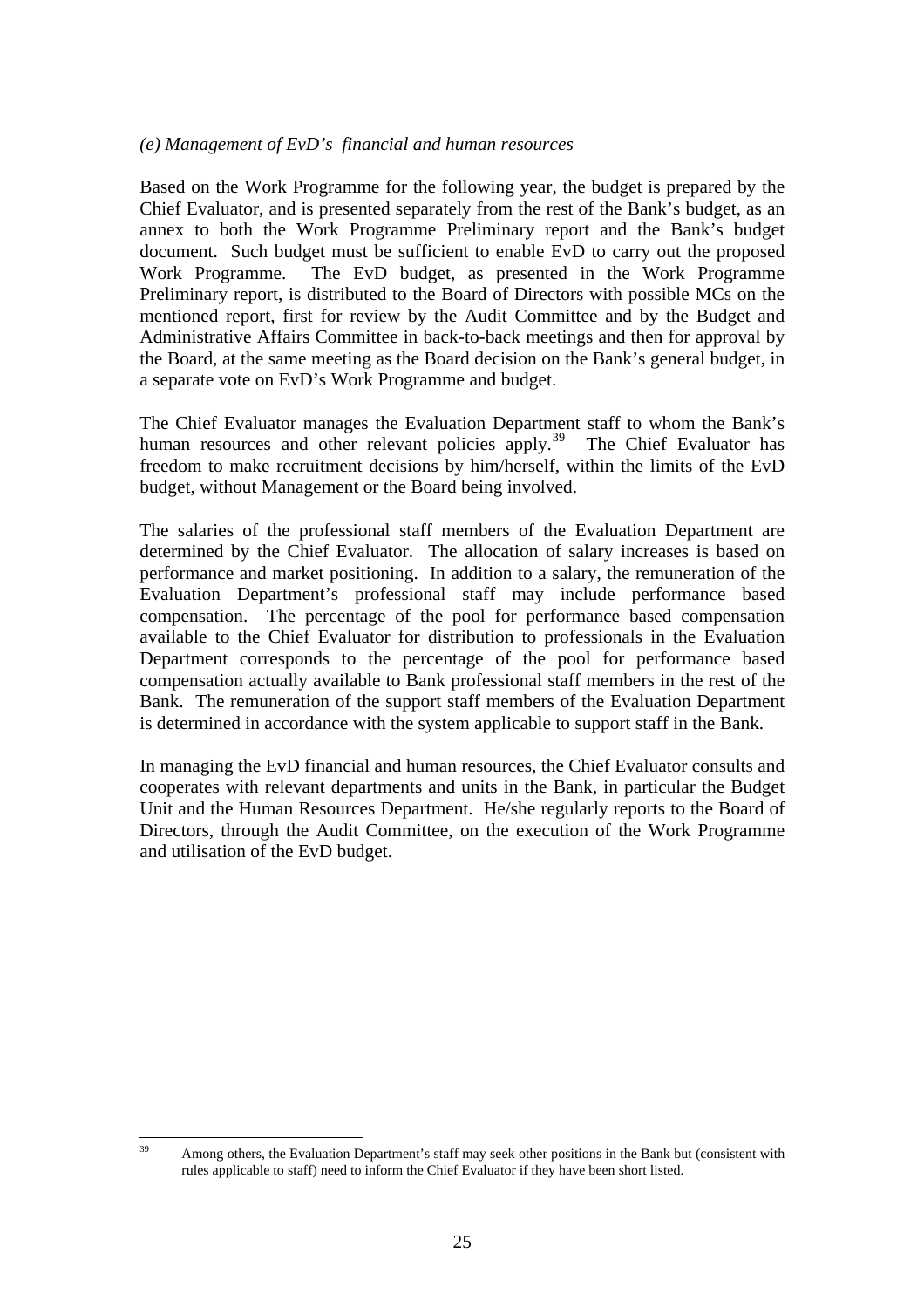#### **EBRD's OPERATION PERFORMANCE RATING SYSTEM AT POST-EVALUATION**

## **1. THE RATING METHODOLOGY**

The *Overall Performance rating* is the composite of the following individual ratings.

*- Mandate-related indicators:* 

- Transition impact
- Environmental and social performance and change
- The Bank's additionality

- *Sound-banking principle-related indicators:* 

- Project and company financial performance
- Fulfilment of project objectives

*- Bank effectiveness-related indicators:* 

- The Bank's investment performance
- Bank handling of the project

Weightings of indicators will vary with the sector/industry and country context, although Transition Impact will be one of the prime factors in judging a project's o*verall performance*.

A separate rating, the *"transition outcome"* rating (comparable with the *"development outcome"* rating of other MDBs)*,* captures results on the ground in the country that can be verified during the evaluation process.<sup>[1](#page-27-0)</sup> This rating refers to the following rating categories:

- transition impact
- environmental performance and change
- project and company financial performance (sustainability element)
- fulfilment of objectives (efficacy).

Sections 1.1-1.3 refer to the mandate-related indicators, sections 1.4 and 1.5 refer to the soundbanking principles-related indicators and sections 1.6 and 1.7 refer to the Bank effectiveness-related indicators.

#### **1.1 TRANSITION IMPACT**

The *ex post* evaluation of transition impact relies upon the check list of seven key transition criteria (see Appendix 2) which gives guidance to identify specific transition objectives during project appraisal. While transition impact is assessed at three levels, company, industry and economy as a whole, the rating is mainly based on the last two items, since most of transition impact at the company level is already accounted for in the evaluation of 'Project and Company Financial Performance of the Company' and the 'Fulfilment of Project Objectives'.

In applying the transition criteria EvD reviews the short term realised transition impact of projects as distinct from the longer term transition impact potential that can still be realised<sup>[2](#page-27-1)</sup>. Regarding the latter, EvD assigns a risk rating indicating the risk in realising a project's full transition potential.

It has been the practice at appraisal stage to single out a few objectives among the seven and to concentrate on them to ensure that the project could deliver realistic transition progress, within the capacities of the client and tailored to the boundaries of the EBRD project. EvD will focus on the one hand on assessing the transition objectives identified during project preparation, but will on the other hand review which other transition criteria have generated important transition effects. In assessing transition impact EvD will also question whether the most relevant transition impact criteria/objectives were selected, given the business environment and the related challenges prevailing at the time of appraisal. This question on relevance gives guidance to the evaluator to

<span id="page-27-0"></span> $\frac{1}{1}$  The *transition outcome rating* makes the findings more comparable with other Multilateral Development Banks  $(MDBs)$ .

<span id="page-27-1"></span>See Appendix 5 for the transition impact analysis template used in OPER reports.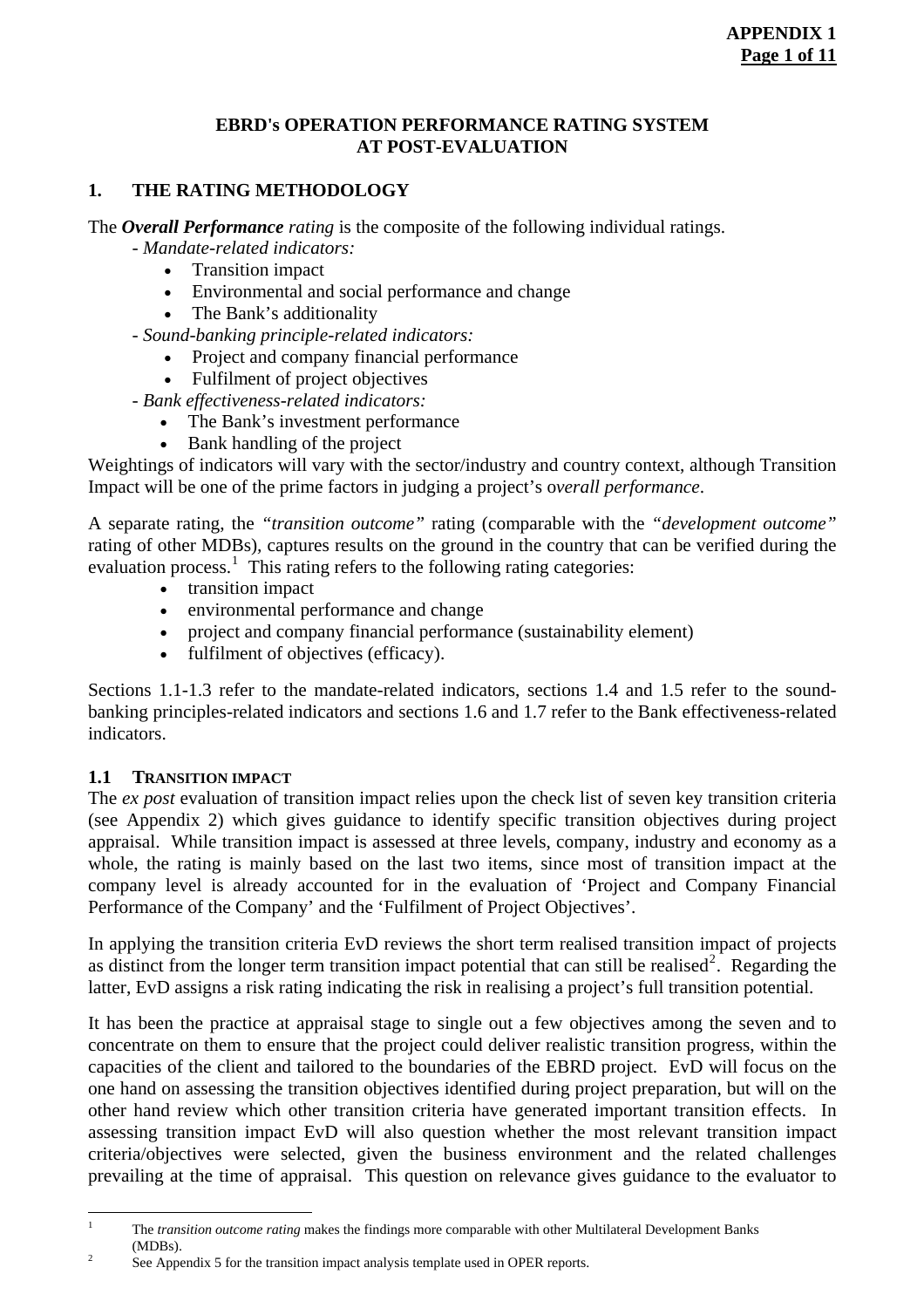## **APPENDIX 1 Page 2 of 11**

identify the appropriate major transition impact objectives and corresponding monitoring indicators as formulated in operation reports.

The rating categories for transition impact are:

• *Excellent, Good, Satisfactory, Marginal, Unsatisfactory* and *Negative*.

The rating categories in respect of risk to realise a project's full transition impact potential are:

• *Low, Medium, High and Excessive.* 

## **1.2 ENVIRONMENTAL AND SOCIAL PERFORMANCE**

The environmental and social performance ratings measures two different environmental dimensions:

**a. Environmental and social performance of the project and the sponsor.** The environmental and social performance, which takes into account the Bank's Environmental Policy<sup>[3](#page-28-0)</sup>, measures how well the environmental and social objectives of the project (institutional, emissions control, regulatory compliance, social issues, and public participation) have been met. Performance targets, if appropriate, are defined in project EAPs (environmental action plans), Board Papers, and the Environmental and Sustainability Department's internal Environmental Summary (ES).

The rating categories for environmental and social performance are the following:

• *Excellent, Good, Satisfactory, Marginal, Unsatisfactory and Highly Unsatisfactory.* 

**b.** Extent of Environmental Change. The extent of environmental and social change<sup>[4](#page-28-1)</sup> is measured as the difference between the environmental and social performance before the project started and its performance at the time of evaluation.

The rating categories for the extent of environmental and social change are the following:

• *Outstanding, Substantial, Some, None/Negative.* 

## **1.3 ADDITIONALITY**

The Bank's additionality in projects is verified in terms of whether the Bank provides financing that could not be mobilised on the same terms by markets and/or whether the Bank can influence the design and functioning of a project to secure transition impact.

The rating categories for the additionality rating are:

• *Verified in all respects, Verified at large, Verified only in part and Not Verified.* 

## **1.4 PROJECT AND COMPANY FINANCIAL PERFORMANCE**

Project and Company financial performance of *non-financial operations* provide the sustainability elements required to allow transition impact to enfold beyond the project/company. Evaluation looks at the project as it is the project that should provide the company with added value and secure transition impact. However, EvD also looks at the financial performance of the company as the strength of the company within which the project is implemented gives the evaluator an indication of the risks to the project by being implemented within the company. Financial market operations are rated on whether the sub-projects financed are viable or on assessing portfolio financial performance and the extent to which the intermediary or investment company invests in protected industries.

**a. Project financial performance.** A non-financial market project's financial performance is based on verified and projected risk weighted future performance at the time of evaluation with use of various return ratios. The analysis focuses on financial performance, through the FIRR while

<span id="page-28-0"></span><sup>&</sup>lt;sup>2</sup><br>3 In 2008 the Bank's Environmental Policy was updated and further defined social factors.

<span id="page-28-1"></span>Environmental and social change captures environmental and social impact through assessing health and safety, pollution loads, energy efficiency, environmental risk management, public consultation, etc.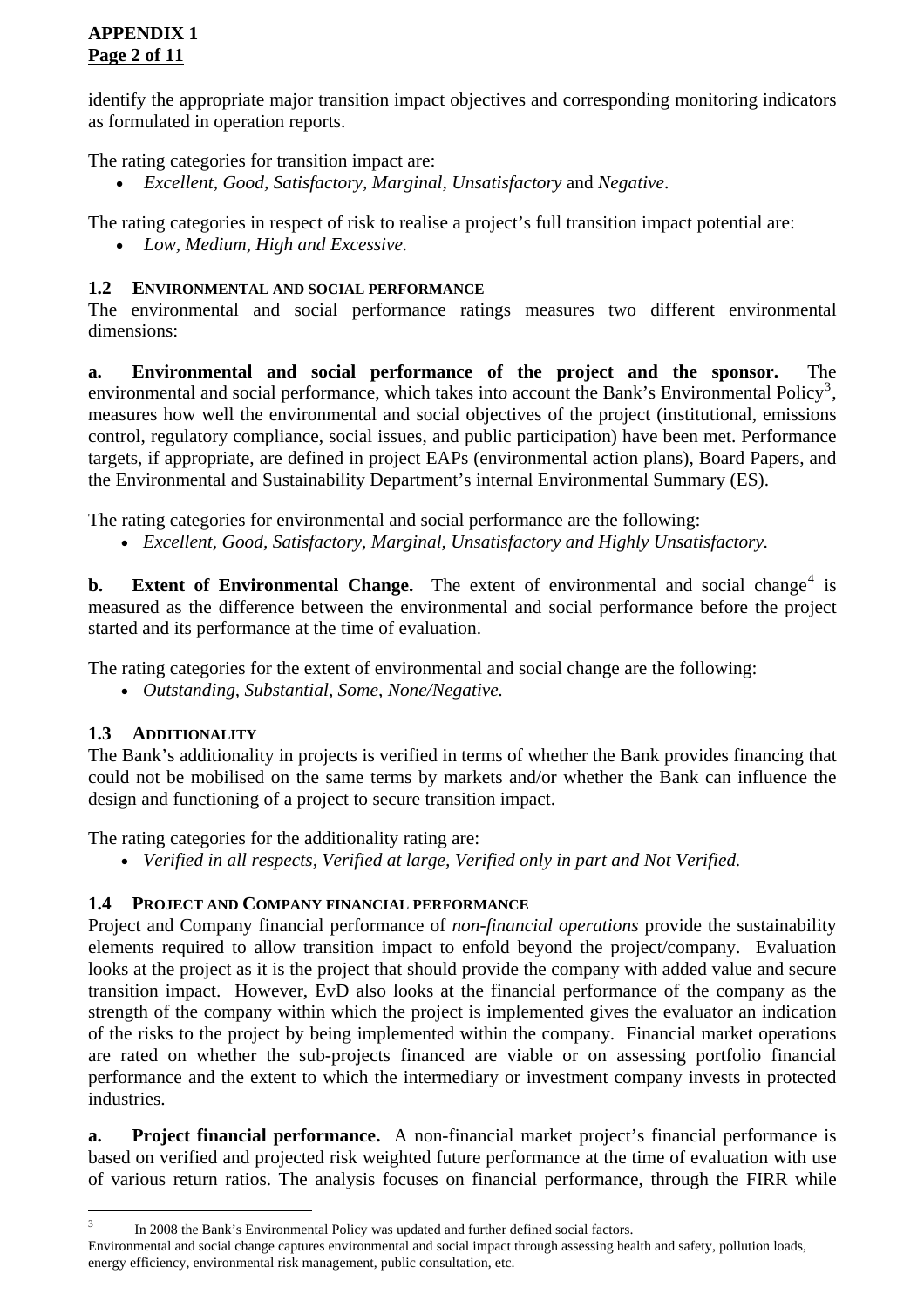economic performance will be reflected in the project's EIRR, when use of this complementary indicator is required<sup>[5](#page-29-0)</sup>. At the same time an assessment is made of the project's sales, profitability and solvency, relative with original projections. Financial market projects involving a credit line are judged based on the project portfolio's profit contribution to the financial intermediary or investment fund.

Rating categories for project financial performance are:

• *Excellent, Good, Satisfactory, Marginal, Unsatisfactory and Highly Unsatisfactory.*

**b. Company financial Performance.** For non-financial market operations, the company financial performance rating concerns performance of the company who implements the project. Often project and company performance are difficult to separate and the project financial performance remains. An analysis of the strength of the company will be made based on key performance indicators at the level of the company, such as sales and profitability and the company's debt/equity position. In respect of financial market operations the company performance will be judged by assessing the company's portfolio credit and equity FIRR performance as well as their liquidity position.

The rating categories of company financial performance are (see footnote five):

• *Excellent, Good, Satisfactory, Marginal, Unsatisfactory and Highly Unsatisfactory.* 

## **1.5 FULFILMENT OF PROJECT OBJECTIVES**

The assessment of fulfilment of objectives concerns the extent of verified and expected risk weighted fulfilment potential of the operation's "process" and "project" objectives ("efficacy") upon validation of their relevance.

• The rating categories are (see footnote seven): *Excellent, Good, Satisfactory, Marginal, Unsatisfactory and Highly Unsatisfactory* 

## **1.6 INVESTMENT PERFORMANCE**

The Bank's investment performance, measures the extent to which the gross contribution of a project is expected to be sufficient to cover its full average transaction cost and contribute during its live to the Bank's net profit.

The rating categories are the following:

• *Excellent, Good, Satisfactory, Marginal, Unsatisfactory. Highly Unsatisfactory* 

## **1.7 BANK HANDLING**

Bank handling assesses the due diligence, structuring and monitoring of the project, as undertaken by all departments and units involved in the operation process, and the Bank as a whole. This also involves a judgement on the quality of the work and on how effectively the Bank carried out its work during the life of the project. Positive and negative lessons are generated. In case operations are evaluated that are handled by the Corporate Recovery Unit, Bank Handling will also take into account problem recognition, remedial action and recovery efforts.

The rating scale is the following:

• *Excellent, Good, Satisfactory, Marginal, Unsatisfactory and Highly Unsatisfactory..* 

## **2. OVERALL PERFORMANCE MATRIX**

Table 1 below shows the weighting process to arrive at the *Overall Performance* rating. The table gives combinations of ratings applying four major performance indicators (transition impact, project/company financial performance, fulfilment of objectives and environmental and social performance), whereby transition impact gets the highest weight when judging the overall performance of an operation. Apart from these four major indicators, of course the remaining

<span id="page-29-0"></span> 5

Under Operational Guidelines in the in the section Policies, Strategies and Guideline on the Bank's Intranet, descriptions of the FIRR and EIRR calculations are described.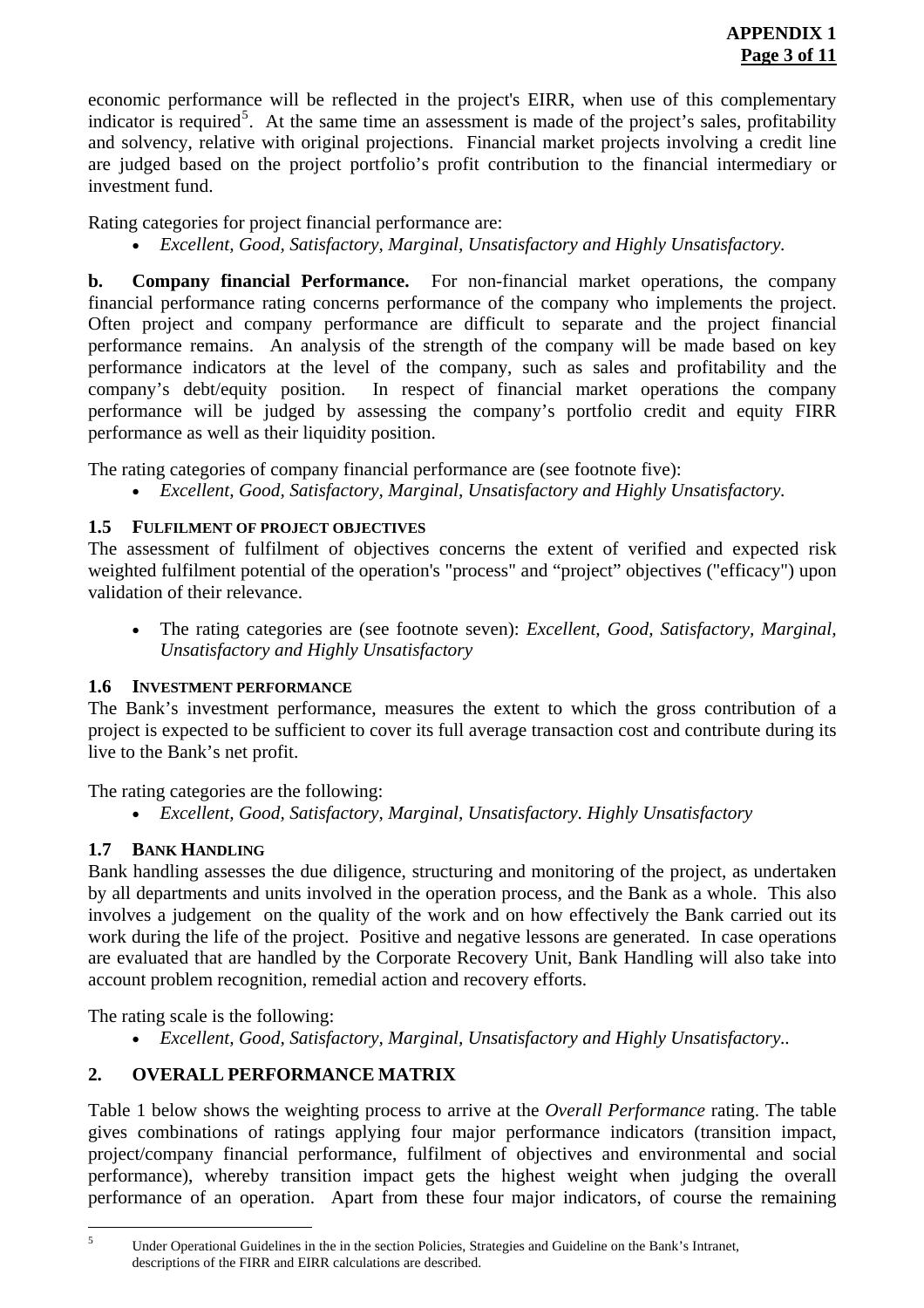## **APPENDIX 1 Page 4 of 11**

indicators, additionality, bank handling and investment performance, also play a role when assigning the overall performance rating, but to a lesser degree define the overall performance outcome of a project. The table further shows the importance of the performance indicators on sustainability (financial performance and fulfilment of objectives) that help in realising transition impact to enfold during the life of a project.

| <b>Table 1</b>                                                                                    |                                    |                                            |                                        |                                    |
|---------------------------------------------------------------------------------------------------|------------------------------------|--------------------------------------------|----------------------------------------|------------------------------------|
| GUIDELINES FOR ASSIGNING THE OVERALL PERFORMANCE RATING FOR COMBINATIONS OF RATINGS ON FOUR MAJOR |                                    |                                            |                                        |                                    |
| PERFORMANCE INDICATORS                                                                            |                                    |                                            |                                        |                                    |
|                                                                                                   |                                    |                                            |                                        |                                    |
| <b>OVERALL</b><br><b>PERFORMANCE RATING</b>                                                       | <b>Transition Impact</b><br>rating | <b>Project/Company</b><br><b>Financial</b> | <b>Fulfilment of</b><br><b>Project</b> | <b>Environmental</b><br>and Social |
|                                                                                                   |                                    | <b>Performance rating</b>                  | <b>Objectives</b>                      | <b>Performance</b>                 |
| <b>HIGHLY SUCCESSFUL</b>                                                                          | Excellent                          | Excellent                                  | Excellent                              | Excellent                          |
|                                                                                                   | Excellent                          | Good                                       | Excellent                              | Good                               |
|                                                                                                   | Excellent                          | Excellent                                  | Good                                   | Good                               |
|                                                                                                   | Good                               | Excellent                                  | Excellent                              | Excellent                          |
| <b>SUCCESSFUL</b>                                                                                 | Excellent                          | Good                                       | Good                                   | Good                               |
|                                                                                                   | Excellent                          | Marginal                                   | Satisfactory                           | Good                               |
|                                                                                                   | Good                               | Good                                       | Excellent                              | Good                               |
|                                                                                                   | Good                               | Good                                       | Good                                   | Good                               |
|                                                                                                   | Good                               | Satisfactory                               | Good                                   | Good                               |
|                                                                                                   | Good                               | Good                                       | Satisfactory                           | Good                               |
|                                                                                                   | Good                               | Good                                       | Satisfactory                           | Satisfactory                       |
|                                                                                                   | Good                               | Marginal                                   | Excellent                              | Good                               |
|                                                                                                   | Satisfactory                       | Satisfactory                               | Good                                   | Good                               |
|                                                                                                   | Satisfactory                       | Satisfactory                               | Satisfactory                           | Excellent                          |
| <b>PARTLY SUCCESSFUL</b>                                                                          | Good/Excellent                     | Marginal                                   | Marginal                               | Satisfactory                       |
|                                                                                                   | Good                               | Marginal                                   | Good                                   | Satisfactory                       |
|                                                                                                   | Satisfactory                       | Satisfactory                               | Satisfactory                           | Satisfactory                       |
|                                                                                                   | Satisfactory                       | Marginal                                   | Satisfactory                           | Satisfactory                       |
|                                                                                                   | Marginal                           | Good                                       | Good                                   | Satisfactory                       |
|                                                                                                   | Good                               | Good                                       | Good                                   | Marginal                           |
| <b>UNSUCCESSFUL</b>                                                                               | Marginal                           | Marginal                                   | Good                                   | Marginal                           |
|                                                                                                   | Marginal                           | Marginal                                   | Marginal                               | Marginal                           |
|                                                                                                   | Unsatisfactory                     | A <sub>11</sub>                            | All                                    | All                                |
|                                                                                                   | Negative                           | A11                                        | All                                    | All                                |

The combinations of ratings for assigning an overall performance rating in the above table are not exhaustive. The combinations listed give an indication of how the weighting process works and gives guidance to Evaluation Staff and Staff in the Banking Department during the subjective process of assigning ratings to overall project performance. However, in assigning ratings of Good or Excellent, etc., it is important to define, as elaborated on in the next section, what are benchmarks to assign these rating categories.

## **2. BENCHMARKING PERFORMANCE RATINGS**

## **2.1 TRANSITION IMPACT**

EvD tends to evaluate a project relatively soon after disbursement (18 months as described in Section 2.4.1 of the main text) and the evaluator should be conscious that concrete evidence of the achievement of some transition objectives may not become visible for some time. As presented in the transition impact criteria table in Appendix 2 and transition impact rating table in Appendix 5, the evaluation methodology allows for three ratings on each of the criteria which are relevant for the specific operation: (a) judging the realised transition impact at the time of evaluation; (b) assessing the transition potential that can still be reached, and (c) assigning a risk rating (Low, Medium, High, Excessive) in respect of the likelihood to reach the full transition impact potential over time. A high rating could be appropriate where the transition impact potential in the future is considered substantial. However, if the probability that the transition impact potential can be reached is low due to considerable risk, the evaluator will award a higher 'risk-to-transition-impact' rating and explain the nature of the risk. As explained in section 1.1 above, the transition impact is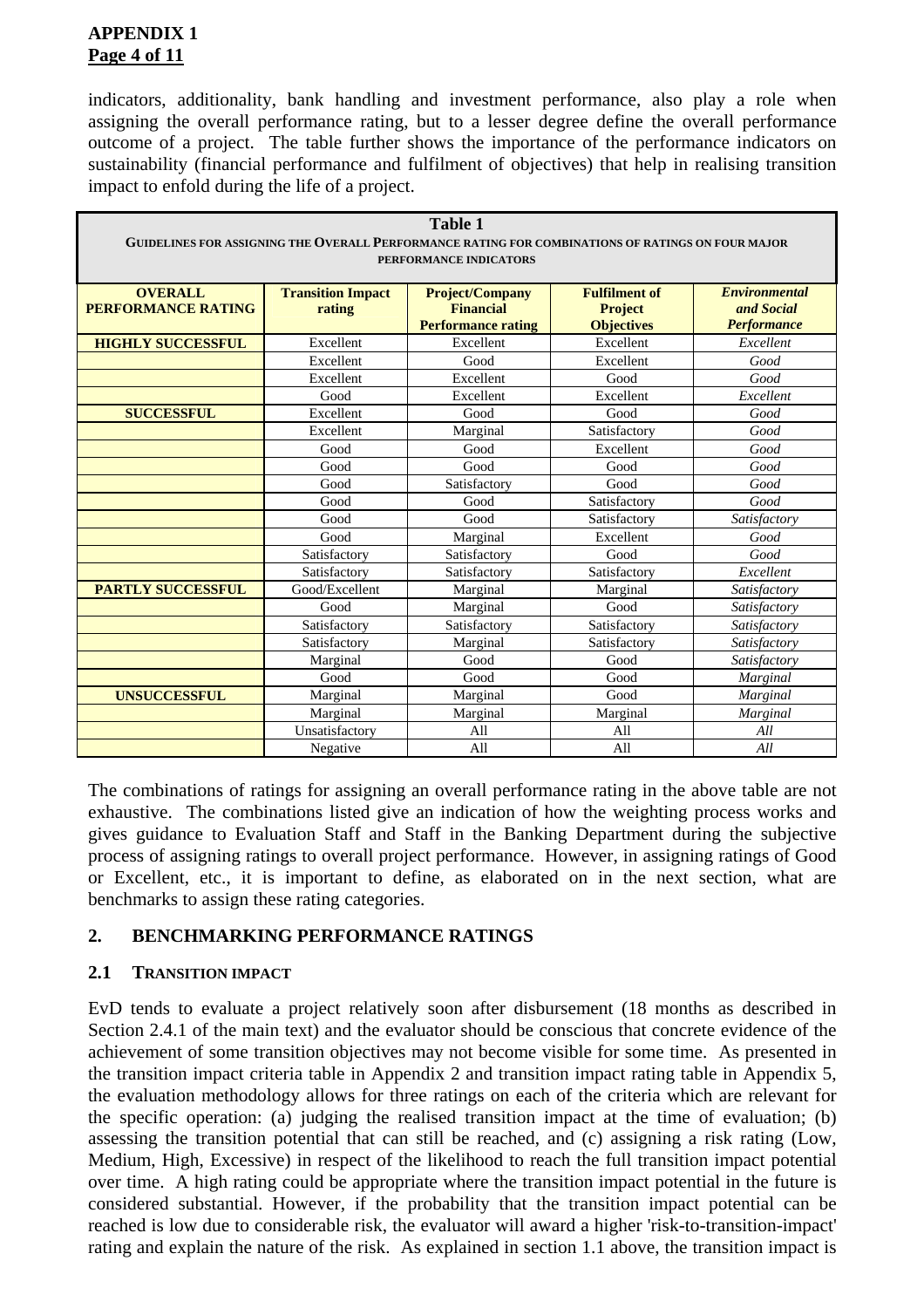measured at the industry level and the level of the economy as a whole, including possible regional and cross-border effects. During the evaluation of transition impact EvD concentrates on assessing performance under the "major relevant transition impact objectives" as mentioned in Table 2. They are those objectives (mostly two or three) identified by the Operation Team during project appraisal which are presented in the operation reports to the Board of Directors and monitored through TIMS. EvD also reviews performance under the other transition impact criteria to identify whether any important transition effect might have been missed. Therefore, EvD reviews all seven criteria in the overall assessment of transition impact.

The ratings, as under current practice range from Excellent, Good, Satisfactory, Marginal, and Unsatisfactory to Negative. In assigning these ratings the benchmarks provided in Table 2 below are applied:

| Table 2<br><b>RATING TRANSITION IMPACT</b> |                                                                                                                                                                                         |  |
|--------------------------------------------|-----------------------------------------------------------------------------------------------------------------------------------------------------------------------------------------|--|
| <b>RATINGS</b>                             | <b>BENCHMARKS</b>                                                                                                                                                                       |  |
| <b>Excellent</b>                           | The project achieved significant progress toward all major relevant transition impact objectives.<br>Best practice was achieved in one or more areas.                                   |  |
| Good                                       | The project achieved significant progress toward all major relevant transition impact objectives,<br>possibly with minor shortcomings.                                                  |  |
| <b>Satisfactory</b>                        | The project achieved acceptable progress toward a majority of the major relevant transition impact<br>objectives, but did not make acceptable progress towards one major objective.     |  |
| <b>Marginal</b>                            | The project failed to achieve acceptable progress towards a majority of relevant transition impact<br>objectives. However, progress toward at least one major objective was acceptable. |  |
| <b>Unsatisfactory</b>                      | The project failed to achieve acceptable progress toward any of its major relevant transition impact<br><i>objectives.</i>                                                              |  |
| <b>Negative</b>                            | The project failed to achieve acceptable progress toward any of its major relevant transition impact<br>objectives and even had in some cases a negative effect.                        |  |

## **2.2. PROJECT AND COMPANY FINANCIAL PERFORMANCE[6](#page-31-0)**

**a. Project financial performance.** In the analysis of a non-financial market project financial performance EvD uses an appropriate range of performance indicators in project financing such as: sales figures, net profit, debt service coverage, FIRR and EIRR. Suitable project return analysis will supplement balance sheet and income related indicators. Apart from financial internal rates of return (FIRR) calculation, imperfect markets, significant subsidies or factor price distortions, or externalities justify calculation of the economic internal rate of return (EIRR). Annex 1 to this appendix contains a table with the financial performance indicators used in the evaluation. It should be taken into account that the various performance indicators might somewhat differ per sector, due to specific financial characteristics of the sector. In respect of *financial market operations* the evaluator has to judge the project portfolio's profit contribution to the financial intermediary or investment fund. Table 3 gives guidance to assign ratings in respect of project financial performance:

#### **Table 3 RATING PROJECT FINANCIAL PERFORMANCE**

<span id="page-31-0"></span> 6

Evaluators can, in exceptional cases, take into account local industry performance when judging project and company financial performance of a project based on initial conditions. Exceptional cases are those whereby the difference in perception of financial performance between the evaluator and the project team differs at least two rating categories.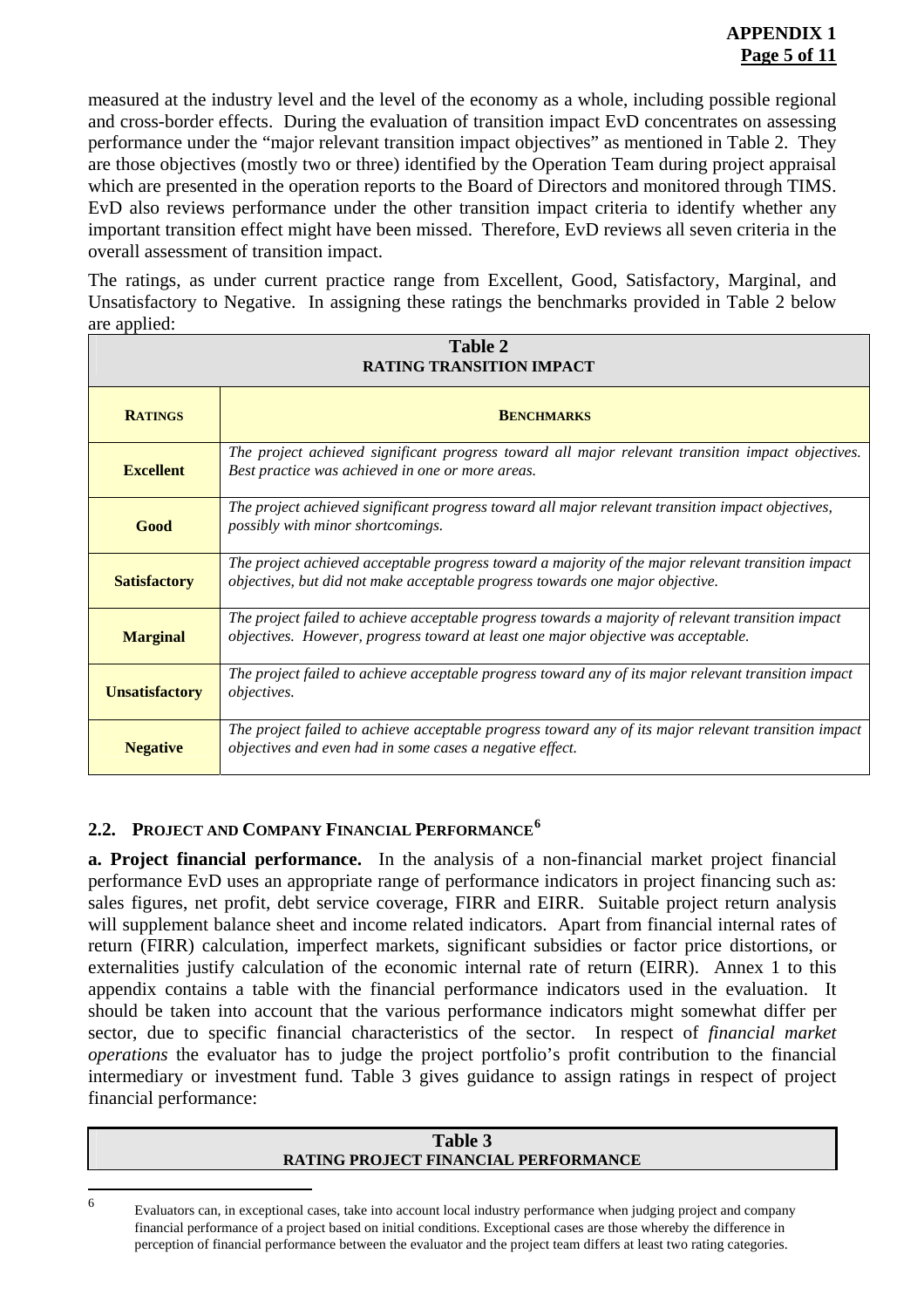| <b>RATINGS</b>                         | <b>BENCHMARKS</b>                                                                                                                                                                                               |  |
|----------------------------------------|-----------------------------------------------------------------------------------------------------------------------------------------------------------------------------------------------------------------|--|
| <b>Excellent</b>                       | Actual and re-assessed performance indicators are <i>in principle</i> on average 10% better<br>than anticipated at appraisal. Prospects are positive.                                                           |  |
| Good                                   | Actual and re-assessed performance indicators are in principle on average between 0-<br>9.90% better than anticipated at appraisal. Prospects are positive                                                      |  |
| <b>Satisfactory</b>                    | Indicators are in principle in line with appraisal estimates, but some problems<br>(management, financial, economic, etc.) have been encountered that can influence the<br>prospects of the project negatively. |  |
| <b>Marginal</b>                        | Indicators are <i>in principle</i> up to 25% below expectations at approval, but prospects of<br>financial improvement exist.                                                                                   |  |
| <b>Unsatisfactory</b>                  | The project shows performance indicators in principle $>25\%$ below expectations with<br>limited prospect of improvements in the immediate future.                                                              |  |
| <b>Highly</b><br><b>Unsatisfactory</b> | Complete project failure whereby the Bank loses part or its entire investment.                                                                                                                                  |  |

**b. Company financial performance.** When a non-financial market company's financial performance is assessed by EvD it uses an appropriate range of corporate performance indicators: sales figures, net profit, debt/equity position, debt service coverage. As under project financial performance the various performance indicators might somewhat differ per sector, due to specific financial characteristics of the sector in which the company operates. In respect of financial market operations the company performance will be judged by assessing the company's portfolio credit and equity FIRR performance as well as their liquidity position. Table 4 gives guidance to assign ratings in respect of company financial performance:

| Table 4<br>RATING COMPANY FINANCIAL PERFORMANCE |                                                                                                                                                                                                                                             |  |
|-------------------------------------------------|---------------------------------------------------------------------------------------------------------------------------------------------------------------------------------------------------------------------------------------------|--|
| <b>Ratings</b>                                  | <b>BENCHMARKS</b>                                                                                                                                                                                                                           |  |
| <b>Excellent</b>                                | Actual and re-assessed performance indicators of the company are in <i>principle</i> on<br>average 10% better than anticipated at appraisal. Prospects are positive.                                                                        |  |
| Good                                            | Actual and re-assessed performance indicators are <i>in principle</i> on average between 0-<br>9.90% better than anticipated at appraisal. Prospects are positive.                                                                          |  |
| <b>Satisfactory</b>                             | Indicators are in principle in line with appraisal estimates, but some problems<br>(management, financial, economic, etc.) at the level of the company have been<br>encountered that can influence the prospects of the project negatively. |  |
| <b>Marginal</b>                                 | Indicators are <i>in principle</i> up to 25% below expectations at approval, but prospects of<br>financial improvement exist.                                                                                                               |  |
| <b>Unsatisfactory</b>                           | The company shows performance indicators in <i>principle</i> $>25\%$ below expectations<br>with limited prospect of improvements in the immediate future                                                                                    |  |
| <b>Highly</b><br><b>Unsatisfactory</b>          | Complete company failure that can have dramatic effects on the project and even<br>terminate the project so that the Bank loses all its investments.                                                                                        |  |

## **2.3 FULFILMENT OF PROJECT OBJECTIVES (EFFICACY)**

The assessment of fulfilment of objectives concerns verified and risk weighted fulfilment potential of the operation's "process" and "project" objectives upon validation of their relevance. The "project" objectives under review are for instance those related to carrying out an investment plan in respect of plant and equipment and the establishing of a strong management team. In respect of "process" objectives these can be the introduction of an IAS accounting system or for a financial institution the improvement of credit manuals and the training of staff. Fulfilment of project objectives does not incorporate the transition impact objectives which are captured under the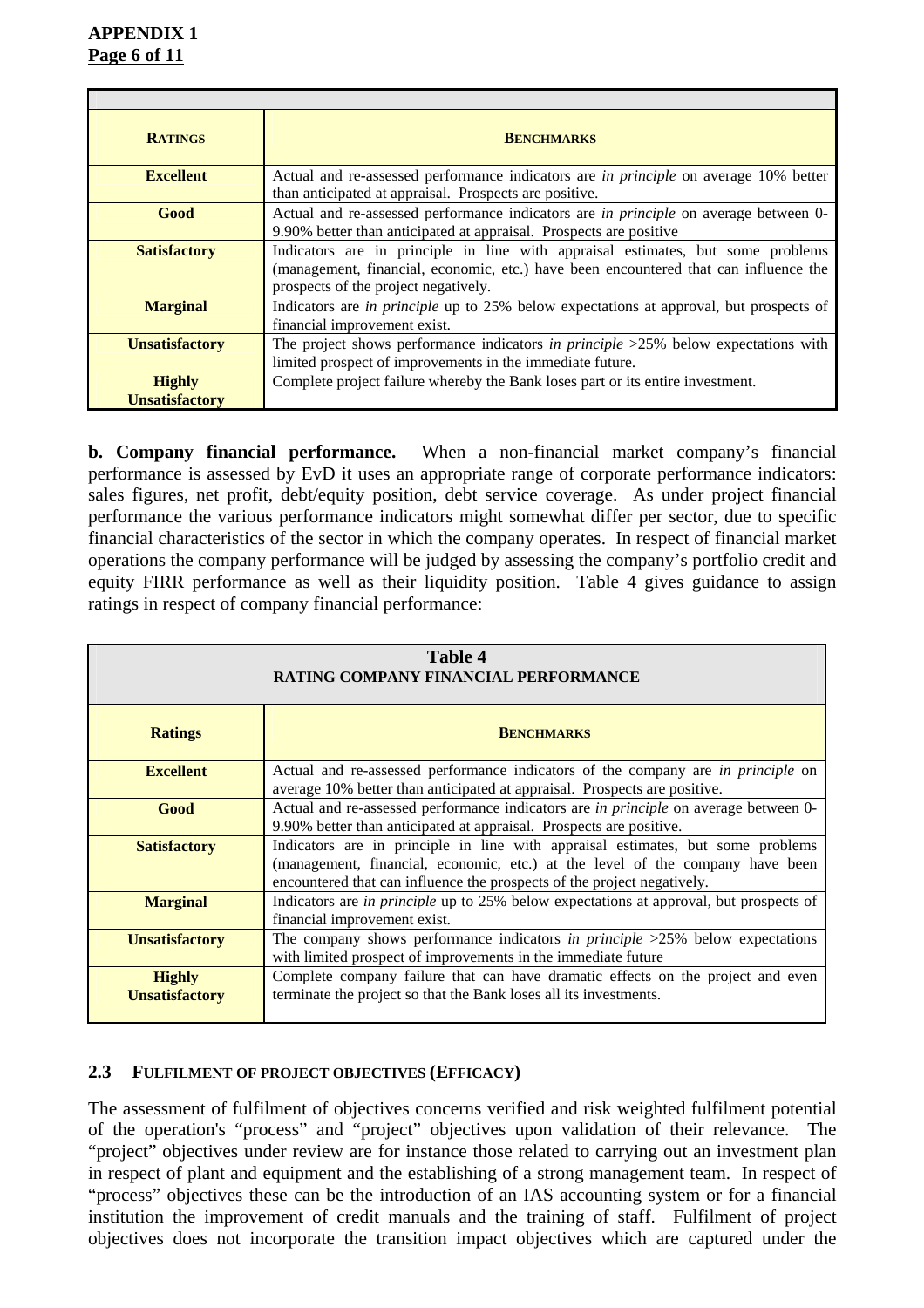transition impact performance rating. Table 5 presented below provides benchmarks for the fulfilment of project objectives:

| Table 5<br>RATING FULFILMENT OF PROJECT OBJECTIVES |                                                                                                                                                                                                                                                                                                                                                                                                |  |
|----------------------------------------------------|------------------------------------------------------------------------------------------------------------------------------------------------------------------------------------------------------------------------------------------------------------------------------------------------------------------------------------------------------------------------------------------------|--|
| <b>RATINGS</b>                                     | <b>BENCHMARKS</b>                                                                                                                                                                                                                                                                                                                                                                              |  |
| <b>Excellent</b>                                   | The stated operation objectives at approval are deemed relevant. Early fulfilment or potential<br>fulfilment, with low risk is verified for all objectives. Plant and equipment are fully operational.<br>A capable management team is effectively in charge and the market built-up is in full swing. The<br>sponsor is fulfilling all its obligations, financial- as well as market-related. |  |
| Good                                               | Most of the objectives have been fulfilled or are deemed within reach with low applicable risk.<br>Plant and equipment are operational. The management team is functioning adequately. The<br>Sponsor is fulfilling its obligations.                                                                                                                                                           |  |
| <b>Satisfactory</b>                                | Most of the objectives have been fulfilled or are deemed within reach with some risk to their<br>realisation. Most of plant and equipment are operational, but some delays in installation<br>occurring The management team is functioning adequately, though their coming on board saw<br>some delays. The Sponsor is fulfilling its obligations.                                             |  |
| <b>Marginal</b>                                    | Some of the project objectives have not yet been fulfilled or face a deemed medium-higher risk<br>that they may not be achieved. The sponsor is actively trying to comply with its obligations, but<br>has so far been only partly successful. Some doubts exist about a final positive outcome.                                                                                               |  |
| <b>Unsatisfactory</b>                              | The project objectives have not yet been fulfilled with a high risks that many will also not be met<br>later on. Serious doubt exists whether the sponsor is able to fulfil all its obligations. A positive<br>final outcome is doubtful or deemed impossible.                                                                                                                                 |  |
| <b>Highly</b><br><b>Unsatisfactory</b>             | The project objectives have not been fulfilled and the chance of their realisation is practically<br>zero. It is certain that the sponsor is not able to fulfil its obligations in full. A positive final<br>outcome is deemed impossible.                                                                                                                                                     |  |

#### **2.4 ENVIRONMENTAL AND SOCIAL PERFORMANCE**

 $\overline{a}$ 

**2.4.1** *Environmental and social performance of the project and the sponsor.* Environmental and social performance of projects is measured by assessing the status of the environment in the vicinity of the project and if warranted important wider effects (e.g. captive mines as part of a steel project, the health and safety situation in the project company, the pollution loads and energy efficiency status, the project's environmental management, social factors<sup>[7](#page-33-0)</sup> and the level of public consultation and participation. Table 6 below gives the necessary details of rating categories of the environmental performance of the project and the sponsor.

<span id="page-33-0"></span> $<sup>7</sup>$  For instance community impacts on indigenous people in the neighbourhood of the project and any resettlement</sup> issues.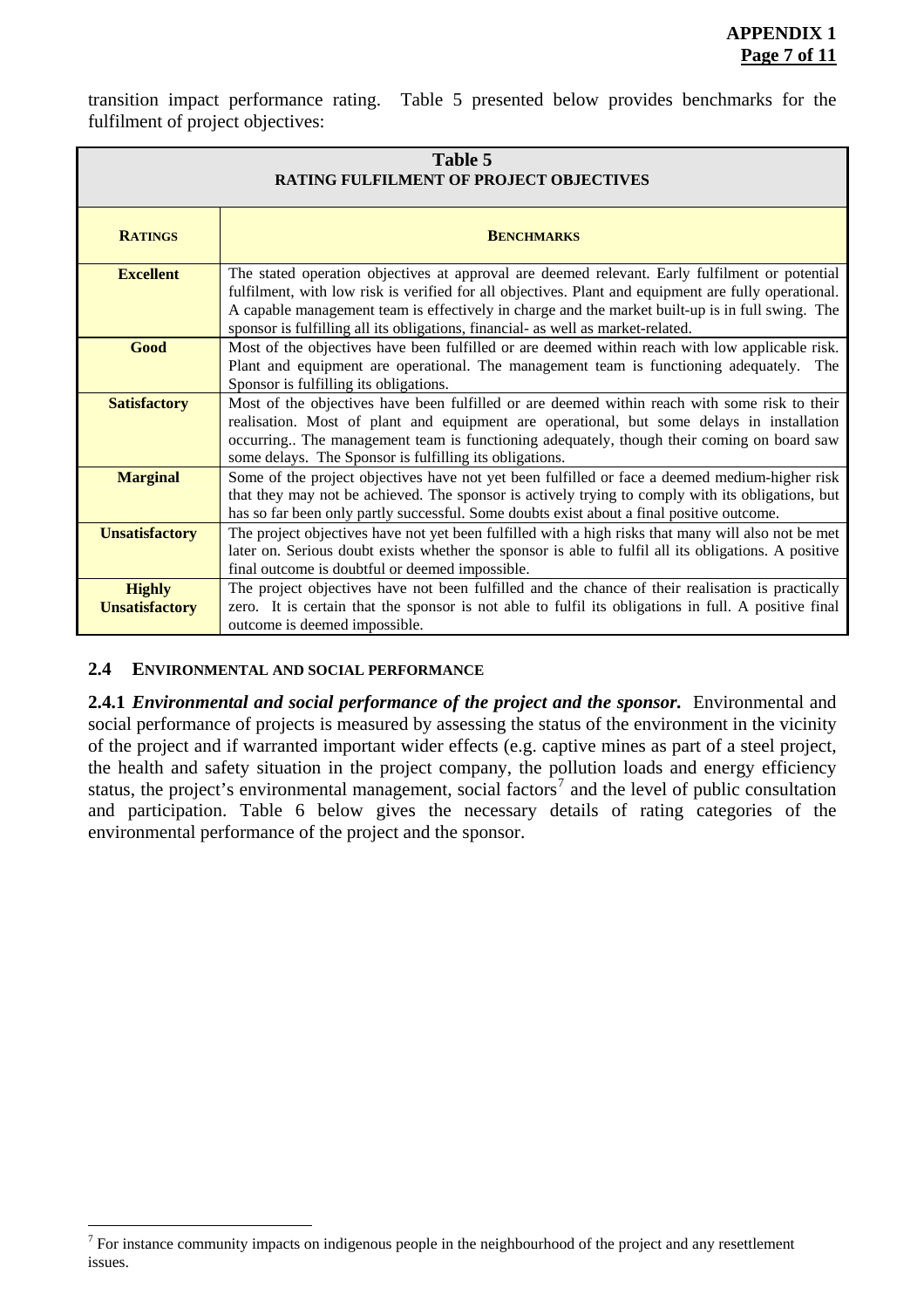<span id="page-34-0"></span>8

| Table 6<br>RATING ENVIRONMENTAL AND SOCIAL PERFORMANCE OF THE PROJECT AND THE SPONSOR |                                                                                                                                                                                                                                                                                                                                   |  |
|---------------------------------------------------------------------------------------|-----------------------------------------------------------------------------------------------------------------------------------------------------------------------------------------------------------------------------------------------------------------------------------------------------------------------------------|--|
| <b>RATINGS</b>                                                                        | <b>BENCHMARKS</b>                                                                                                                                                                                                                                                                                                                 |  |
| <b>Excellent</b>                                                                      | All appropriate environmental and social (see footnotes 4 and 11) measures are secured and<br>environmental conditionality implemented. No significant outstanding issues. The Sponsor<br>has gone beyond the expectations of the environmental action plan (EAP) and serves as a best<br>practice example. <sup>8</sup>          |  |
| Good                                                                                  | Appropriate environmental and social (see footnotes 4 and 11) measures are secured and<br>environmental conditionality implemented. The EAP is on or ahead of schedule.                                                                                                                                                           |  |
| <b>Satisfactory</b>                                                                   | The appropriate environmental and social (see footnotes 4 and 11) risk factors were properly<br>identified and the sponsor is implementing the EAP as prescribed.                                                                                                                                                                 |  |
| <b>Marginal</b>                                                                       | Some environmental and social (see footnotes 4 and 11) measures are secured and only part<br>of environmental and social conditionality was implemented. Several outstanding issues<br>remain. Performance of the sponsor was partly unsatisfactory.                                                                              |  |
| <b>Unsatisfactory</b>                                                                 | Few if any environmental and social (see footnotes 4 and 11) measures were implemented.<br>Significant outstanding issues are experienced. Performance of the sponsor was less than<br>satisfactory.                                                                                                                              |  |
| <b>Highly</b><br><b>Unsatisfactory</b>                                                | The project is out of compliance with the objectives as established in the EAP and/or host<br>country or World Bank environmental standards for this type of project; has experienced<br>significant adverse events (spills, deaths, etc.); is an on going risk to the environment; and<br>presents a vulnerability risk to EBRD. |  |

**2.4.2 Extent of environmental and social change.**An essential part of the environmental and social performance is to identify the extent of environmental and social change, as a result of the project. In view of the large problems of the region with regards to the environmental pollution, Bank projects should address the positive or negative environmental and social (see footnote 4 and 11) effects of projects in an adequate way. It is therefore a very important part of the evaluation exercises to rate the extent of environmental and social change. To do this, it is important to consider both the ex ante and ex post conditions against the stated objectives as defined above. Table 7 below gives details on the rating categories for this.

| Table 7<br><b>RATING EXTENT OF ENVIRONMENTAL AND SOCIAL CHANGE</b> |                                                                                                                                                                                                                                                                                                                                                                                                                                                                                                                                         |  |
|--------------------------------------------------------------------|-----------------------------------------------------------------------------------------------------------------------------------------------------------------------------------------------------------------------------------------------------------------------------------------------------------------------------------------------------------------------------------------------------------------------------------------------------------------------------------------------------------------------------------------|--|
| <b>RATING</b>                                                      | <b>BENCHMARKS</b>                                                                                                                                                                                                                                                                                                                                                                                                                                                                                                                       |  |
| <b>Outstanding</b>                                                 | This project will result in significant environmental and social (see footnotes 4 and 11)<br>benefits and/or additionality. The extent of the change is extensive, either because<br>environmental legacies were extensive, or because the project achieves a high level of<br>performance and has excellent potential long-term improvements. Projects which have<br>positive impacts beyond the immediate project (e.g. by positive example lead to new<br>environmental and social standards) should also be considered Outstanding. |  |
| <b>Substantial</b>                                                 | Environmental and social (see footnotes 4 and 11) benefits and/or additionality resulting from<br>the project are significant and have good potential for the future. Beyond the project benefits<br>may also be positive.                                                                                                                                                                                                                                                                                                              |  |
| <b>Some</b>                                                        | Some environmental and social (see footnotes 4 and 11) benefits and/or additionality resulting<br>from the project. No measurable benefits beyond the immediate project.                                                                                                                                                                                                                                                                                                                                                                |  |
| <b>None/Negative</b>                                               | No significant environmental and social (see footnotes 4 and 11) benefits associated with the<br>project; or significant adverse (negative) environmental and social impacts associated with the<br>project. Also under this category would be projects that have a negative demonstration effect.                                                                                                                                                                                                                                      |  |

In case a change of environmental policy has occurred between the time of appraisal and evaluation of the project, and higher standards become applicable, the environmental performance of the project would be rated higher if the project would comply with the new environmental policy.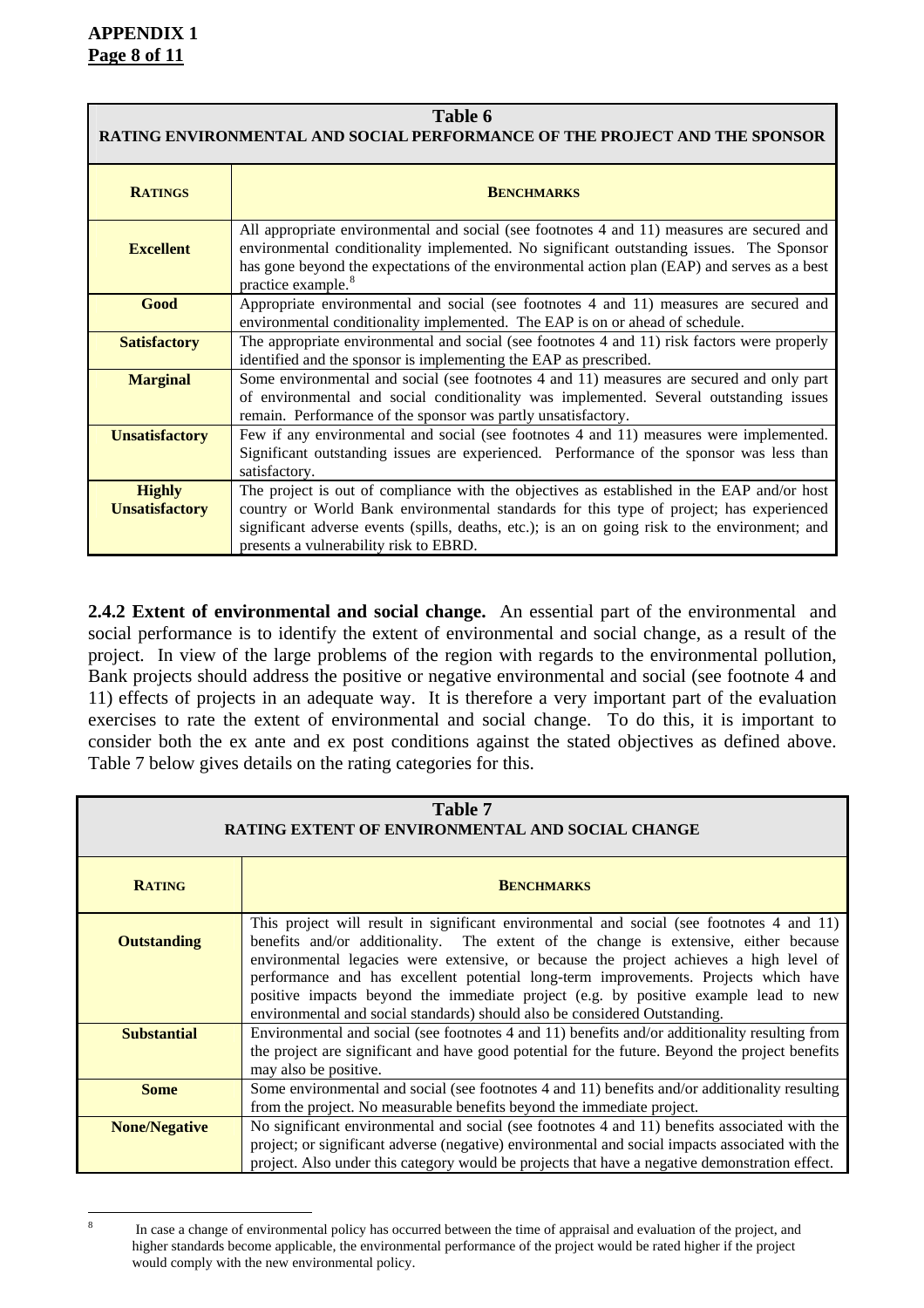#### **2.5 THE BANK'S ADDITIONALITY**

The Bank's additionality in a project is assessed by judging to what extent the client would have been able to secure financing from market financiers on acceptable terms. Another necessary condition is the extent of the Bank's impact on the existence, design or functioning of a project to enhance transition impact. There is a critical level of conditions above which a project becomes and remains additional. In judging additionality at evaluation one tries to verify whether the Bank was additional or not at the time the project was financed by the Bank. Therefore the Bank has introduced the ratings Verified in all respects, Verified at large, Verified only in part and Not verified, as presented in the table below, where the benchmarks for the ratings is given: Benchmarks on rating additionality are presented in Table 8 below.

| Table 8<br><b>RATING ADDITIONALITY</b> |                                                                                                                                                                                                                                                                                                                                                                                                                                                                                                                                                           |  |
|----------------------------------------|-----------------------------------------------------------------------------------------------------------------------------------------------------------------------------------------------------------------------------------------------------------------------------------------------------------------------------------------------------------------------------------------------------------------------------------------------------------------------------------------------------------------------------------------------------------|--|
| <b>Ratings</b>                         | <b>BENCHMARKS</b>                                                                                                                                                                                                                                                                                                                                                                                                                                                                                                                                         |  |
| <b>Verified in all</b><br>respects     | No other financial institutions are willing to provide financing at the same or better<br>condition than the Bank. The terms and conditions are not attractive to other banks and the<br>country risk is still high. The client accepts tough conditionality to secure transition impact.                                                                                                                                                                                                                                                                 |  |
| <b>Verified at large</b>               | Some competition with market financiers, but the Bank's terms and conditions, although<br>more demanding than competition's, prevail since sponsors/clients or co-financiers<br>appreciate the Bank's political comfort. In such cases, specific project design and structuring<br>may also be significant for enhanced transition impact. The Bank may also have contributed<br>specific country- or sector knowledge or helped enhance corporate governance standards.<br>Repeat financing to a second phase of a project, may fall into this category. |  |
| <b>Verified only in part</b>           | Competition from commercial financiers is significant and terms and conditions are almost<br>identical, but the Bank's participation (e.g. in a bond issue) may have helped an earlier<br>implementation of the project than would have otherwise been possible. No significant<br>features are added to design and functioning to enhance transition and/or catalyse other<br>financing.                                                                                                                                                                 |  |
| <b>Not verified</b>                    | Competition fully established for financing and the Bank's terms and conditions fail to<br>provide for any material transition impact enhancement and pricing premium to account for<br>the availability of the Bank's Preferred Creditor Status.                                                                                                                                                                                                                                                                                                         |  |

#### **2.6 THE BANK'S INVESTMENT PERFORMANCE**

The Bank's investment performance in an operation is measured by the Project's net profit contribution. The respective performance rating reflects the extent to which the actual and expected Net Contribution (after risk adjustment) over the life of a Project is sufficient to cover its full transaction cost and to contribute to the Bank's net profit. The rating scale and the profit contribution performance criteria are presented in Table 9 below. The lower end of the scale reflects whether the transaction covers its direct costs and contributes towards general overheads. An operation which makes a satisfactory contribution to overheads achieves a *Satisfactory* rating. From this level onwards, higher ratings will also need to satisfy comparative tests against performance projections at appraisal.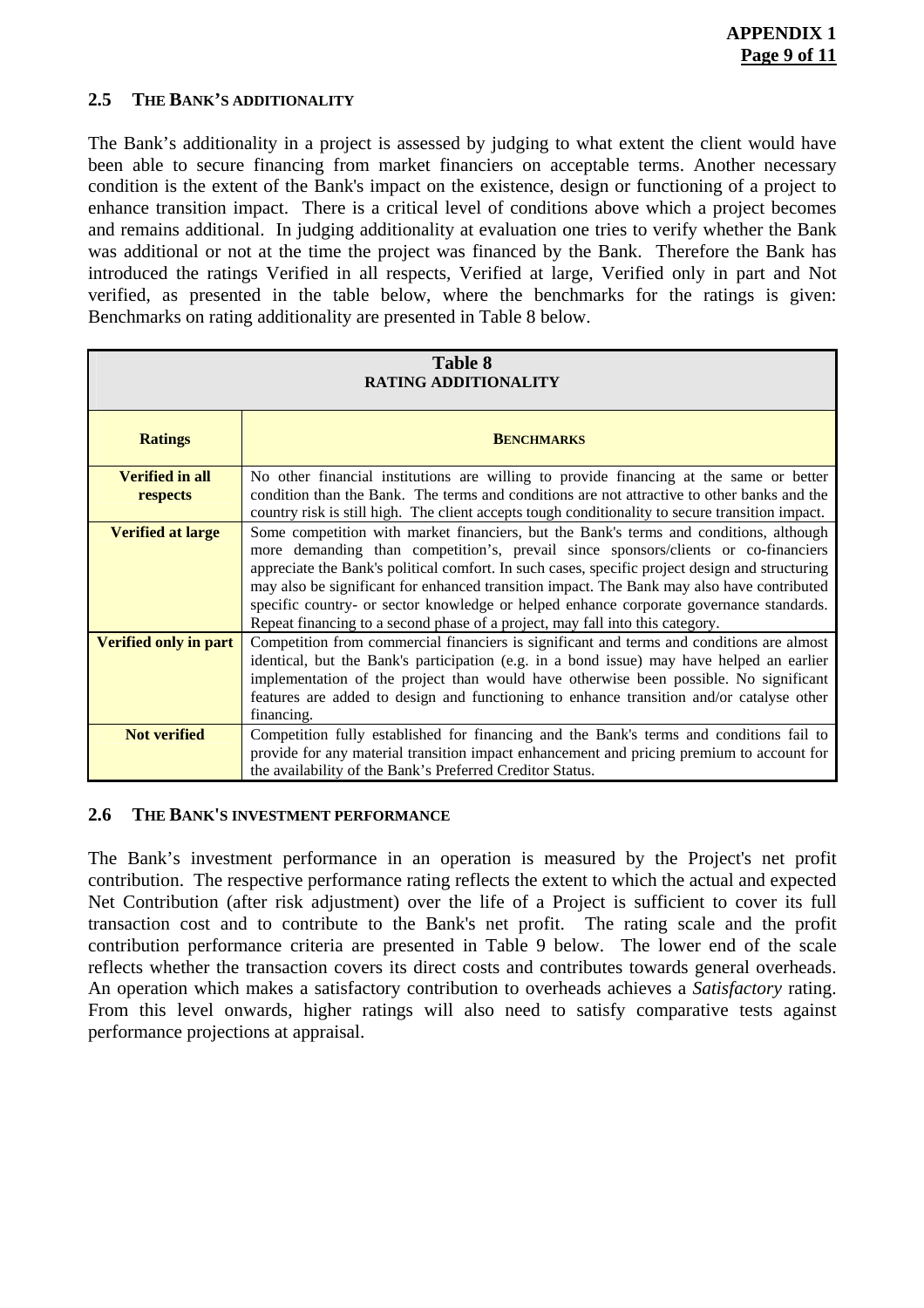#### **TABLE 9**

#### **THE BANK'S INVESTMENT PERFORMANCE**

| RATING A LOAN OR EQUITY INVESTMENT'S PROFIT CONTRIBUTION PERFORMANCE |                                                                                                                                                                                                                          |  |  |  |  |
|----------------------------------------------------------------------|--------------------------------------------------------------------------------------------------------------------------------------------------------------------------------------------------------------------------|--|--|--|--|
| <b>RATINGS</b>                                                       | <b>BENCHMARKS</b>                                                                                                                                                                                                        |  |  |  |  |
| <b>Excellent</b>                                                     | NPVNME <sup>9</sup> is equal to or greater than twice Direct Cost and the discounted project<br>contribution after Direct Cost allocation <sup>10</sup> is more than 40% higher than the level<br>foreseen at appraisal. |  |  |  |  |
| Good                                                                 | NPVNME is equal to or greater than twice Direct Cost and the discounted project<br>contribution after Direct Cost Allocation is more than 10% but not more than 40%<br>higher than the level foreseen at appraisal.      |  |  |  |  |
| <b>Satisfactory</b>                                                  | NPVNME is equal to or greater than twice Direct Cost and the discounted project<br>contribution after Direct Cost allocation is not more than 10% higher than the level<br>foreseen at appraisal.                        |  |  |  |  |
| <b>Marginal</b>                                                      | NPVNME is greater than or equal to Direct Cost but less than twice Direct Cost.                                                                                                                                          |  |  |  |  |
| <b>Unsatisfactory</b>                                                | NPVNME is less than Direct Cost but greater than or equal to zero (i.e. discounted<br>project contribution after Direct Cost allocation is negative).                                                                    |  |  |  |  |
| <b>Highly Unsatisfactory</b>                                         | NPVNME is negative (i.e. discounted project contribution after Direct Cost<br>allocation is negative).                                                                                                                   |  |  |  |  |

For the purpose of calculating and rating the investment performance of a project EvD uses the financial model that is operated by the Finance Department and that is also used at project appraisal stage.

#### **2.7 BANK HANDLING OF AN OPERATION**

"Bank handling", assesses the due diligence, structuring and monitoring of the project and judges the quality of the work of the Banking Department, in particular the Operation Teams, and support departments involved in the operation process, including the Environmental and Sustainability Department. An assessment is made on how effectively the Bank carries out its work during the life of the project. In case operations are evaluated that are handled by the Corporate Recovery Unit, Bank Handling will also take into account problem recognition, remedial action and recovery efforts. Table 10 below presents benchmarks that are used by Evaluation Staff when judging Bank handling in a project:

<span id="page-36-0"></span><sup>-&</sup>lt;br>9 NPVNME (Net Present Value Net Margin Earned): the project's revenue contribution to the Bank's income statement, net of its financing cost and after risk adjustment to cover the Bank's expected losses as per the Bank Provisioning Policy, but before recovery of its incremental (direct) transaction cost (for generation and

<span id="page-36-1"></span><sup>10</sup> Discounted profit contribution after Direct Cost allocation is the same as NPVNME but after deduction of direct transaction costs. This measure is presented at appraisal in the Final Review Memorandum and Board Document, enabling a direct comparison of projections at appraisal and results at evaluation.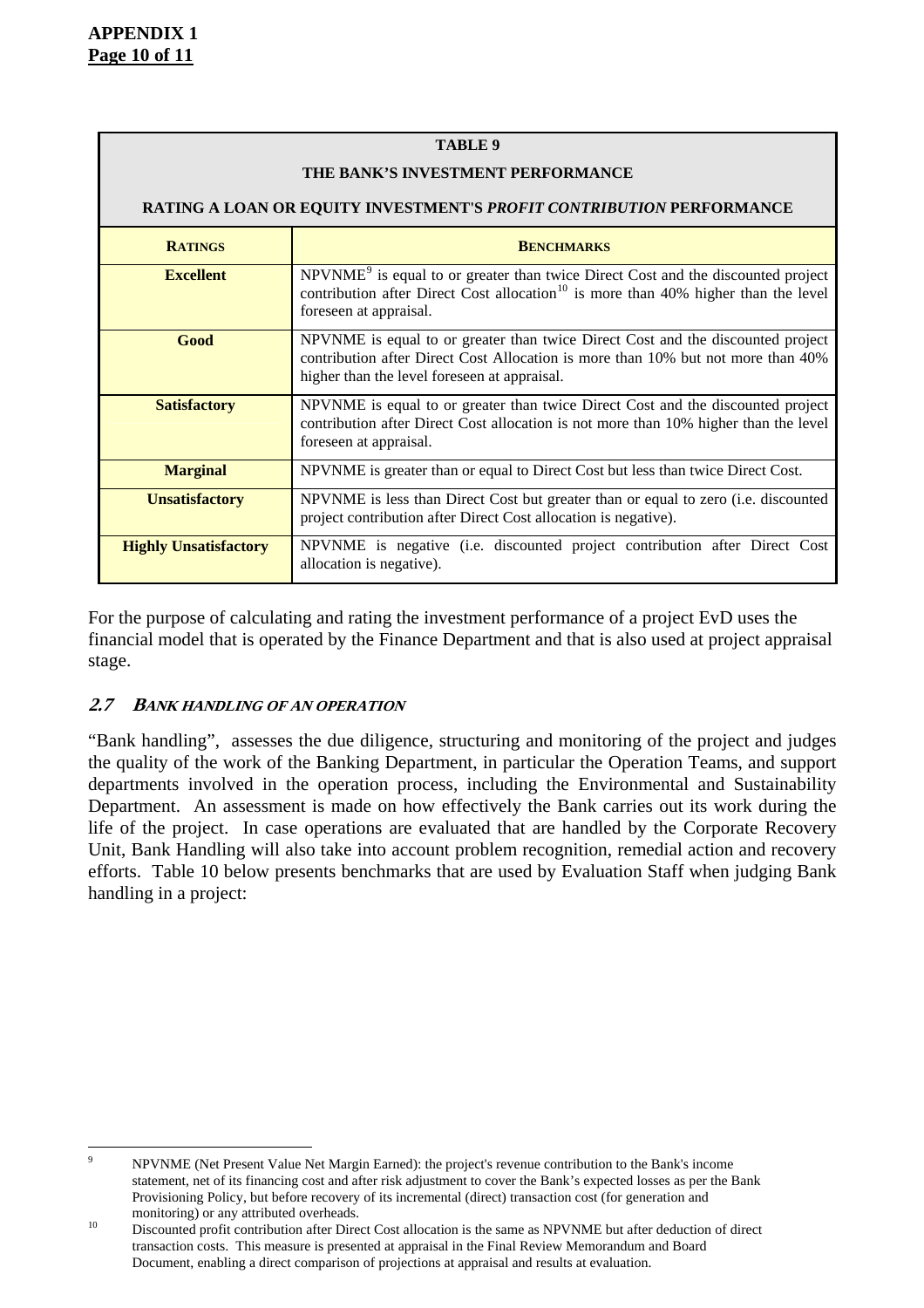| Table 10<br><b>RATING BANK HANDLING</b> |                                                                                                                                                                                                                                                                                                                                                                                                                                                                                                                                                        |  |  |  |  |
|-----------------------------------------|--------------------------------------------------------------------------------------------------------------------------------------------------------------------------------------------------------------------------------------------------------------------------------------------------------------------------------------------------------------------------------------------------------------------------------------------------------------------------------------------------------------------------------------------------------|--|--|--|--|
| <b>RATINGS</b>                          | <b>BENCHMARKS</b>                                                                                                                                                                                                                                                                                                                                                                                                                                                                                                                                      |  |  |  |  |
| <b>Excellent</b>                        | Appraisal <sup><math>\overline{1}</math></sup> was very well conducted, did not show any gaps and provided an excellent<br>basis to make the investment decision. The Bank structured the operation very well<br>under difficult circumstances thereby securing excellent initial conditions to realise<br>transition impact during the life of the project. Risk to transition was adequately<br>mitigated through a strong conditionality package. Implementation <sup>12</sup> was very skilful<br>and contributed to the success of the operation. |  |  |  |  |
| Good                                    | Appraisal was well conducted, and although not all relevant issues were addressed,<br>provided an adequate basis to make the investment decision. The Bank structured the<br>operation so that adequate initial conditions formed a good basis to realise transition<br>impact during the life of the project. Risk to transition was mitigated through a<br>conditionality package that could have been somewhat stronger. Implementation was<br>skilful and contributed to the success of the operation.                                             |  |  |  |  |
| <b>Satisfactory</b>                     | Appraisal could have been better and there is evidence that not all relevant issues were<br>addressed. Nonetheless, it provided a sufficient basis to make the investment decision.<br>Structuring of the operation increased the risk to realise transition impact some<br>important risk mitigating factors were in place. Implementation could have been more<br>skilful and constituted a risk to the project's success.                                                                                                                           |  |  |  |  |
| <b>Marginal</b>                         | Appraisal was clearly deficient and there is evidence that important issues were not<br>addressed. It did not provide an adequate basis to make a sound investment decision.<br>Deficiencies in the structuring of the operation enhanced the risk to realise transition<br>impact although some important risk mitigating factors were in place. Implementation<br>was deficient, resulting in a high risk of loss for the Bank. Prospects for recovery of the<br>Bank's investment exist.                                                            |  |  |  |  |
| <b>Unsatisfactory</b>                   | Appraisal was clearly deficient and there is evidence that important issues were not<br>addressed. It did not provide an adequate basis to make a sound investment decision. A<br>flawed structuring of the operation was an important reason for the complete failure of<br>the project. Transition impact could not be realised. Implementation was deficient<br>resulting in a high chance for the Bank to lose all its investment. Some prospects for<br>recovery of part of the Bank's money still exist.                                         |  |  |  |  |
| <b>Highly</b><br><b>Unsatisfactory</b>  | Appraisal was clearly deficient and there is evidence that important issues were not<br>addressed. It did not provide an adequate basis to make a sound investment decision. A<br>flawed structuring of the operation was an important reason for the complete failure of<br>the project. Transition impact could not be realised. Implementation was deficient and<br>was partly the cause for losing the entire investment in the operation. No prospects for<br>recovery of part of the Bank's money exist.                                         |  |  |  |  |

<span id="page-37-0"></span> $\overline{11}$ Appraisal refers to all handling practices relevant to the pre-approval phase: project and sponsor selection, project design, due diligence, financial analysis, market analysis, risk analysis, etc.

<span id="page-37-1"></span>project design, due diligence, financial analysis, market analysis, risk analysis, etc.<br><sup>12</sup> Implementation refers to all handling practices relevant to the post-approval phase: implementation, documentation and security, syndication, disbursement, monitoring, problem recognition, remedial management, and recovery.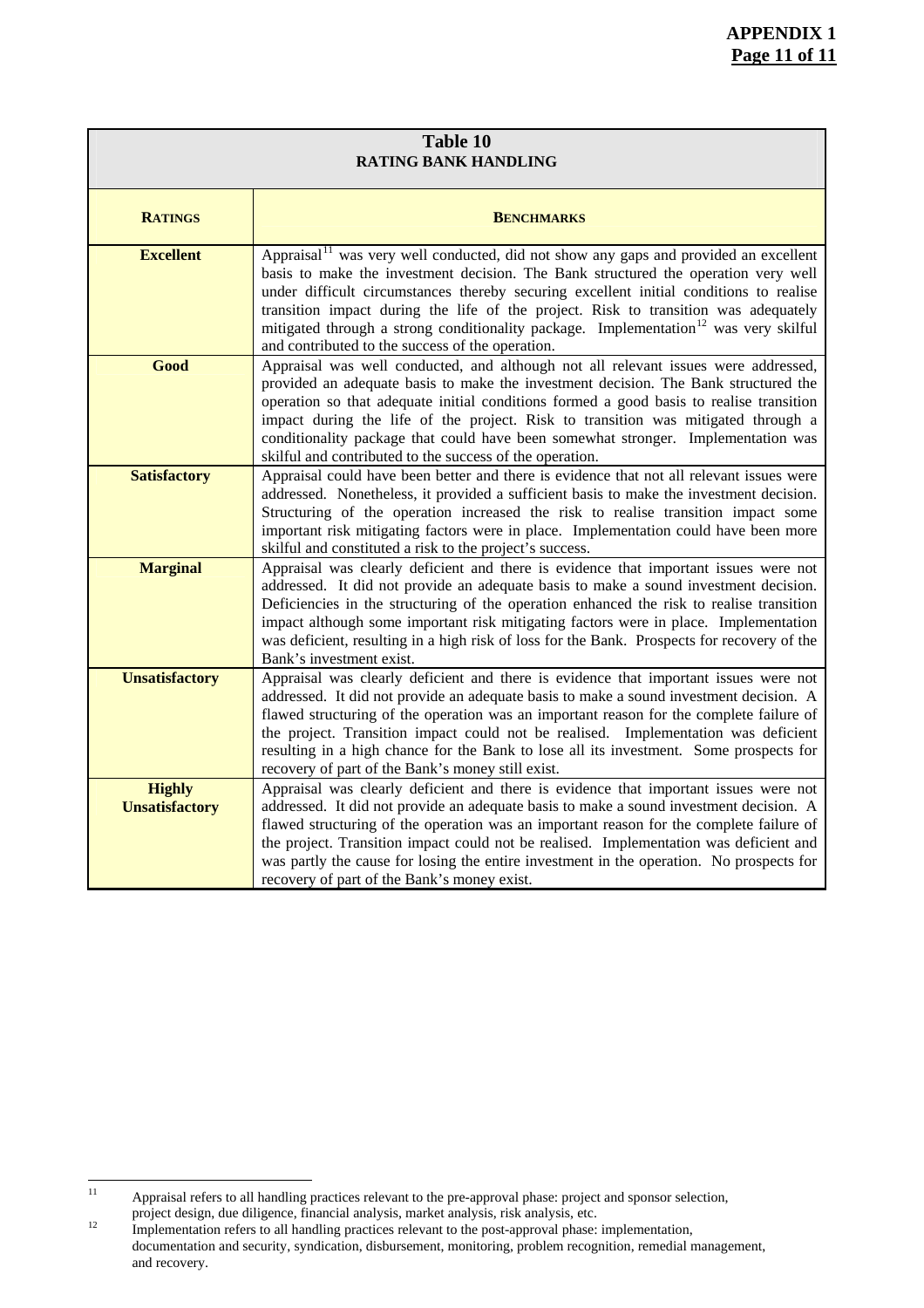### **PROJECT AND COMPANY PERFORMANCE INDICATORS**

|                           | Projection at Appraisal for<br>$[Year - same as B]$ | Most recent figure [Year] |
|---------------------------|-----------------------------------------------------|---------------------------|
|                           |                                                     |                           |
| Sales (Currency)          |                                                     |                           |
| EBDIT - %                 |                                                     |                           |
| <b>Debt Service Ratio</b> |                                                     |                           |
| <b>Equity Ratio</b>       |                                                     |                           |
| <b>FIRR</b>               |                                                     |                           |
| <b>EIRR</b>               |                                                     |                           |
| Other                     |                                                     |                           |

| <b>Performance ratings</b> | Company | Project |
|----------------------------|---------|---------|
| <b>PED's OPER rating</b>   |         |         |
| <b>OL's XMR</b> rating     |         |         |

#### **Formulae**

Indicators for the most recent financial year figures (Column B) are compared to the projections made for that same year at the time the project went to the Board for approval (Column A).

| <b>EBDIT</b> -%     | Gross Profit (Margin) / Sales                              |
|---------------------|------------------------------------------------------------|
| <b>Debt Service</b> | Free cash flow / total Debt Service (Interest & Principal) |
| <b>Equity Ratio</b> | Equity / Total Liabilities $\&$ Shareholders' Equity       |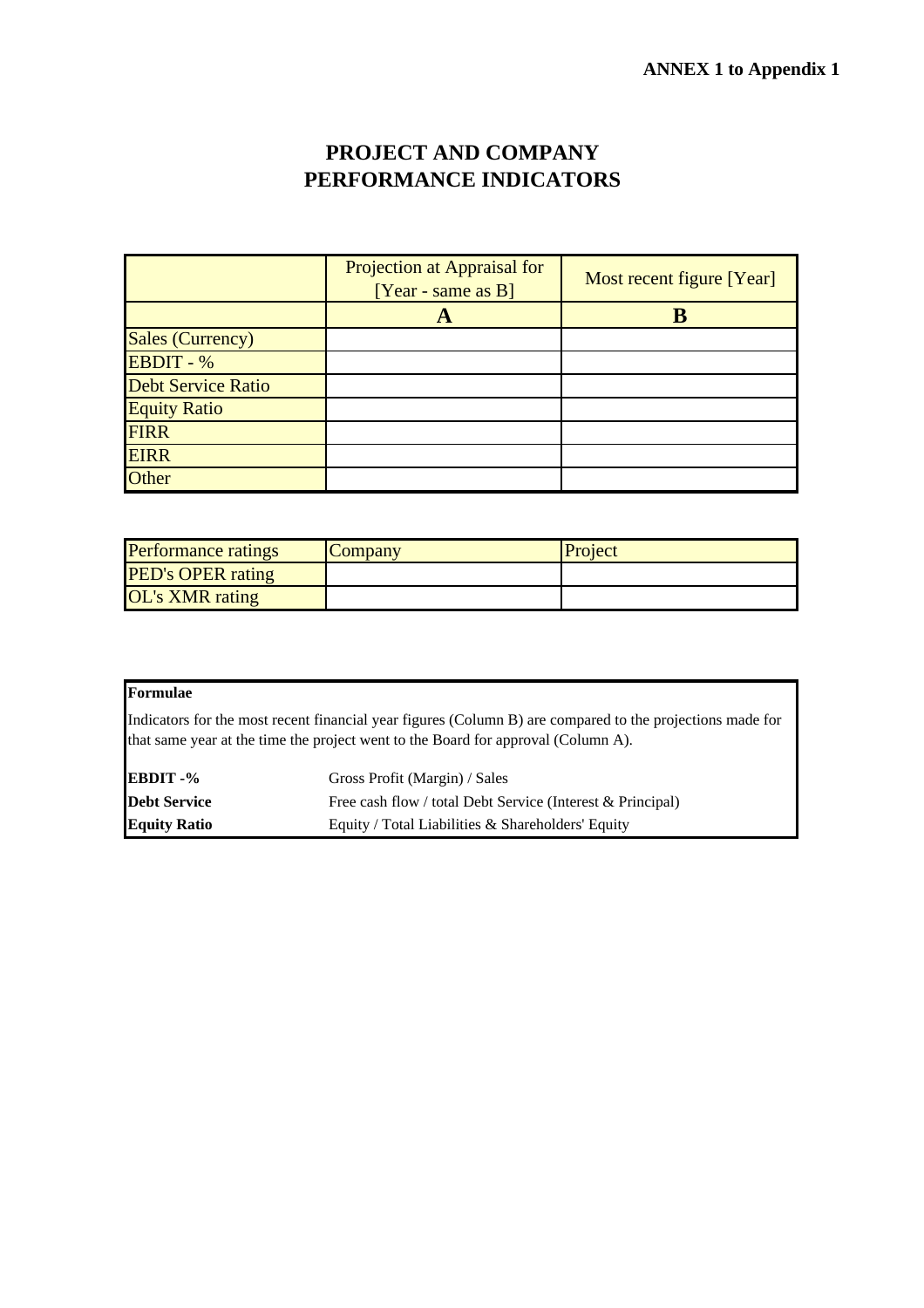$\overline{\phantom{0}}$ 

| <b>Post-Evaluation Performance Indicators</b><br>and Rating Categories                            |                                                                                          |  |  |  |  |  |  |
|---------------------------------------------------------------------------------------------------|------------------------------------------------------------------------------------------|--|--|--|--|--|--|
| <b>Performance Indicators</b><br><b>Rating Categories</b>                                         |                                                                                          |  |  |  |  |  |  |
| <b>MANDATE-RELATED INDICATORS</b>                                                                 |                                                                                          |  |  |  |  |  |  |
| <b>1.0 OVERALL TRANSITION</b><br><b>IMPACT RATING</b>                                             | Excellent, Good, Satisfactory, Marginal, Unsatisfactory,<br><b>Negative</b>              |  |  |  |  |  |  |
| 1.1 REALISED TRANSITION IMPACT<br>(Short-Term, at evaluation using<br><b>TIMS</b> material):      | Excellent, Good, Satisfactory, Marginal, Unsatisfactory,<br><b>Negative</b>              |  |  |  |  |  |  |
| <b>1.2 TRANSITION IMPACT POTENTIAL</b><br>(Longer-Term, for the remaining<br>life of the project) | Excellent, Good, Satisfactory, Marginal, Unsatisfactory,<br><b>Negative</b>              |  |  |  |  |  |  |
| <b>1.2 RISK TO TRANSITION POTENTIAL</b><br>(remaining after evaluation)                           | Low, Medium, High, Excessive                                                             |  |  |  |  |  |  |
| <b>2.1 ENVIRONMENTAL</b><br>PERFORMANCE OF THE<br><b>PROJECT AND SPONSOR</b>                      | Excellent, Good, Satisfactory, Marginal, Unsatisfactory,<br><b>Highly Unsatisfactory</b> |  |  |  |  |  |  |
| <b>2.2 EXTENT OF ENVIRONMENTAL</b><br><b>CHANGE</b>                                               | <b>Outstanding, Substantial, Some, None/Negative</b>                                     |  |  |  |  |  |  |
| <b>3. ADDITIONALITY</b><br>(Financial additionality and<br>"design and functioning")              | Verified in all respects, Verified at large, Verified only<br>in part, Not verified      |  |  |  |  |  |  |
|                                                                                                   | <b>SOUND BANKING-RELATED INDICATORS</b>                                                  |  |  |  |  |  |  |
| <b>4. PROJECT FINANCIAL</b><br><b>PERFORMANCE</b>                                                 | Excellent, Good, Satisfactory, Marginal, Unsatisfactory,<br><b>Highly Unsatisfactory</b> |  |  |  |  |  |  |
| <b>5. COMPANY FINANCIAL</b><br><b>PERFORMANCE</b>                                                 | Excellent, Good, Satisfactory, Marginal, Unsatisfactory,<br><b>Highly Unsatisfactory</b> |  |  |  |  |  |  |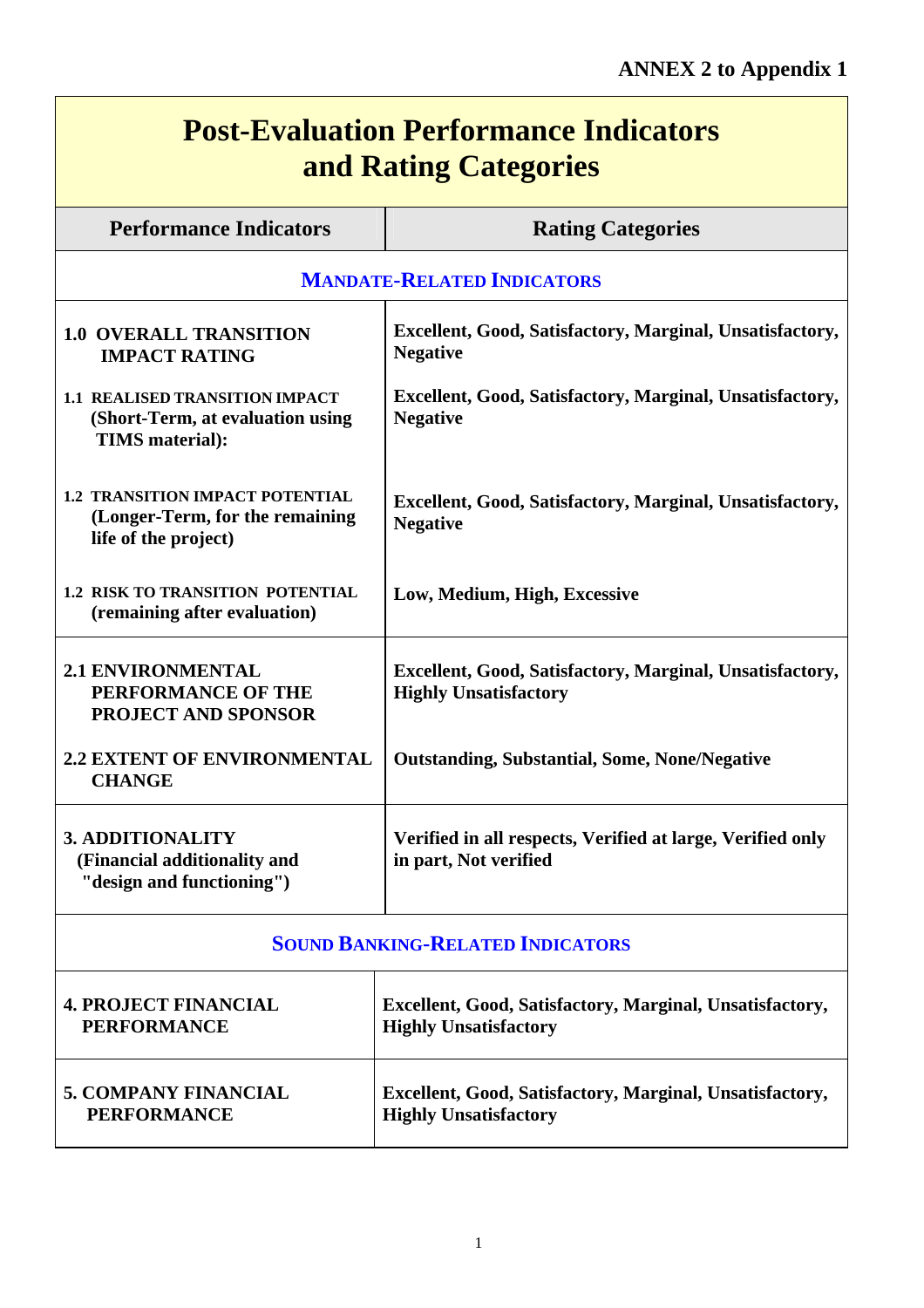| <b>6. FULFILMENT OF PROJECT</b><br><b>OBJECTIVES</b><br>(Relevance, "efficacy") | Excellent, Good, Satisfactory, Marginal, Unsatisfactory,<br><b>Highly Unsatisfactory</b> |
|---------------------------------------------------------------------------------|------------------------------------------------------------------------------------------|
|                                                                                 |                                                                                          |

# **Post-Evaluation Performance Indicators and Rating Categories (cont.)**

| <b>Performance Indicators</b>                                                                                                                                          | <b>Rating Categories</b>                                                                 |  |  |  |  |  |
|------------------------------------------------------------------------------------------------------------------------------------------------------------------------|------------------------------------------------------------------------------------------|--|--|--|--|--|
| <b>BANK EFFECTIVENESS-RELATED INDICATORS</b>                                                                                                                           |                                                                                          |  |  |  |  |  |
| <b>7. BANK's INVESTMENT</b><br>Excellent, Good, Satisfactory, Marginal, Unsatisfactory,<br><b>PERFORMANCE</b><br><b>Highly Unsatisfactory</b><br>(Profit Contribution) |                                                                                          |  |  |  |  |  |
| <b>8. BANK HANDLING</b>                                                                                                                                                | Excellent, Good, Satisfactory, Marginal, Unsatisfactory,<br><b>Highly Unsatisfactory</b> |  |  |  |  |  |
| <b>OVERALL PERFORMANCE</b>                                                                                                                                             |                                                                                          |  |  |  |  |  |
| <b>OVERALL PERFORMANCE</b><br><b>RATING</b><br>(Composite of ratings from<br>indicators 1-8)                                                                           | <b>Highly Successful, Successful, Partly Successful,</b><br><b>Unsuccessful</b>          |  |  |  |  |  |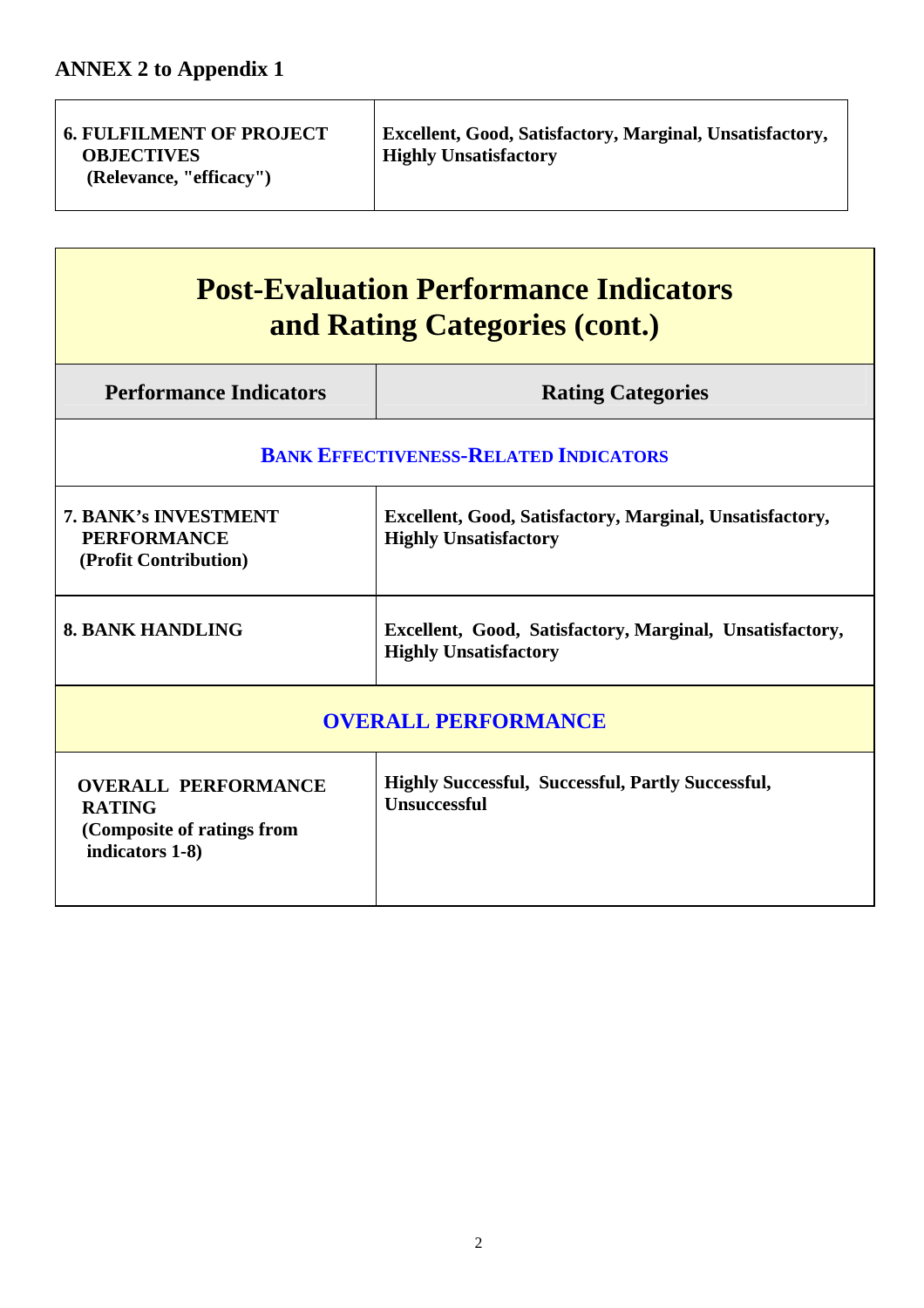### **Page 1 of 2 ASSESSMENT OF STRENGTH OF TRANSITION POTENTIAL & CHECKLIST OF TRANSITION CRITERIA/OBJECTIVES FOR** *EX ANTE* **AND** *EX POST* **APPLICATION**

**Appendix 2** 

### **ASSESSMENT OF STRENGTH OF TRANSITION POTENTIAL**

#### **1. COUNTRY SECTOR AND REGIONAL CONTEXT**

- a. Current stage of transition *(advance transition country or otherwise)*
- b. State of sector reform and development *(largely unreformed or otherwise)*
- c. Conditions for market entry and competition *(few players versus strong competitive pressures)*

#### **2. THE TRANSITION CHALLENGES FACING SECTOR, COUNTRY AND REGION**

- a. Market reform objectives in the Bank's country or sector strategy
- b. Economic priorities facing the country
- c. Application of the transition indicators *(TI Checklist)* 
	- Structure and extent of markets
	- Market organisations, institutions and policies that support markets
	- Business behaviour and practices

#### **3. THE WAY CHALLENGES ARE ADDRESSED IN THE SELECTION AND DESIGN OF THE PROJECT**

- a. Consistency with Bank country/sector strategy;
- b. Key project covenants and undertakings *(strong set of transition-related covenants is likely to be a sufficient sign of transition potential; it is not a necessary condition)*;
- c. TC components *(TC-funded programmes that can help achieve some of the transition objectives)*;
- d. Policy dialogue

### **CHECKLIST OF SEVEN TRANSITION CRITERIA/OBJECTIVES**

### **PROJECT CONTRIBUTIONS TO THE STRUCTURE AND EXTENT OF MARKETS**

#### **1. GREATER COMPETITIVE PRESSURES**

 Project contributes to greater competition in the project sector: efficiency, innovation and customer orientation of other suppliers through competitive pressure.

 *To what extent does the project directly improve the competitive environment and/or extend the use of market-type mechanisms in the economy? (e.g. more rational pricing, significant new entry into the market, setting new quality or technical standards that other firms must follow, trade facilitation, etc.)*

#### **2. MARKET EXPANSION VIA LINKAGES TO SUPPLIERS AND CUSTOMERS**

 Stimulation of competitive behaviour through the project entity's interactions with suppliers (*backward/upstream linkages*) and clients (*forward/downstream linkages*); project contributions to the integration of economic activities into the national, regional or international economy, in particular by lowering the cost of transactions.  *(a) To what extent does the project change the market behaviour of local suppliers of* 

*inputs? (backward linkages);* 

 *(b) To what extent does the project change the market behaviour of downstream marketing and/or processing activities of customers? (forward linkages)*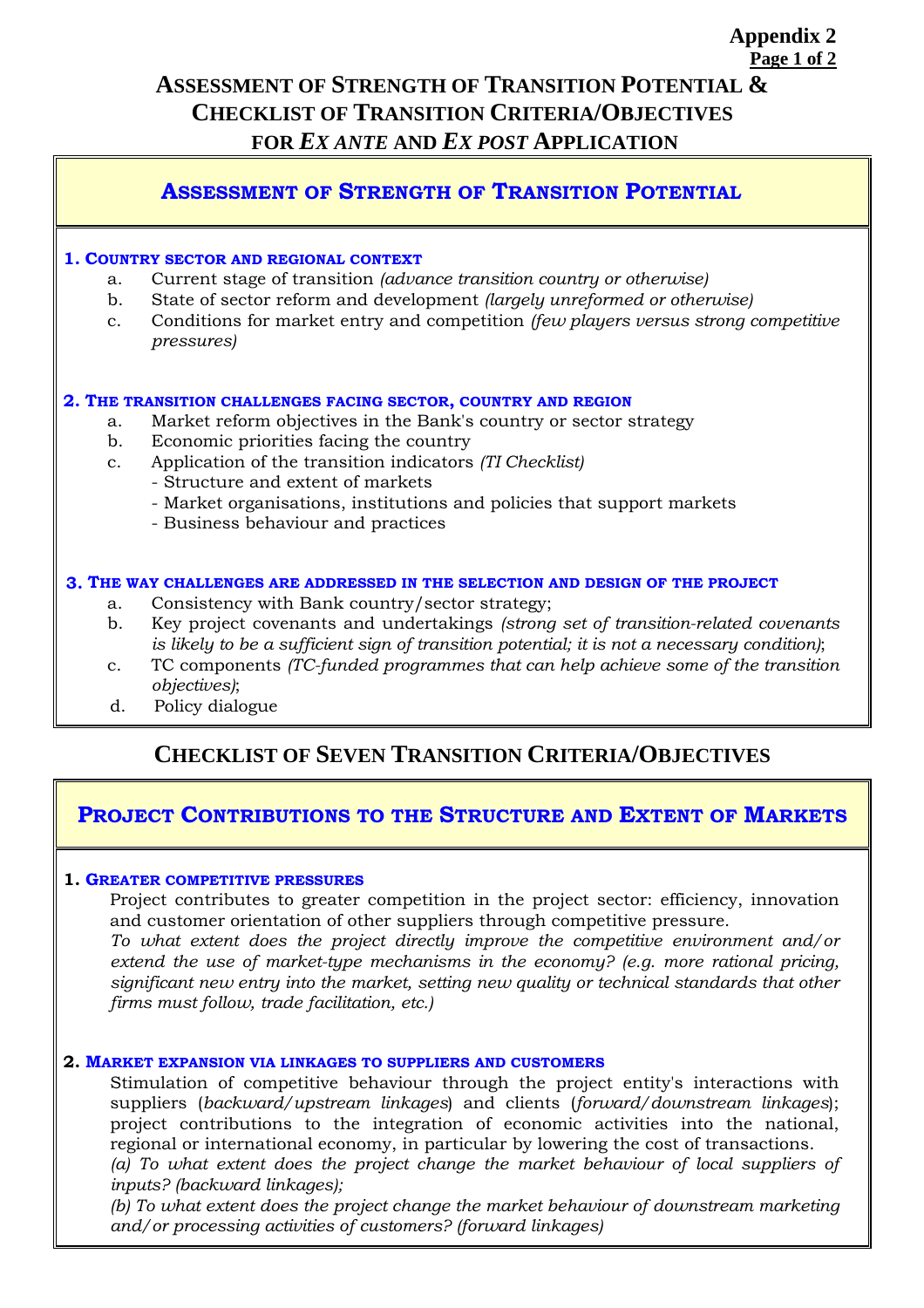### **PROJECT CONTRIBUTIONS TO MARKET ORGANISATIONS, INSTITUTIONS AND POLICIES THAT SUPPORT MARKETS**

#### **3. INCREASED PRIVATE SECTOR PARTICIPATION**

 Significant increase or consolidation of private provision of goods and services, including provision of public goods and services and support for entrepreneurial initiative (e.g. unbundling in infrastructure projects).

 *To what extent does the project contribute directly to increased private ownership?*

#### **4. INSTITUTIONS, LAWS, REGULATIONS AND POLICIES THAT PROMOTE MARKET FUNCTIONING AND EFFICIENCY**

 Creation/strengthening of public and private institutions that support the efficiency of markets; improvements to the functioning of regulatory entities and practices; contributions to government policy formation and commitment, promoting competition, predictability and transparency; contributions to laws that strengthen the private sector and the open economy. Improved legislation, regulation and legal and regulatory implementation.

*To what extent is the project associated with institutional spin-offs effects giving rise to improvements in the functioning of existing institutions or in the establishment of new institutions and practices important for a market-type economy?*

### **PROJECT CONTRIBUTIONS TO BUSINESS BEHAVIOUR AND PRACTICES**

#### **5. TRANSFER AND DISPERSION OF SKILLS**

 Project contributes to significant upgrading of technical and managerial skills in the economy beyond the project entity.

*To what extent does the project create, upgrade or transfer new skills relevant to a market economy? (e.g. management, marketing, financial and banking skills, specialised technical skills, etc.)*

#### **6. DEMONSTRATION EFFECTS FROM INNOVATION**

 Demonstration of (replicable) products and processes which are new to the economy; demonstration of ways of successfully restructuring companies and institutions; demonstration to both domestic and foreign financiers of ways and instruments to finance activities. New ways of financing restructuring instruments.

*To what extent does the project create a new and easily replicable line of activity? (demonstration effects, e.g. in manufacturing or finance, incl. new modes of financing industrial projects, new products, enterprise restructuring)* 

#### **7. HIGHER STANDARDS OF CORPORATE GOVERNANCE AND BUSINESS CONDUCT**

 Improved governance standards that are highly visible and invite replication in nonproject entities.

*To what extent does the project give rise to improvements in corporate governance and/or the business culture? (incl. fostering entrepreneurship, improving decision-making processes, encouraging innovation and strategic thinking in business)*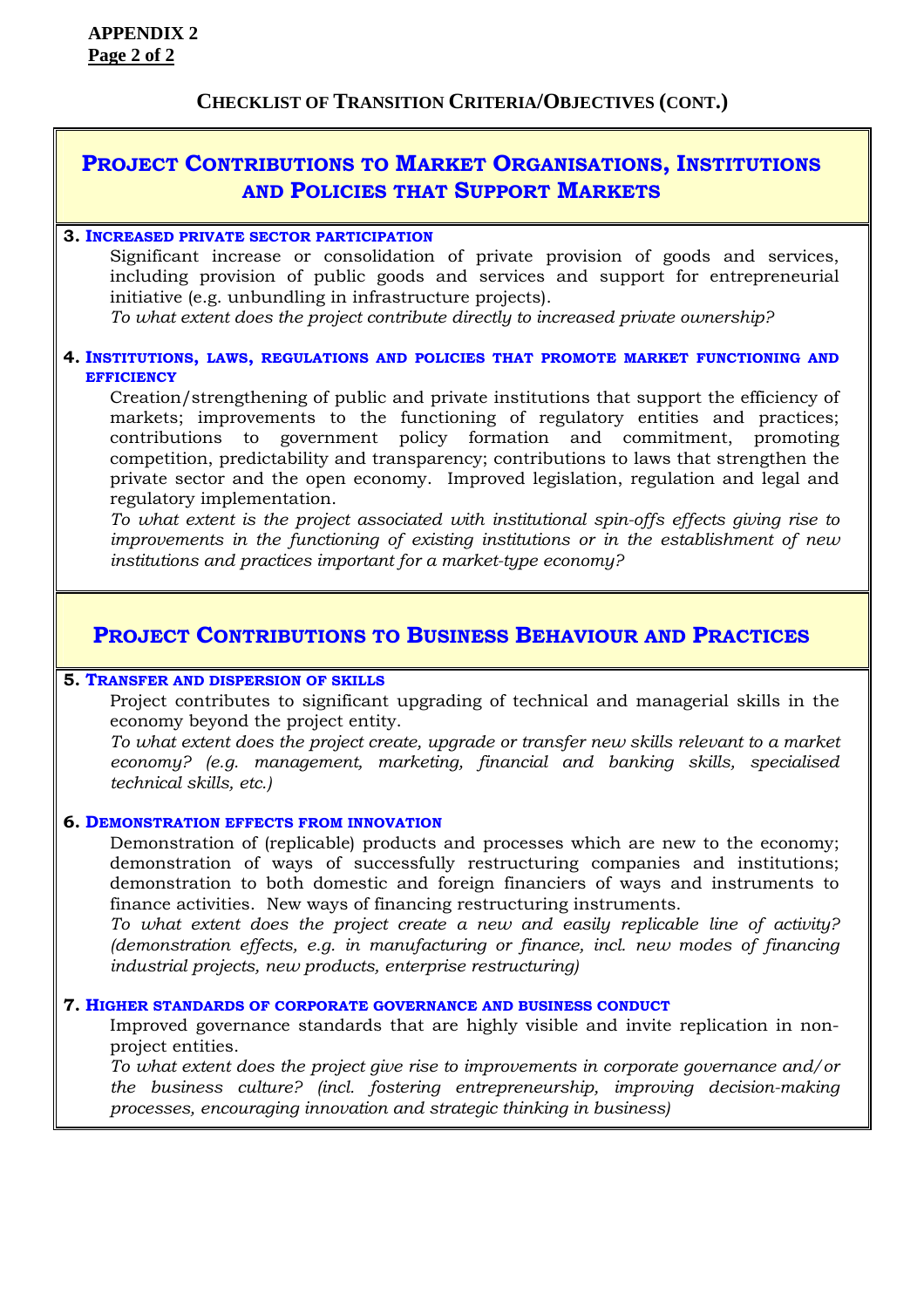#### **SELECTION METHODOLOGY OF PROJECTS FOR EVALUATION ENHANCED EVALUATION SAMPLING METHOD TO HELP COPING WITH GROWING NUMBER OF PROJECTS IN THE BANK'S PORTFOLIO**

#### **1. Sampling method for adequate statistical significance**

A random selection is made of all projects ready for evaluation. This will be large enough to meet the Good Practice Standards (GPS) of the Evaluation Cooperation Group (ECG) of the multilateral development banks (MDB) requirements of a 95 per cent confidence level and maximum  $\pm$  5 per cent sampling error. The operations selected in this way form the basis of EvD's reporting under the *Accountability Function*, i.e. the figures in the AEOR and Annual Report for the aggregate number of projects achieving satisfactory performance overall and under the individual indicators.

Independently, the Chief Evaluator selects the operations to be covered through 23 OPER reports, this being the purposive sample. The purposive sample is then compared to the random sample. Operations appearing in the random sample but not selected by the Chief Evaluator in the purposive sample are evaluated through XMR Assessments. Operations in the purposive sample but not appearing in the random sample are evaluated through OPER reports, but their project outcomes and related ratings will not be included in EvD's aggregate reporting in the AEOR and Annual Report. These projects are represented in Diagram 1 below by the yellow shaded part of the OPERs box. They are outside the randomly selected 60% and are not counted in determining the performance of EBRD overall. Therefore this direct selection does not affect the statistical validity of the results.





This method results in the evaluation of more operations than necessary to meet the minimum GPS requirements and, as the above diagram shows, the number of excess projects ("OPERs outside sample") depends on the extent to which the selection made by the Chief Evaluator coincides with the random sample. The excess projects do not affect the aggregate performance outcomes reported on by EvD. An important feature of the calculation of required sample size is that the bigger the population, the smaller the coverage required to achieve a given confidence level and sampling error.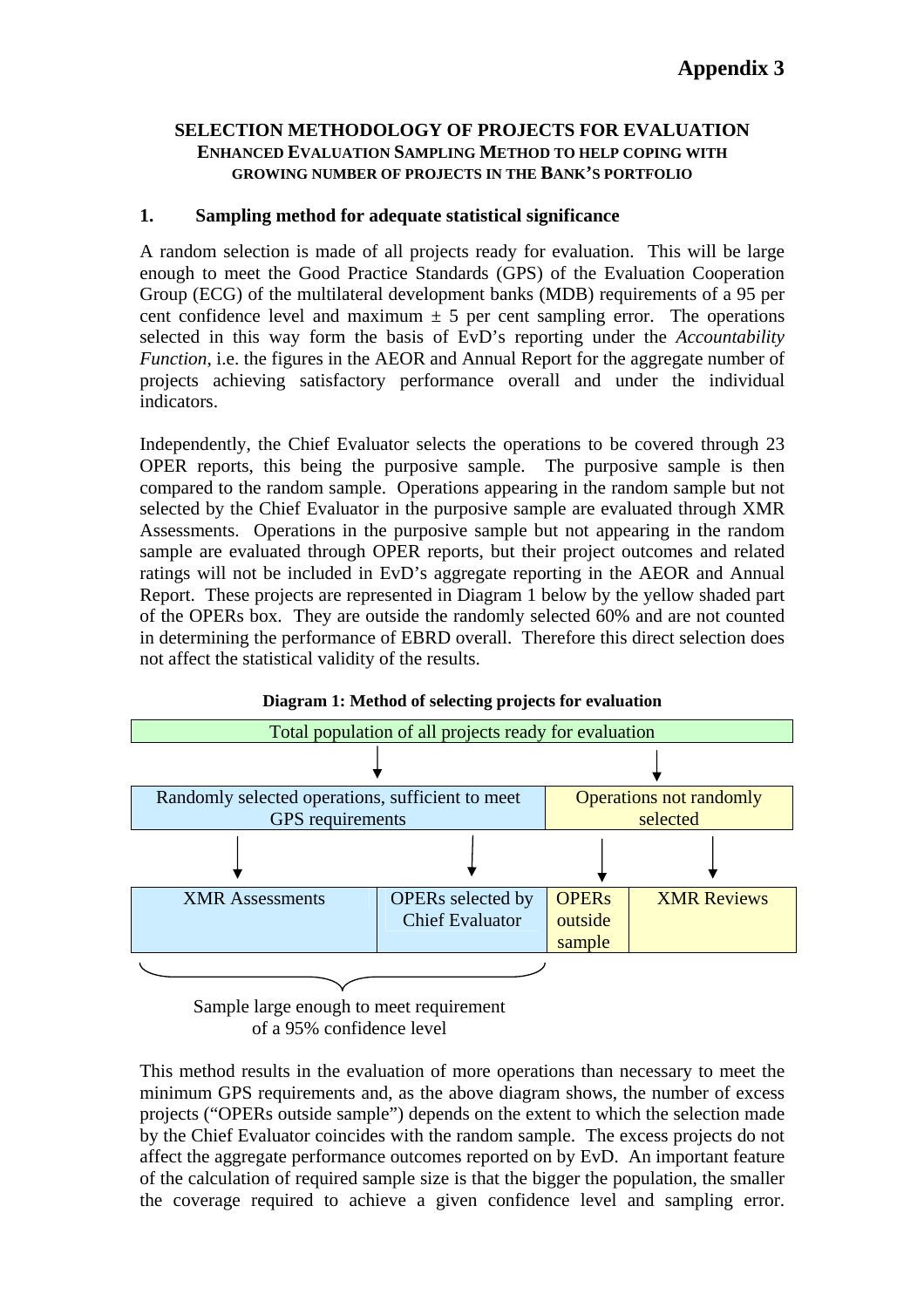Therefore, it is expected that there will be less pressure in the future to increase the staff of the evaluation function in the same proportion as portfolio growth.

#### **2. Application of Best Practice of the Good Practice Standards in respect of project selection for evaluation**

The GPSs referred to under Section 1 also presents a "best practice" option, which is to achieve the desired confidence levels within "each of the MDB's current strategically targeted groups". When taking a random sample from a smaller group of projects, such as from a sector or a country, the sample needs to be bigger (as a percentage of the total sub-group) than from the entire population of projects ready for evaluation. Each year, when defining EvD's Work Programme for the next year, the Board of Directors will define which strategically targeted groups should comply with best practice. For 2009 the Audit Committee accepted EvD's proposal to reach best practice for financial institutions under *sectors* and for early transition countries and Russia under *countries*.

#### **4. Criteria for selecting projects on which an OPER exercise will be carried out**

The selection of projects ready for evaluation is based on meetings between EvD and Business Group Directors or Team Leaders and Portfolio Managers in the Banking Department. These meetings take place in order to verify whether projects are ready for evaluation. Projects might have experienced an implementation delay, reason why the evaluation might need to be postponed. During these discussions EvD gains knowledge on which projects have an important lessons learned dimension. EvD also consults the Credit/Portfolio Review Unit and the Corporate Recovery Unit in the Risk Management, Human Resources and Nuclear Safety Vice Presidency to learn which project might need extra attention during the evaluation process from a credit and lessons learned perspective. In the final selection of operations for evaluation through OPERs, which is done by the Chief Evaluator, the following selection criteria are applied:

- **Lessons learned potential of an operation:** the expectation that the evaluation can generate rich lessons;
- **Whether a project is high profile:** these projects can have important political/transition connotations or can be flagship operations in a country where the project has high demonstration effects;
- **The Bank's risk in a project, including environmental risks:**this can be reputation risks for the Bank or risks due to the size of the investment;
- **Whether an operation is under-performing:** impaired operations tend to contribute considerably to the crop of lessons learned.
- **Likelihood of replication of the operation:** lessons from these projects help in enhancing the projects that the Bank is working on at the moment or will work on in the future.
- **Country and sector coverage:** it is important to evaluate projects from as many sectors, Banking teams and countries as possible to represent a cross-section of the portfolio;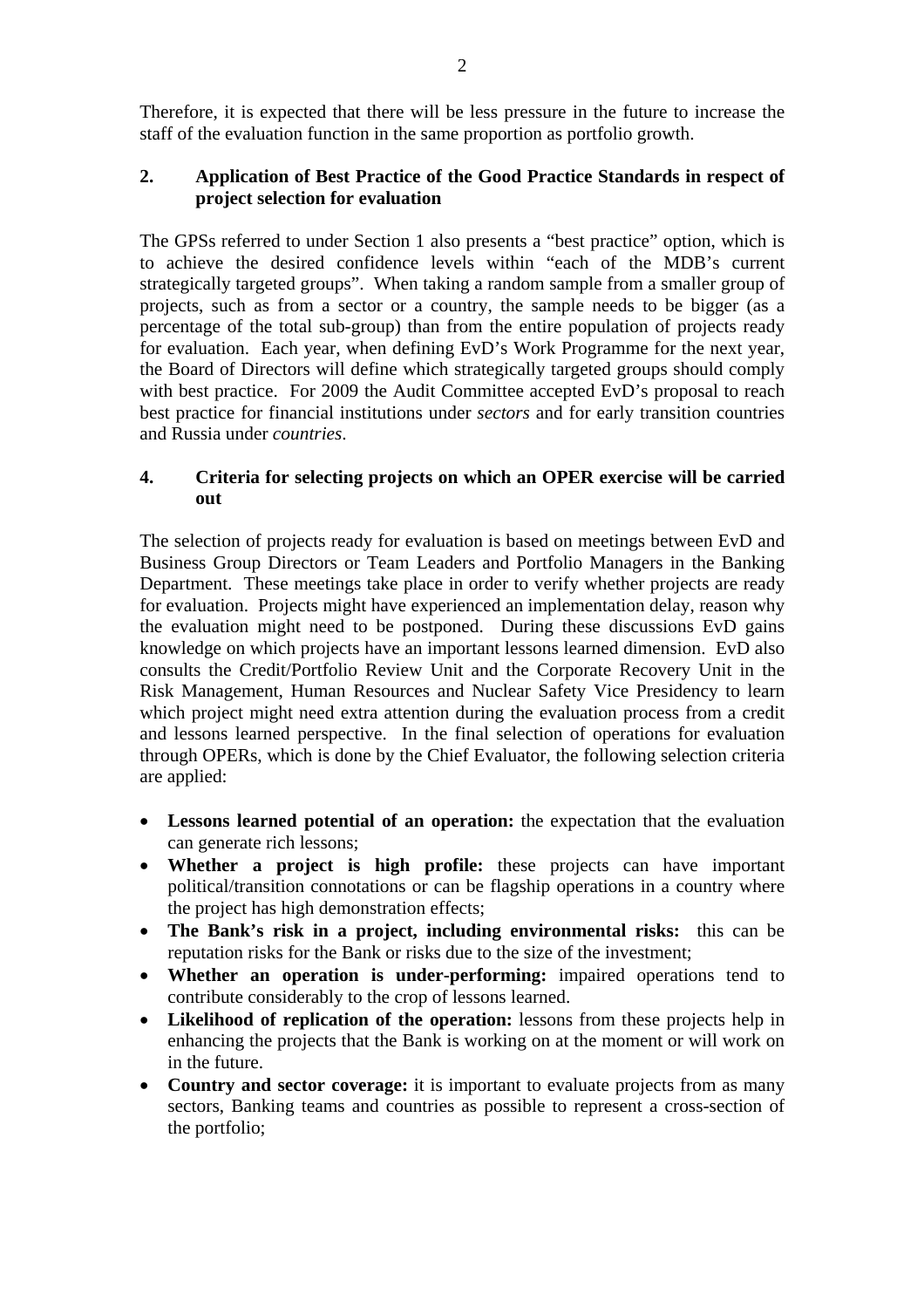#### **TRANSITION IMPACT ANALYSIS OF OPER REPORTS ON INVESTMENT OPERATIONS Project name**

|                                   | <b>Project name</b>                                                                          |                                  |                                                       |                                   |
|-----------------------------------|----------------------------------------------------------------------------------------------|----------------------------------|-------------------------------------------------------|-----------------------------------|
| <b>TI</b> checklist<br>categories | <b>STEPS OF RATING TRANSITION IMPACT</b><br><b>EXPOST</b>                                    | Short-term<br>verified<br>impact | Longer-<br><b>Term transition</b><br>impact potential | <b>Risk to</b><br>potential<br>TI |
|                                   | <b>STEP I: CHANGE BY THE PROJECT AT</b><br><b>CORPORATE LEVEL</b>                            | Rating <sup>1</sup>              | Rating <sup>2</sup>                                   | Rating <sup>3</sup>               |
| $\overline{\mathbf{3}}$           | Private ownership                                                                            |                                  |                                                       |                                   |
| 5                                 | <b>Skill transfers</b>                                                                       |                                  |                                                       |                                   |
| 6                                 | <b>Demonstration effects</b>                                                                 |                                  |                                                       |                                   |
| $\overline{7}$                    | <b>New standards for business conduct</b>                                                    |                                  |                                                       |                                   |
|                                   | <b>STEP II: TRANSITION IMPACT AT THE LEVEL OF</b><br>THE INDUSTRY AND THE ECONOMY AS A WHOLE | <b>Rating</b>                    | <b>Rating</b>                                         | <b>Rating</b>                     |
| $\mathbf{1}$                      | Competition                                                                                  |                                  |                                                       |                                   |
| $\boldsymbol{2}$                  | <b>Market expansion</b>                                                                      |                                  |                                                       |                                   |
| $\mathbf{3}$                      | Private ownership                                                                            |                                  |                                                       |                                   |
| $\overline{\mathbf{4}}$           | <b>Frameworks for markets</b>                                                                |                                  |                                                       |                                   |
| 5                                 | <b>Skills transfers</b>                                                                      |                                  |                                                       |                                   |
| 6                                 | <b>Demonstration effects</b>                                                                 |                                  |                                                       |                                   |
| $7\phantom{.0}$                   | <b>New standards for business conduct</b>                                                    |                                  |                                                       |                                   |
|                                   | SUMMARY OF VERIFIED, POTENTIAL AND RISK<br><b>RATINGS</b>                                    |                                  |                                                       |                                   |
|                                   | <b>OVERALL TRANSITION IMPACT RATING:4</b>                                                    |                                  |                                                       |                                   |

 <sup>1</sup> **This range is: Excellent/Good/Satisfactory/Marginal/Unsatisfactory/Negative.**

<span id="page-45-1"></span><span id="page-45-0"></span><sup>2</sup> **This range is: Excellent/Good/Satisfactory/Marginal/Unsatisfactory/Negative.**

<span id="page-45-2"></span><sup>3</sup> **This range is: Low/Medium/High/Excessive.**

<span id="page-45-3"></span><sup>4</sup>  **This range is: Excellent/Good/Satisfactory/Marginal/Unsatisfactory/Negative.**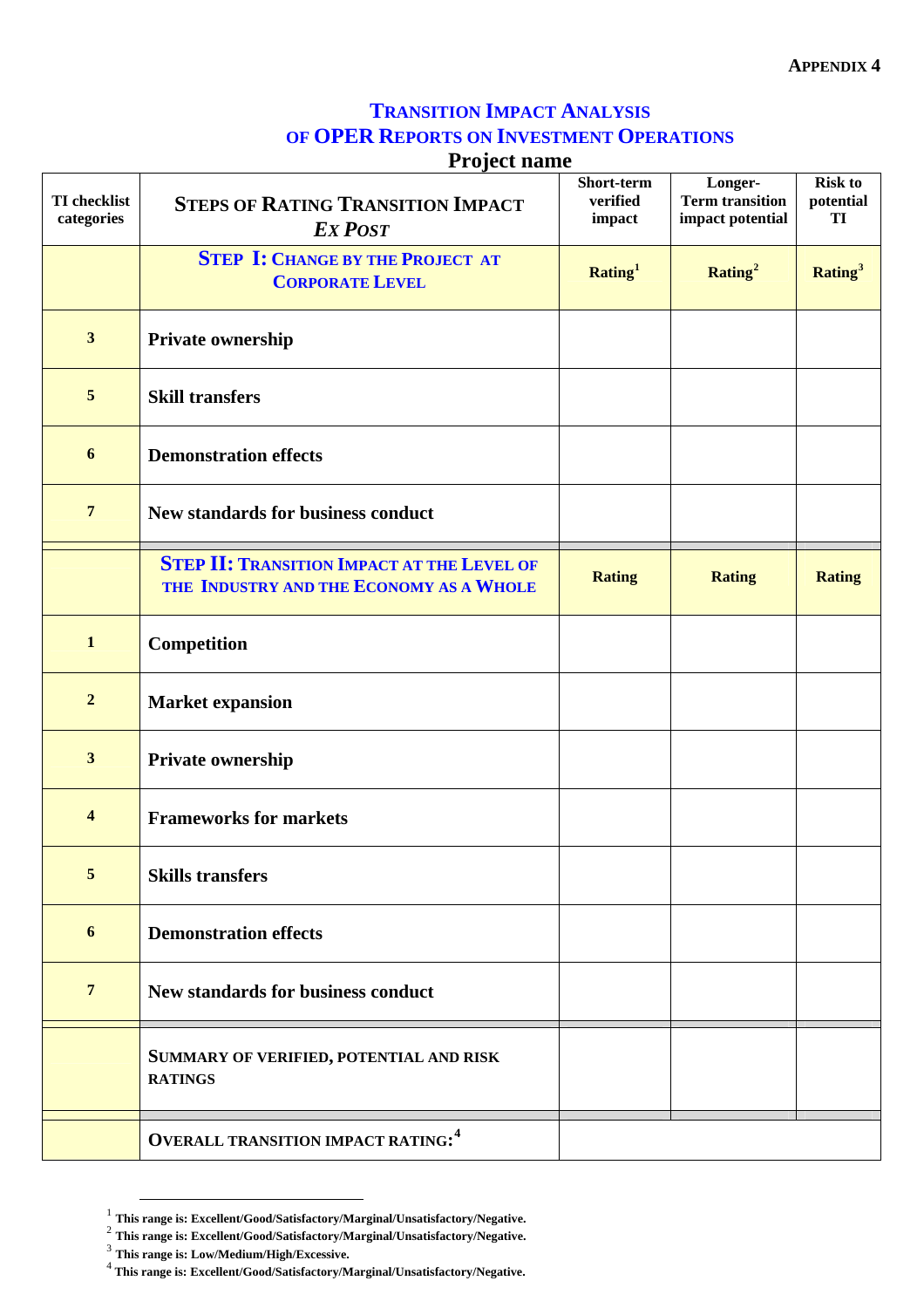**Appendix 5.1** 



**European Bank**<br>for Reconstruction and Development

#### LONG-FORM EXPANDED MONITORING REPORT FOR PERIOD

### **Basic Client Details**

| Last saved: |
|-------------|
|             |
|             |
|             |
|             |
|             |
|             |
|             |
|             |
|             |

#### **OPERATIONS WITH CLIENT AND RISK RATINGS Last saved:** Last saved:

|                   |                       |                                |                   |                   |     | ------------- |        |
|-------------------|-----------------------|--------------------------------|-------------------|-------------------|-----|---------------|--------|
| <b>DTM</b><br>-ld | <b>Operation Name</b> | $\mathcal{L}$ ountry<br>Rating | Project<br>Rating | Overall<br>Rating | S&P | Fitch         | Moodys |
|                   |                       |                                |                   |                   |     |               |        |

#### **SUMMARY OF CLIENT EXPOSURE Last saved: Last saved:**

| Op Id: | Fac<br>Id: | Product Type | <b>CCY</b> | Signed (ccy) | Disbursed (ccy) Repaid (ccy) | Operating<br>Assets (ccy) | <b>Operating Assets</b><br>6€ |
|--------|------------|--------------|------------|--------------|------------------------------|---------------------------|-------------------------------|
|        |            |              |            |              |                              |                           |                               |
|        |            |              |            |              |                              |                           |                               |
|        |            |              |            |              |                              |                           |                               |
|        |            |              | Total:     |              |                              |                           |                               |
|        |            |              |            |              |                              |                           |                               |

#### **LIST OF MAJOR SHAREHOLDERS (10% OR MORE + OTHER)** Last saved:

|             | LIBT OF MAJOR BHAREHOLDERS (TV /0 OR MORE   OTHER) |             | Lasi savcu. |  |
|-------------|----------------------------------------------------|-------------|-------------|--|
| Shareholder | <b>Shareholders</b>                                | % Ownership |             |  |
| Type        |                                                    | Initial     | Current     |  |
|             |                                                    |             |             |  |
|             |                                                    |             |             |  |
| Comments:   |                                                    |             |             |  |
|             |                                                    |             |             |  |

#### **SPONSOR AND/OR GUARANTOR** Last saved:

| Name of Sponsor          |  |
|--------------------------|--|
| Country of incorporation |  |
| S&P rating               |  |
| Fitch rating             |  |
| Moody's rating           |  |
| Comments                 |  |

#### **TOTAL GROUP RELATED EXPOSURE Last saved:** Last saved:

Report Date: 25 March, 2010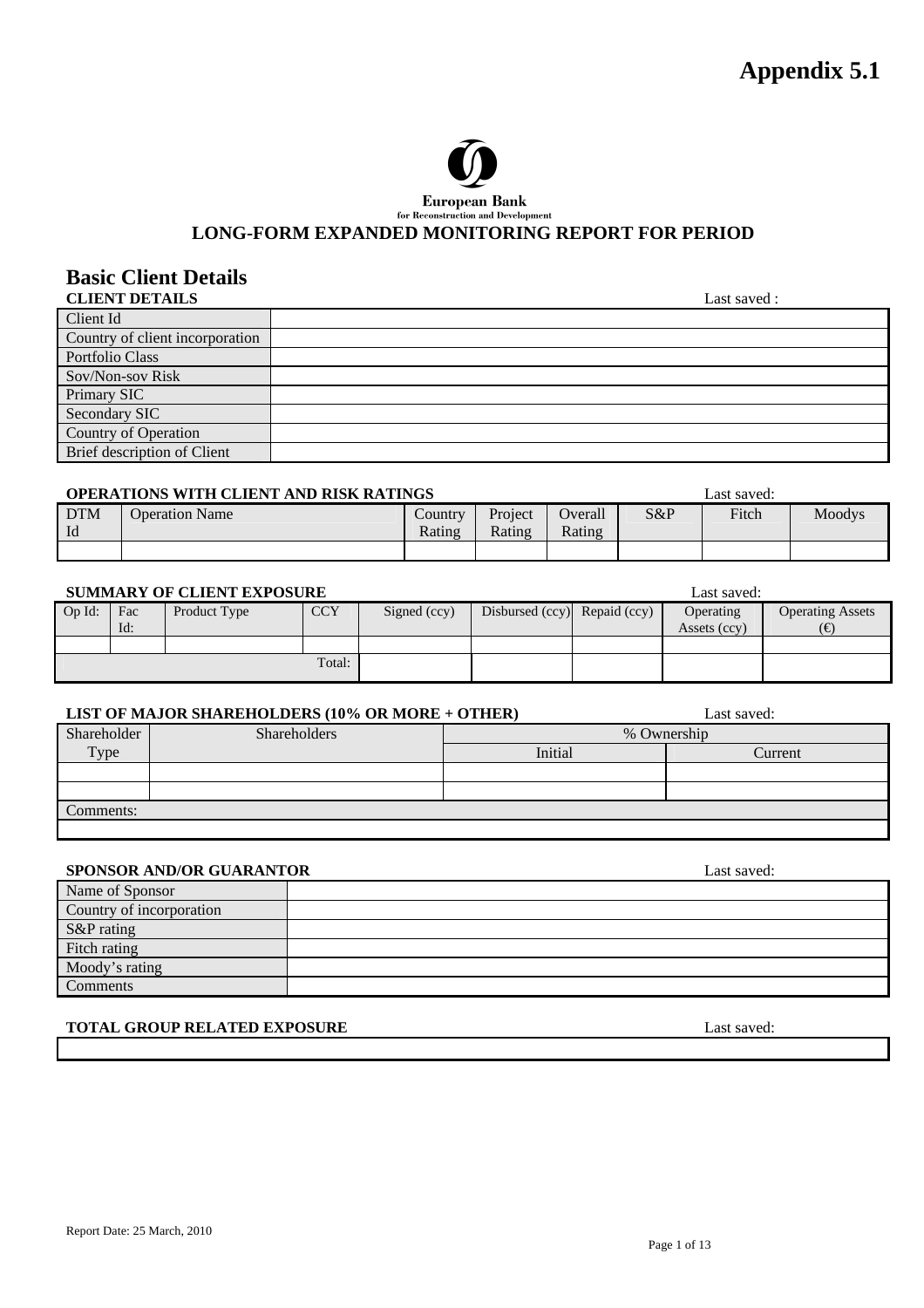## **Appendix 5.1**

#### Report Date: 25 March, 2010

#### **NEW TRANSACTIONS UNDER CONSIDERATION** Last saved:

| <b>Under Consideration?</b> |       |          |        |
|-----------------------------|-------|----------|--------|
| Project Name                | Stage | Currency | Amount |
|                             |       |          |        |
| Comments                    |       |          |        |
|                             |       |          |        |

#### **INTEGRITY & MONEY LAUNDERING** Last saved:

Are there any Integrity, Money Laundering or Corporate Governance issues? Comments

#### **REVIEW OF COUNTERPARTY OWNERSHIP**  Last saved: **RECORDED IN SAP HIERARCHY SYSTEM**

Is the shareholder ownership information still correct Y/N ? NOTE: Please review ownership information for ALL counterparties under the projects covered in this report, and including direct clients, guarantors and put option counterparties.

Page 2 of 13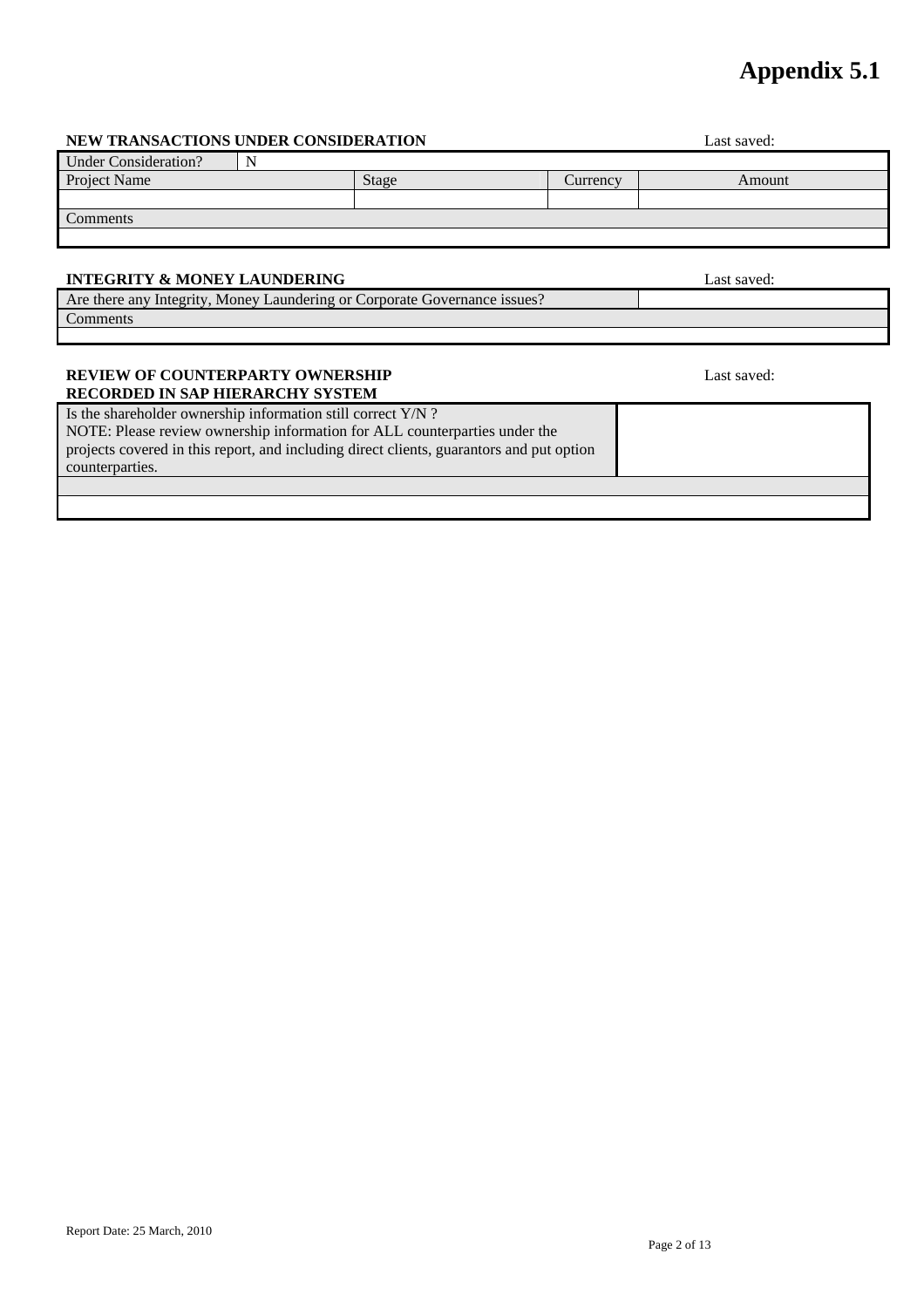# **Operation Details**

| <b>KEY OPERATION DETAILS</b> | Last saved: |
|------------------------------|-------------|
| Operation name               |             |
| OpID                         |             |
| Country(ies)                 |             |
| Framework ID                 |             |
| Primary Organisation Unit    |             |
| <b>Operation Leader</b>      |             |

#### **EBRD APPROVAL TIMETABLE Last saved:** Last saved:

| LDWD IN I INV THE INTILITIOUS |      | Label barrou.   |
|-------------------------------|------|-----------------|
|                               | Date | Comments if any |
| <b>Concept Review</b>         |      |                 |
| Final Review                  |      |                 |
| <b>Board Approval</b>         |      |                 |
| Signing                       |      |                 |

#### **BOARD UPDATES AND EARLY WARNING MEMO** Last saved:

|                       | Y/N | Date | Reason |
|-----------------------|-----|------|--------|
| Returned to<br>Board. |     |      |        |
| Early Warning Memo    |     |      |        |

#### **SUMMARY OF FACILITIES Last saved : Last saved :**

| <b>BUNIMARI OI FACILITIES</b> |         |                |                  |                           | Lasi savcu .   |
|-------------------------------|---------|----------------|------------------|---------------------------|----------------|
| $Op$ $Id:$                    | Fac Id: | Product<br>vne | $\sim$<br>Signed | -<br>Signing date:<br>Fac | Fac<br>Status: |
|                               |         |                |                  |                           |                |

#### **SUMMARY OF KEY LOAN TERMS** Last saved:

| Currency and Amount              |  |
|----------------------------------|--|
| Facility type                    |  |
| Scheduled Principal              |  |
| Repayment                        |  |
| Irregular repayments             |  |
| Grace period                     |  |
| Interest rate base               |  |
| Margin                           |  |
| Fees                             |  |
| When is loan available/          |  |
| effective                        |  |
| Last availability date           |  |
| Final Maturity Date              |  |
| Prepayment options to the        |  |
| borrower                         |  |
| Are there B-Lenders?             |  |
| Multicurrency?                   |  |
| Use of EBRD proceeds             |  |
| Is there a convertibility option |  |
| <b>Key Documents</b>             |  |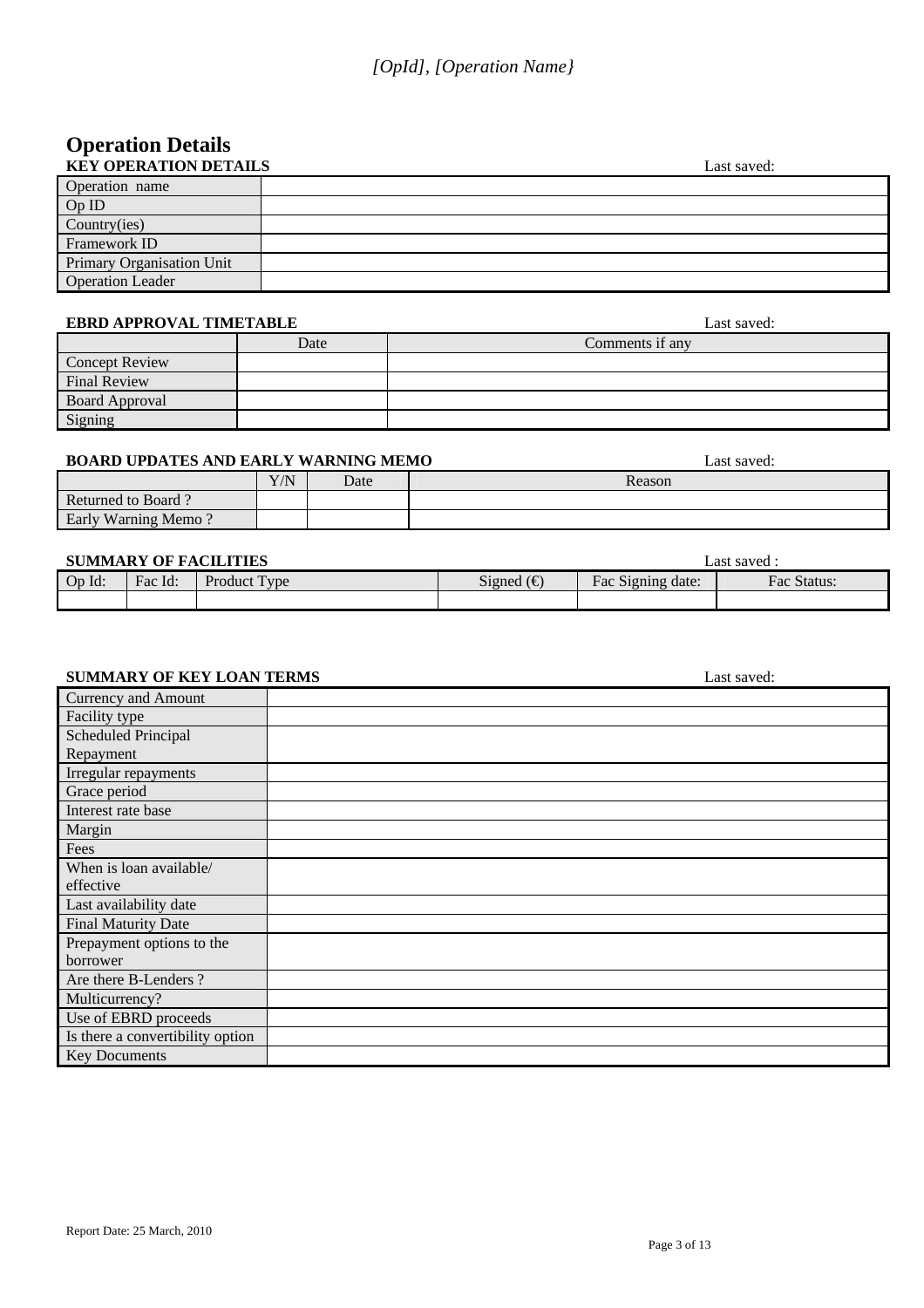| <b>SECURITY</b>                                 |            | Last saved: |                       |                |  |  |  |
|-------------------------------------------------|------------|-------------|-----------------------|----------------|--|--|--|
| Description                                     | <b>CCY</b> | Valuation   | <b>Last Valuation</b> | Name of Valuer |  |  |  |
|                                                 |            |             | Date                  |                |  |  |  |
|                                                 |            |             |                       |                |  |  |  |
| Security to Loan Value %:                       |            |             |                       |                |  |  |  |
| Commentary & progress to perfection of security |            |             |                       |                |  |  |  |
|                                                 |            |             |                       |                |  |  |  |

#### **RECOURSE AND SUPPORT** Last saved:

| Description               | $\sim$<br>UU 1 | Amount | Issuer |
|---------------------------|----------------|--------|--------|
|                           |                |        |        |
| $\sqrt{ }$<br>Commentary: |                |        |        |
|                           |                |        |        |

#### **PAYMENTS/ FEES OVERDUE Last saved :** Last saved :

|                                       |              |        |                 |              | -------------- |          |
|---------------------------------------|--------------|--------|-----------------|--------------|----------------|----------|
| Fac                                   | Product type | Fac Id | <b>Currency</b> | Payment Type | Amount         | Date due |
| Type                                  |              |        |                 |              |                |          |
|                                       |              |        |                 |              |                |          |
| Explain briefly any overdue payments: |              |        |                 |              |                |          |

| <b>PROVISIONS</b> |      |             |          |        | Last saved :      |
|-------------------|------|-------------|----------|--------|-------------------|
| Fac Id            | Date | Provision % | Currency | Amount | <b>EUR</b> Amount |
|                   |      |             |          |        |                   |
| Total             |      |             |          |        |                   |
| Comments          |      |             |          |        |                   |
|                   |      |             |          |        |                   |

#### **REPORTING AND NON FINANCIAL COVENANTS IN EXCEPTION** Last saved :

| <u>KLI OKTINO IND NONTRUN KOMB CO (ENTINTO IN EROBI TION</u> |                        |  | Label barrour.                       |  |  |  |  |  |
|--------------------------------------------------------------|------------------------|--|--------------------------------------|--|--|--|--|--|
| <b>Covenant Description</b>                                  | Section of<br>Due date |  | Actual Performance / Remedial Action |  |  |  |  |  |
|                                                              | Agreement              |  | Proposed                             |  |  |  |  |  |
|                                                              |                        |  |                                      |  |  |  |  |  |
|                                                              |                        |  |                                      |  |  |  |  |  |
|                                                              |                        |  |                                      |  |  |  |  |  |
| Commentary:                                                  |                        |  |                                      |  |  |  |  |  |
|                                                              |                        |  |                                      |  |  |  |  |  |

### **NON-COMPLIANCE WITH INSURANCE REQUIREMENTS** Last saved : Policy Cover Description Of Deficiencies Required By Agreement?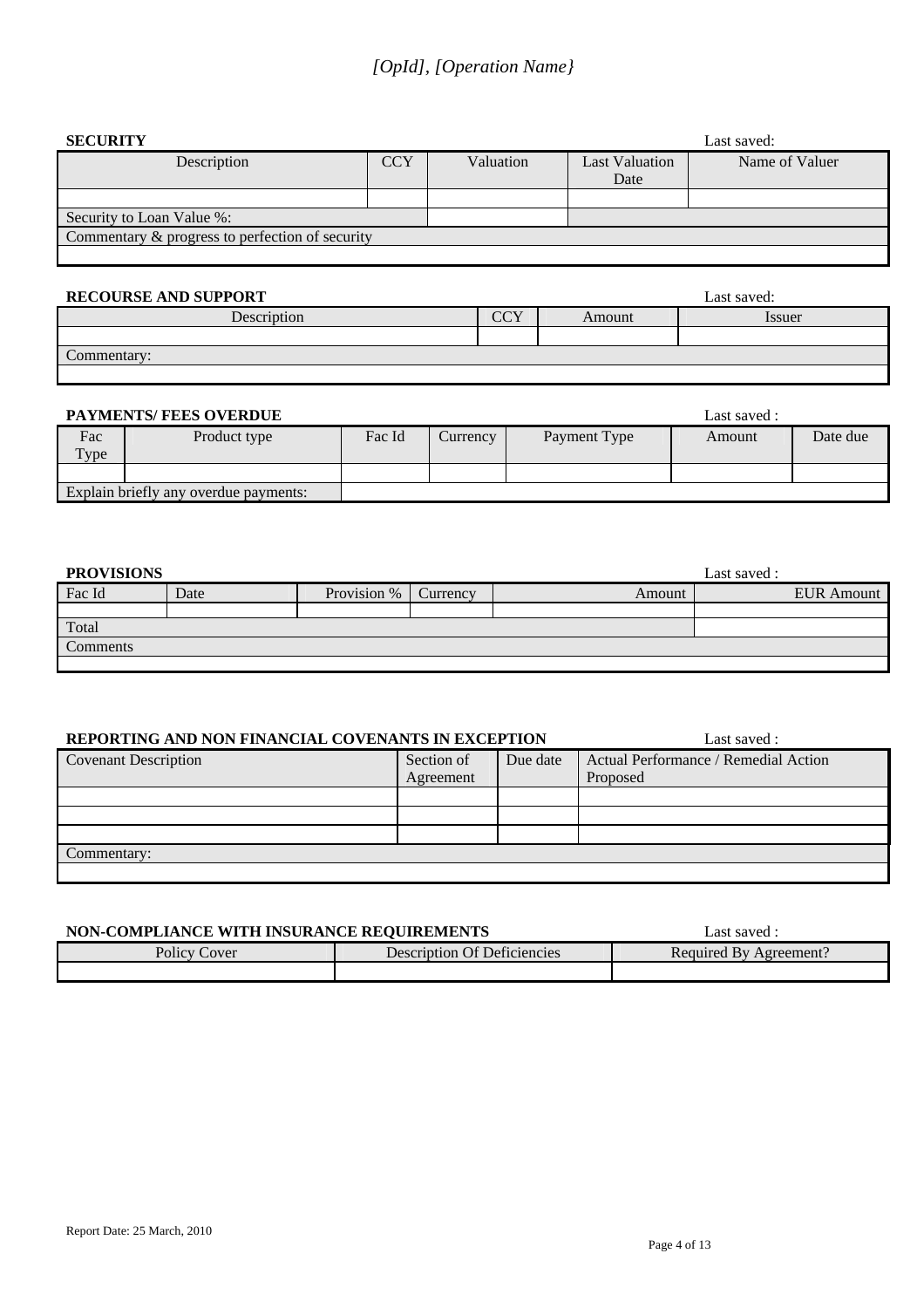### *[OpId], [Operation Name}*

#### **DISBURSEMENTS FORECAST** Last saved :

|                                                         | __…… |
|---------------------------------------------------------|------|
| Cumulative Disbursements to end of previous quarter (n) |      |
| Disbursements to end of current quarter $(n+1)$         |      |
| Quarter $(n+2)$                                         |      |
| Quarter $(n+3)$                                         |      |
| Quarter $(n+4)$                                         |      |
| Quarter $(n+5)$                                         |      |
| Quarter $(n+6)$                                         |      |
| Comments                                                |      |
|                                                         |      |

| <b>TREASURY UPDATE</b>                                                                                        | Last saved : |         |  |  |
|---------------------------------------------------------------------------------------------------------------|--------------|---------|--|--|
|                                                                                                               | Y/N          | Comment |  |  |
| Have you discussed with your client during the last 12<br>months the possibility of Fixing the interest rate? |              |         |  |  |
| Have you discussed with your client during the last 12<br>months the possibility of Switching Loan Currency?  |              |         |  |  |

| <b>KEY EBRD STAFF INVOLVED</b> |      | Last saved: |                  |               |
|--------------------------------|------|-------------|------------------|---------------|
|                                | Name | Ext.        | Sign-off $(Y/N)$ | Sign-off Date |
| <b>Operation Leader</b>        |      |             |                  |               |
| Country Team Leader            |      |             |                  |               |
| Sector Team Leader             |      |             |                  |               |
| <b>OGC</b> Lawyer              |      |             |                  |               |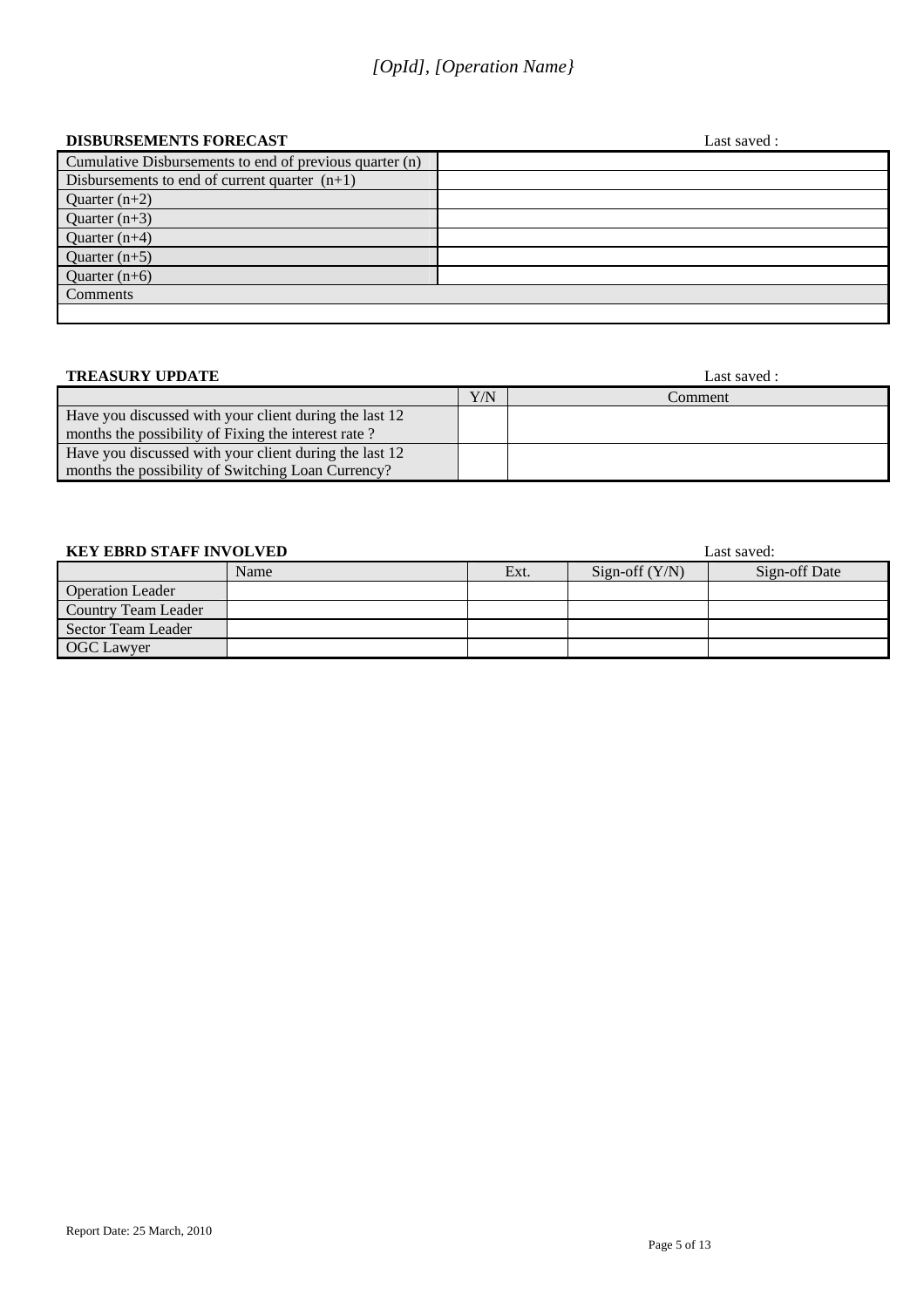## **Project Implementation**

| <b>OPERATIONS</b> | Last saved:    |
|-------------------|----------------|
| DTM ID            | Jperation name |
|                   |                |

#### **PROJECT DESCRIPTION** Last saved:

| Categories                           | Commentary |
|--------------------------------------|------------|
| Brief Summary of overall project and |            |
| <b>EBRD</b> Participation            |            |
| If EBRD is part of a wider financing |            |
| or project, give details             |            |
| Estimated date of completion         |            |
| Time delays months                   |            |
| $Cost$ Overruns $(\%)$               |            |

#### **USE OF PROCEEDS** Last saved:

| COL OF THOCLEDS<br>Last sa võu. |           |            |                                           |                                           |          |   |
|---------------------------------|-----------|------------|-------------------------------------------|-------------------------------------------|----------|---|
|                                 | Currency: | <b>EUR</b> | Initial Amount<br>(from Board)<br>report) | Latest Estimate of<br><b>Outturn Cost</b> | Variance |   |
|                                 | Item      |            |                                           |                                           | Amount   | % |
|                                 |           |            |                                           |                                           |          |   |
|                                 |           |            |                                           |                                           |          |   |
|                                 |           |            |                                           |                                           |          |   |
| <b>Total Cost:</b>              |           |            |                                           |                                           |          |   |
| Total Costs in EUR equivalent:  |           |            |                                           |                                           |          |   |
| Latest Revision date:           |           |            |                                           |                                           |          |   |
| Commentary to explain revision: |           |            |                                           |                                           |          |   |
|                                 |           |            |                                           |                                           |          |   |

| <b>FINANCING PLAN</b>                         |            |                              |      |            | Last saved:            |      |       |             |
|-----------------------------------------------|------------|------------------------------|------|------------|------------------------|------|-------|-------------|
|                                               |            | Initial (from Board report)  |      |            | <b>Latest Revision</b> |      |       | <b>EBRD</b> |
|                                               |            |                              |      |            |                        |      | (Y/N) | $\%$        |
| <b>Organisation Name</b>                      | <b>CCY</b> | Amount                       | $\%$ | <b>CCY</b> | Amount                 | $\%$ |       |             |
|                                               |            |                              |      |            |                        |      |       |             |
|                                               |            |                              |      |            |                        |      |       |             |
|                                               |            |                              |      |            |                        |      |       |             |
| <b>Total Financing</b>                        |            |                              |      |            |                        |      |       |             |
| Total Financing in EUR                        | Initial    |                              |      | Revised    |                        |      |       |             |
| equivalent                                    |            |                              |      |            |                        |      |       |             |
|                                               |            | <b>Latest Revision date:</b> |      |            |                        |      |       |             |
| Commentary to explain revision:               |            |                              |      |            |                        |      |       |             |
|                                               |            |                              |      |            |                        |      |       |             |
| Any unfunded external financing or B-Lenders? |            |                              |      |            |                        |      |       |             |
|                                               |            |                              |      |            |                        |      |       |             |

#### **PROJECT IMPLEMENTATION STATUS** Last saved :

| <b>Current Status</b>               |  |
|-------------------------------------|--|
| <b>Project Management</b>           |  |
| <b>Project Physical Completion</b>  |  |
| <b>Project Financial Completion</b> |  |
| Non Physical Implementation         |  |
| Are there any procurement           |  |
| issues ?                            |  |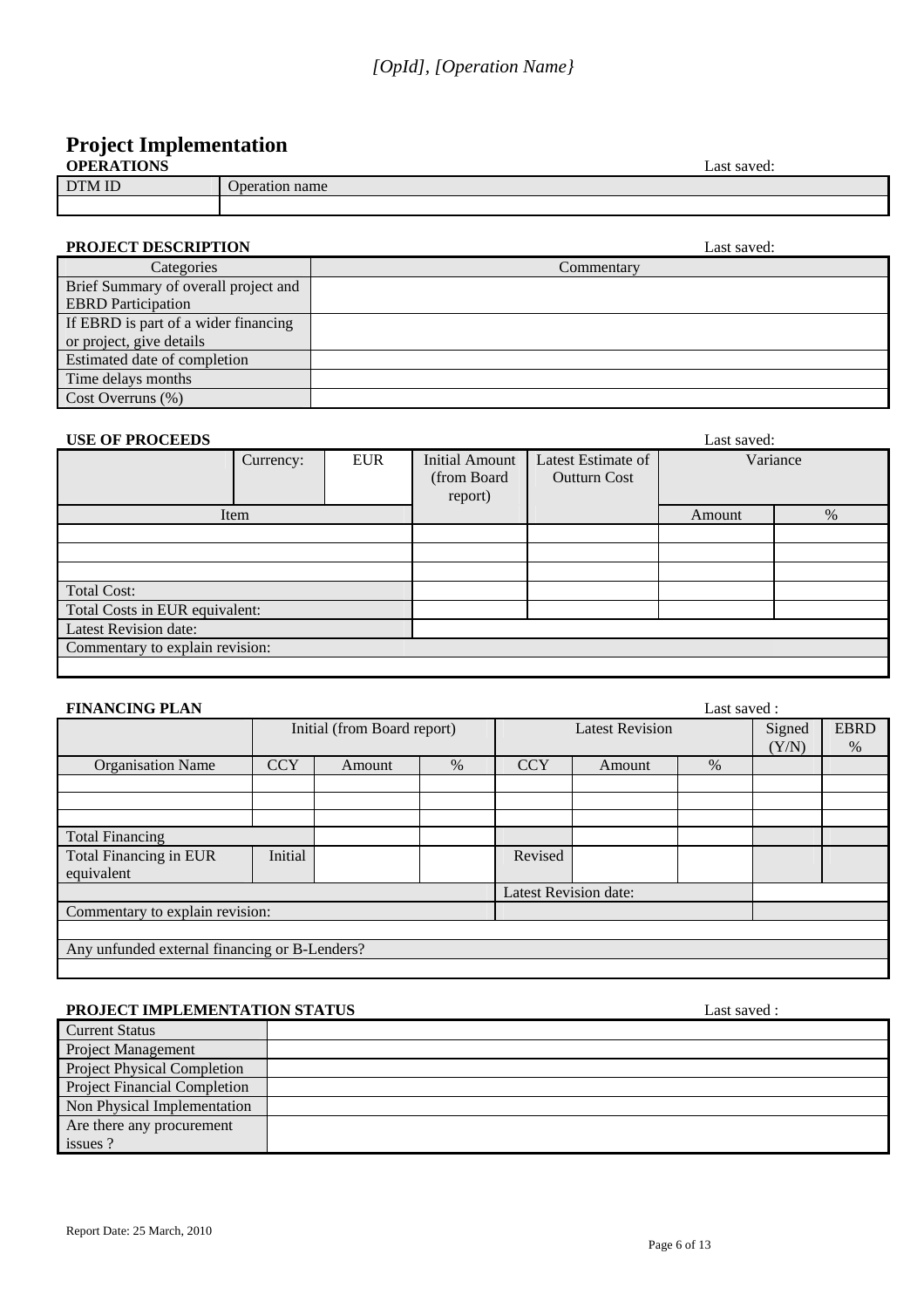# **Credit Analysis**

| <b>CLIENT PERFORMANCE</b>           | Last saved: |
|-------------------------------------|-------------|
| Categories                          | Analysis    |
| <b>Executive Summary</b>            |             |
| Margins & Profitability             |             |
| <b>Balance Sheet Strength</b>       |             |
| <b>Working Capital</b>              |             |
| Management                          |             |
| Cashflows and Debt Service          |             |
| Coverage                            |             |
| Liquidity and Availability of       |             |
| Funding                             |             |
| <b>Business Outlook Forecasts /</b> |             |
| Projections                         |             |
| Assessment of Management            |             |
| and corporate governance            |             |
| <b>Industry Analysis and</b>        |             |
| <b>Competitive Position</b>         |             |
| <b>Assessment of Recourse</b>       |             |
| counterparty and/or Sponsor         |             |
| Any important matters in the        |             |
| notes to the accounts               |             |

| <b>FINANCIAL COVENANTS</b>               | Last saved : |         |          |        |              |                                                      |  |
|------------------------------------------|--------------|---------|----------|--------|--------------|------------------------------------------------------|--|
| <b>Financial Covenant</b><br>Description | OpId         | Section | Due date | Actual | In<br>Except | Comment / Remedial Action<br>Proposed (if necessary) |  |
|                                          |              |         |          |        | ion          |                                                      |  |
|                                          |              |         |          |        |              |                                                      |  |
|                                          |              |         |          |        |              |                                                      |  |
| Commentary:                              |              |         |          |        |              |                                                      |  |
|                                          |              |         |          |        |              |                                                      |  |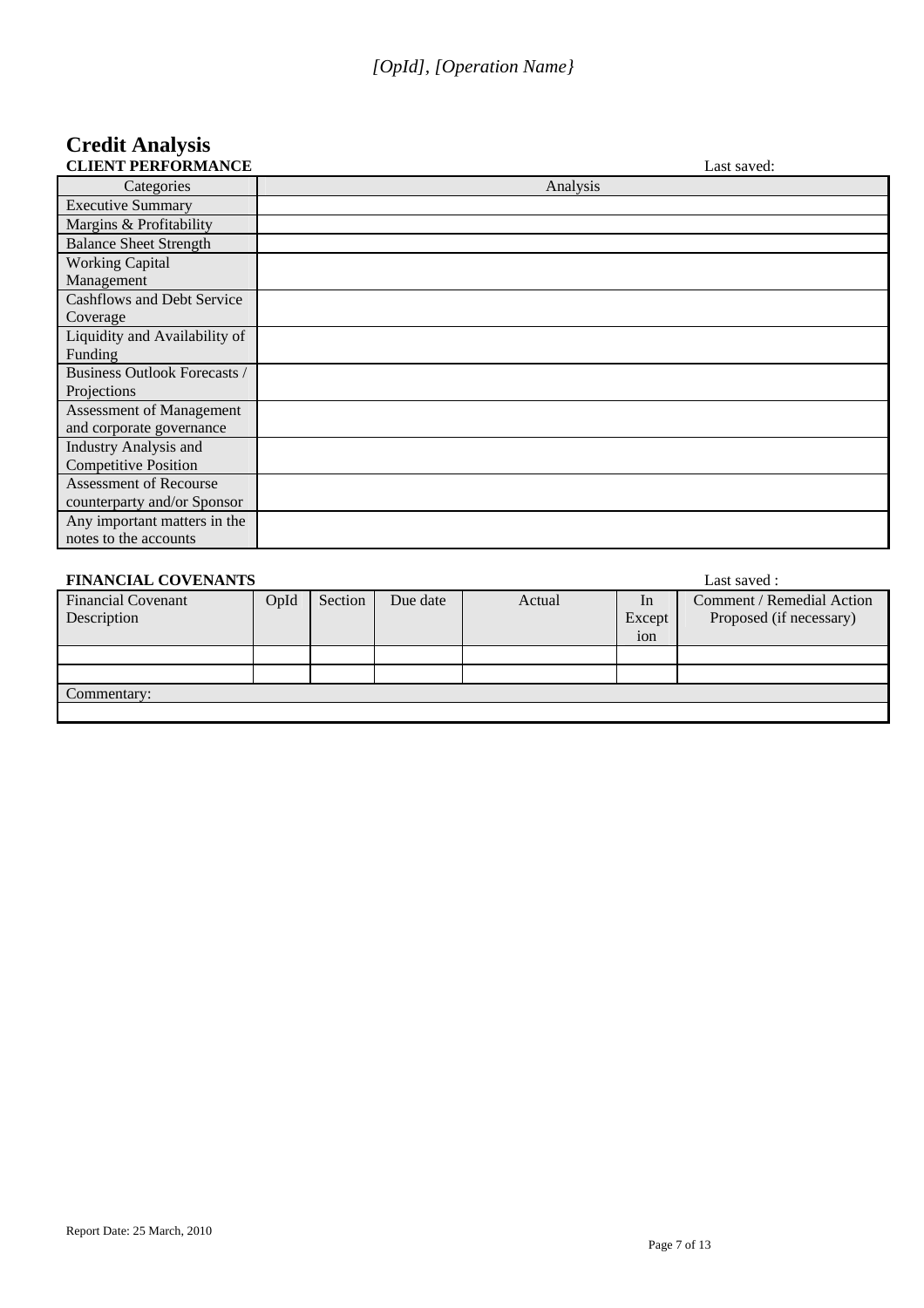#### **Operation Objectives, Environmental and Transition Impact OPERATION OBJECTIVES** Last saved: 07-May-2008

Operation Objectives (as established in Board Document):

2 3

*On the basis of the Board Document, set out the key objectives that define the principal aims and scope of the project and that will drive achievement of the Bank's transition, financial and other expectations.* 1

#### **COMMENT ON OVERALL ENVIRONMENTAL IMPACT AND ISSUES (if any )** Last saved:

**TRANSITION IMPACT AND RISKS TO TRANSITION RATINGS** Last saved:

#### Operation name Review DTM At approval Latest Status DTM ID TI Risk TI Risk

#### **ASSESSMENT OF TRANSITION IMPACT POTENTIAL AND RISKS** Last saved:

| <b>Operation:</b>    |       |         |                 |             |
|----------------------|-------|---------|-----------------|-------------|
| Objective            | $1$ : |         |                 |             |
| Benchmark 1.1        |       | Timing: | Conditionality: | Status Quo: |
| <b>Comments:</b>     |       |         |                 |             |
| Objective            | 2:    |         |                 |             |
| Benchmark 2.1        |       | Timing: | Conditionality: | Status Quo: |
| <b>Comments:</b>     |       |         |                 |             |
| <b>Benchmark</b> 2.2 |       | Timing: | Conditionality: | Status Quo: |
| <b>Comments:</b>     |       |         |                 |             |
| Objective            | 3:    |         |                 |             |
| Benchmark 3.1        |       | Timing: | Conditionality: | Status Quo: |
| <b>Comments:</b>     |       |         |                 |             |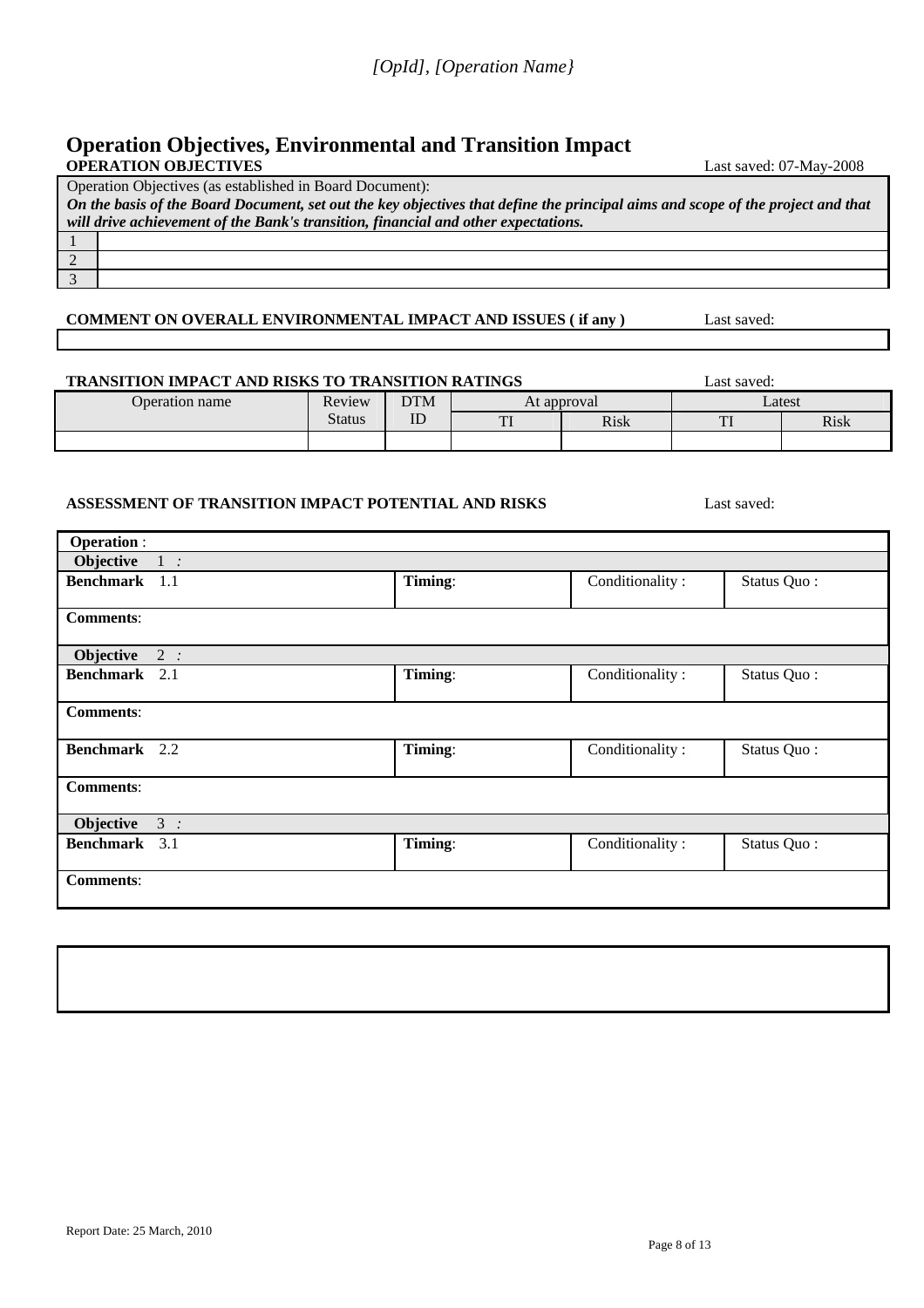### **Ex-post evaluation - self-assessment and ratings**

| <b>PROJECT RATIONALE</b><br>Last saved:                  |            |
|----------------------------------------------------------|------------|
|                                                          | Assessment |
| <b>Project or Business Concept:</b>                      |            |
| Review of goals and concepts as stated at approval,      |            |
| including their relevance and realism in past and        |            |
| present perspectives with conclusions                    |            |
| Rationale in light of the Bank's Mandate: (reflected     |            |
| in sector-, country-, and operation policy)              |            |
| Assessment of rationale as stated at approval and in the |            |
| light of reviewed perspectives and conditions.           |            |
|                                                          |            |

#### **OPERATION OBJECTIVES** (as established at project approval) **Last saved:** Last saved:

| <b>Objective</b>                                                                                            | Rating                                                                                                                                    | <b>Measurement Targets</b> | <b>Actual Performance AND Comments on Variance</b> |  |  |
|-------------------------------------------------------------------------------------------------------------|-------------------------------------------------------------------------------------------------------------------------------------------|----------------------------|----------------------------------------------------|--|--|
|                                                                                                             |                                                                                                                                           |                            |                                                    |  |  |
|                                                                                                             |                                                                                                                                           |                            |                                                    |  |  |
|                                                                                                             |                                                                                                                                           |                            |                                                    |  |  |
|                                                                                                             | <b>Overall Fulfilment of Objectives</b>                                                                                                   |                            |                                                    |  |  |
| <b>Rating:</b>                                                                                              |                                                                                                                                           |                            |                                                    |  |  |
| <b>Justification of Overall Fulfilment of Objectives Rating:</b>                                            |                                                                                                                                           |                            |                                                    |  |  |
|                                                                                                             |                                                                                                                                           |                            |                                                    |  |  |
| Key to Ratings on Individual Objectives: 1. Over Achieved, 2. Achieved, 3. Partly Achieved, 4. Not Achieved |                                                                                                                                           |                            |                                                    |  |  |
|                                                                                                             | Overall Fulfilment of Objectives Ratings Spread: Excellent, Good, Satisfactory, Marginal, Unsatisfactory,<br><b>Highly Unsatisfactory</b> |                            |                                                    |  |  |

#### **EXPANDED COMMENTS ON PROJECT IMPLEMENTATION AND PERFORMANCE** Last saved :

Free format comments on the relevant aspects of the project execution, management, physical and financial performance against initial projections and more recent forecast. This should also cover, where appropriate, covenants compliance, institutional reform and procurement policy compliance.

#### **PROJECT RATES OF RETURNLast saved:**

New estimated FIRR is to be calculated using the Bank's Project Profitability Model, including *actual* pre-signing expenses and recoveries as well as *actual* project allocated cost and projected allocated cost *consistent with past experience*, until maturity of the facility. EIRR can be disregarded if not calculated at the time of appraisal.

|        | Appraisal | New Est. | New Est.<br>Date | <b>TT</b><br>Reasons For<br>Variation: |
|--------|-----------|----------|------------------|----------------------------------------|
| FIRR % |           |          |                  |                                        |
| EIRR % |           |          |                  |                                        |

#### **TRANSITION IMPACT** Last saved:

| Type of Impact                                                            | <b>Short Term</b>                                         | Longer Term             |                           | Comments/Justification |  |  |  |
|---------------------------------------------------------------------------|-----------------------------------------------------------|-------------------------|---------------------------|------------------------|--|--|--|
|                                                                           | Verified Impact                                           | <b>Impact Potential</b> | <b>Risk to Transition</b> |                        |  |  |  |
|                                                                           | <b>Step 1: Project Affected Change At Corporate Level</b> |                         |                           |                        |  |  |  |
| Private Ownership                                                         |                                                           |                         |                           |                        |  |  |  |
| Know How                                                                  |                                                           |                         |                           |                        |  |  |  |
| New Standards for Business                                                |                                                           |                         |                           |                        |  |  |  |
| Conduct at enterprise level                                               |                                                           |                         |                           |                        |  |  |  |
| Step 2: Transition Impact At Industry Level and in the Economy as a whole |                                                           |                         |                           |                        |  |  |  |
| <b>Enhanced Competition</b>                                               |                                                           |                         |                           |                        |  |  |  |
| Market Expansion via                                                      |                                                           |                         |                           |                        |  |  |  |
| competitive interaction in the                                            |                                                           |                         |                           |                        |  |  |  |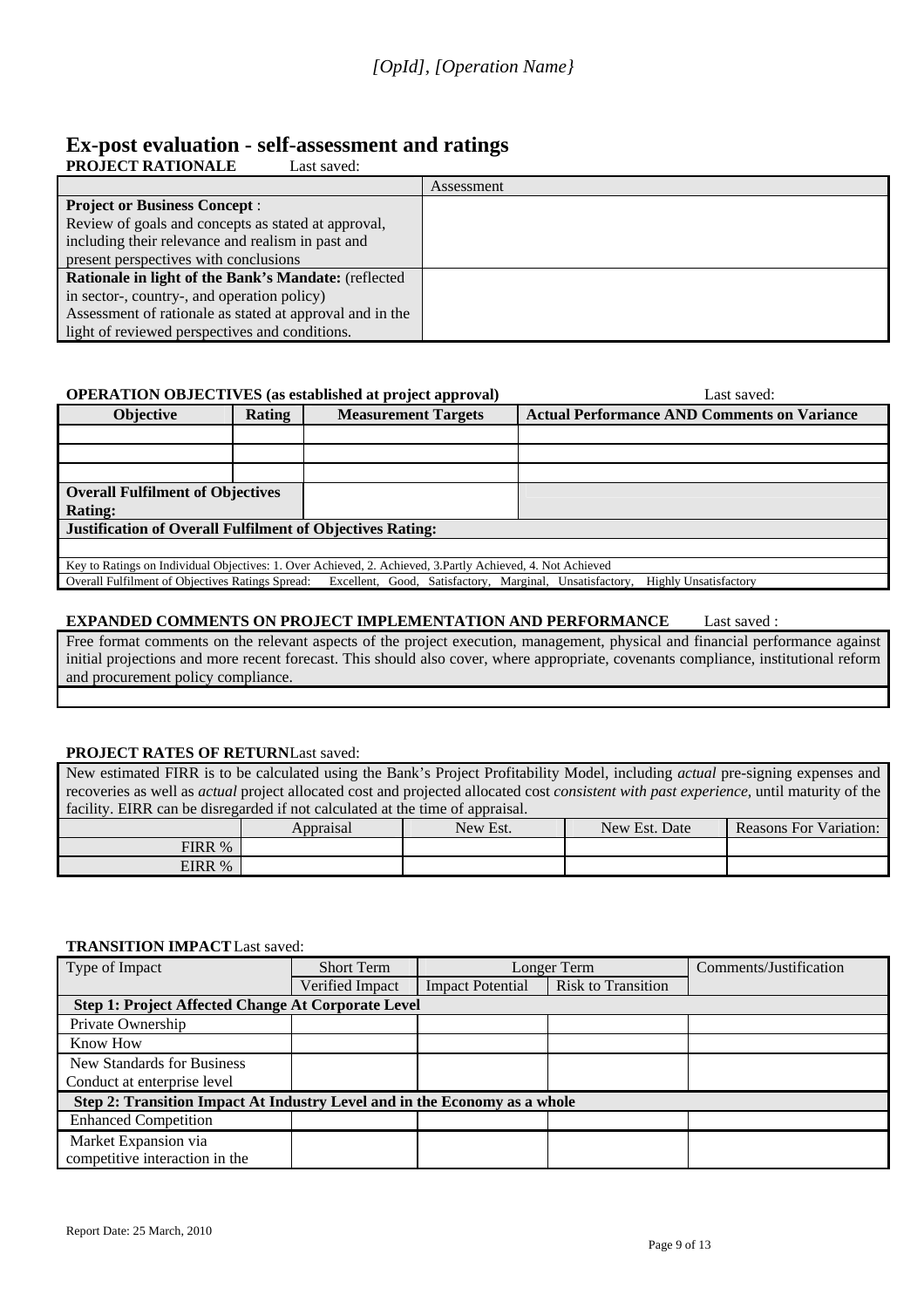| sector and industry                  |           |                                                                          |
|--------------------------------------|-----------|--------------------------------------------------------------------------|
| Frameworks for Markets,              |           |                                                                          |
| institutions, laws and policies that |           |                                                                          |
| promote market function and          |           |                                                                          |
| efficiency                           |           |                                                                          |
| Skills Transfer and dispersion to    |           |                                                                          |
| the industry and economy as a        |           |                                                                          |
| whole                                |           |                                                                          |
| Demonstration Effects; transfer of   |           |                                                                          |
| new behaviour and patterns           |           |                                                                          |
| Setting of new Domestic              |           |                                                                          |
| Standards for corporate              |           |                                                                          |
| governance and business conduct      |           |                                                                          |
| <b>Overall Rating:</b>               |           | Ratings Spread: Excellent, Good, Satisfactory, Marginal, Unsatisfactory, |
|                                      | Negative. |                                                                          |
| Justification:                       |           |                                                                          |
|                                      |           |                                                                          |

#### **ADDITIONALITY** Last saved:

|                                                                                                  | 110011101111111<br>Lauren van Van |  |  |
|--------------------------------------------------------------------------------------------------|-----------------------------------|--|--|
| Rating                                                                                           | Verified in all respects          |  |  |
| Justification                                                                                    |                                   |  |  |
| Ratings Spread: Verified in all respects, Verified at large, Verified only in part, Not verified |                                   |  |  |

#### **ENVIRONMENTAL IMPACT** Last saved: 8

|                                                                                                                                   | Rating                                                                         | <b>Justification</b> |                              |
|-----------------------------------------------------------------------------------------------------------------------------------|--------------------------------------------------------------------------------|----------------------|------------------------------|
| Environmental Performance of                                                                                                      |                                                                                |                      |                              |
| the Project and the Sponsor                                                                                                       |                                                                                |                      |                              |
| Extent of Environmental Change                                                                                                    |                                                                                |                      |                              |
| Comments                                                                                                                          |                                                                                |                      |                              |
|                                                                                                                                   |                                                                                |                      |                              |
| Ratings Spread : Environmental Performance of the Sponsor and the Bank : Excellent, Good, Satisfactory, Marginal, Unsatisfactory, |                                                                                |                      | <b>Highly Unsatisfactory</b> |
|                                                                                                                                   | Extent of Environmental Change : Outstanding, Substantial, Some, None/Negative |                      |                              |

#### **BANK HANDLING** Last saved:

| Item                                             | Achievements | Shortcomings / Problems |  |  |  |  |  |
|--------------------------------------------------|--------------|-------------------------|--|--|--|--|--|
| <b>Bank Policy Compliance</b>                    |              |                         |  |  |  |  |  |
| <b>Bank Policy Compliance</b>                    |              |                         |  |  |  |  |  |
| <b>Preparations, Design, Structuring</b>         |              |                         |  |  |  |  |  |
| Project Selection                                |              |                         |  |  |  |  |  |
| Appraisal quality, coverage (incl of             |              |                         |  |  |  |  |  |
| sponsor/client, project)                         |              |                         |  |  |  |  |  |
| Documentation at Approval                        |              |                         |  |  |  |  |  |
| Operation Design to meet its objectives          |              |                         |  |  |  |  |  |
| Risk identification and mitigation in retrospect |              |                         |  |  |  |  |  |
| Structuring and negotiations                     |              |                         |  |  |  |  |  |
| Client relationships                             |              |                         |  |  |  |  |  |
| Syndication aspects                              |              |                         |  |  |  |  |  |
| <b>Monitoring and Reporting</b>                  |              |                         |  |  |  |  |  |
| Site visits                                      |              |                         |  |  |  |  |  |
| Board work/meeting records                       |              |                         |  |  |  |  |  |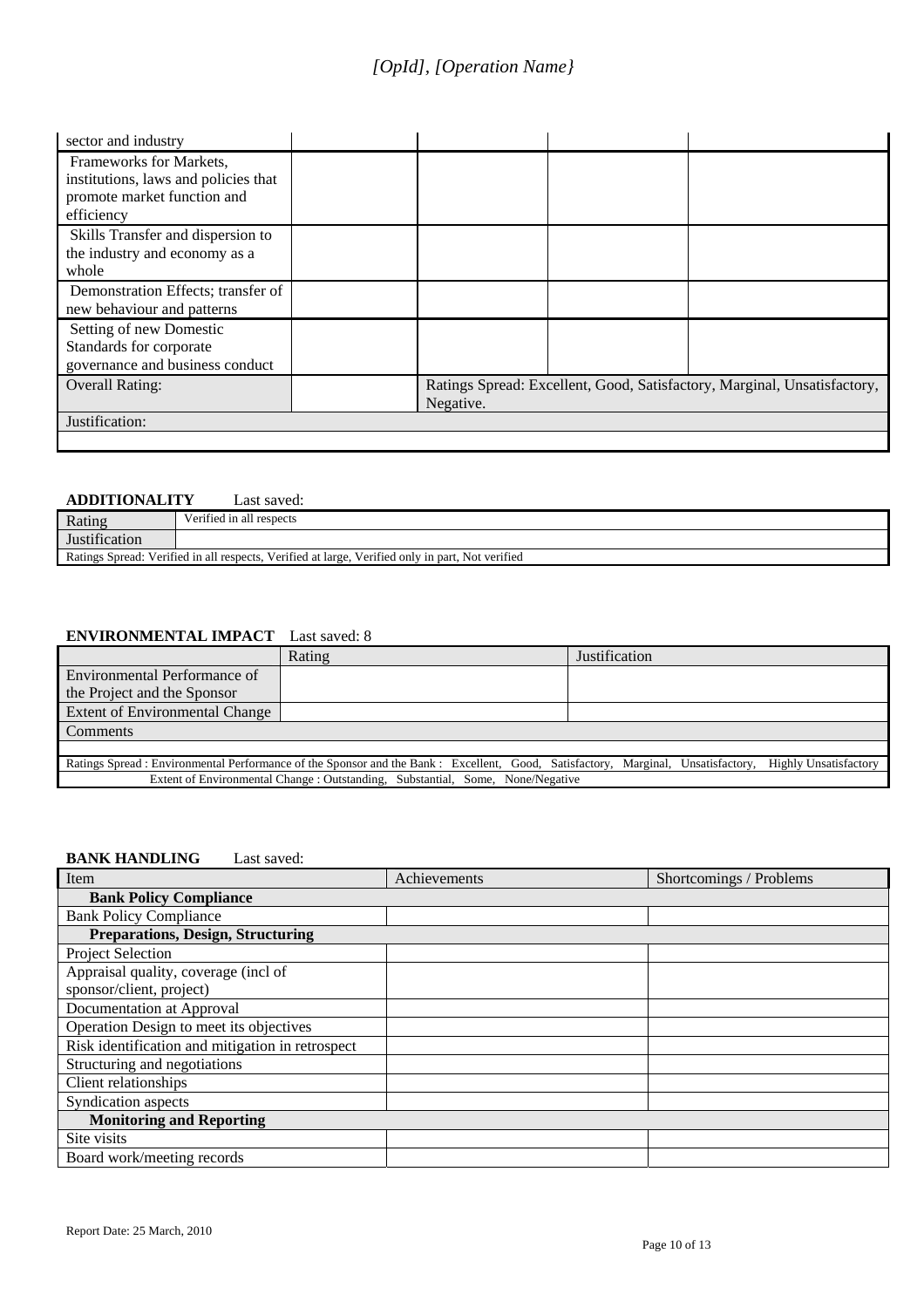| <b>Quality for MRs</b>                                                    |                              |  |
|---------------------------------------------------------------------------|------------------------------|--|
| Waivers, consents                                                         |                              |  |
| Early warnings, etc                                                       |                              |  |
| Environmental monitoring                                                  |                              |  |
| <b>Trouble Shooting</b>                                                   |                              |  |
| Other monitoring issues                                                   |                              |  |
| <b>Other</b>                                                              |                              |  |
| Other Issues                                                              |                              |  |
| Overall Assessment of the Bank's Handling                                 |                              |  |
| Justification                                                             |                              |  |
|                                                                           |                              |  |
| Ratings Spread : Excellent, Good, Satisfactory, Marginal, Unsatisfactory, | <b>Highly Unsatisfactory</b> |  |

#### **OVERALL ASSESSMENT** Last saved:

|                                                    | Overall | Justification |
|----------------------------------------------------|---------|---------------|
|                                                    | Rating  |               |
| <b>Transition Impact</b>                           |         |               |
| (Excellent, Good, Satisfactory, Marginal,          |         |               |
| Unsatisfactory, Negative)                          |         |               |
| <b>Project Financial Performance</b>               |         |               |
| (Excellent, Good, Satisfactory, Marginal,          |         |               |
| Unsatisfactory, Highly Unsatisfactory)             |         |               |
| <b>Company Financial Performance</b>               |         |               |
| (Excellent, Good, Satisfactory, Marginal,          |         |               |
| Unsatisfactory, Highly Unsatisfactory)             |         |               |
| <b>Fulfilment of Project Objectives</b>            |         |               |
| (Excellent, Good, Satisfactory, Marginal,          |         |               |
| Unsatisfactory, Highly Unsatisfactory)             |         |               |
| <b>Environmental Performance of the Project</b>    |         |               |
| and the Sponsor                                    |         |               |
| (Excellent, Good, Satisfactory, Marginal,          |         |               |
| Unsatisfactory, Highly Unsatisfactory)             |         |               |
| <b>Extent of Environmental Change</b>              |         |               |
| (Outstanding, Substantial, Some, None/Negative)    |         |               |
| <b>Additionality</b>                               |         |               |
| (Verified in all respects, Verified at large,      |         |               |
| Verified only in part, Not verified)               |         |               |
| <b>Bank Handling</b>                               |         |               |
| (Excellent, Good, Satisfactory, Marginal,          |         |               |
| Unsatisfactory, Highly Unsatisfactory)             |         |               |
| <b>Overall Operation Performance Rating</b>        |         |               |
| (Highly Successful, Successful, Partly Successful, |         |               |
| Unsuccessful)                                      |         |               |
| <b>Comments</b>                                    |         |               |
|                                                    |         |               |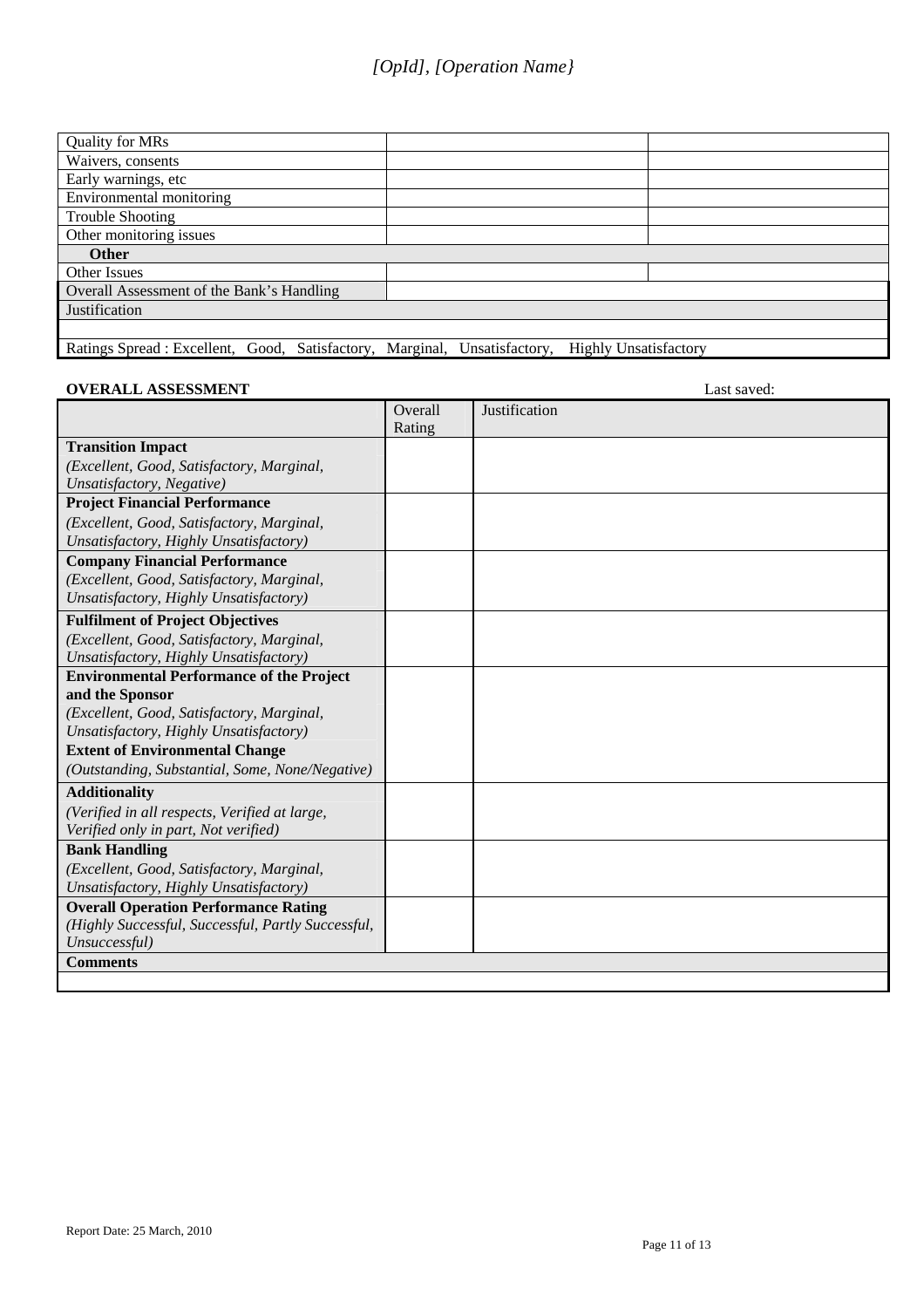#### **KEY OPERATION ISSUES AND LESSONS LEARNED** Last saved:

| <b>Types of Issues</b>            | <b>Key Issues</b> | <b>Related Lesson</b> |
|-----------------------------------|-------------------|-----------------------|
| Country, Sector- or               |                   |                       |
| Industry generic issues,          |                   |                       |
| public or private                 |                   |                       |
| Relating to indirect              |                   |                       |
| financing via                     |                   |                       |
| intermediaries                    |                   |                       |
| Relating to Bank policy           |                   |                       |
| and its mandate                   |                   |                       |
| <b>Relating to Bank</b>           |                   |                       |
| handling                          |                   |                       |
| Relating to TC (Technical         |                   |                       |
| Collaboration)                    |                   |                       |
| Other thematic issues             |                   |                       |
| Other issues                      |                   |                       |
| Country, Sector- or               |                   |                       |
| Industry generic issues,          |                   |                       |
| public or private                 |                   |                       |
| Relating to indirect              |                   |                       |
| financing via                     |                   |                       |
| intermediaries                    |                   |                       |
| Relating to transition            |                   |                       |
| impact                            |                   |                       |
| Relating to environment           |                   |                       |
| Relating to legal issues          |                   |                       |
| Relating to governance            |                   |                       |
| and integrity issues, etc.        |                   |                       |
| <b>Relating to Bank</b>           |                   |                       |
| handling                          |                   |                       |
| Relating to TC (Technical         |                   |                       |
| Collaboration)                    |                   |                       |
| Other thematic issues             |                   |                       |
| Other issues                      |                   |                       |
| <b>Recommendations (Optional)</b> |                   |                       |
|                                   |                   |                       |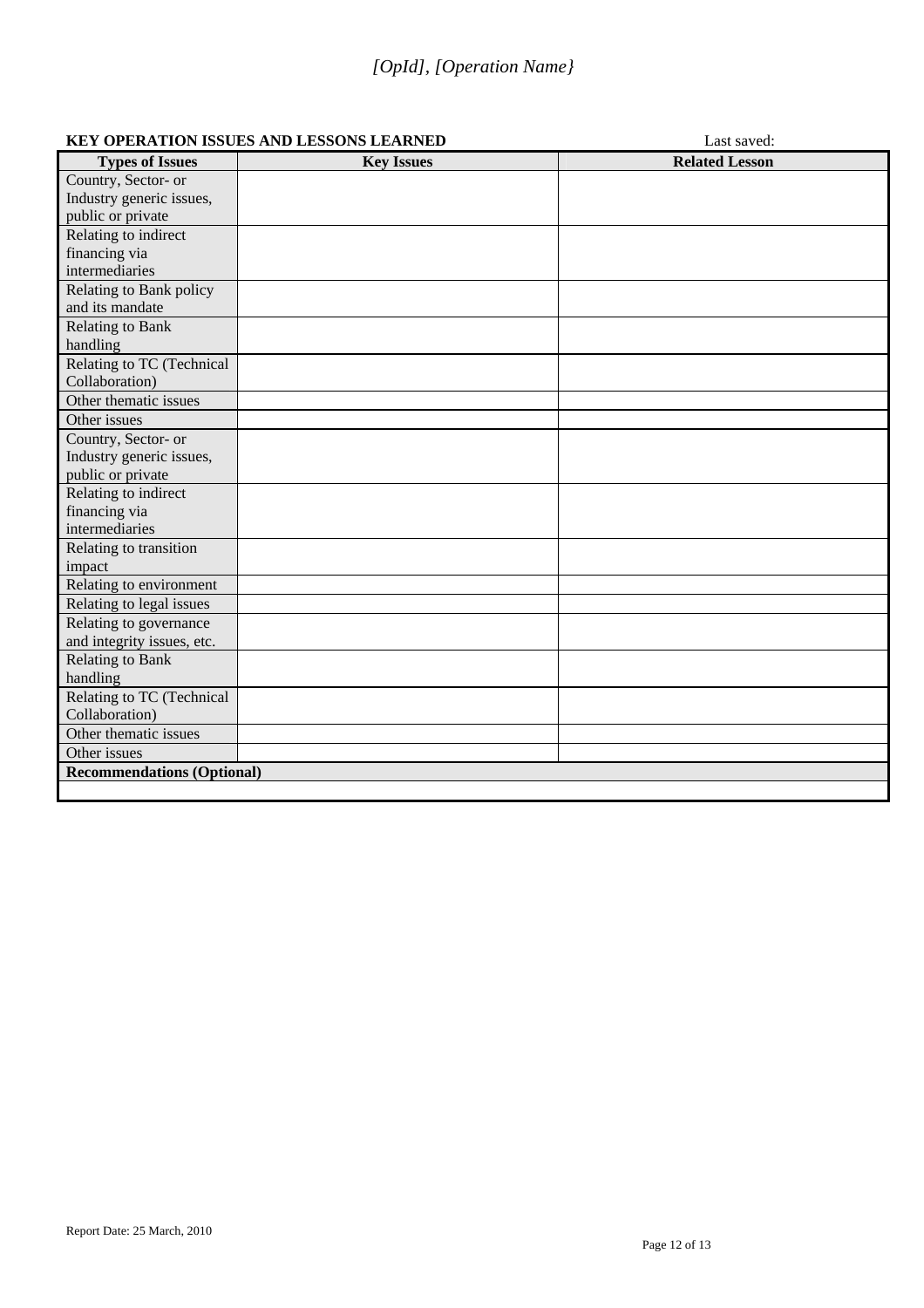### **Miscellaneous ADDITIONAL KEY EBRD STAFF INVOLVED Last saved:** Last saved:

| ADDITIONAL KEY EBRD STAFF INVOLVED |      |      | Last saved:      |               |  |
|------------------------------------|------|------|------------------|---------------|--|
|                                    | Name | Ext. | Sign-off $(Y/N)$ | Sign-off Date |  |
| Portfolio Manager                  |      |      |                  |               |  |
| Credit/PRU                         |      |      |                  |               |  |
| <b>OAU</b>                         |      |      |                  |               |  |
| ED                                 |      |      |                  |               |  |
| <b>OCE</b>                         |      |      |                  |               |  |
| <b>PED</b>                         |      |      |                  |               |  |

#### **MONITORING ACTIVITIES** Last saved:

| <b>Monitoring Activity</b> | Description |
|----------------------------|-------------|
| On-Site Visits:            |             |
| <b>Client Meetings:</b>    |             |
| <b>Client Reports:</b>     |             |
| <b>Consultant Reports:</b> |             |
| Other:                     |             |

#### **DISTRIBUTION LIST** Last saved:

| Task                       | Role                | Name |
|----------------------------|---------------------|------|
| For Information:           | Credit/PRU          |      |
| For Information:           | <b>OAU</b>          |      |
| For Information:           | <b>OAU</b>          |      |
| For Information:           | <b>Team Monitor</b> |      |
| For Information:           | <b>Team Monitor</b> |      |
| For Information:           | Team Monitor        |      |
| For Information:           | <b>Team Monitor</b> |      |
| For Information:           | <b>OCE</b>          |      |
| For Information:           | <b>OCE</b>          |      |
| For File:                  | Credit/PRU          |      |
| <b>Report Prepared By:</b> |                     |      |

#### **PAPER ATTACHMENTS** Last saved:

#### Description

#### **ELECTRONIC ATTACHMENTS** Last saved:

| <b>ELECTRONIC AT LACHMENTS</b> | Last sa võud.       |  |
|--------------------------------|---------------------|--|
| $\Delta$ escription            | $\sim$<br>⊣ile name |  |
|                                |                     |  |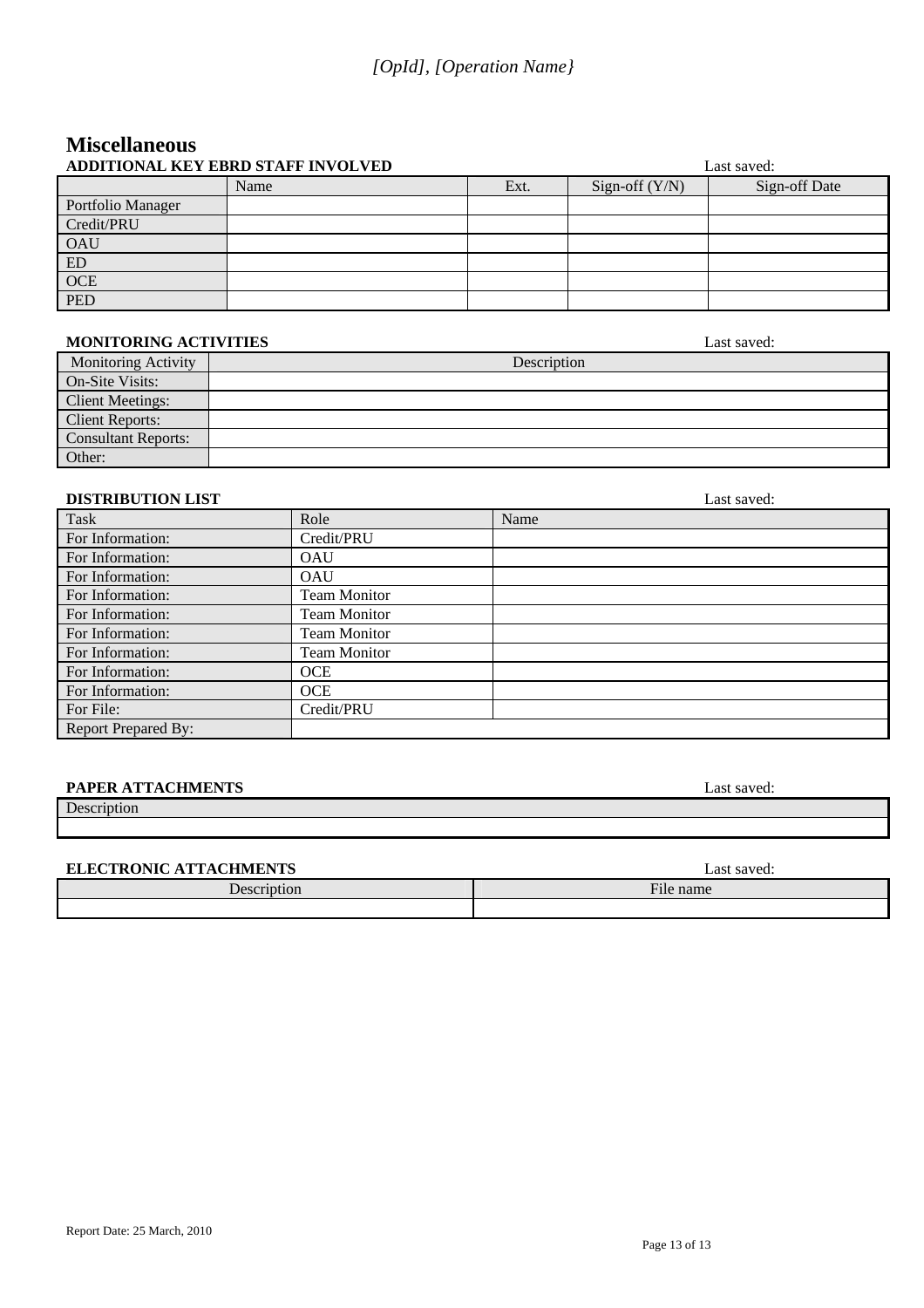

### **European Bank**<br>for Reconstruction and Development

#### SHORT-FORM EXPANDED MONITORING REPORT FOR PERIOD

## **Basic Client Details**

| <b>CLIENT DETAILS</b>           | Last saved: |
|---------------------------------|-------------|
| Client Id                       |             |
| Country of client incorporation |             |
| Portfolio Class                 |             |
| Sov/Non-sov Risk                |             |
| Primary SIC                     |             |
| Secondary SIC                   |             |
| Country of Operation            |             |
| Brief description of Client     |             |
|                                 |             |

#### **OPERATIONS WITH CLIENT AND RISK RATINGS Last saved:** Last saved:

|                  |                       |                   |                   |                   | ------------- |              |        |
|------------------|-----------------------|-------------------|-------------------|-------------------|---------------|--------------|--------|
| <b>DTM</b><br>Id | <b>Operation Name</b> | Country<br>Rating | Project<br>Rating | Overall<br>Rating | S&P           | <b>Fitch</b> | Moodys |
|                  |                       |                   |                   |                   |               |              |        |

#### **SUMMARY OF CLIENT EXPOSURE** Last saved:

| $Op$ Id: | Fac<br>Id: | Product Type | <b>CCY</b> | Signed (ccy) | Disbursed (ccy) Repaid (ccy) | Operating<br>Assets (ccy) | <b>Operating Assets</b><br>6€ |
|----------|------------|--------------|------------|--------------|------------------------------|---------------------------|-------------------------------|
|          |            |              |            |              |                              |                           |                               |
| Total:   |            |              |            |              |                              |                           |                               |

#### **LIST OF MAJOR SHAREHOLDERS (10% OR MORE + OTHER)** Last saved:

|             | LIST OF MAJOR SHAREHOLDERS (10%) OR MORE $\pm$ OTHER) |         | Last saveu. |
|-------------|-------------------------------------------------------|---------|-------------|
| Shareholder | <b>Shareholders</b>                                   |         | % Ownership |
| Type        |                                                       | Initial | Current     |
|             |                                                       |         |             |
|             |                                                       |         |             |
| Comments:   |                                                       |         |             |
|             |                                                       |         |             |

#### **SPONSOR AND/OR GUARANTOR** Last saved:

| Name of Sponsor          |  |
|--------------------------|--|
| Country of incorporation |  |
| S&P rating               |  |
| Fitch rating             |  |
| Moody's rating           |  |
| Comments                 |  |

#### **TOTAL GROUP RELATED EXPOSURE Last saved:** Last saved:

Report Date: 29 March, 2010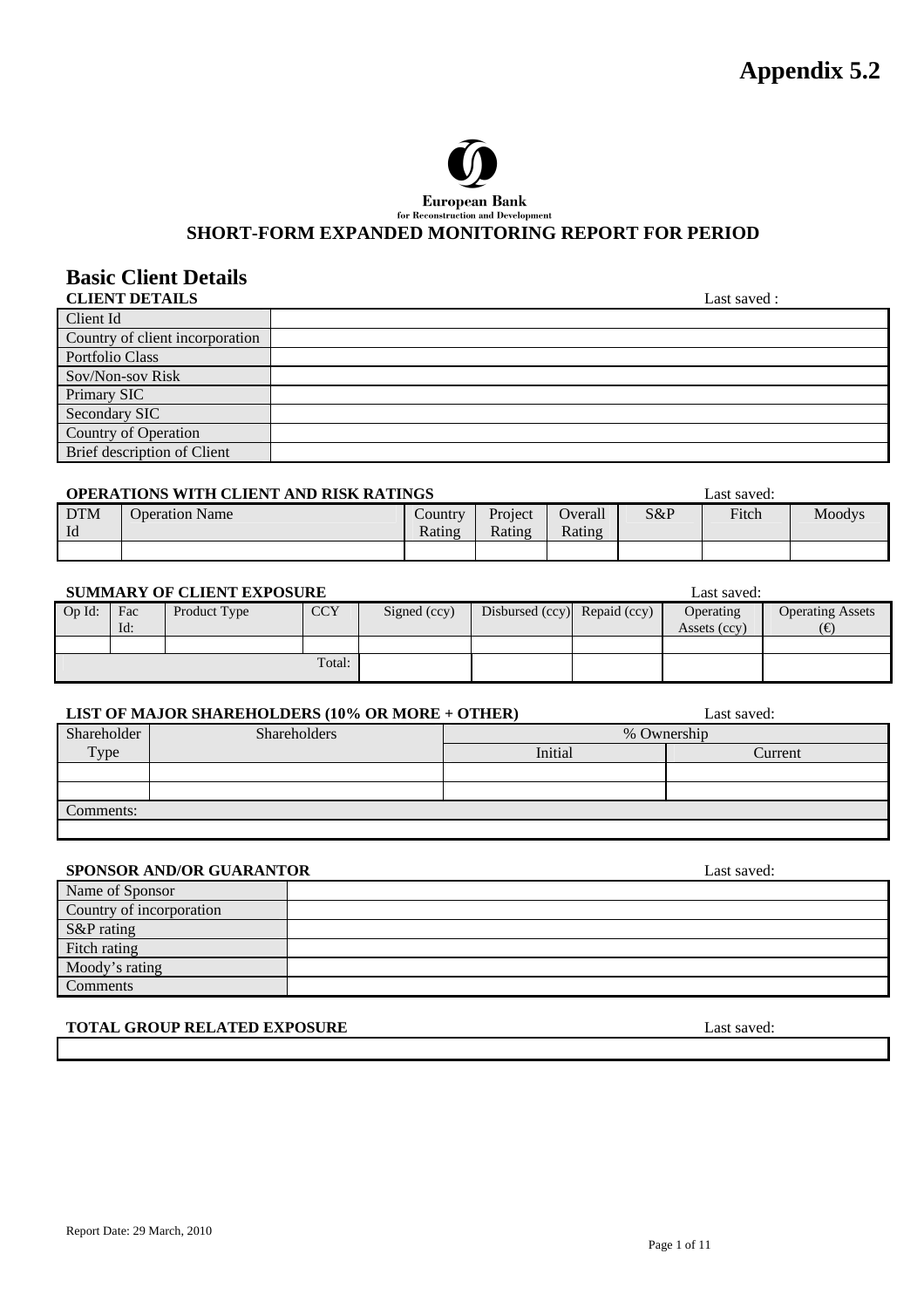## **Appendix 5.2**

#### **NEW TRANSACTIONS UNDER CONSIDERATION** Last saved:

| <b>Under Consideration?</b> |       |          |        |
|-----------------------------|-------|----------|--------|
| Project Name                | Stage | Currency | Amount |
|                             |       |          |        |
| Comments                    |       |          |        |
|                             |       |          |        |
|                             |       |          |        |

 $\mathbf{I}$ 

#### **INTEGRITY & MONEY LAUNDERING** Last saved:

Are there any Integrity, Money Laundering or Corporate Governance issues? Comments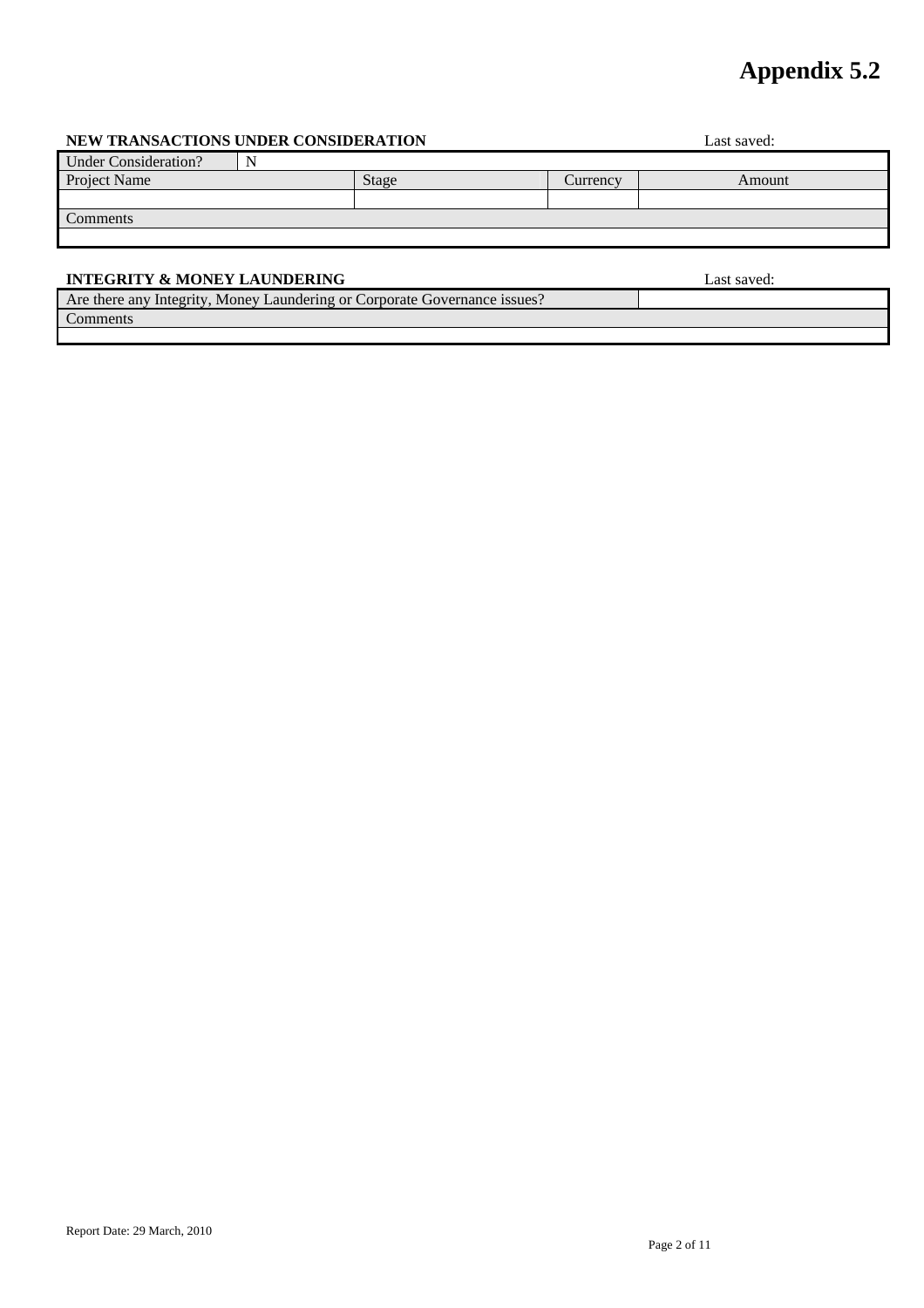# **Operation Details**

| <b>KEY OPERATION DETAILS</b> | Last saved: |
|------------------------------|-------------|
| Operation name               |             |
| OpID                         |             |
| Country(ies)                 |             |
| Framework ID                 |             |
| Primary Organisation Unit    |             |
| <b>Operation Leader</b>      |             |

#### **EBRD APPROVAL TIMETABLE Last saved:** Last saved:

| LDWD IN I INV THE INTILITIOUS |      | Label barrou.   |
|-------------------------------|------|-----------------|
|                               | Date | Comments if any |
| <b>Concept Review</b>         |      |                 |
| Final Review                  |      |                 |
| <b>Board Approval</b>         |      |                 |
| Signing                       |      |                 |

#### **BOARD UPDATES AND EARLY WARNING MEMO** Last saved:

|                       | Y/N | Date | Reason |
|-----------------------|-----|------|--------|
| Returned to<br>Board. |     |      |        |
| Early Warning Memo    |     |      |        |

#### **SUMMARY OF FACILITIES Last saved : Last saved :**

| <b>BUNIMARI OI FACILITIES</b> |         |                |                  |                           | Lasi savcu .   |
|-------------------------------|---------|----------------|------------------|---------------------------|----------------|
| $Op$ $Id:$                    | Fac Id: | Product<br>vne | $\sim$<br>Signed | -<br>Signing date:<br>Fac | Fac<br>Status: |
|                               |         |                |                  |                           |                |

#### **SUMMARY OF KEY LOAN TERMS** Last saved:

| Currency and Amount              |  |
|----------------------------------|--|
| Facility type                    |  |
| <b>Scheduled Principal</b>       |  |
| Repayment                        |  |
| Irregular repayments             |  |
| Grace period                     |  |
| Interest rate base               |  |
| Margin                           |  |
| Fees                             |  |
| When is loan available/          |  |
| effective                        |  |
| Last availability date           |  |
| <b>Final Maturity Date</b>       |  |
| Prepayment options to the        |  |
| borrower                         |  |
| Are there B-Lenders?             |  |
| Multicurrency?                   |  |
| Use of EBRD proceeds             |  |
| Is there a convertibility option |  |
| <b>Key Documents</b>             |  |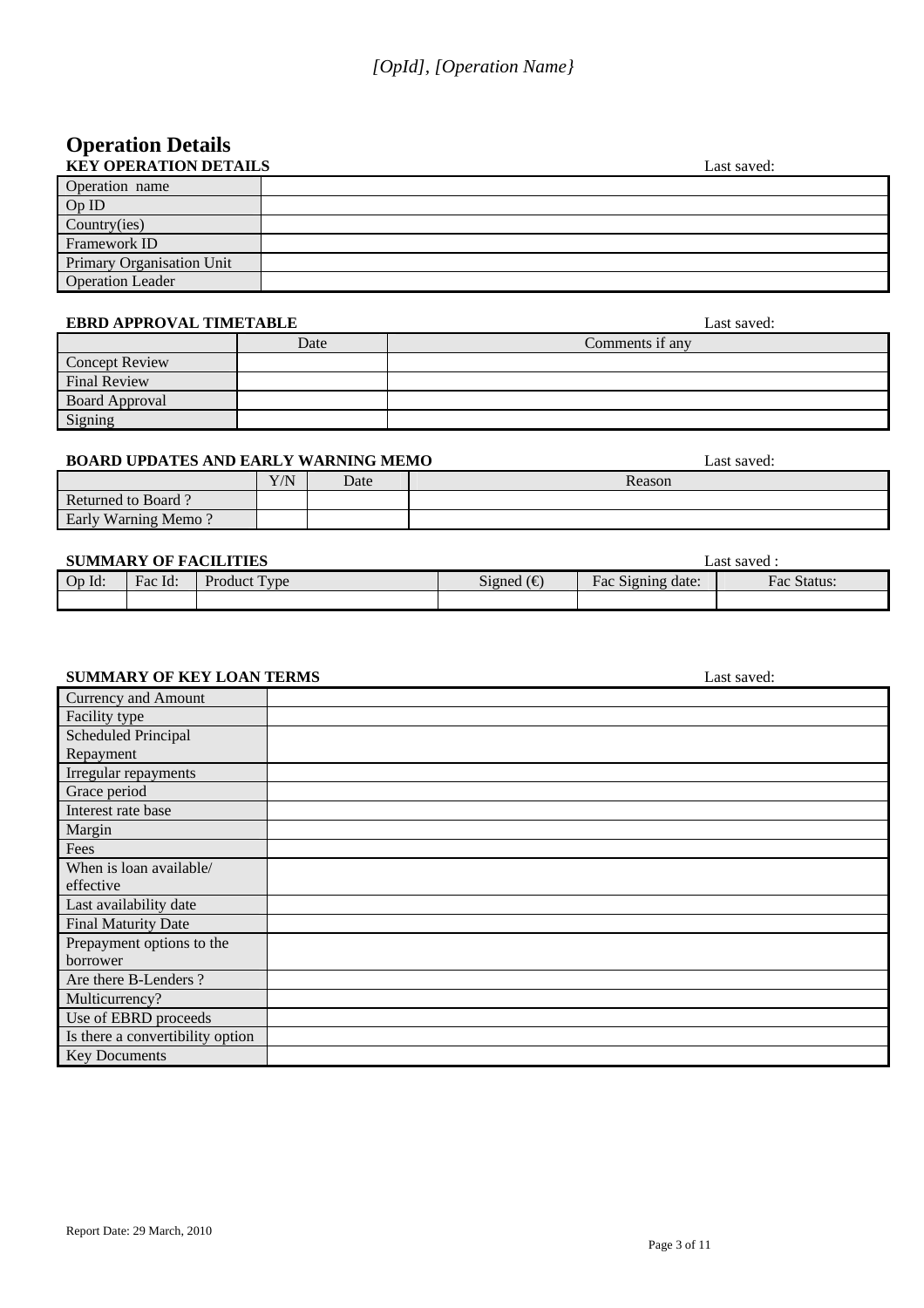| <b>SECURITY</b>                                 | Last saved: |           |                       |                |
|-------------------------------------------------|-------------|-----------|-----------------------|----------------|
| Description                                     | <b>CCY</b>  | Valuation | <b>Last Valuation</b> | Name of Valuer |
|                                                 |             |           | Date                  |                |
|                                                 |             |           |                       |                |
| Security to Loan Value %:                       |             |           |                       |                |
| Commentary & progress to perfection of security |             |           |                       |                |
|                                                 |             |           |                       |                |

#### **RECOURSE AND SUPPORT** Last saved:

| Description               | $\sim$<br>UU 1 | Amount | Issuer |
|---------------------------|----------------|--------|--------|
|                           |                |        |        |
| $\sqrt{ }$<br>Commentary: |                |        |        |
|                           |                |        |        |

#### **PAYMENTS/ FEES OVERDUE Last saved :** Last saved :

|                                       |              |        |                 |              | -------------- |          |
|---------------------------------------|--------------|--------|-----------------|--------------|----------------|----------|
| Fac                                   | Product type | Fac Id | <b>Currency</b> | Payment Type | Amount         | Date due |
| Type                                  |              |        |                 |              |                |          |
|                                       |              |        |                 |              |                |          |
| Explain briefly any overdue payments: |              |        |                 |              |                |          |

| <b>PROVISIONS</b> |      |             |          |        | Last saved :      |
|-------------------|------|-------------|----------|--------|-------------------|
| Fac Id            | Date | Provision % | Currency | Amount | <b>EUR</b> Amount |
|                   |      |             |          |        |                   |
| Total             |      |             |          |        |                   |
| Comments          |      |             |          |        |                   |
|                   |      |             |          |        |                   |

#### **REPORTING AND NON FINANCIAL COVENANTS IN EXCEPTION** Last saved :

| <u>KLI OKTINO IND NONTRUN KOMB CO (ENTINTO IN EROBI TION</u> |            |          |                                      |  |
|--------------------------------------------------------------|------------|----------|--------------------------------------|--|
| <b>Covenant Description</b>                                  | Section of | Due date | Actual Performance / Remedial Action |  |
|                                                              | Agreement  |          | Proposed                             |  |
|                                                              |            |          |                                      |  |
|                                                              |            |          |                                      |  |
|                                                              |            |          |                                      |  |
| Commentary:                                                  |            |          |                                      |  |
|                                                              |            |          |                                      |  |

| NON-COMPLIANCE WITH INSURANCE REQUIREMENTS |                             | Last saved ·           |
|--------------------------------------------|-----------------------------|------------------------|
| <b>Policy Cover</b>                        | Description Of Deficiencies | Required By Agreement? |
|                                            |                             |                        |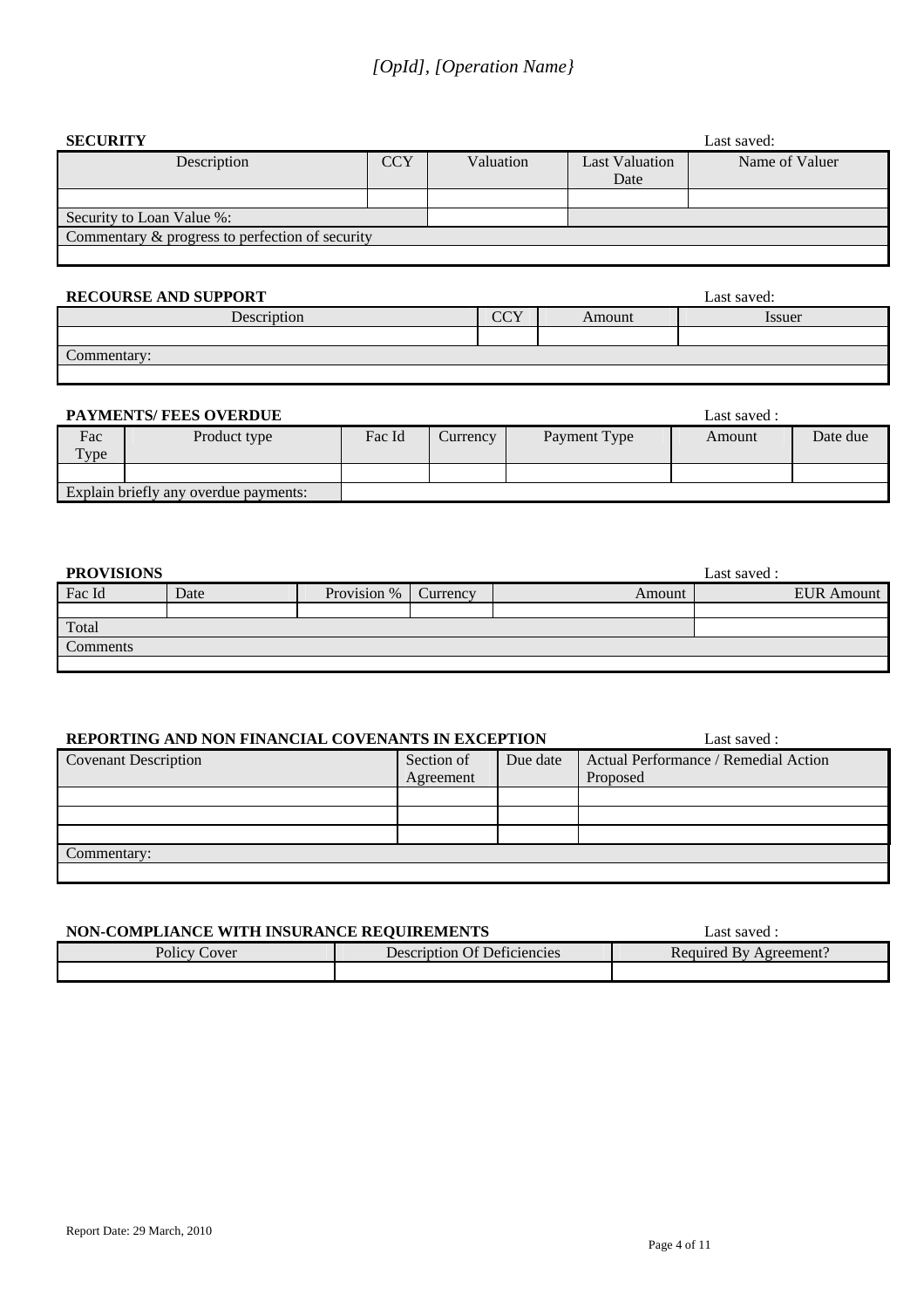### *[OpId], [Operation Name}*

#### **DISBURSEMENTS FORECAST** Last saved :

|                                                         | __…… |
|---------------------------------------------------------|------|
| Cumulative Disbursements to end of previous quarter (n) |      |
| Disbursements to end of current quarter $(n+1)$         |      |
| Quarter $(n+2)$                                         |      |
| Quarter $(n+3)$                                         |      |
| Quarter $(n+4)$                                         |      |
| Quarter $(n+5)$                                         |      |
| Quarter $(n+6)$                                         |      |
| Comments                                                |      |
|                                                         |      |

| <b>TREASURY UPDATE</b>                                 |     | Last saved : |
|--------------------------------------------------------|-----|--------------|
|                                                        | Y/N | Comment      |
| Have you discussed with your client during the last 12 |     |              |
| months the possibility of Fixing the interest rate?    |     |              |
| Have you discussed with your client during the last 12 |     |              |
| months the possibility of Switching Loan Currency?     |     |              |

| <b>KEY EBRD STAFF INVOLVED</b> |      |      | Last saved:      |               |  |
|--------------------------------|------|------|------------------|---------------|--|
|                                | Name | Ext. | Sign-off $(Y/N)$ | Sign-off Date |  |
| <b>Operation Leader</b>        |      |      |                  |               |  |
| <b>Country Team Leader</b>     |      |      |                  |               |  |
| Sector Team Leader             |      |      |                  |               |  |
| <b>OGC</b> Lawyer              |      |      |                  |               |  |
| Project Evaluation             |      |      |                  |               |  |
| Department                     |      |      |                  |               |  |
| Environmental                  |      |      |                  |               |  |
| Department                     |      |      |                  |               |  |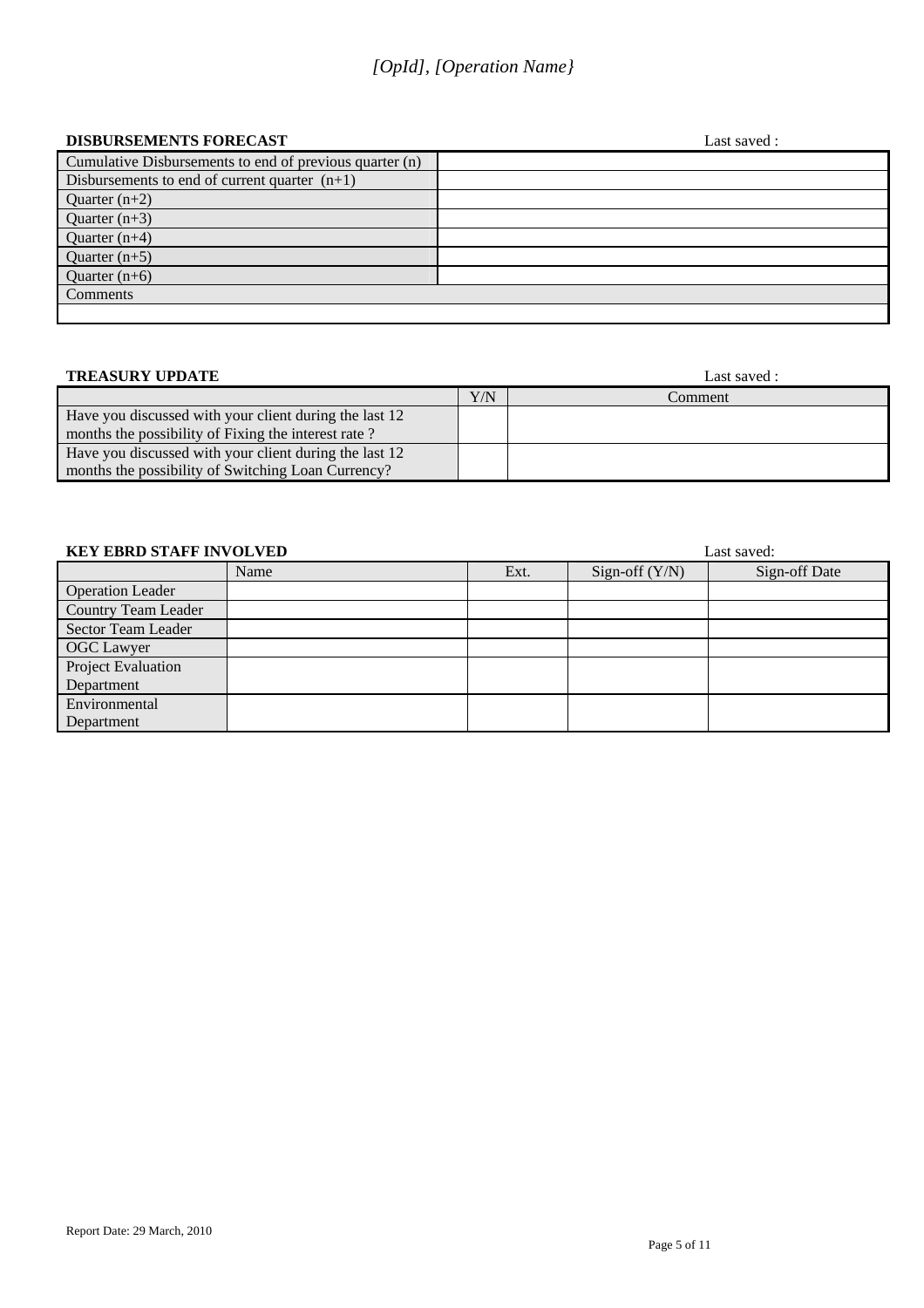## **Project Implementation**

| <b>OPERATIONS</b> | Last saved:    |
|-------------------|----------------|
| DTM ID            | Jperation name |
|                   |                |

#### **PROJECT DESCRIPTION** Last saved:

| Categories                           | Commentary |
|--------------------------------------|------------|
| Brief Summary of overall project and |            |
| <b>EBRD</b> Participation            |            |
| If EBRD is part of a wider financing |            |
| or project, give details             |            |
| Estimated date of completion         |            |
| Time delays months                   |            |
| $Cost$ Overruns $(\%)$               |            |

#### **USE OF PROCEEDS** Last saved:

| COL OF THOCLEDS                 |           |            |                                           |                                           | Last sa võu. |          |
|---------------------------------|-----------|------------|-------------------------------------------|-------------------------------------------|--------------|----------|
|                                 | Currency: | <b>EUR</b> | Initial Amount<br>(from Board)<br>report) | Latest Estimate of<br><b>Outturn Cost</b> |              | Variance |
|                                 | Item      |            |                                           |                                           | Amount       | %        |
|                                 |           |            |                                           |                                           |              |          |
|                                 |           |            |                                           |                                           |              |          |
|                                 |           |            |                                           |                                           |              |          |
| <b>Total Cost:</b>              |           |            |                                           |                                           |              |          |
| Total Costs in EUR equivalent:  |           |            |                                           |                                           |              |          |
| Latest Revision date:           |           |            |                                           |                                           |              |          |
| Commentary to explain revision: |           |            |                                           |                                           |              |          |
|                                 |           |            |                                           |                                           |              |          |

| <b>FINANCING PLAN</b>                         |            |                             |      |                              |                        | Last saved: |        |             |
|-----------------------------------------------|------------|-----------------------------|------|------------------------------|------------------------|-------------|--------|-------------|
|                                               |            | Initial (from Board report) |      |                              | <b>Latest Revision</b> |             | Signed | <b>EBRD</b> |
|                                               |            |                             |      |                              |                        |             | (Y/N)  | $\%$        |
| <b>Organisation Name</b>                      | <b>CCY</b> | Amount                      | $\%$ | <b>CCY</b>                   | Amount                 | %           |        |             |
|                                               |            |                             |      |                              |                        |             |        |             |
|                                               |            |                             |      |                              |                        |             |        |             |
|                                               |            |                             |      |                              |                        |             |        |             |
| <b>Total Financing</b>                        |            |                             |      |                              |                        |             |        |             |
| Total Financing in EUR                        | Initial    |                             |      | Revised                      |                        |             |        |             |
| equivalent                                    |            |                             |      |                              |                        |             |        |             |
|                                               |            |                             |      | <b>Latest Revision date:</b> |                        |             |        |             |
| Commentary to explain revision:               |            |                             |      |                              |                        |             |        |             |
|                                               |            |                             |      |                              |                        |             |        |             |
| Any unfunded external financing or B-Lenders? |            |                             |      |                              |                        |             |        |             |
|                                               |            |                             |      |                              |                        |             |        |             |

#### **PROJECT IMPLEMENTATION STATUS** Last saved :

| <b>Current Status</b>               |  |
|-------------------------------------|--|
| <b>Project Management</b>           |  |
| <b>Project Physical Completion</b>  |  |
| <b>Project Financial Completion</b> |  |
| Non Physical Implementation         |  |
| Are there any procurement           |  |
| issues ?                            |  |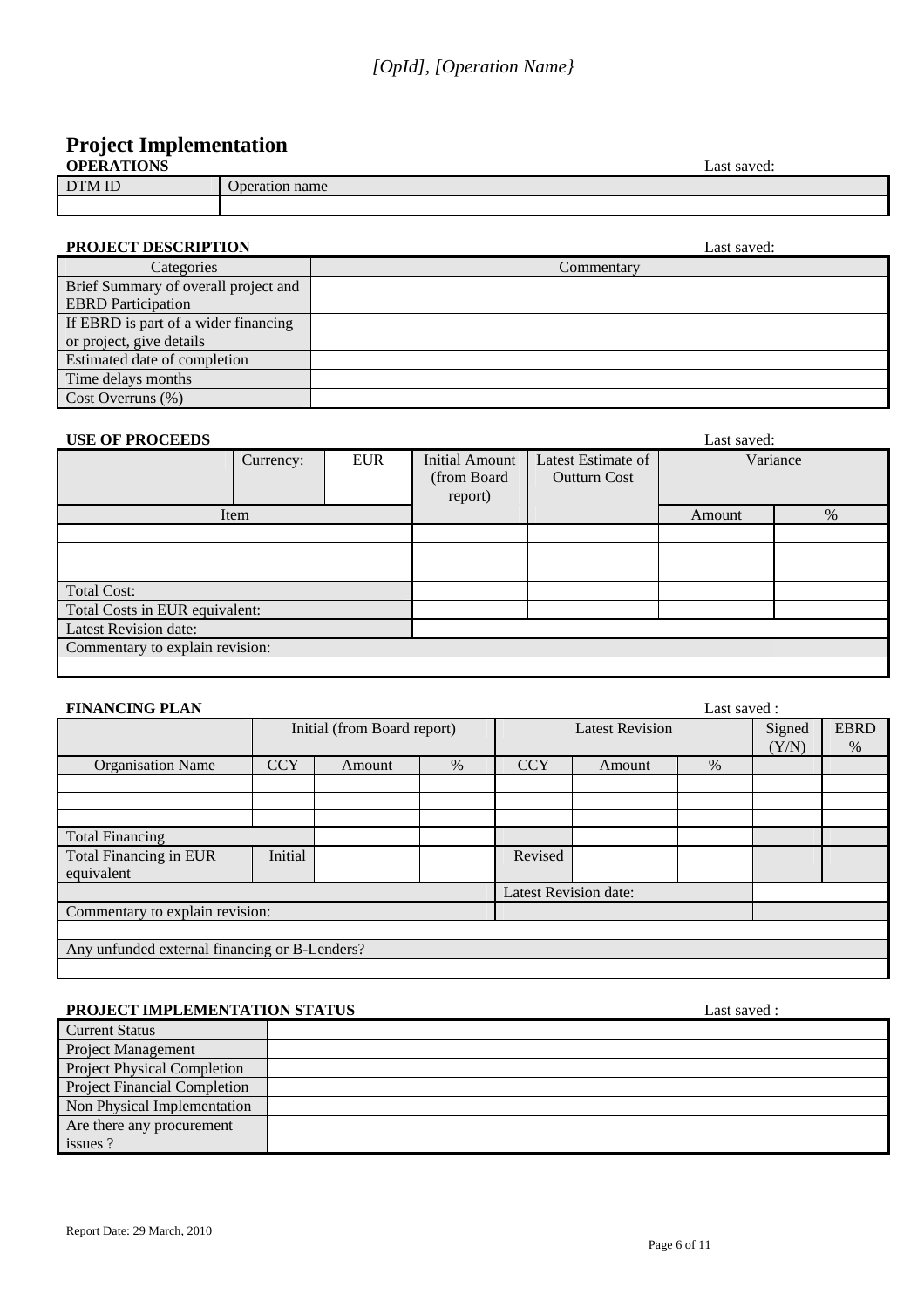# **Credit Analysis**

| <b>CLIENT PERFORMANCE</b>         | Last saved: |
|-----------------------------------|-------------|
| Categories                        | Analysis    |
| <b>Executive Summary</b>          |             |
| Margins & Profitability           |             |
| <b>Balance Sheet Strength</b>     |             |
| <b>Working Capital</b>            |             |
| Management                        |             |
| <b>Cashflows and Debt Service</b> |             |
| Coverage                          |             |
| Liquidity and Availability of     |             |
| Funding                           |             |
| Business Outlook Forecasts /      |             |
| Projections                       |             |
| Assessment of Management          |             |
| and corporate governance          |             |
| <b>Industry Analysis and</b>      |             |
| <b>Competitive Position</b>       |             |
| <b>Assessment of Recourse</b>     |             |
| counterparty and/or Sponsor       |             |
| Any important matters in the      |             |
| notes to the accounts             |             |

| <b>FINANCIAL COVENANTS</b>               |      |         |          |        |              | Last saved :                                         |
|------------------------------------------|------|---------|----------|--------|--------------|------------------------------------------------------|
| <b>Financial Covenant</b><br>Description | OpId | Section | Due date | Actual | In<br>Except | Comment / Remedial Action<br>Proposed (if necessary) |
|                                          |      |         |          |        | ion          |                                                      |
|                                          |      |         |          |        |              |                                                      |
|                                          |      |         |          |        |              |                                                      |
| Commentary:                              |      |         |          |        |              |                                                      |
|                                          |      |         |          |        |              |                                                      |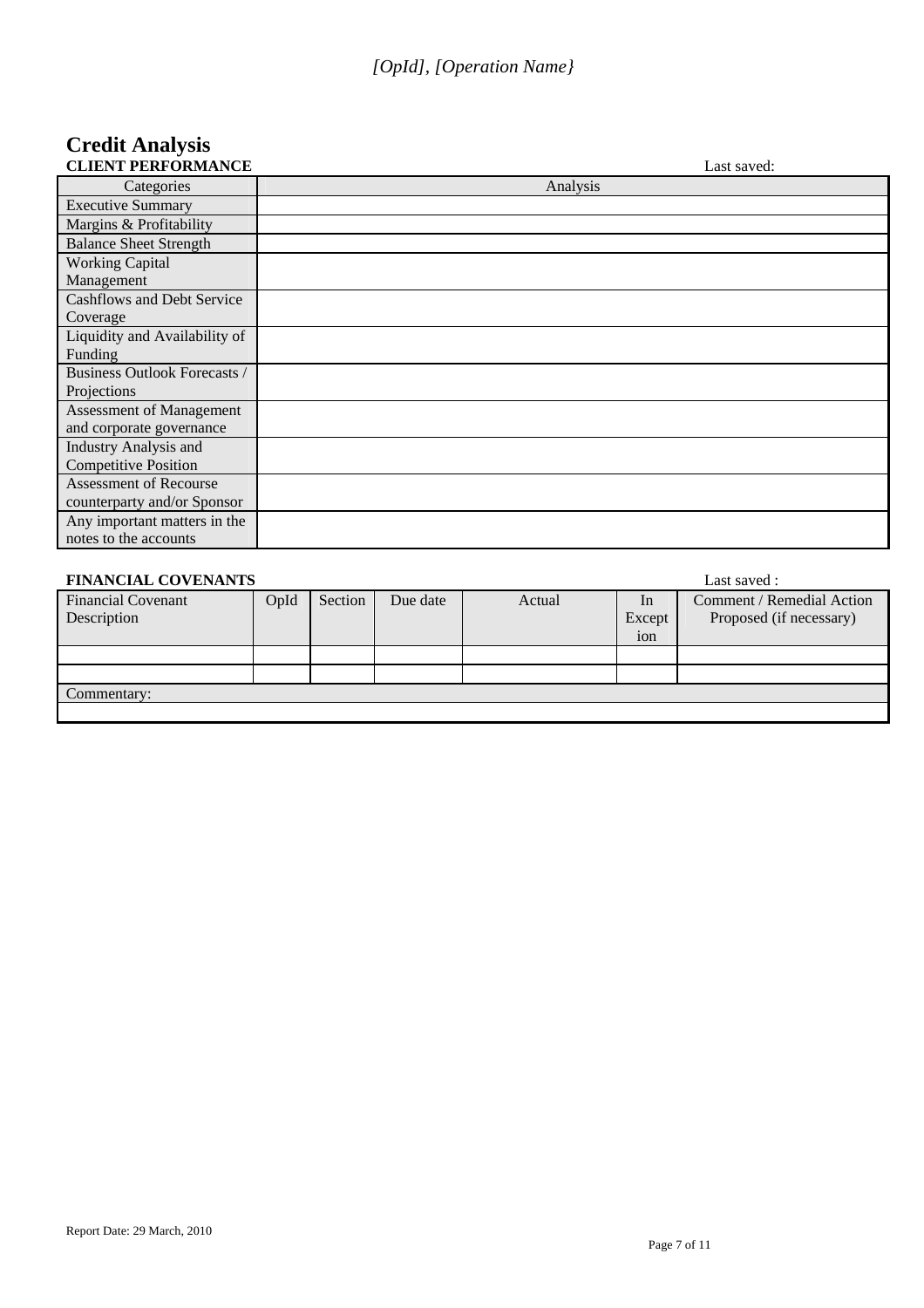#### **Operation Objectives, Environmental and Transition Impact COMMENT ON OVERALL ENVIRONMENTAL IMPACT AND ISSUES ( if any )** Last saved:

| TRANSITION IMPACT AND RISKS TO TRANSITION RATINGS   |               |            |             |                 | Last saved: |             |
|-----------------------------------------------------|---------------|------------|-------------|-----------------|-------------|-------------|
| Operation name                                      | Review        | <b>DTM</b> | At approval |                 | Latest      |             |
|                                                     | <b>Status</b> | ID         | TI          | <b>Risk</b>     | TI          | <b>Risk</b> |
|                                                     |               |            |             |                 |             |             |
| ASSESSMENT OF TRANSITION IMPACT POTENTIAL AND RISKS |               |            |             |                 | Last saved: |             |
| <b>Operation:</b>                                   |               |            |             |                 |             |             |
| Objective<br>$1$ :                                  |               |            |             |                 |             |             |
| Benchmark 1.1                                       |               | Timing:    |             | Conditionality: | Status Quo: |             |
| <b>Comments:</b>                                    |               |            |             |                 |             |             |
| Objective<br>2:                                     |               |            |             |                 |             |             |
| Benchmark 2.1                                       |               | Timing:    |             | Conditionality: | Status Quo: |             |
| <b>Comments:</b>                                    |               |            |             |                 |             |             |
| Benchmark 2.2                                       |               | Timing:    |             | Conditionality: | Status Quo: |             |
| <b>Comments:</b>                                    |               |            |             |                 |             |             |
| Objective<br>3:                                     |               |            |             |                 |             |             |
| Benchmark 3.1                                       |               | Timing:    |             | Conditionality: | Status Quo: |             |
| <b>Comments:</b>                                    |               |            |             |                 |             |             |
|                                                     |               |            |             |                 |             |             |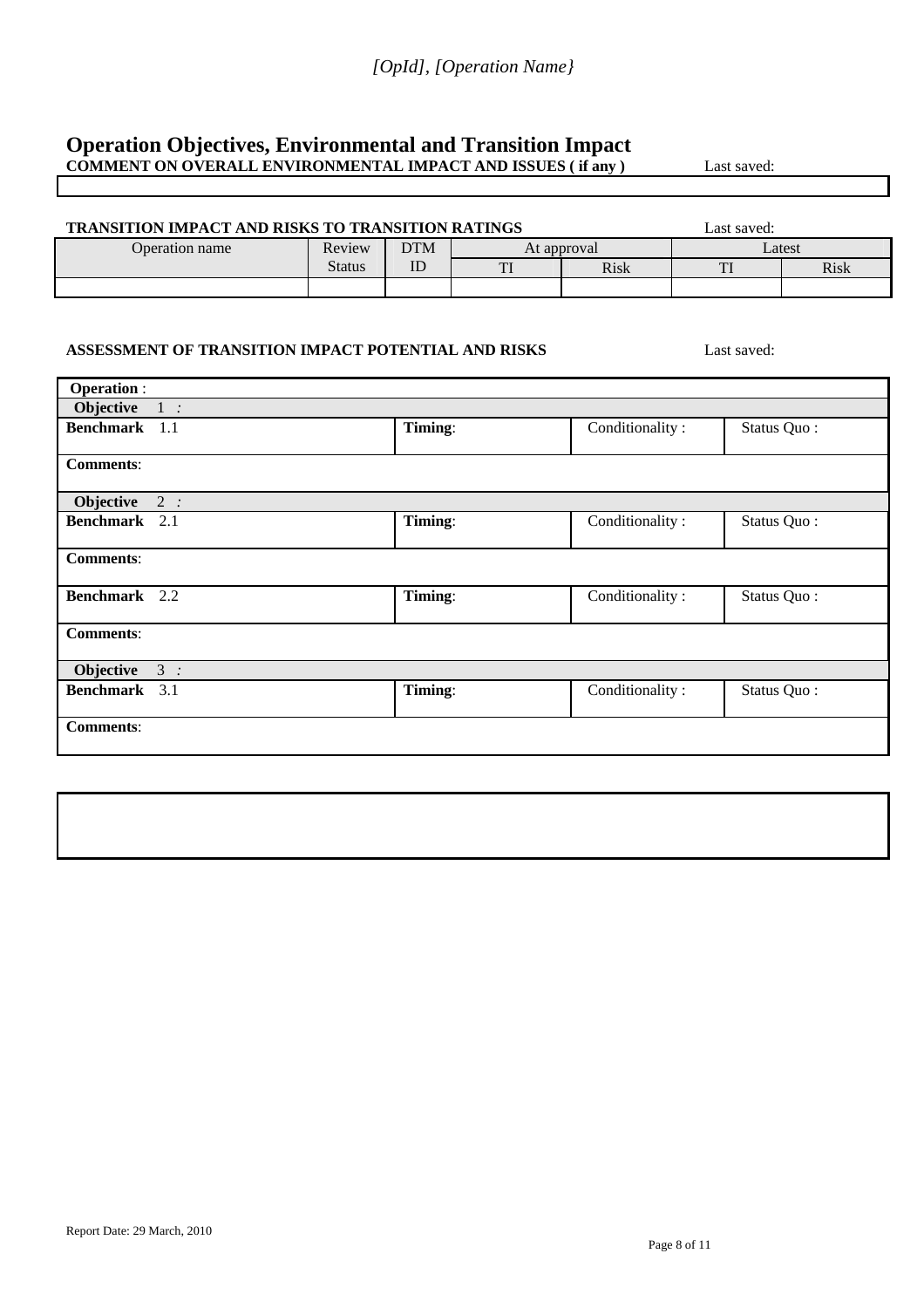### **Ex-post evaluation - self-assessment and ratings**

| <b>OPERATION OBJECTIVES</b> (as established at project approval) |        |                                                                                                             | Last saved:                                        |  |  |
|------------------------------------------------------------------|--------|-------------------------------------------------------------------------------------------------------------|----------------------------------------------------|--|--|
| <b>Objective</b>                                                 | Rating | <b>Measurement Targets</b>                                                                                  | <b>Actual Performance AND Comments on Variance</b> |  |  |
|                                                                  |        |                                                                                                             |                                                    |  |  |
|                                                                  |        |                                                                                                             |                                                    |  |  |
|                                                                  |        |                                                                                                             |                                                    |  |  |
| <b>Overall Fulfilment of Objectives</b>                          |        |                                                                                                             |                                                    |  |  |
| <b>Rating:</b>                                                   |        |                                                                                                             |                                                    |  |  |
| <b>Justification of Overall Fulfilment of Objectives Rating:</b> |        |                                                                                                             |                                                    |  |  |
|                                                                  |        |                                                                                                             |                                                    |  |  |
|                                                                  |        | Key to Ratings on Individual Objectives: 1. Over Achieved, 2. Achieved, 3. Partly Achieved, 4. Not Achieved |                                                    |  |  |
| <b>Overall Fulfilment of Objectives Ratings Spread:</b>          |        | Excellent, Good, Satisfactory, Marginal, Unsatisfactory,                                                    | <b>Highly Unsatisfactory</b>                       |  |  |

#### **OVERALL ASSESSMENT** Last saved:

|                                                    | Overall | Justification |
|----------------------------------------------------|---------|---------------|
|                                                    | Rating  |               |
| <b>Transition Impact</b>                           |         |               |
| (Excellent, Good, Satisfactory, Marginal,          |         |               |
| Unsatisfactory, Negative)                          |         |               |
| <b>Project Financial Performance</b>               |         |               |
| (Excellent, Good, Satisfactory, Marginal,          |         |               |
| Unsatisfactory, Highly Unsatisfactory)             |         |               |
| <b>Company Financial Performance</b>               |         |               |
| (Excellent, Good, Satisfactory, Marginal,          |         |               |
| Unsatisfactory, Highly Unsatisfactory)             |         |               |
| <b>Fulfilment of Project Objectives</b>            |         |               |
| (Excellent, Good, Satisfactory, Marginal,          |         |               |
| Unsatisfactory, Highly Unsatisfactory)             |         |               |
| <b>Environmental Performance of the Project</b>    |         |               |
| and the Sponsor                                    |         |               |
| (Excellent, Good, Satisfactory, Marginal,          |         |               |
| Unsatisfactory, Highly Unsatisfactory)             |         |               |
| <b>Extent of Environmental Change</b>              |         |               |
| (Outstanding, Substantial, Some, None/Negative)    |         |               |
| <b>Additionality</b>                               |         |               |
| (Verified in all respects, Verified at large,      |         |               |
| Verified only in part, Not verified)               |         |               |
| <b>Bank Handling</b>                               |         |               |
| (Excellent, Good, Satisfactory, Marginal,          |         |               |
| Unsatisfactory, Highly Unsatisfactory)             |         |               |
| <b>Overall Operation Performance Rating</b>        |         |               |
| (Highly Successful, Successful, Partly Successful, |         |               |
| Unsuccessful)                                      |         |               |
| <b>Comments</b>                                    |         |               |
|                                                    |         |               |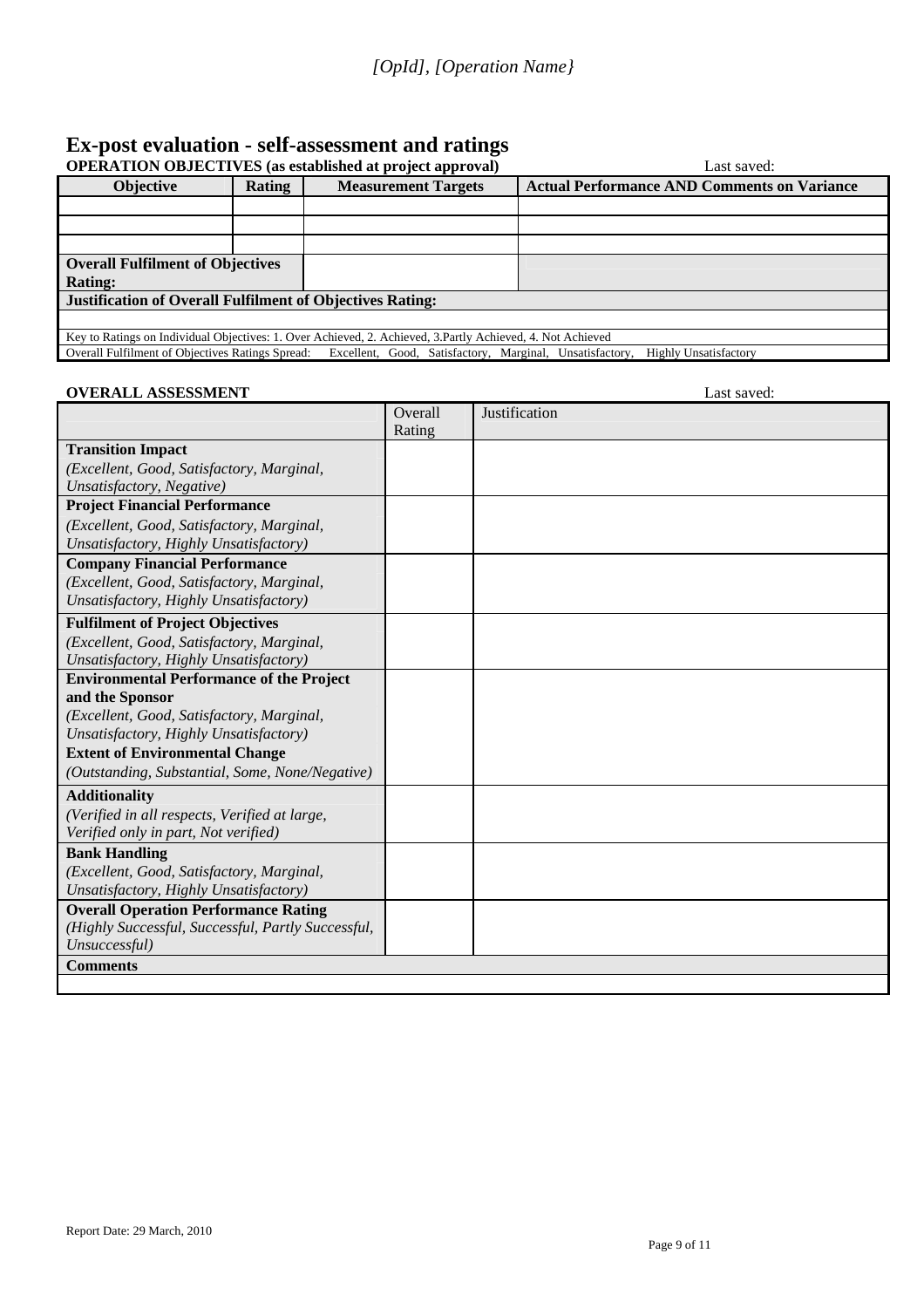### *[OpId], [Operation Name}*

#### **KEY OPERATION ISSUES AND LESSONS LEARNED** Last saved:

| <b>Types of Issues</b>            | <b>Key Issues</b> | <b>Related Lesson</b> |
|-----------------------------------|-------------------|-----------------------|
| Country, Sector- or               |                   |                       |
| Industry generic issues,          |                   |                       |
| public or private                 |                   |                       |
| Relating to indirect              |                   |                       |
| financing via                     |                   |                       |
| intermediaries                    |                   |                       |
| Relating to transition            |                   |                       |
| impact                            |                   |                       |
| Relating to environment           |                   |                       |
| Relating to legal issues          |                   |                       |
| Relating to governance            |                   |                       |
| and integrity issues, etc.        |                   |                       |
| Relating to Bank                  |                   |                       |
| handling                          |                   |                       |
| Relating to TC (Technical         |                   |                       |
| Collaboration)                    |                   |                       |
| Other thematic issues             |                   |                       |
| Other issues                      |                   |                       |
| <b>Recommendations (Optional)</b> |                   |                       |
|                                   |                   |                       |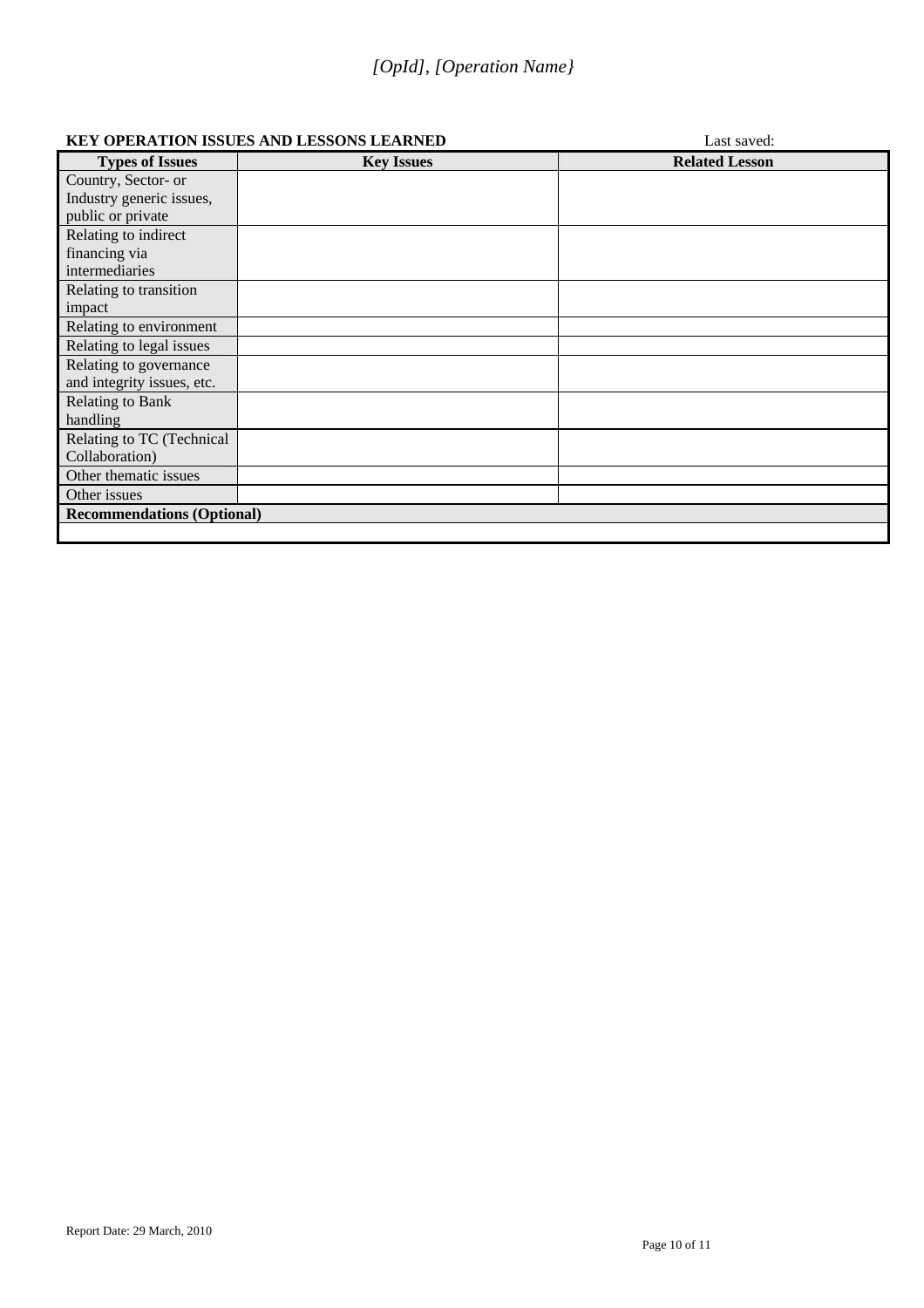### **Miscellaneous ADDITIONAL KEY EBRD STAFF INVOLVED Last saved:** Last saved:

|                   | ADDITIONAL KEY EBRD STAFF INVOLVED |      | Last saved:      |               |  |  |
|-------------------|------------------------------------|------|------------------|---------------|--|--|
|                   | Name                               | Ext. | Sign-off $(Y/N)$ | Sign-off Date |  |  |
| Portfolio Manager |                                    |      |                  |               |  |  |
| Credit/PRU        |                                    |      |                  |               |  |  |
| <b>OAU</b>        |                                    |      |                  |               |  |  |
| ED                |                                    |      |                  |               |  |  |
| <b>OCE</b>        |                                    |      |                  |               |  |  |
| <b>PED</b>        |                                    |      |                  |               |  |  |

#### **MONITORING ACTIVITIES** Last saved:

| <b>Monitoring Activity</b> | Description |
|----------------------------|-------------|
| On-Site Visits:            |             |
| <b>Client Meetings:</b>    |             |
| <b>Client Reports:</b>     |             |
| <b>Consultant Reports:</b> |             |
| Other:                     |             |

#### **DISTRIBUTION LIST** Last saved:

| Task                       | Role                | Name |
|----------------------------|---------------------|------|
| For Information:           | Credit/PRU          |      |
| For Information:           | <b>OAU</b>          |      |
| For Information:           | <b>OAU</b>          |      |
| For Information:           | <b>Team Monitor</b> |      |
| For Information:           | <b>Team Monitor</b> |      |
| For Information:           | <b>Team Monitor</b> |      |
| For Information:           | <b>Team Monitor</b> |      |
| For Information:           | <b>OCE</b>          |      |
| For Information:           | <b>OCE</b>          |      |
| For File:                  | Credit/PRU          |      |
| <b>Report Prepared By:</b> |                     |      |

#### **PAPER ATTACHMENTS** Last saved:

#### Description

#### **ELECTRONIC ATTACHMENTS** Last saved:

| <b>ELECTRONIC AT LACHMENTS</b> | Last sa võud.       |
|--------------------------------|---------------------|
| $\Delta$ escription            | $\sim$<br>⊣ile name |
|                                |                     |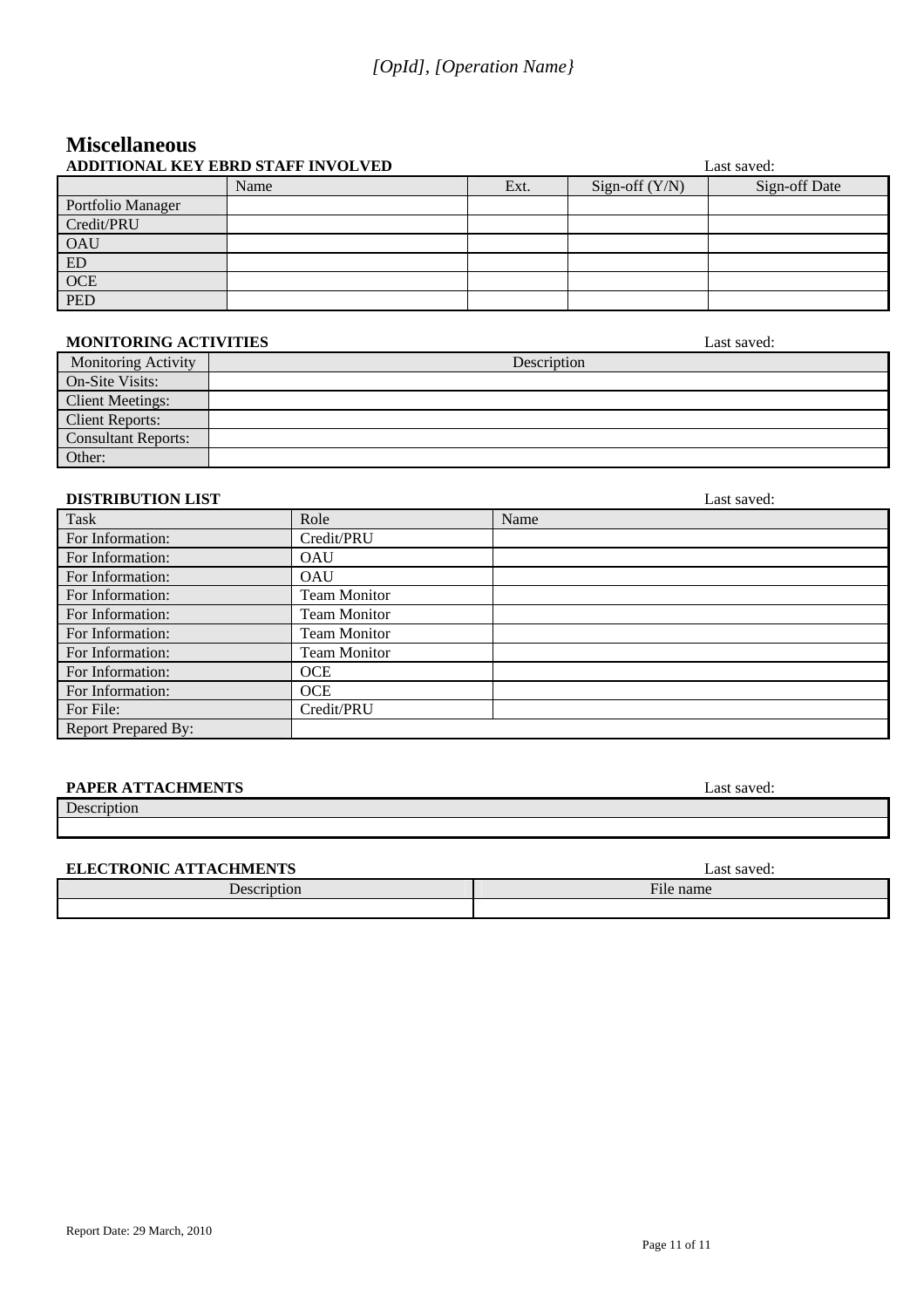## **Appendix 6**

### **ACCESS TO INFORMATION PROTOCOL FOR THE EVALUATION DEPARTMENT**

#### **A. The working of Access to Information in evaluation of Bank operations**

**1**. Once an operation has been identified for evaluation, EvD will be provided with all the information on the individual project that is available at the Bank, in particular, complete information from Banking Department files as well as those of other functions involved e.g. Credit, Environment, legal, Procurement and Syndication. Moreover, ProjectLink will be available for the operation under evaluation and other completed operations related or relevant to the evaluation. Staff in operational department and units will be available for consultation by EvD during the evaluation period.

**2.** EvD will continue to have full access to BOLD.

**3.** EvD will continue to receive all Credit Review Memoranda.

**4.** EvD will have full access to the Opscom and Project Link databases on the understanding that the Chief Evaluator will be the gatekeeper of this access and there will be transparency to the Audit Committee Chair and the Secretary General on extended usage (going beyond point 1) of the databases (see Section B below for the modus operandi).

**5**. On confidential items, the Evaluation Policy states: " … evaluation staff checks whether lessons learned have been adequately used, except for confidential items which are dealt with on an ad-hoc basis." For the future, it is specified that this will be implemented as follows: the Head of EvD will receive a list of such confidential items before they are discussed in the Opscom and, on request, will be given full access to such items.

**6.** Credit will favourably consider requests from EvD to participate in Credit Review meetings.

#### **B. Modus operandi for EvD's full access to OpsCom and ProjectLink databases**

All evaluation professional staff and the executive assistant of the Chief Evaluator will have access to the OpsCom Website and to selected projects on ProjectLink. The Chief Evaluator will act as gatekeeper of this process as follows: when preparing OPER reports, special studies, sector studies and other evaluation reports, evaluation staff who consider they need to go beyond the information as described in item 1 of the Agreement, will first request permission from the Chief Evaluator to carry out a search. The staff member will explain the reason for the search and the Chief Evaluator will grant access to information about the operation on the OpsCom Website and/or in ProjectLink if he believes that the information is important for the ongoing evaluation. This interaction between the Chief Evaluator and evaluation staff on requests for access to information will be conducted in principle through e-mail.